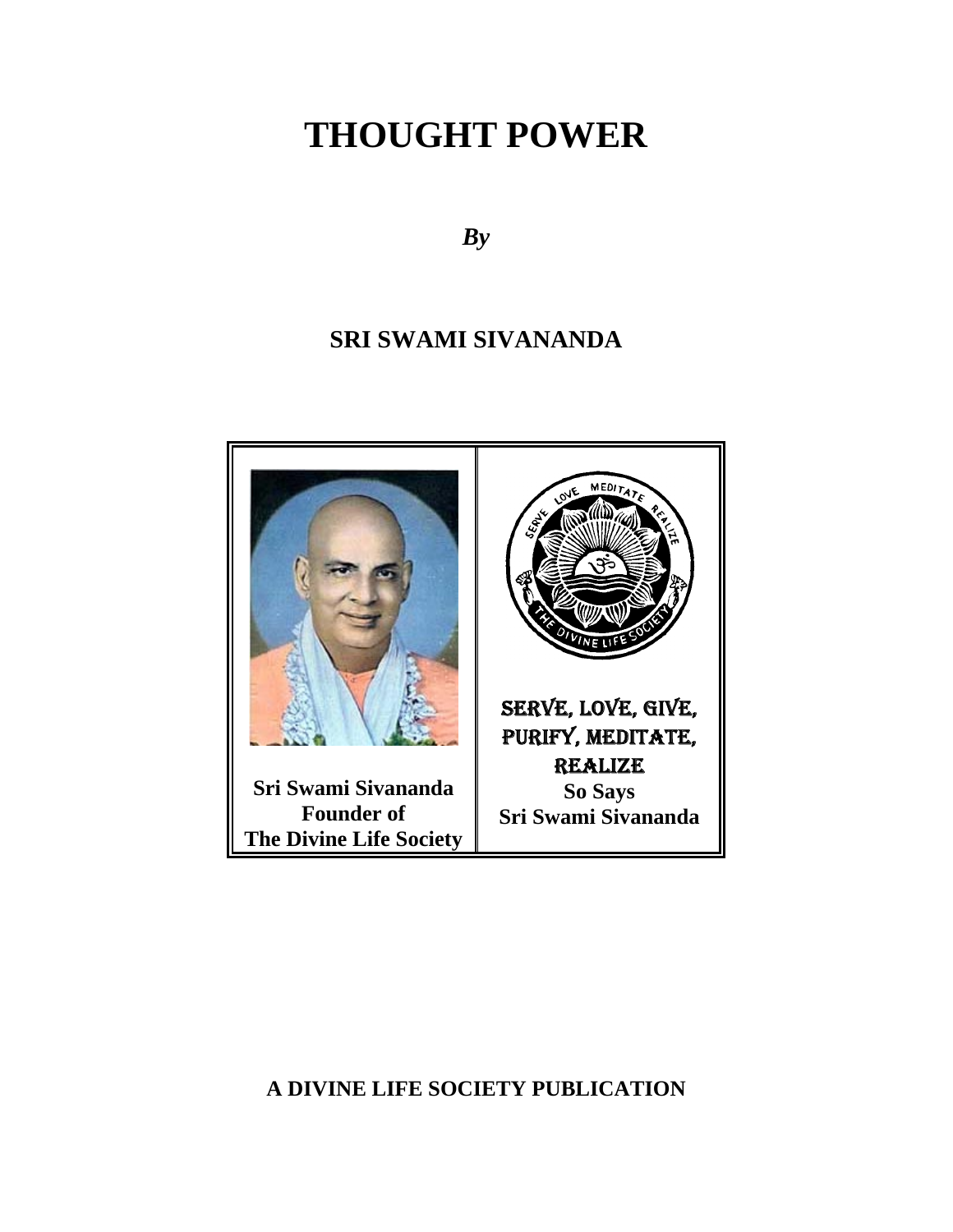Eleventh Edition: 1996 (8,000 Copies) World Wide Web (WWW) Reprint : 1997 WWW site: http://www.rsl.ukans.edu/~pkanagar/divine/

*This WWW reprint is for free distribution*

© The Divine Life Trust Society

ISBN 81-7052-017-7

*Published By* THE DIVINE LIFE SOCIETY P.O. SHIVANANDANAGAR—249 192 Distt. Tehri-Garhwal, Uttar Pradesh, Himalayas, India.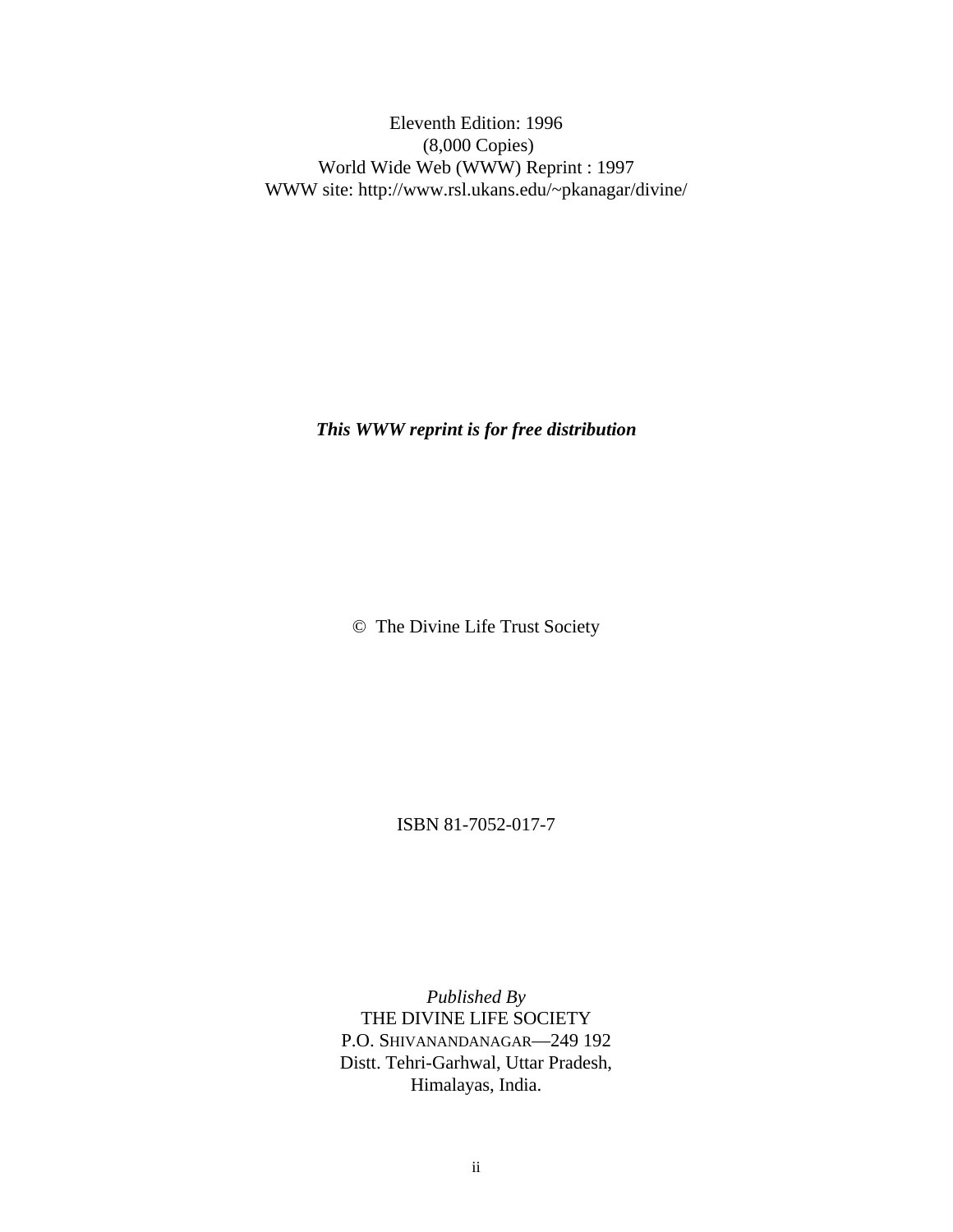## **PUBLISHERS' NOTE**

The value of this great little work is evident even from a mere reading of its table of contents. It is a book of perennial interest and many-sided usefulness for self-culture, selfknowledge, acquisition of the power of personality and success in life.

It is a work that edifies, imparts illumination to the intelligence, and empowers human will for good and for achievement of greatness. Students, grown-up persons, doctors, lawyers, businessmen, seekers after Truth and lovers of God—all are bound to find in the pages of this publication plenty of specific guidance for thought-culture and thought power and for living a positive, dynamic, rich, triumphant and joyous life.

—THE DIVINE LIFE SOCIETY.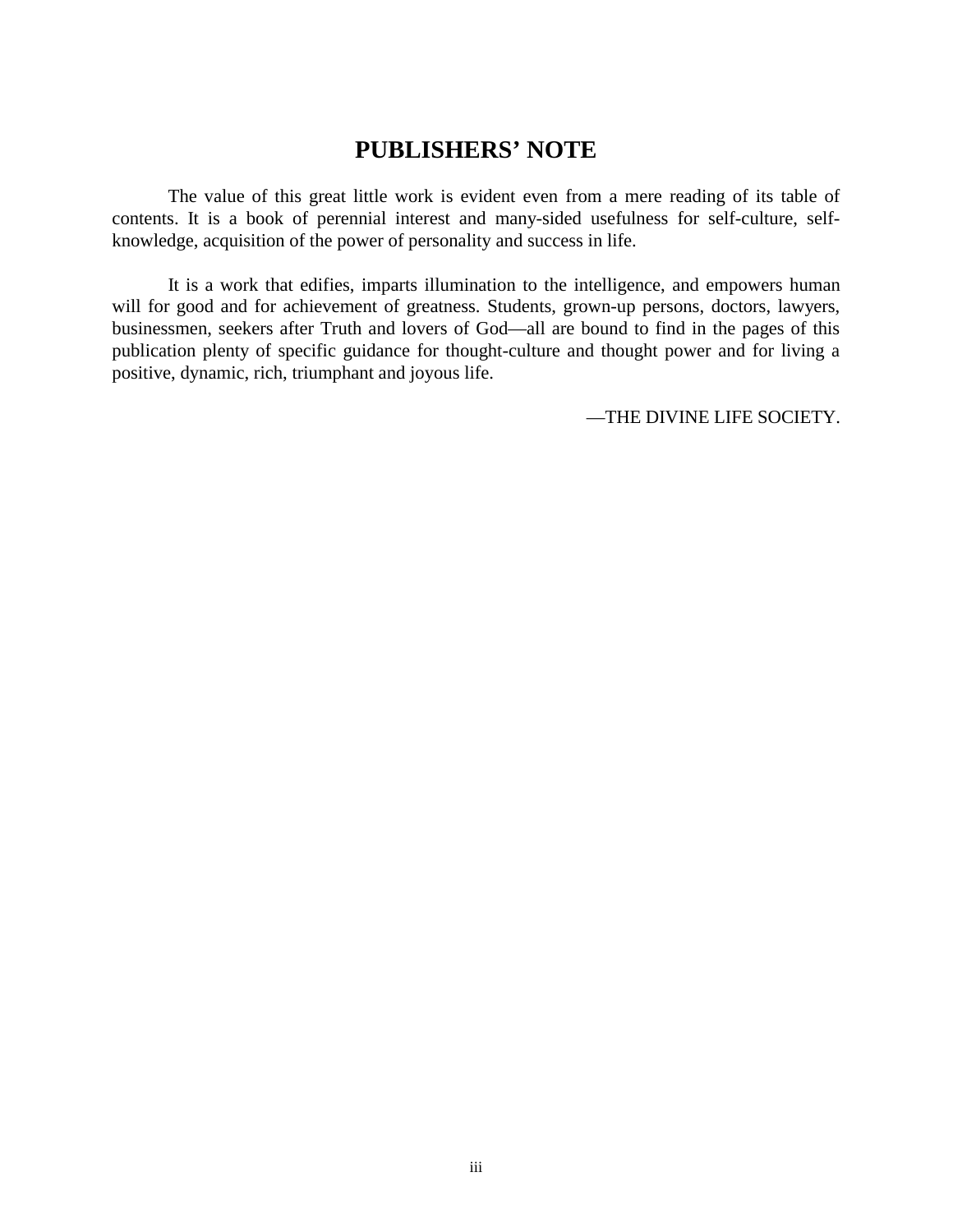### **PREFACE**

This instructive book carries in itself a life-transforming value. None who reads it, with the needed interest and attention, will ever feel inclined to remain unchanged in personal nature and untransformed in conduct and character. A good deal of careful judgment and confidence would assist us in asserting that no one who reads this work, will fail to resist the readiness to make of his own will a Power that alters and exalts his own life and destiny. The work is fraught with implicit guidance for turning our personalities into forces of compelling influence and charm, and for rendering our lives into so many grand stories of the epic unfoldment of the Divine Truth we enshrine, the Divine Light we bear, and the Divine perfection we hold in our inner being.

This, then, is a simple, straightforward, inspiring book that holds out many methods for the culture and nurture of thought power. It is also a work that presents us with many useful suggestions which enable us to reach a region beyond the terrain of thought and its power, a realm of transcendental Experience and God-consciousness.

Helped by his own illimitable Love for all humanity, and dictated by the logic of his untiring energies for the service of every man, Sivananda has made himself extremely useful to all kinds of people, to men in all walks of life, and has written books on a rich diversity of themes in his own illuminating and spiritual way. Embodying in himself the very spirit of the whole of Indian spiritual culture, Sivananda has poured out on mankind hundreds of gifts of the books that enshrine Wisdom of Life. The present work will commend itself, and will yield many rewards, to both the lay public and the community of spiritual individuals. It will be found very valuable more particularly by persons who, while not believing in any religion, not given over to love any God, not subscribing to any article of faith, are yet eager to live a life of power, purity, peace, prosperity, progress, happiness and fulfilment, right in the environs of their work-a-day world.

Sivananda has attempted implicitly to present in this work, a dynamic knowledge of thought power at these three distinct fields:—

1. *The field of higher applied psychology*: Here Sivananda speaks of thoughts as forces that chisel countenance, fashion character, change destiny, and make of life an all-round success.

2. *The field of a full-fledged parapsychology*: This field is covered by those widely scattered passages and chapters in this work, which throw illumination on the fact that human Mind is the seat and centre of a number of supernormal powers and factors. Sivananda urges the readers to tap these powers, and to make operative in their own outer life, the various higher faculties they command.

3. *The field of transcendental realization:* Wherever Sivananda prescribes a method for, or speaks of thought-transcendence, he is attempting to lead us into the domains of Divine Realization in which thought ceases to be thought, and blazes into infinite Consciousness.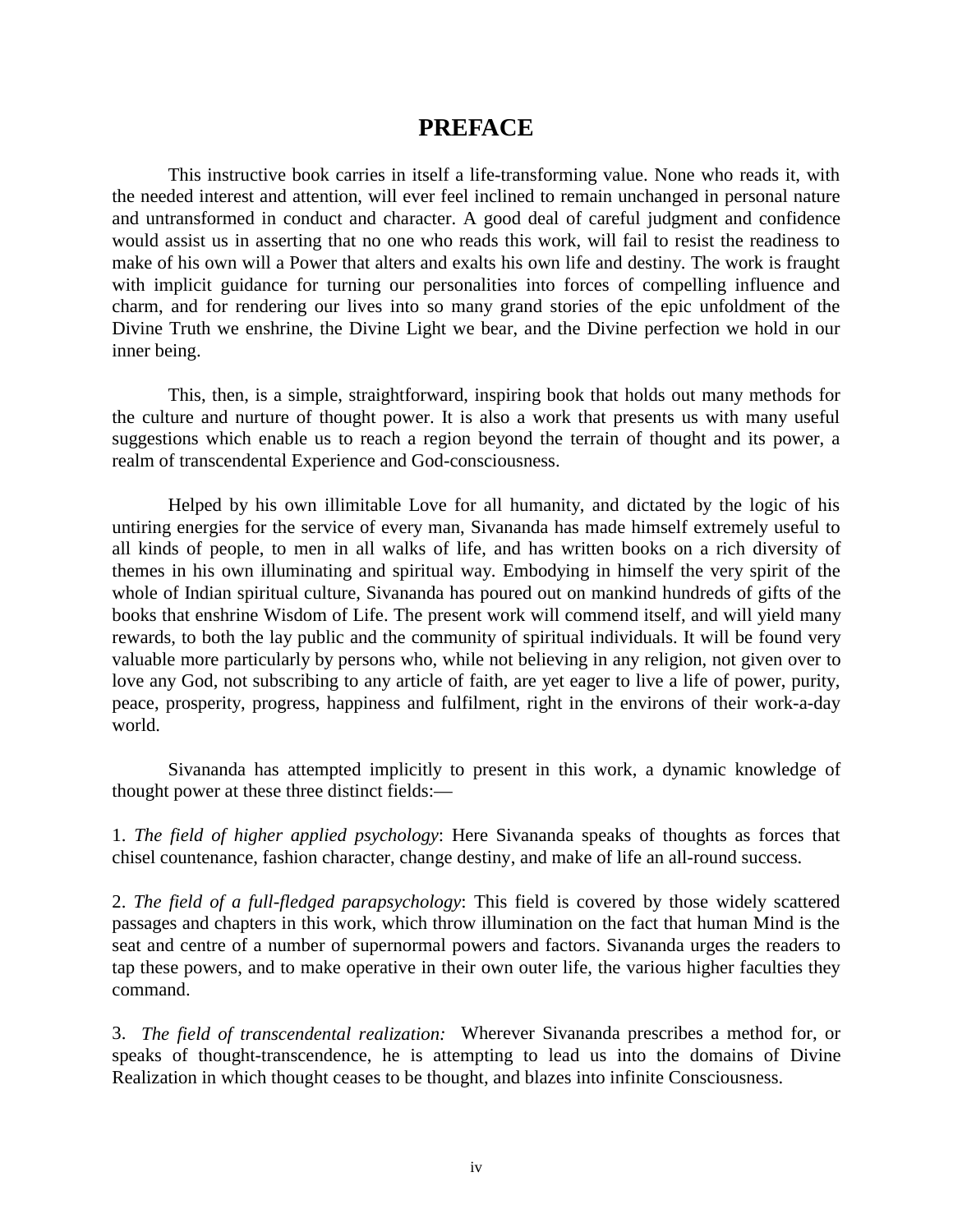This work, then, represents Sivananda to the readers, in a way, as a practical psychologist, a physicist and chemist in the world of the phenomena of thought, a parapsychologist, a Yogi, and thus helps them build their future, gain their success in life, and acquire the power to manipulate thought and wrest from it the extraordinary powers it holds. The book will also help them to attain refinement and culture by thought-discipline, use their capacity for releasing wholesome, constructive and inspiring thought-vibrations, obtain by accomplishing something great and grand, peace, happiness, and gain God-realization which is the meaning, aim, and ultimate destiny of all human life on earth.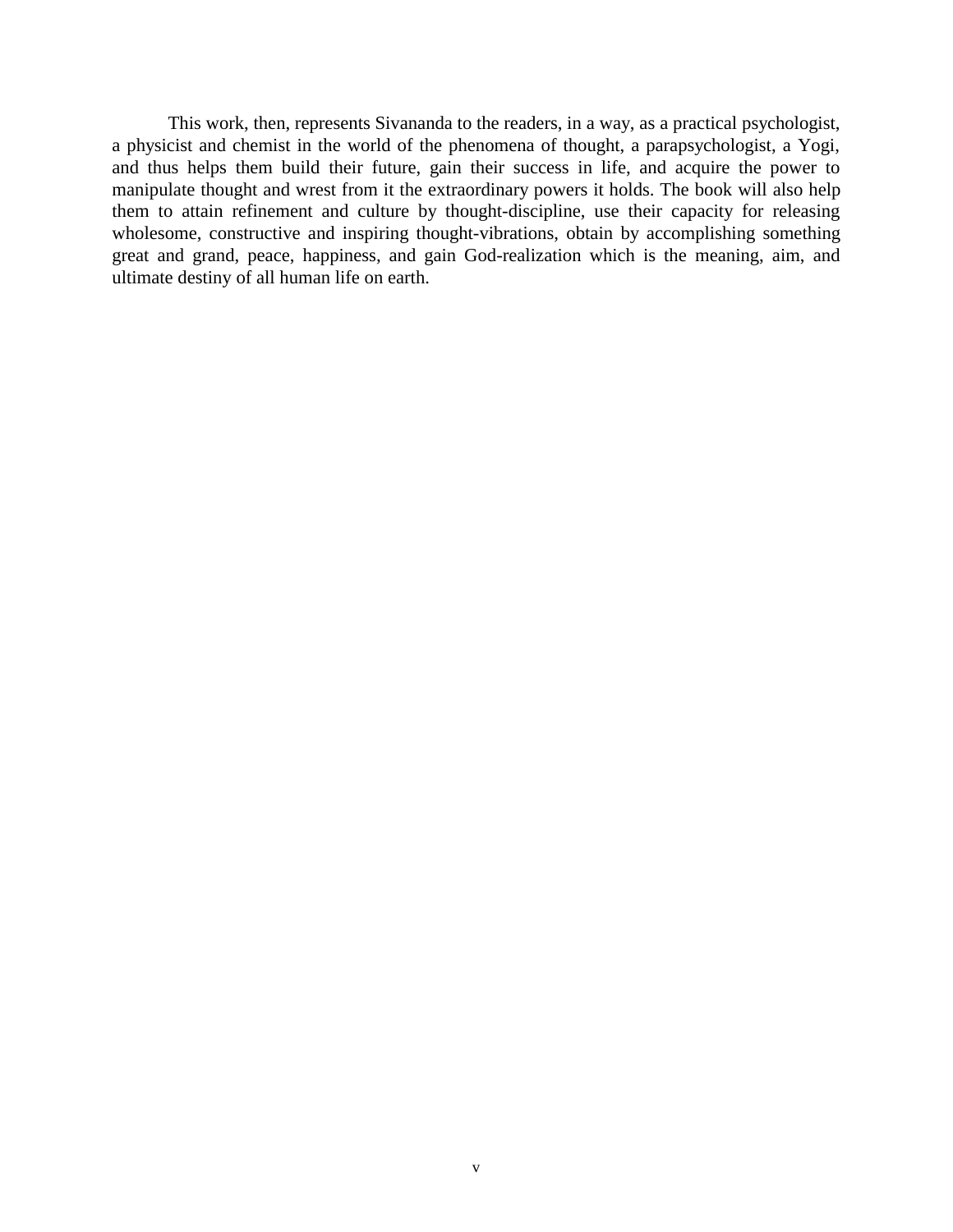| <b>CONTENTS</b> |
|-----------------|
|-----------------|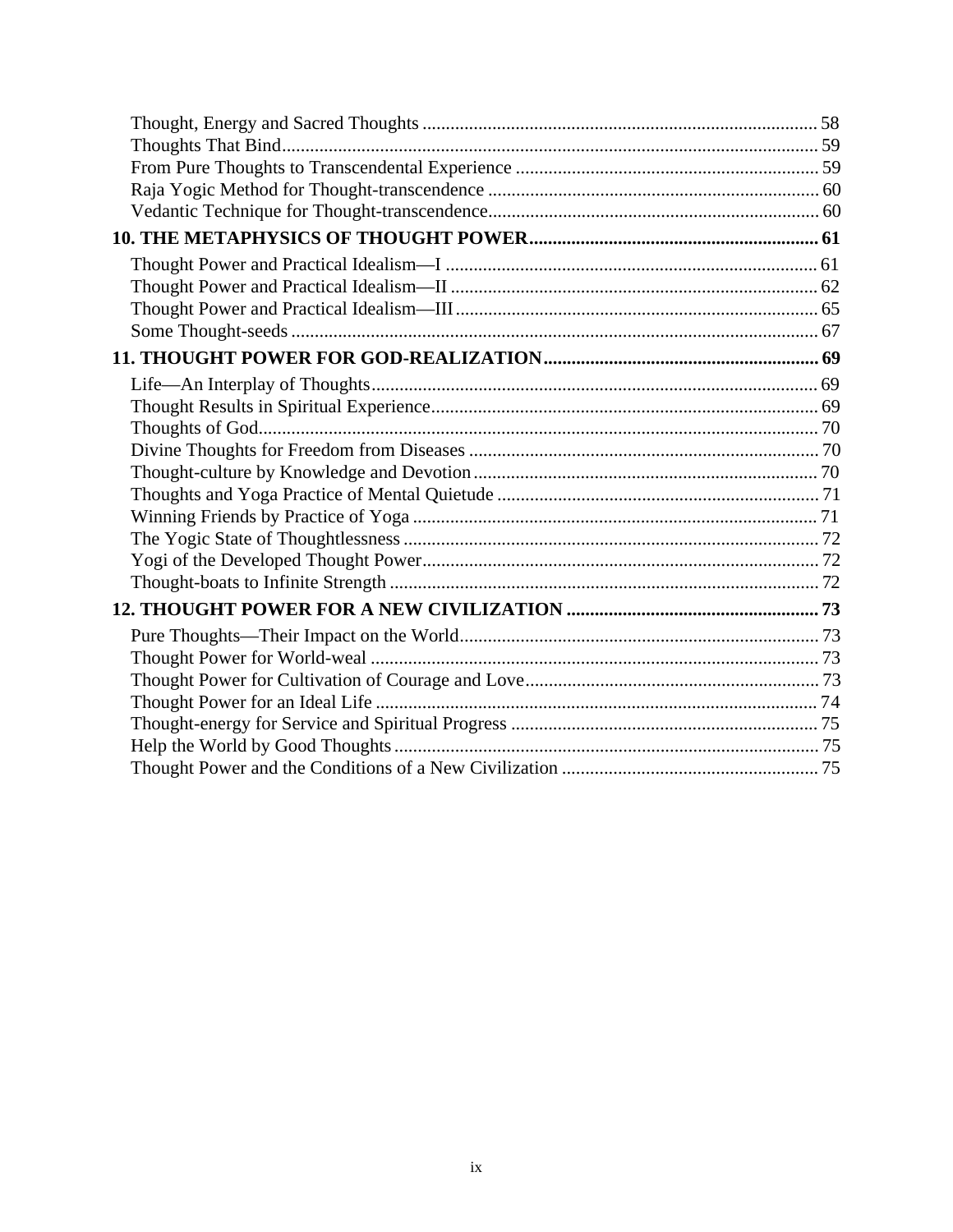### *Chapter One*

## **THOUGHT POWER—ITS PHYSICS AND ITS PHILOSOPHY**

### **Thought Excels Light in Speed**

While light travels at the rate of 1,86,000 miles per second, thoughts virtually travel in no time.

Thought is finer than ether, the medium of electricity. In broadcasting, a singer sings beautiful songs at Calcutta. You can hear them nicely through the radio set in your own house at Delhi. All messages are received through the wireless.

Even so your mind is like a wireless machine. A saint with peace, poise, harmony and spiritual waves sends out into the world thoughts of harmony and peace. They travel with lightning speed in all directions and enter the minds of persons and produce in them also similar thoughts of harmony and peace. Whereas a worldly man whose mind is full of jealousy, revenge and hatred sends out discordant thoughts which enter the minds of thousands and stir in them similar thoughts of hatred and discord.

### **The Medium Through Which Thoughts Travel**

If we throw a piece of stone in a tank or a pool of water, it will produce a succession of concentric waves travelling all around from the affected place.

The light of a candle will similarly give rise to waves of ethereal vibrations travelling in all directions from the candle.

In the same manner, when a thought, whether good or evil, crosses the mind of a person, it gives rise to vibrations in the Manas or mental atmosphere, which travel far and wide in all directions.

What is the possible medium through which thoughts can travel from one mind to another? The best possible explanation is that Manas or mind-substance fills all space like ether and it serves as the vehicle for thoughts, as Prana is the vehicle for feeling, as ether is the vehicle for heat, light and electricity and as air is the vehicle for sound.

### **The Ether of Space Registers Thoughts**

You can move the world through thought-force. Thought has great power. It can be transmitted from one man to another man. The powerful thoughts of great sages and Rishis of yore are still recorded in the Akasa (Akasic records).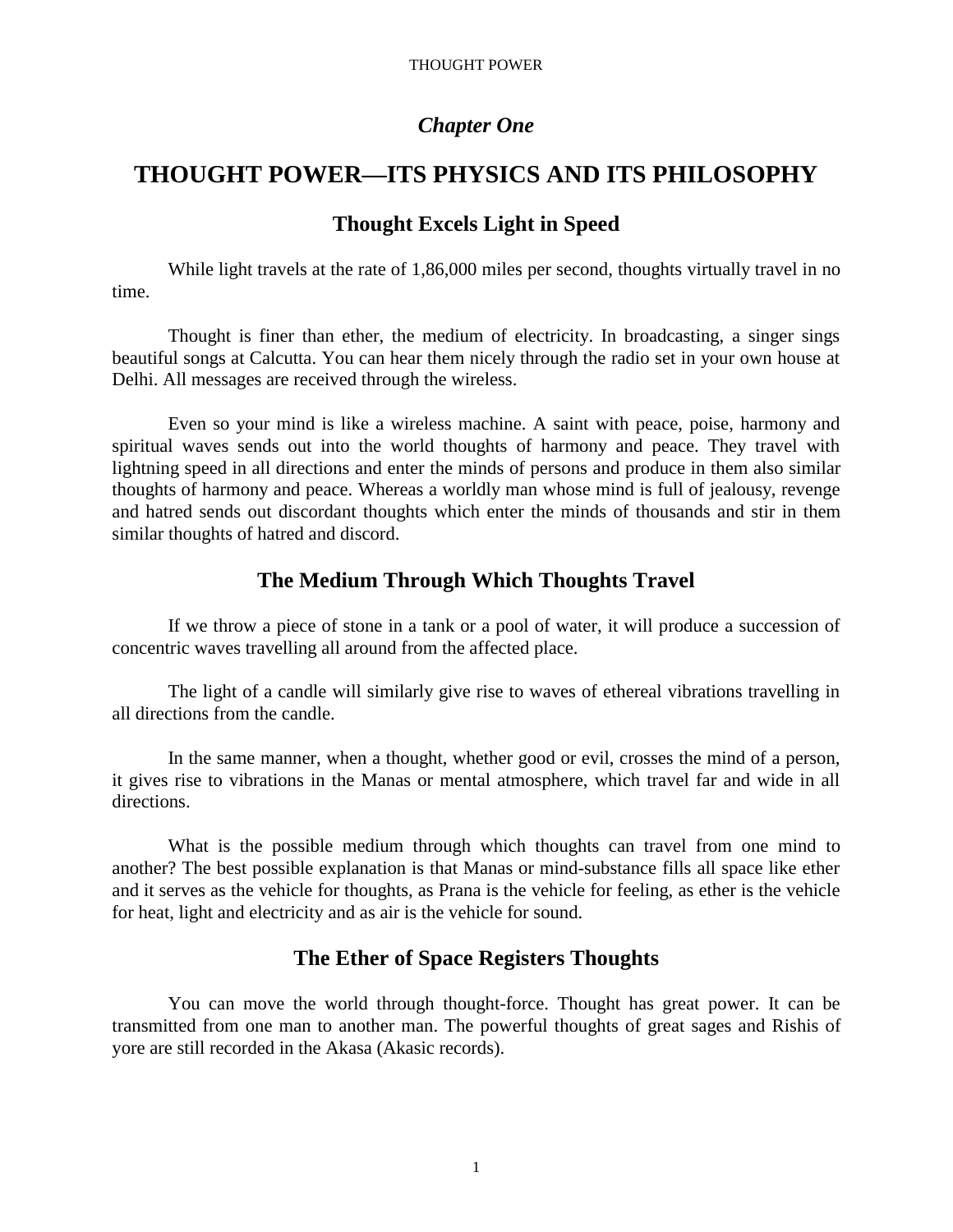Yogins who have clairvoyant vision can perceive those thought-images. They can read them.

You are surrounded by an ocean of thought. You are floating in the ocean of thought. You are absorbing certain thoughts and repelling some in the thought-world.

Everyone has his own thought-world.

### **Thoughts Are Living Things**

Thoughts are living things. A thought is as much solid as a piece of stone. We may cease to be, but our thoughts can never die.

Every change in thought is accompanied by vibration of its matter (mental). Thought as force needs a special kind of subtle matter in its working.

The stronger the thoughts, the earlier the fructification. Thought is focussed and given a particular direction and, in the degree that thought is thus focussed and given direction, it is effective in the work it is sent out to accomplish.

### **Thoughts Are Finer Forces**

Thought is a finer force. This is supplied to us by food. If you read Chhandogya Upanishad—the dialogue between Uddalaka and Svetaketu—you will understand this point well.

If the food is pure, thought also becomes pure. He who has pure thoughts speaks very powerfully and produces deep impression on the minds of the hearers by his speech. He influences thousands of persons through his pure thoughts.

A pure thought is sharper than the edge of a razor. Entertain always pure, sublime thoughts. Thought-culture is an exact science.

### **Thoughts As Wireless Messages**

Those who harbour thoughts of hatred, jealousy, revenge and malice are verily very dangerous persons. They cause unrest and ill-will amongst men. Their thoughts and feelings are like wireless messages broadcast in ether, and are received by those whose minds respond to such vibrations.

Thought moves with tremendous velocity. Those who entertain sublime and pious thoughts help others, who are in their vicinity and at a distance also.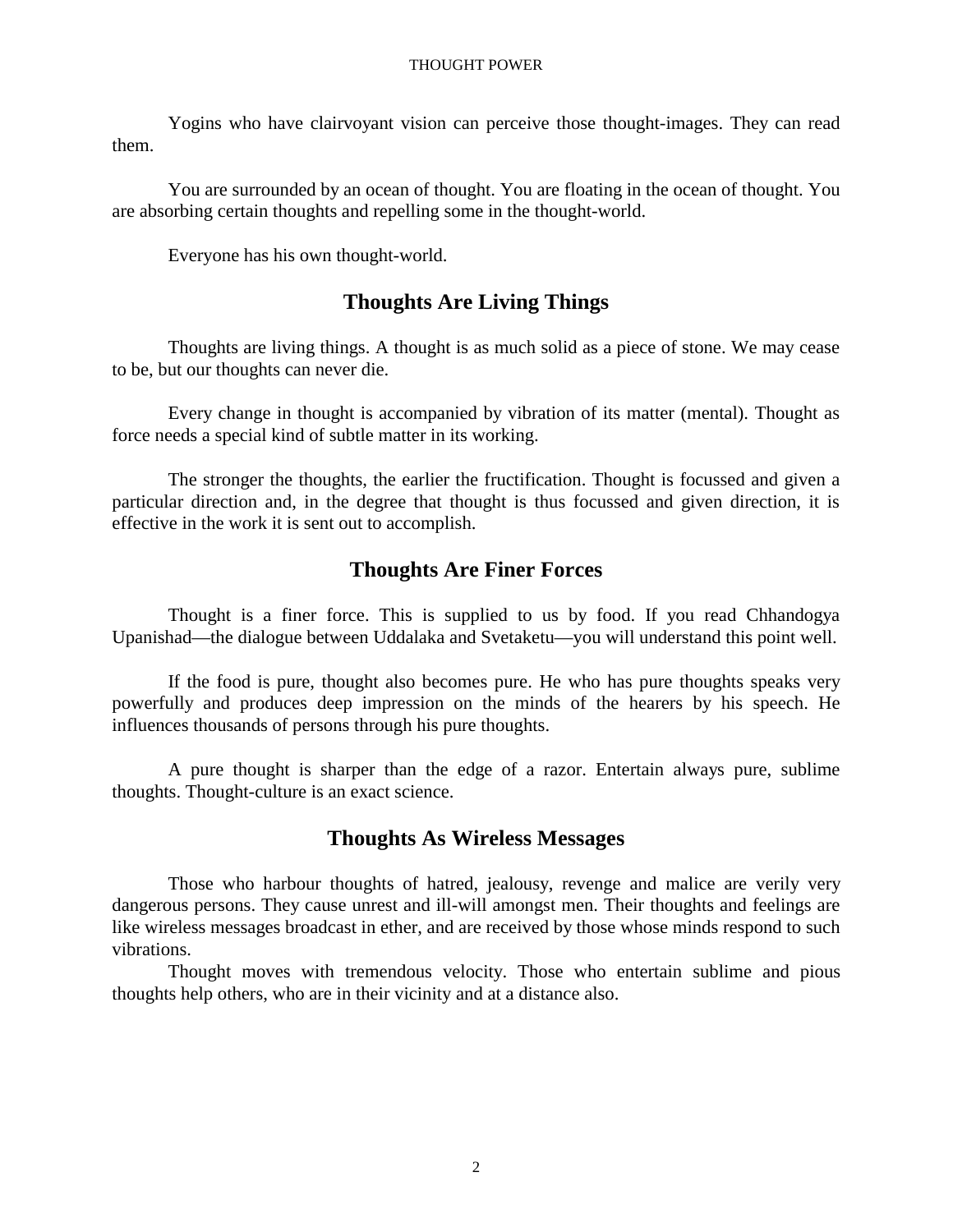#### **Thoughts Are Tremendous Powers**

Thought has got tremendous power. Thought can heal diseases. Thoughts can transform the mentality of persons. Thought can do anything. It can work wonders. The velocity of thought is unimaginable.

Thought is a dynamic force. It is caused by the vibrations of psychic Prana or Sukshma Prana on the mental substance. It is a force like gravitation, cohesion or repulsion. Thought travels or moves.

### **Thought-waves and Thought-transference**

What is this world, after all? It is nothing but the materialization of the thought-forms of Hiranyagarbha or God.

You have got waves of heat and light and electricity in science. There are also thoughtwaves in Yoga. Thought has tremendous power. Everybody is experiencing the power of thought unconsciously to a greater or lesser degree.

Great Yogins like Jnanadev, Bhartrihari and Patanjali used to send and receive messages to and from distant persons through mind-telepathy (mental radio) and thought-transference. Telepathy was the first wireless telegraph and telephone service ever known to the world.

Just as you take physical exercises, play games such as tennis and cricket in order to maintain physical health, you will have to maintain mental health by radiating the right thoughtwaves, by taking Sattvic food, mental recreation of an innocent and harmless nature, change of mood, relaxation of mind by entertaining good, ennobling and sublime thoughts and by cultivating the habit of cheerfulness.

### **Marvels of Thought-vibrations**

Every thought that you send out is a vibration which never perishes. It goes on vibrating every particle of the universe and if your thoughts are noble, holy and forcible, they set in vibration every sympathetic mind.

Unconsciously all people who are like you take the thought you have projected and in accordance with the capacity that they have, they send out similar thoughts. The result is that, without your knowledge of the consequences of your own work, you will be setting in motion great forces which will work together and put down the lowly and mean thoughts generated by the selfish and the wicked.

### **Diversity of Thought-vibrations**

Every man has his own mental world, his own mode of thinking, his own ways of understanding things and his own ways of acting.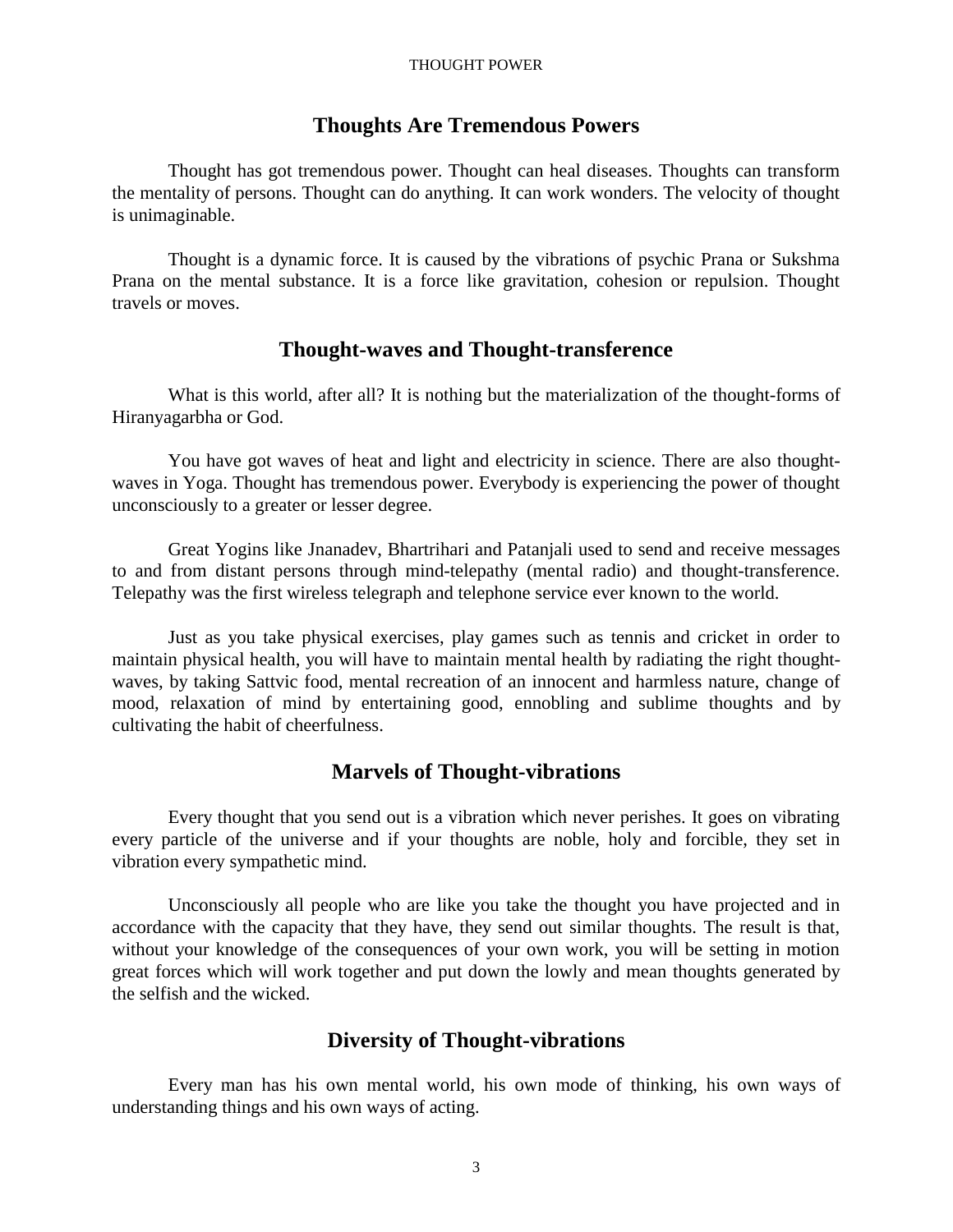Just as the face and voice of every man differ from those of another man, the mode of thinking and understanding also differs. That is the reason why misunderstanding easily occurs between friends.

One is not able to understand rightly the views of another. Hence friction, rupture and quarrel occur within a minute even amongst fast friends. The friendship does not last long.

One should be in tune with the mental vibrations or thought-vibrations of another. Then only can one easily understand another.

Lustful thoughts, thoughts of hatred, jealousy and selfishness produce distorted images in the mind and cause clouding of understanding, perversion of intellect, loss of memory and confusion in the mind.

### **Conservation of Thought-energy**

In physics you have the term 'power of orientation'. Though the mass of energy is there, the current will not flow. It must be connected to the magnet and then the electric current will flow through the power of orientation.

Even so, the mental energy which is dissipated and misdirected in various worthless worldly thoughts should be well directed in proper spiritual channels.

Do not store in your brain useless information. Learn to unmind the mind. Unlearn whatever has been of no use to you. Then only can you fill your mind with divine thoughts. You will gain new mental strength as the dissipated mental rays are collected now.

### **The Cell-theory and the Thoughts**

A cell is a mass of protoplasm with a nucleus. It is endowed with intelligence. Some cells secrete, while some cells excrete. The cells of the testes secrete semen; the cells of the kidneys excrete urine. Some cells act the part of a soldier. They defend the body from the inroads or attacks of foreign poisonous matter and germs. They digest and throw them out. Some cells carry food materials to the tissues and organs.

The cells perform their work without your conscious volition. Their activities are controlled by the sympathetic nervous system. They are in direct communion with the mind in the brain.

Every impulse of the mind, every thought, is conveyed to the cells. They are greatly influenced by the varying conditions or states of the mind. If there are confusion, depression and other negative emotions and thoughts in the mind, they are telegraphically transmitted through the nerves to every cell in the body. The soldier-cells become panic-stricken. They are weakened. They are not able to perform their function properly. They become inefficient.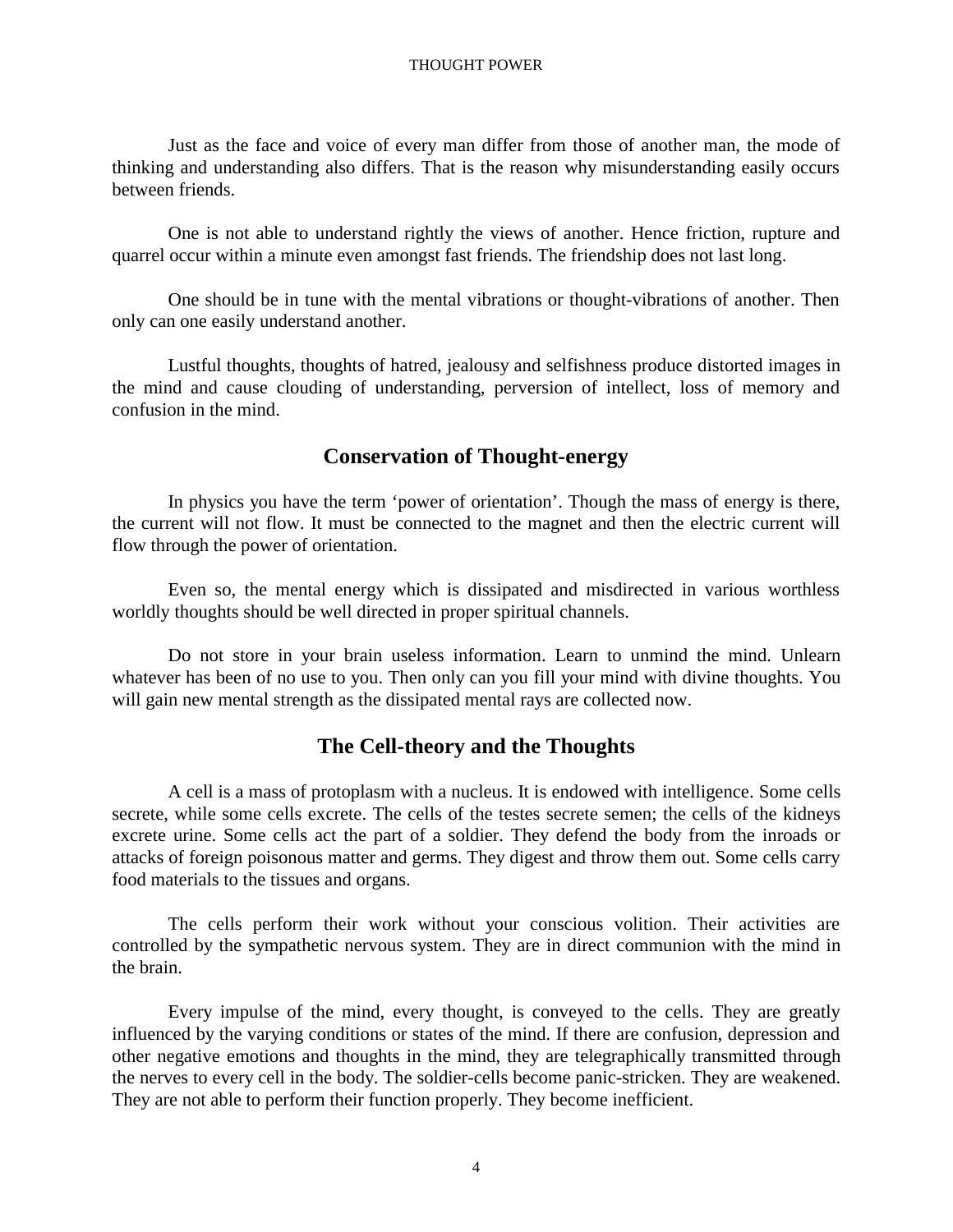Some people are extremely body-conscious, and possess no idea of the Self. They live irregular, indisciplined lives and fill their stomachs with sweets, pastries, and so on. There is no rest for the digestive and the eliminating organs. They suffer from physical weakness and diseases. The atoms, molecules and cells in their bodies produce discordant or inharmonious vibrations. They have no hope, confidence, faith, serenity and cheerfulness. They are unhappy. The life-force is not operating properly. Their vitality is at a low ebb. Their mind is filled with fear, despair, worry and anxiety.

### **Primal Thought and Modern Science**

Thought is the greatest force on earth. Thought is the most powerful weapon in the armour of a Yogi. Constructive thought transforms, renews and builds.

The far-reaching possibilities of this force were most accurately developed to perfection by the ancients and put to the highest possible use.

For, thought is the primal force at the origin and back of all creation; the genesis of the entire phenomenal creation is given as a single thought that arose in the Cosmic Mind.

The world is the Primal Idea made manifest. This First Thought became manifest as a vibration issuing from the Eternal Stillness of the Divine Essence. This is the reference in classic terminology to the Ichha, desire of the Hiranyagarbha, Cosmic Soul, that originates as a Spandana or vibration.

This vibration is nothing like the rapid oscillation to and fro of physical particles, but is some thing infinitely subtle, so subtle as to be even inconceivable to the normal mind.

But this has made it clear that all forces are ultimately resolvable into a state of pure vibration. Modern science also has newly arrived at this conclusion after its prolonged researches in external physical nature.

### **Radium and the Rare Yogi**

Radium is a rare commodity. Yogins who have controlled their thoughts are also very rare in this world, like radium.

Just as sweet perfume continuously emanates from an incense stick, so also divine perfume and divine effulgence (magnetic, Brahmic aura) radiate from a Yogi who has controlled his thoughts and who is constantly dwelling on Brahman or the Infinite.

The effulgence and perfume of his face is Brahma-Varchas. When you hold in your hand a bouquet made of jasmine, rose and Champaka flowers, the sweet perfume pervades the whole hall and tickles all alike.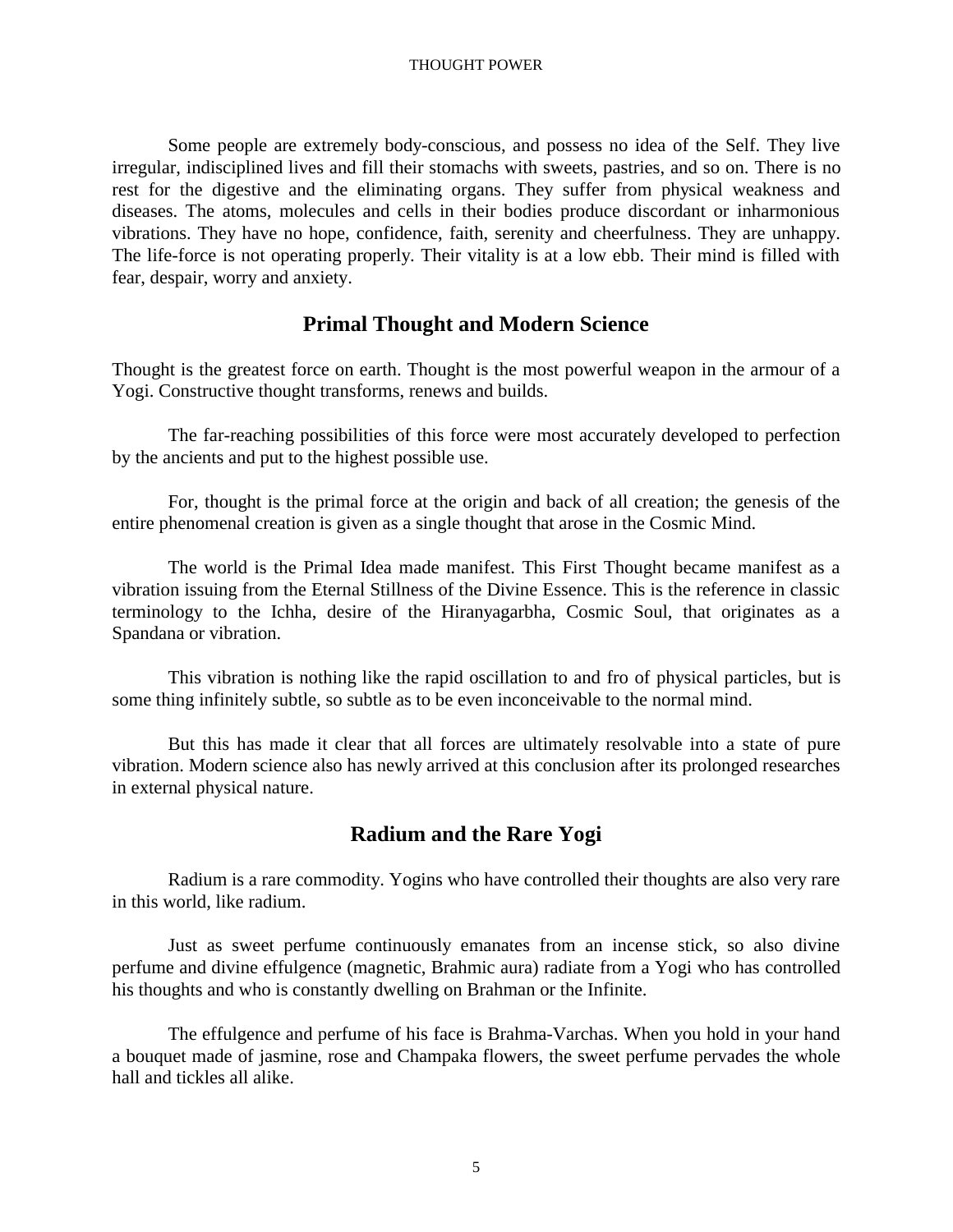Even so the perfume or fame and reputation (Yasas and Kirti) of a Yogi who has controlled his thoughts spreads far and wide. He becomes a cosmic force.

### **Thought—Its Weight, Size and Shape**

Every thought has got weight, shape, size, form, colour, quality and power. A Yogi can see all these thoughts directly with his inner Yogic eye.

Thoughts are like things. Just as you hand over an orange to your friend and take it back, so also you can give a useful, powerful thought to your friend and also take it back.

Thought is a great force; it moves; it creates. You can work wonders with the power of thought. You must know the right technique of handling and manipulating a thought.

### **Thought—Its Form, Its Name and Colour**

Suppose your mind is rendered perfectly calm, entirely without thoughts. Nevertheless, as soon as thought begins to rise, it will immediately take name and form.

Every thought has a certain name and a certain form. Thus you find that every idea that man has or can have, must be connected with a certain word as its counterpart.

Form is the grosser and name the finer state of a single manifesting power called thought.

But these three are one; wherever there is one, the other two also are there. Wherever name is, there are form and thought.

A spiritual thought has yellow colour. A thought charged with anger and hatred is of a dark red colour; a selfish thought has a brown colour and so on.

### **Thought—Its Power, Workings and Uses**

Thought is a vital, living dynamic power—the most vital, subtle and irresistible force existing in the universe.

Through the instrumentality of thought you acquire creative power. Thought passes from one man to another. It influences people; a man of powerful thought can influence readily people of weak thoughts.

There are nowadays numerous books on thought-culture, thought power, thoughtdynamics. A study of them will give you a comprehensive understanding of thought, its power, its workings and usefulness.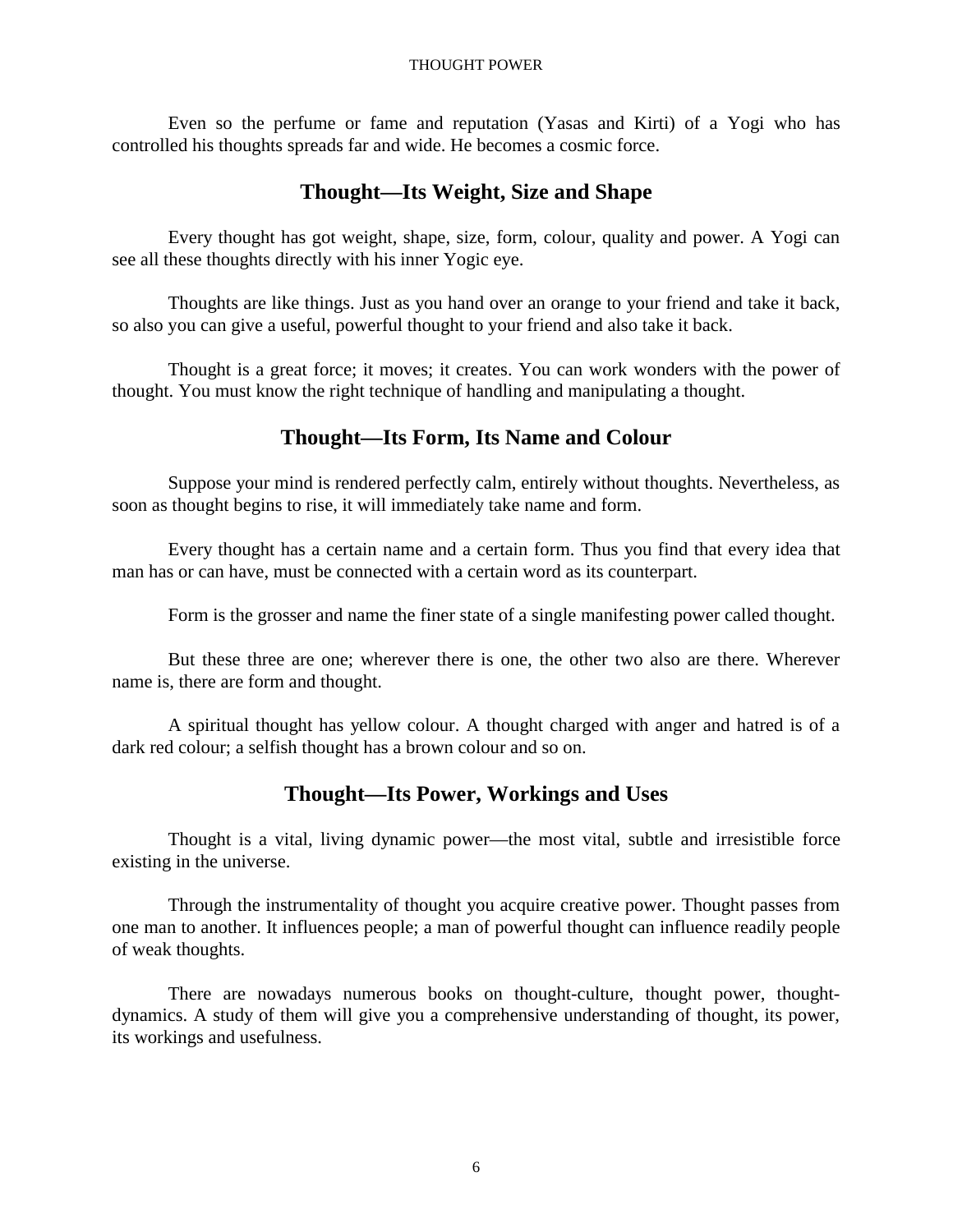### **We Live in a Boundless World of Thoughts**

Thought alone is the whole world, the great pains, the old age, death and the great sin, earth, water, fire, air, ether. Thought binds a man. He who has controlled his thoughts, is a veritable God on this earth.

You live in a world of thoughts. First is thought. Then there is the expression of that thought through the organ of speech. Thought and language are intimately connected. Thoughts of anger, bitterness and malice injure others. If the mind which is the cause of all thoughts vanishes, the external objects will disappear.

Thoughts are things. Sound, touch, form, taste and odour, the five sheaths, the waking, the dreaming and deep sleep states—all these are the products of mind. Sankalpa, passion, anger, bondage, time—know them to be the result of mind. Mind is the king of the Indriyas or senses. Thought is the root of all mental process.

The thoughts that we perceive all round us are only the mind in form or substance. Thought creates, thought destroys. Bitterness and sweetness do not lie in the objects, but they are in the mind, in the subject, in thinking. They are created by thought.

Through the play of the mind or thought upon objects, proximity appears to be a great distance and vice versa. All objects in this world are unconnected; they are connected and associated together only by thought, by the imagination of your mind. It is the mind that gives colour, shape, qualities to the objects. Mind assumes the shape of any object it intensely thinks upon.

Friend and enemy, virtue and vice are in the mind only. Every man creates a world of good and evil, pleasure and pain, out of his own imagination only. Good and evil, pleasure and pain do not proceed from objects. These belong to the attitude of your mind. There is nothing good nor pleasant in this world. Your imagination makes it so.

### **Thoughts, Electricity and Philosophy**

Thoughts are giant-powers. They are more powerful than electricity. They control your life, mould your character, and shape your destiny.

Mark how one thought expands into many thoughts, within a short time. Suppose you get an idea to set up a tea-party for your friends. The one thought of 'tea' invites instantaneously the thoughts of sugar, milk, tea-cups, tables, chairs, table-cloth, napkins, spoons, cakes, biscuits, etc. So, this world is nothing but the expansion of thoughts. The expansion of thoughts of the mind towards the objects is bondage; and, the renunciation of thoughts is liberation.

You must be very watchful in nipping the thoughts in the bud. Only then will you be really happy. Mind tricks and plays. You must understand its nature, ways and habits. Then only can you control it very easily.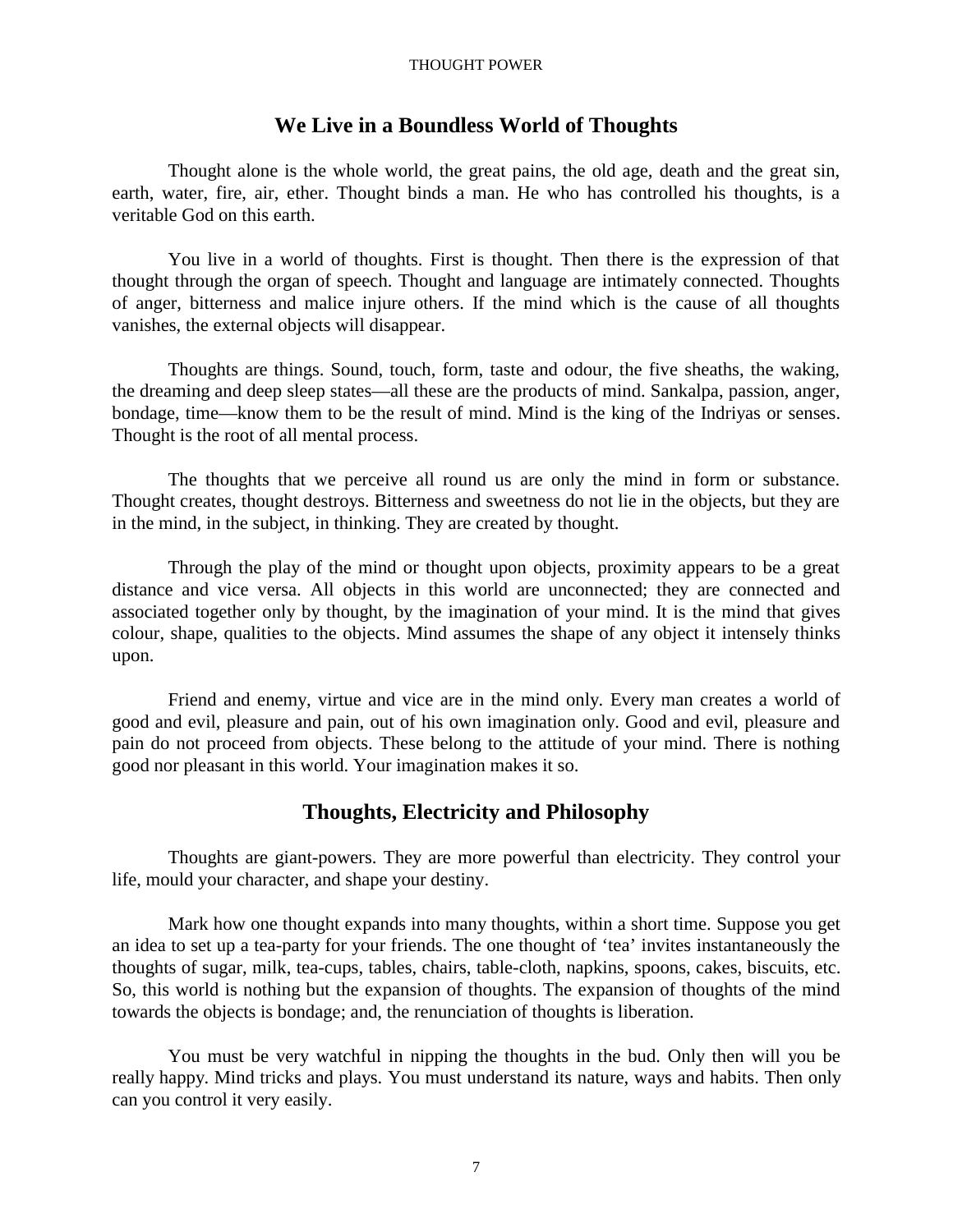The world's most extraordinary book of practical philosophical idealism of India is *Yoga-Vasishtha.* The gist of this work is this: "The non-dual Brahman or the immortal soul alone exists. This universe as universe is not. Knowledge of the Self alone will free one from this round of births and deaths. Extinction of thoughts and Vasanas is Moksha. Expansion of mind alone is Sankalpa. Sankalpa or thought, through its power of differentiation generates this universe. This world is a play of the mind. This world does not exist in the three periods of time. Extinction of Sankalpas is Moksha. Annihilate this little 'I', Vasanas, Sankalpas, thoughts. Meditate on the Self and become a Jivanmukta."

### **Outer World Pre-exists in the Thoughts**

Every thought has an image. A table is a mental image plus some external thing.

Whatever you see outside has its counterpart in the mind. The pupil is a small round thing in the eye. Retina is a small structure. How is it that the image of a big mountain seen through a small aperture or structure cast on the mind? This is a marvel of marvels.

The image of a mountain already exists in the mind. The mind is like a vast sheet of canvas that contains all the pictures of the objects seen outside.

### **World—A Projection of Thought**

Careful reflection will show that the entire universe is in reality the projection of the human mind—*Manomatram Jagat.* Purification and control of the mind is the central aim of all Yogas. Mind in itself is but a record of impressions that keep expressing ceaselessly as impulses and thoughts. The mind is what it does. Thought impels you to action; activity creates fresh impressions in the mind-stuff.

Yoga strikes at the very root of this vicious circle by a method of effectively inhibiting the functions of the mind. Yoga checks, controls and stops the root function of the mind, i.e., *thought.* When thought is transcended, intuition functions and Self-knowledge supervenes.

Thought has the potency of creating or undoing the world in the twinkling of an eye. Mind creates the world according to its own Sankalpa or thought. It is the mind that creates this universe, *(Manomatram Jagat; Manahkalpitam Jagat).* Through the play of the mind, a Kalpa is reckoned by it as a moment and vice versa. Like a dream generating another dream in it the mind having no visible form generates existent visibles.

### **Thoughts, World and the Timeless Reality**

It is the mind that is the root cause of the tree of Samsara with its thousands of shoots, branches, tender leaves and fruits. If you annihilate thoughts, you can destroy the tree of Samsara at once.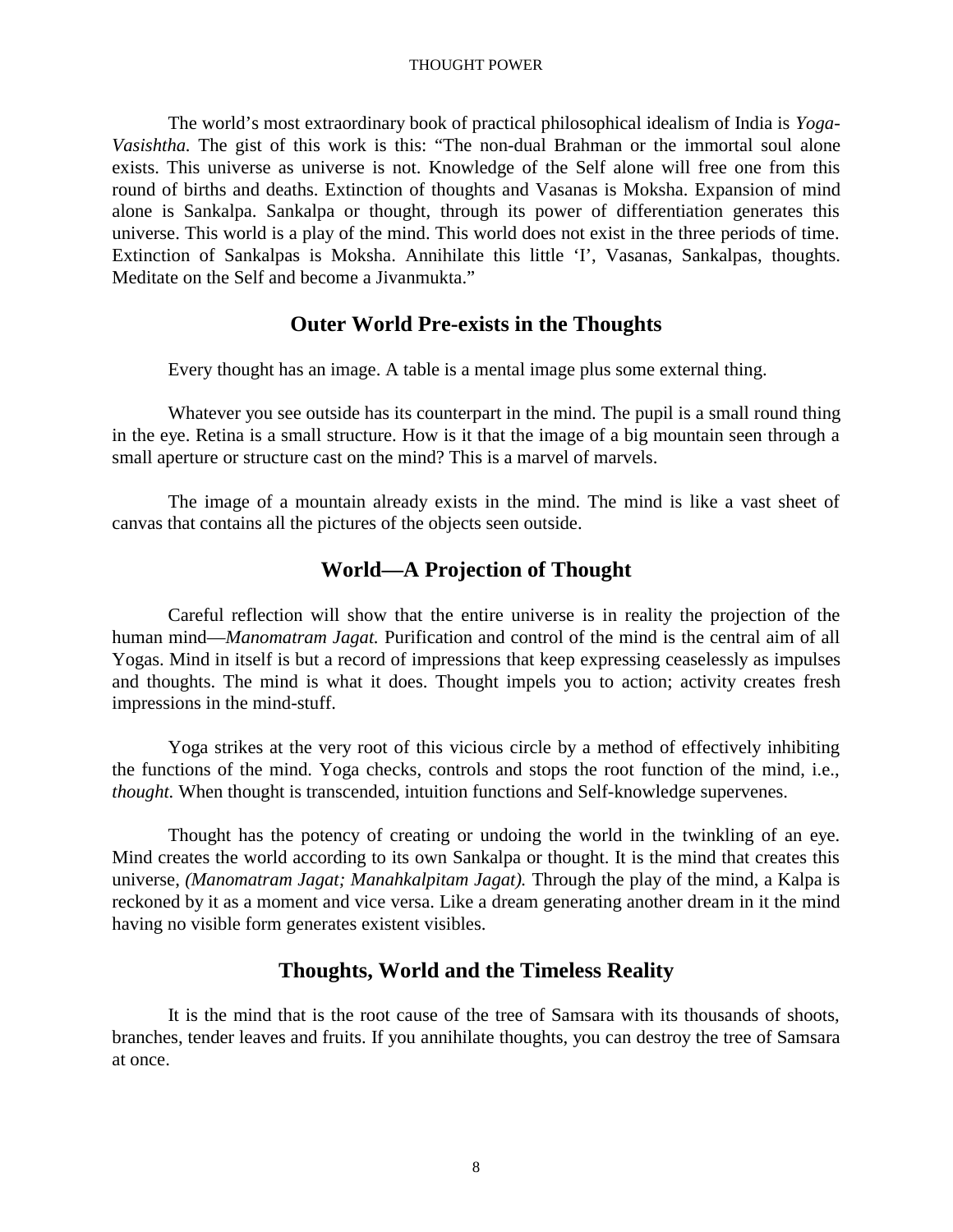Destroy the thoughts as soon as they arise. The root will dry up through the annihilation of thoughts, and the tree of Samsara will wither soon.

This demands considerable patience and perseverance. You will be bathed in the ocean of bliss when all thoughts are extirpated. This state is indescribable. You will have to feel it yourself.

Just as the fire is absorbed into its source when the fuel is burnt out, so also, the mind is absorbed into its source, the Atman, when all Sankalpas or thoughts are annihilated. Then one attains Kaivalya, the experience of the Timeless Reality, the state of absolute independence.

### *Chapter Two*

## **THOUGHT POWER—ITS LAWS AND ITS DYNAMICS**

### **Thought—The Architect of Destiny**

If the mind dwells continually upon one train of thought, a groove is formed into which the thought-force runs automatically and such a habit of thought survives death and since it belongs to the ego, is carried over to the subsequent earth-life as a thought-tendency and capacity.

Every thought, it must be remembered, has got its own mental image. The essence of the various mental images formed in one particular physical life is being worked out in the mental plane. It constitutes the basis for the next physical life.

Just as a new physical body is formed in every birth, so also a new mind and a new Buddhi are formed in every birth.

Not easy is the act of explaining the detailed workings of thought and destiny. Every Karma produces twofold effect, one on the individual mind and the other on the world. Man makes the circumstances of his future life by the effect of his actions upon others.

Every action has a past which leads up to it; every action has a future which proceeds from it. An action implies a desire which prompted it and a thought which shaped it.

Each thought is a link in an endless chain of causes and effects, each effect becoming a cause and each cause having been an effect; and each link in the endless chain is welded out of three components—desire, thought and activity. A desire stimulates a thought; a thought embodies itself as an act. Act constitutes the web of destiny.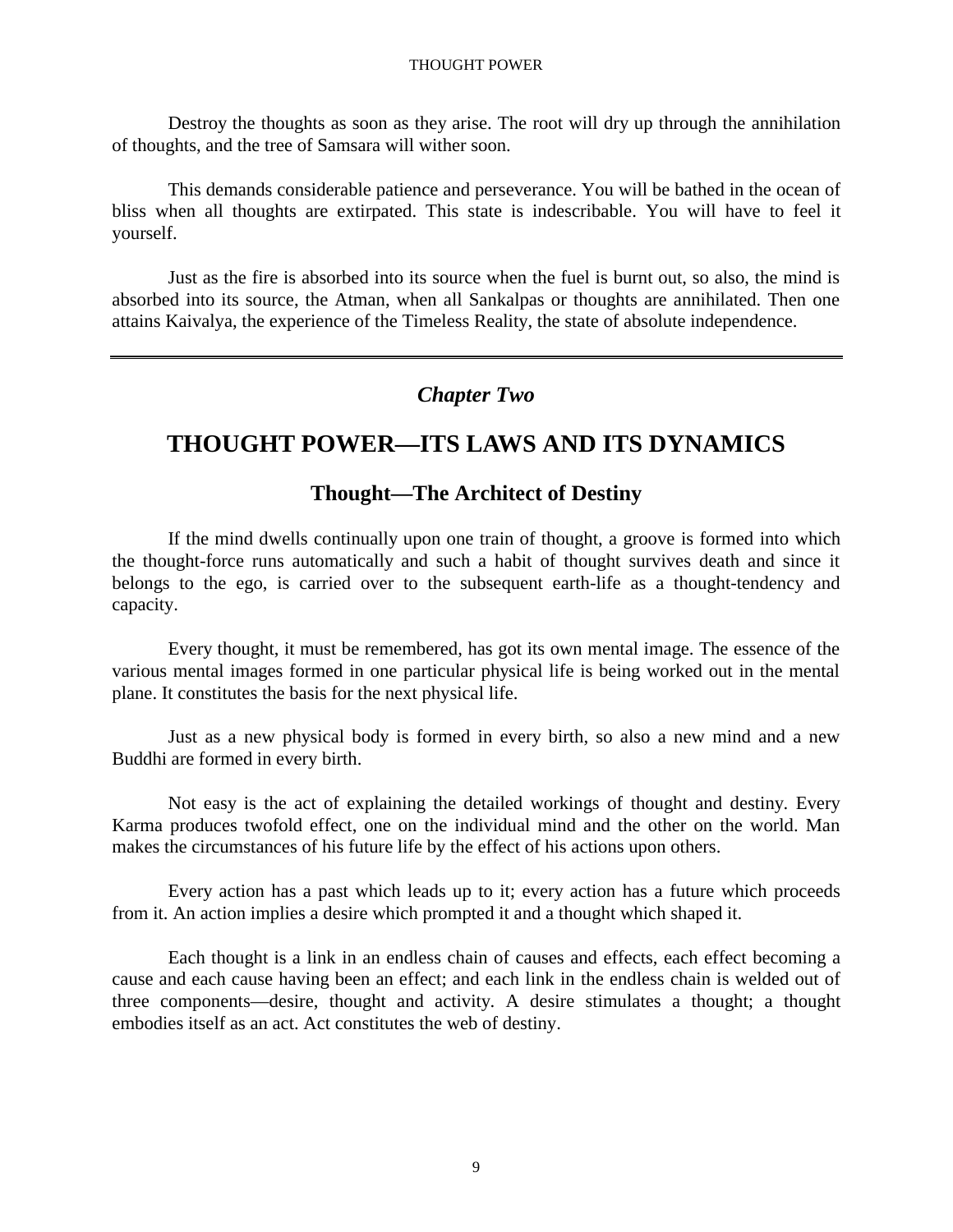Selfish coveting of the possessions of others, though never carried out into active cheating in the present, makes one a thief in a later earth-life, while hatred and revenge secretly cherished are the seeds from which the murderer springs.

So again, unselfish loving yields as harvest the philanthropist and the saint; and every thought of compassion helps to build the tender and pitiful nature which belongs to one who is a friend to all creatures.

Sage Vasishtha asks Rama to do Purushartha, or show the prowess of self-exertion. Do not yield to fatalism. It will induce inertia and laziness. Recognize the Great Powers of Thought. Exert. By right thinking make for yourself a great destiny.

Prarabdha is Purushartha of last birth. You sow an action and reap a habit; a habit sown results in character. You sow a character and reap a destiny.

Man is the master of his own destiny. You yourself make, by the power of your thought, your destiny. You can undo it if you like. All faculties, energies and powers are latent in you. Unfold them, and become free and great.

### **Thoughts Chisel Your Countenance**

Your face is like a gramophone record or plate. Whatever you think is at once written on your face.

Every vicious thought serves as a chisel or needle to write down the thoughts on your countenance. Your faces are covered with the scars and wounds which are made by the vicious thoughts of hatred, anger, lust, jealousy, revenge, etc.

From the nature of the scar on your face, we can at once read your state of mind. We can at once diagnose the disease of your mind.

He who thinks that he can hide his thoughts is a dunce of the first water. His position is like that of the ostrich which, when chased by the hunters, hides its head underneath the sand and imagines that it cannot be seen by anyone.

Face is the index of the mind. Face is the mould of the mind. Every thought cuts a groove in the face. A divine thought brightens the face. An evil thought darkens the face. Continued divine thoughts increase the aura or halo.

Continued evil thoughts increase the depth of dark impressions, just as the continued striking of a vessel against the edge of a well while drawing water makes deeper and deeper hollow on the vessel. The facial expression truly advertises the inner state of the mind or the true contents of the mind.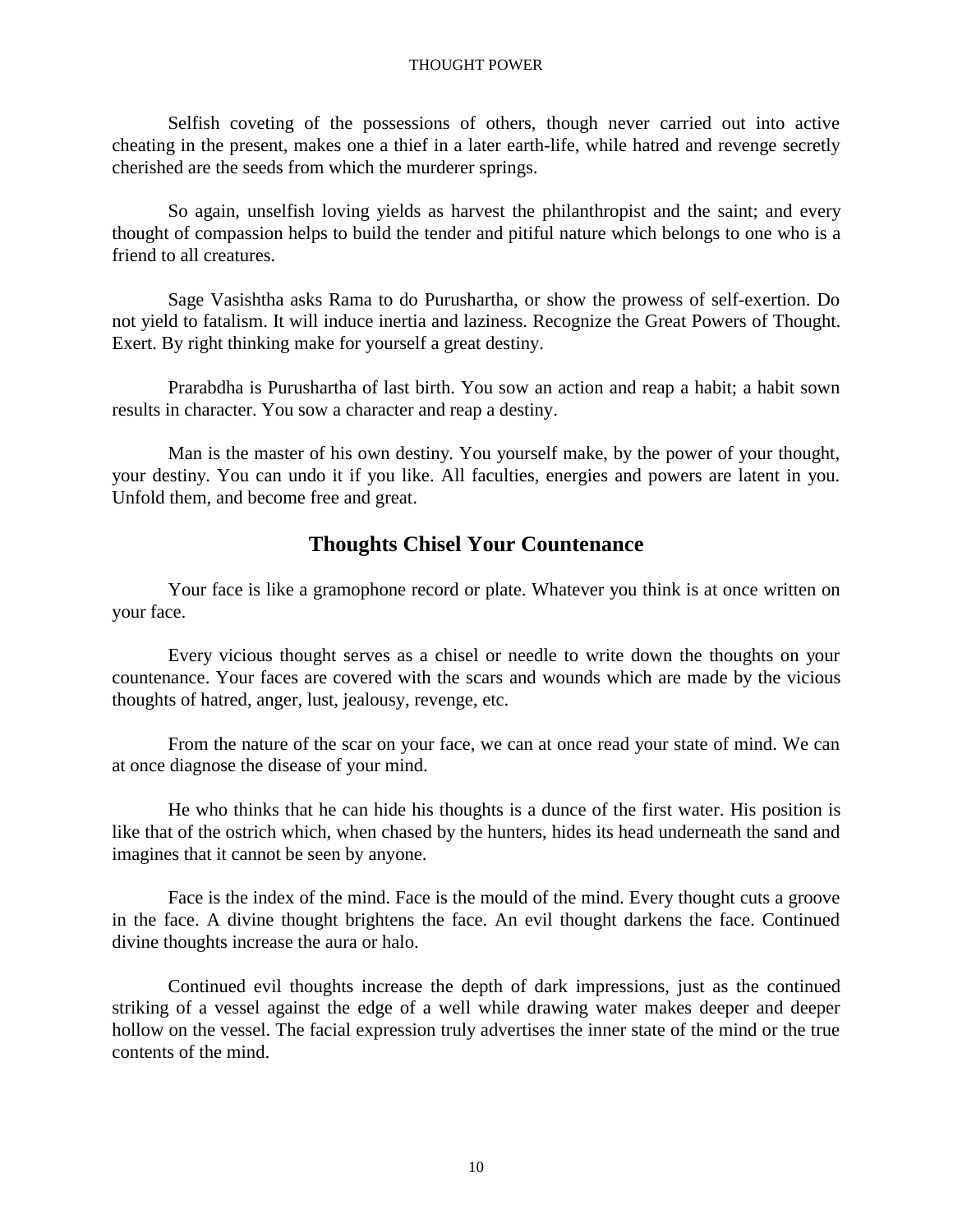The face is like an advertisement-board wherein is advertised what is going inside the mind. Your thoughts, sentiments, modes and emotions produce their strong impressions on the face.

In your face, you can hardly hide your thoughts. You may wrongly think that you have kept up your thoughts in secret. The thoughts of lust, greed, jealousy, anger, revenge, hatred, etc., at once produce their deep impressions on your face.

The face is a faithful recorder and a sensitive registering apparatus to register and record all the thoughts that are in your mind.

The face is a polished mirror to indicate the nature of the mind and its contents at a particular time.

### **Thoughts Feature the Physical Expressions**

Mind is the subtle form of this physical body. The physical body is the outward manifestation of the thoughts. So when the mind is wrought, the body is wrought too.

As a man of rough appearance generally cannot invoke love and mercy of others, so a rough-minded man cannot invoke love and mercy of anybody.

Mind very conspicuously reflects on the face its various states which a man of intelligence can very easily read.

The body follows the mind. If the mind thinks of falling from a height, the body prepares itself immediately and shows external signs. Fear, anxiety, grief, cheerfulness, hilarity, anger, all produce their various impressions on the face.

### **Your Eyes Betray Your Thoughts**

The eyes which represent the windows of the soul bespeak of the condition and state of the mind.

There is a telegraphic instrument in the eyes to transmit the messages or thoughts of treachery, depression, gloom, hatred, cheerfulness, peace, harmony, health, power, strength and beauty.

If you have the faculty to read the eyes of others, you can read the mind at once. You can read the uppermost thought or dominant thought of a man if you are careful to mark the signs in his face, conversation and behaviour. It needs a little pluck, acumen, training, intelligence and experience.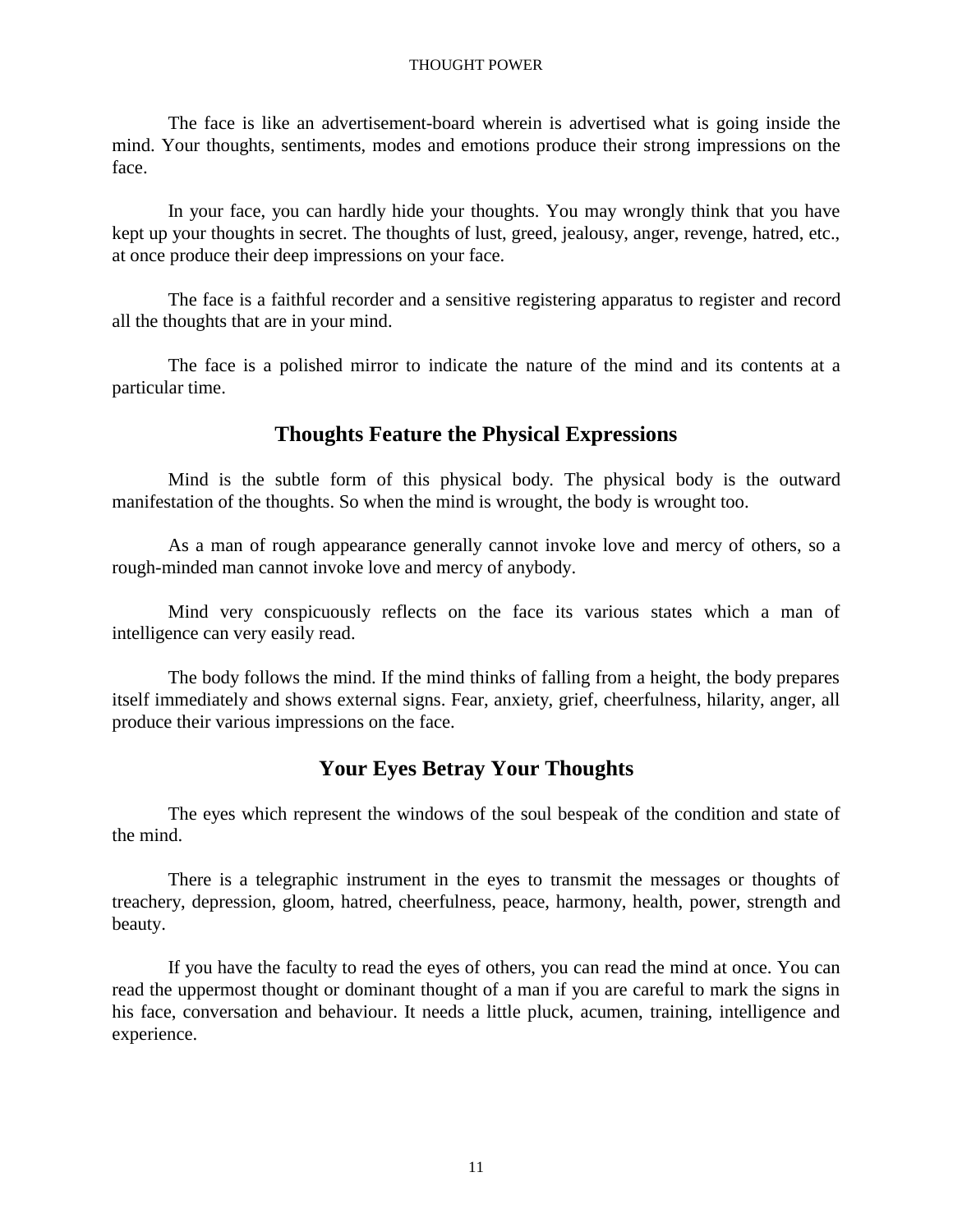### **Negative Thoughts Poison Life**

Thoughts of worry and thoughts of fear are fearful forces within us. They poison the very sources of life and destroy the harmony, the running efficiency, the vitality and vigour. While the opposite thoughts of cheerfulness, joy and courage, heal, soothe, instead of irritating, and immensely augment efficiency and multiply the mental powers. Be always cheerful. Smile. Laugh.

### **Psycho-physical Imbalances**

Thought exerts its influence over the body. Grief in the mind weakens the body. Body influences the mind also in its turn. A healthy body makes the mind healthy. If the body is sick, the mind also becomes sick. If the body is strong and healthy, the mind also becomes healthy and strong.

Violent fits of hot-temper do serious damage to the brain cells, throw poisonous chemical products into the blood, produce general shock and depression and suppress the secretion of gastric juice, bile and other digestive juices in the alimentary canal, drain away your energy, vitality, induce premature old age and shorten life.

When you are angry, the mind becomes disturbed. Similarly, when the mind is disturbed, the body also becomes disturbed. The whole nervous system is agitated. You become enervated. Control anger by love. Anger is a powerful energy that is uncontrollable by practical Vyavaharic Buddhi, but controllable by pure reason (Sattvic Buddhi) or Viveka-Vichara.

### **The Creative Powers of Thought**

Thought creates the world. Thought brings things into existence. Thoughts develop the desires and excite the passions. So, the contrary thoughts of killing the desires and passions will counteract the former idea of satisfying the desires. So when a person is impressed with this, a contrary thought will help him to destroy his desires and passions.

Think of a person as a good friend of yours and there the thing is created as a reality. Think of him as your foe, then also the mind perfects the thought into an actuality. He who knows the workings of the mind and has controlled it by practice is really happy.

### **Similar Thoughts Attract Each Other**

In the thought-world also, the great law "Like attracts like", operates. People of similar thoughts are attracted towards each other. That is the reason why the maxims run as follows: "Birds of the same feather flock together," "A man is known by the company he keeps."

A doctor is drawn towards a doctor. A poet has attraction for another poet. A songster loves another songster. A philosopher likes another philosopher. A vagabond likes a vagabond. The mind has got a 'drawing power'.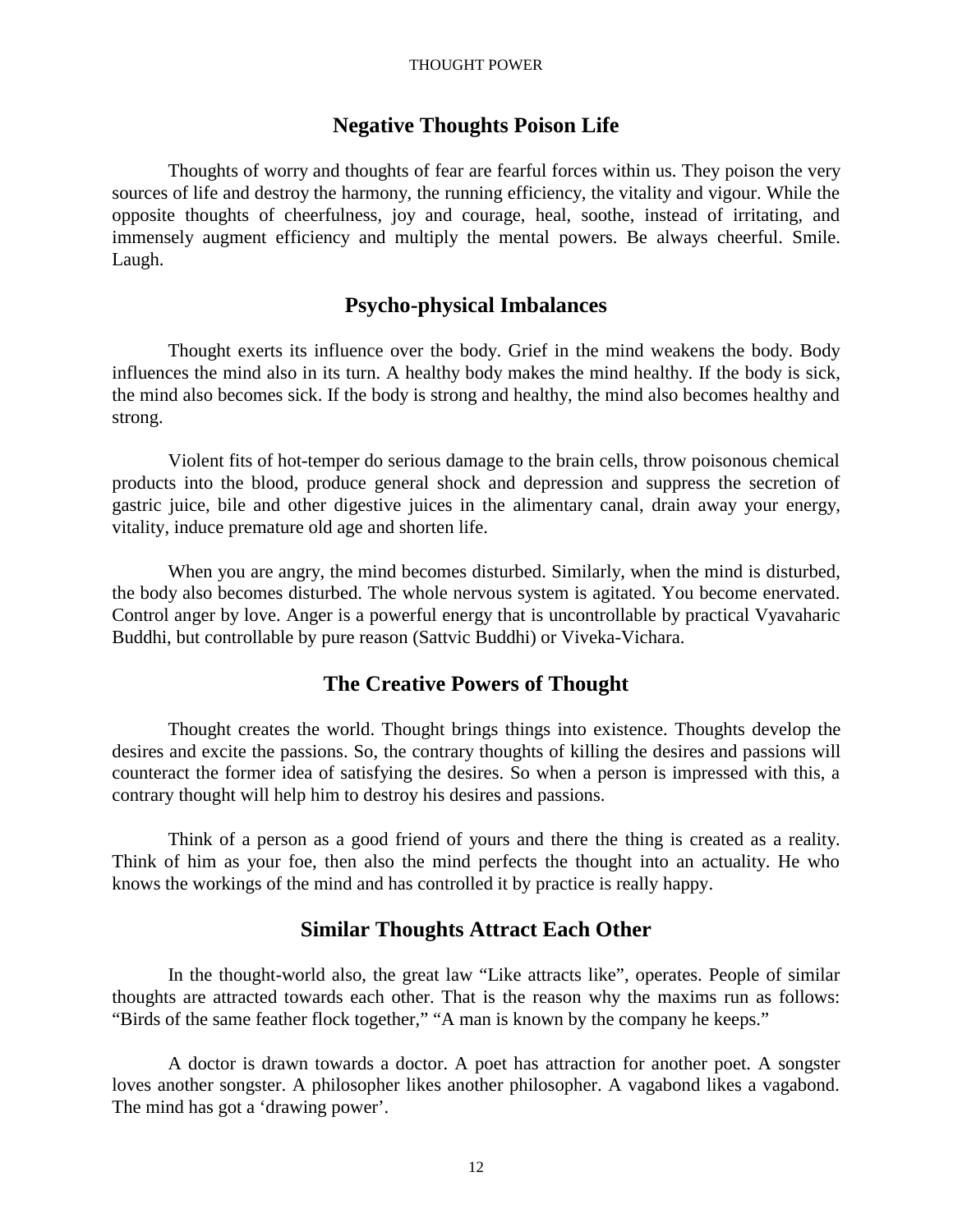You are continually attracting towards you, from both the seen and the unseen sides of life-forces, thoughts, influences and conditions most akin to those of your own thoughts and lines.

In the realm of thought, people of similar thoughts are attracted to one another. This universal law is continually operating whether we are conscious of it or not.

Carry any kind of thought you please about with you and so long as you retain it, no matter how you roam over the land or sea, you will unceasingly attract to yourself, knowingly or inadvertently, exactly and only what corresponds to your own dominant quality of thought. Thoughts are your private property and you can regulate them to suit your taste entirely by steadily recognizing your ability to do so.

You have entirely in your own hands to determine the order of thought you entertain and consequently the order of influence you attract and are not mere willowy creatures of circumstances, unless indeed you choose to be.

### **Spanish Flu and the Contagion of Thoughts**

Mental actions are real actions. Thought is the real action; it is a dynamic force. It may be remembered, thought is very contagious; nay, more contagious than the Spanish Flu.

A sympathetic thought in you raises a sympathetic thought in others with whom you come in contact. A thought of anger produces a similar vibration in those who surround an angry man. It leaves the brain of one man and enters the brains of others who live at a long distance and excites them.

A cheerful thought in you produces cheerful thoughts in others. You are filled with joy and intense delight when you see a batch of hilarious children playing mirthfully and dancing in joy.

A thought of joy in us creates sympathetically a thought of joy in others. So do sublime elevating thoughts.

Keep a good and honest man in the company of a thief. He will begin to steal. Keep a sober man in the company of a drunkard. He will begin to drink. Thought is very contagious.

### **The Application of a Psychological Law**

Keep the heart young. Do not think: "I have become old." To think "I have become old" is a bad habit. Do not entertain this thought. At 60, think "I am 16." As you think, so you become. This is a great psychological law.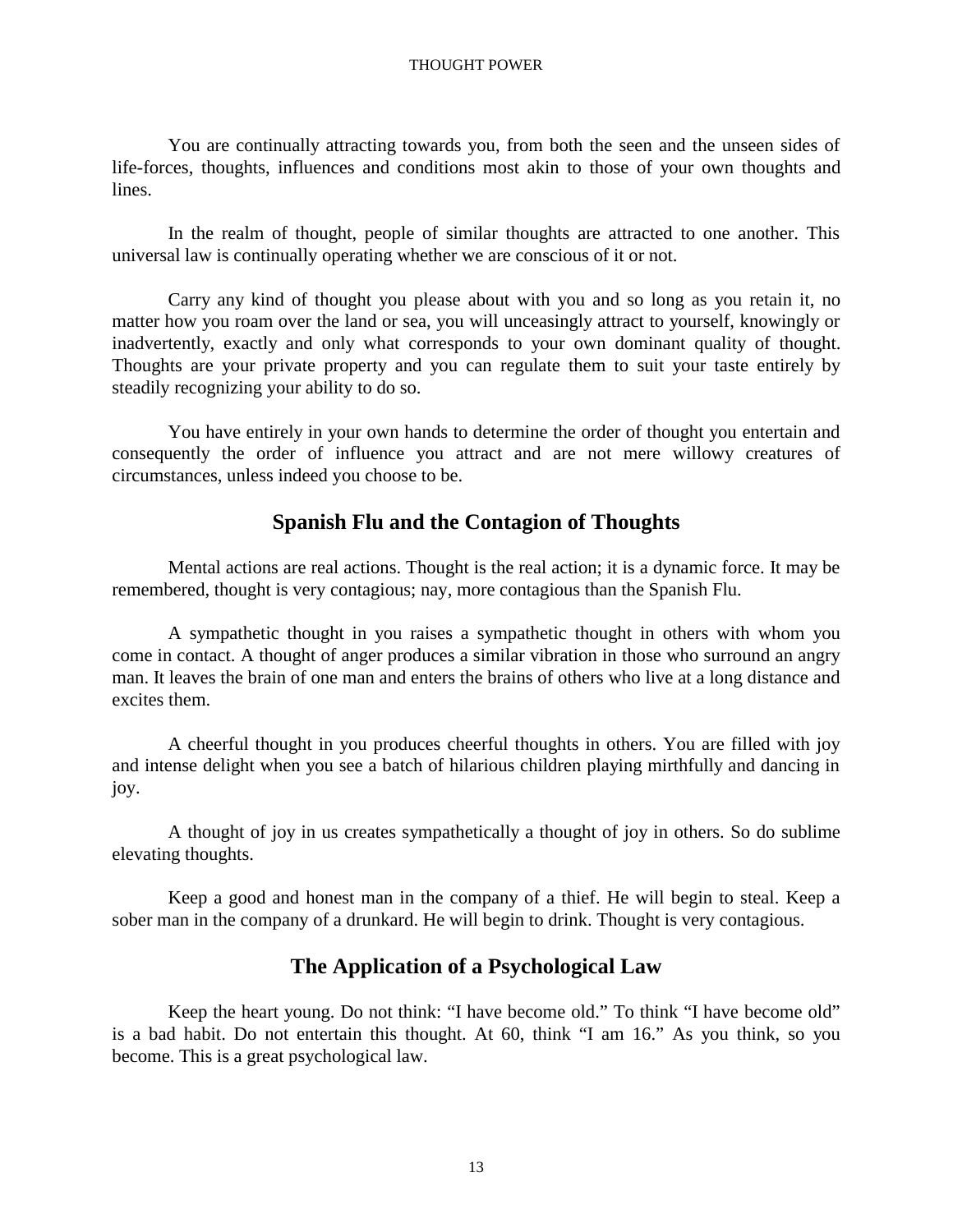"As a man thinketh so he becometh." This is a great truth or truism. Think, "I am strong," strong you become. Think, "I am weak," weak you become. Think, "I am a fool," fool you become. Think, "I am a sage or God," sage or God you become.

Thought alone shapes and moulds a man. Man lives always in a world of thoughts. Every man has his own thought-world.

Imagination works wonders. Thought has tremendous force. Thought as already said, is a solid thing. Your present is the result of your past thoughts and your future will be according to your present thoughts. If you think rightly, you will speak rightly and act rightly. Speech and action simply follow the thoughts.

### **Understand the Laws of Thought**

Every man should have a comprehensive understanding of the laws of thought and their operations. Then alone can one live in this world smoothly and happily. He can utilize the helping forces to serve his ends in the best possible manner.

He can neutralize the hostile forces or antagonistic currents. Just as the fish swims against the current, so also he will be able to go against the hostile currents by adjusting himself properly and safeguarding through suitable precautionary methods.

Otherwise he becomes a slave. He is tossed about hither and thither helplessly by various currents. He is drifted like a wooden plank in a river. He is very miserable and unhappy always, although he is wealthy and possesses everything.

The captain of a steamer who has mariner's compass, who has knowledge of the sea, the routes and the oceanic currents can sail smoothly. Otherwise his steamer will be drifted here and there helplessly and wrecked by dashing against some icebergs or rocks. Likewise, a wise sailor in the ocean of this life who has a detailed knowledge of the Laws of Thought and Nature can sail smoothly and reach the goal of his life positively.

Understanding the laws of Thought, you can mould or shape your character in any way you like. The common saying, "As a man thinketh so he becometh," is one of the great laws of Thought. Think you are pure, pure you will become. Think you are noble, noble you will become.

Become an embodiment of good nature. Think good of all. Do always good actions. Serve, love, give. Make others happy. Live to serve others. Then you will reap happiness. You will get favourable circumstances or opportunities and environments.

If you hurt others, if you do scandal-mongering, mischief-mongering, backbiting, talebearing, if you exploit others, if you acquire the property of others by foul means, if you do any action that can give pain to others, you will reap pain. You will get unfavourable circumstances or opportunities and environments.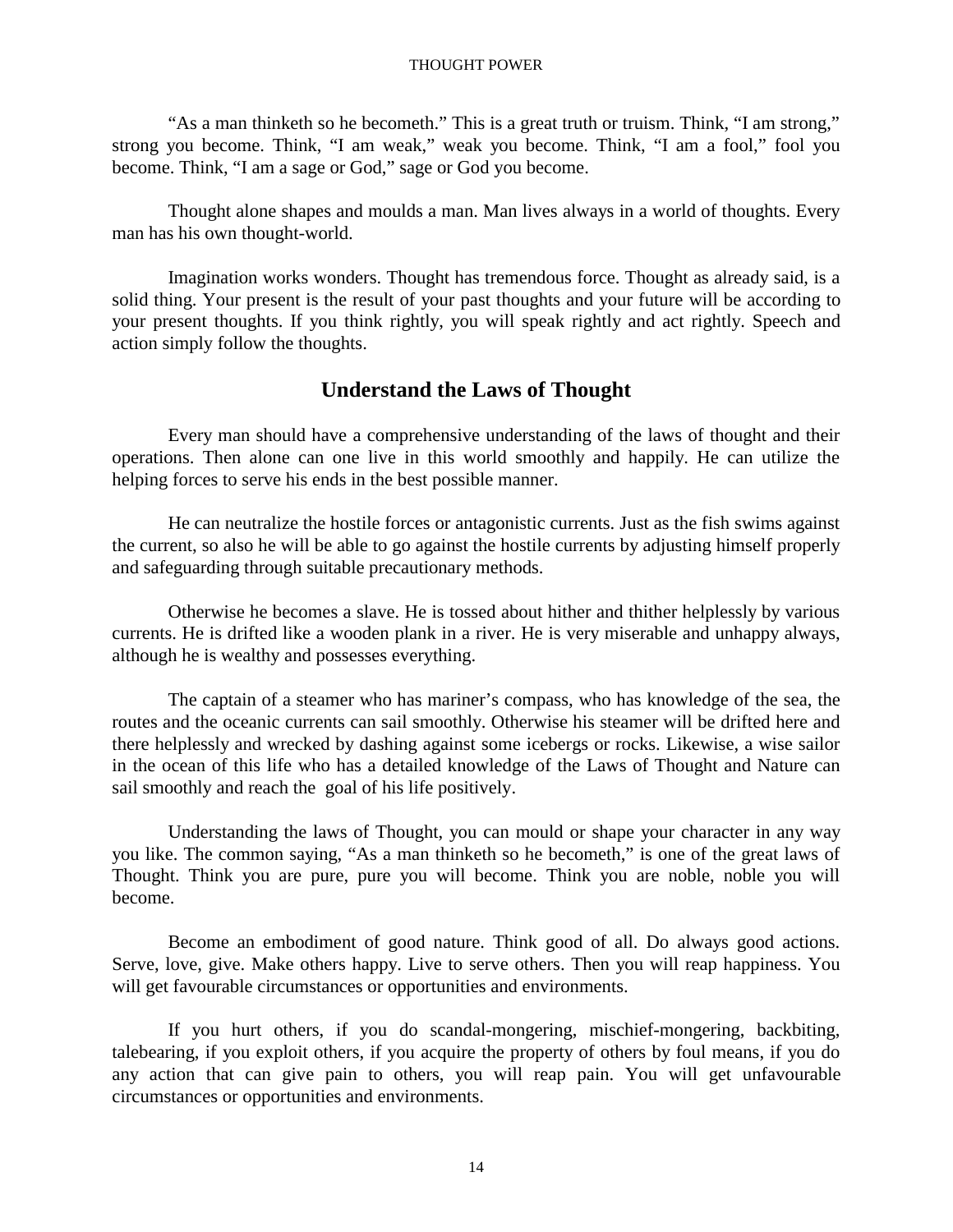This is the law of thought and nature. Just as you can build your good or bad character by sublime or base thinking, so also you can shape your favourable or unfavourable circumstances by doing good or bad actions.

A man of discrimination is always careful, vigilant and circumspect. He always watches carefully his thoughts. He introspects.

He knows what is going on in his mental factory what Vritti or Guna is prevailing at a particular time. He never allows any evil thought to enter the gates of his mental factory. He at once nips them in the bud.

By his good thinking, by watching the nature of his thoughts, by introspection, by active noble thinking, the man of discrimination builds his noble character, forms his high destiny. He is careful in his speeches. He speaks little. He speaks sweet loving words. He never utters any kind of harsh words that can affect the feelings of others.

He develops patience, mercy and universal love. He tries to speak truth. Thus he puts a check on the Vak-Indriya and the impulses of speech. He uses measured words. He writes measured lines. This produces deeply profound and favourable impression on the minds of the people.

He practices Ahimsa and Brahmacharya in thought, word and deed. He practices Saucha and Arjava (straightforwardness). He tries to keep up balance of mind and to be always cheerful. He keeps up Suddha-Bhava. He tries these three kinds of Tapas (physical, verbal and mental), and controls his actions. He cannot think any evil. He cannot do any evil action.

He prepares himself to get always favourable circumstances. He who spreads happiness will always get such favourable circumstances as can bring him happiness. He who spreads pain to others will, doubtless, get according to the law of thought such unfavourable circumstances as can bring him misery and pain. Therefore, man creates his own character and circumstances, by the manner of his own thinking.

Bad character can be transmuted into good one, by good thoughts, and unfavourable circumstances can be changed into favourable circumstances by doing good actions.

### **The Laws Implied in Higher Thoughts**

As you think, so you become. As are your thoughts so must be your life. Improve your thinking. Better thoughts bring better actions.

Mere thinking of the objects of this world is pain. Bondage is caused by the very act of thought. Pure thought is a mightier force than electricity.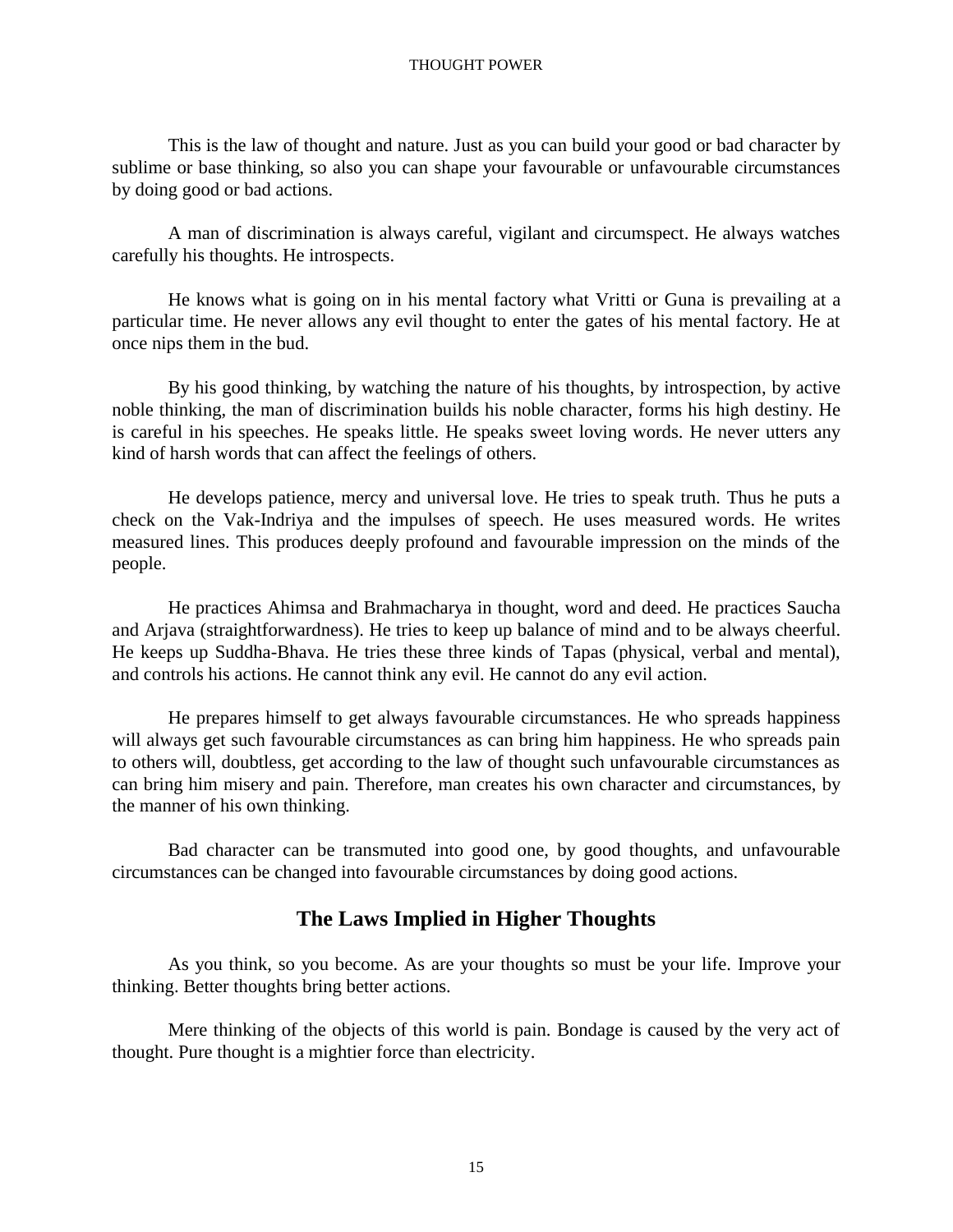The mind which is attracted by objects of sense, tends to bondage, while that which is not so attracted tends to emancipation. Mind is a dacoit. Slay this mind-dacoit. You will be happy and free for ever. Manifest all your strength in the task of conquering your mind. This is true manliness or Purushartha.

Self-denial is a means to the purification and refinement of mind. Purify and still the thoughts. The layers of ignorance covering knowledge, will not be removed without a calm mind.

The subtle part of food forms the mind. Mind is manufactured out of food. The subtle part of food is transformed into mind. Food does not mean merely what we eat, but what we gather through all our senses.

Learn to see God everywhere. This is real food for the eye. Purity of thought depends upon purity of food. You can see better, hear better, taste better, think better, when you entertain sublime divine thoughts.

Look at an object through a green or red glass; the object appears green or red. Even so, the objects are coloured by the desires through the mirror-mind. All mental states are transitory; they produce pain and sorrow.

Have freedom of thought. Free yourself from the slavery of prejudice that blunts intellect and dulls thoughts. Think of the immortal Atman. This is the right method of direct, original thinking. The Atman reveals Itself after the purification of thoughts. When the mind is serene without any want, without any motive, without any craving or desire or thought, without any compulsion, without hope, then the supreme Atman shines. There is the experience of Bliss. Live the way in which saints live. This is the only way to victory over thoughts, mind and the lower self and until you have conquered mind, there can be no sure and permanent victory.

### **Thought—A Boomerang**

Be careful of your thoughts. Whatever you send out of your mind, comes back to you. Every thought you think, is a boomerang.

If you hate another, hate will come back to you. If you love others, love will come back to you.

An evil thought is thrice cursed. First, it harms the thinker by doing injury to his mental body. Secondly, it harms the person who is its object. Lastly, it harms all mankind by vitiating the whole mental atmosphere.

Every evil thought is as a sword drawn on the person to whom it is directed. If you entertain thoughts of hatred, you are really a murderer of that man against whom you foster thoughts of hatred. You are your own suicide, because these thoughts rebound upon you only.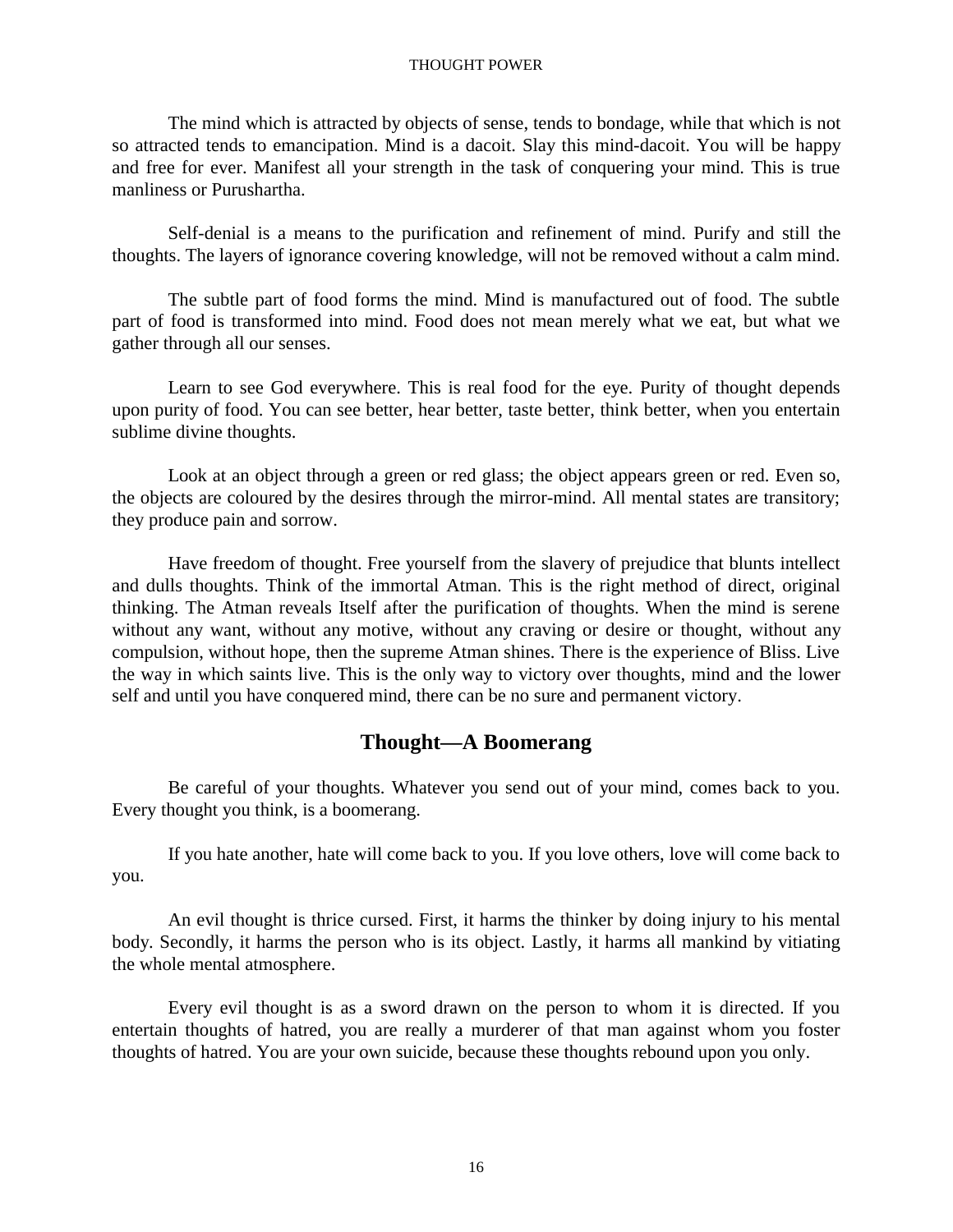A mind tenanted by evil thoughts acts as a magnet to attract like thoughts from others and thus intensifies the original evil.

Evil thoughts thrown into the mental atmosphere poison receptive minds. To dwell on an evil thought gradually deprives it of its repulsiveness and impels the thinker to perform an action which embodies it.

### **Thoughts and the Waves of the Sea**

Thoughts are like the waves of an ocean. They are countless. You may become desperate in the beginning of your attempt to conquer them.

Some thoughts will subside while some other thoughts will gush out like a stream. The same old thoughts that were once suppressed may again show their faces after some time. Never become despondent at any stage of practice. You will surely get inner spiritual strength. You are bound to succeed in the end. All the Yogins of yore had to encounter the same difficulties that you are experiencing now.

The process of destruction of mental modifications is difficult and long. All thoughts cannot be destroyed in a day or two. You should not give up the practice of destroying the thoughts in the middle when you come across some difficulties or stumbling blocks.

Your first attempt should be to reduce your wants and desires. Reduce your wants and desires; then, the thoughts will decrease by themselves. Gradually all thoughts will be extirpated.

### **Colour and Influence of Saintly Thoughts**

The Buddha declared, "All that we are is made up of our thoughts." It is our thoughts that cause the round of births. So, we should always strive to purify our thoughts.

When we go and sit near a sage, we feel a unique calmness; but if we are in the company of a bad and selfish person, we feel uneasy. It is because the vibrations of peace and calmness emanate from the aura of the sage, whereas from the aura of the selfish person emanate vibrations of evil and selfish thoughts.

The second effect of thought is the creation of a definite form. The quality and the nature of a thought determine, the colour and the clearness of that thought-form. A thought-form is a living entity and it has a strong tendency to carry out the intention of the thinker. Blue thoughtforms denote devotion.

The thought-form of self-renunciation is of the lovliest pale azure with a white light shining through it. Thought-forms of selfishness, pride and anger are of grey-brown, orange and red colour, respectively.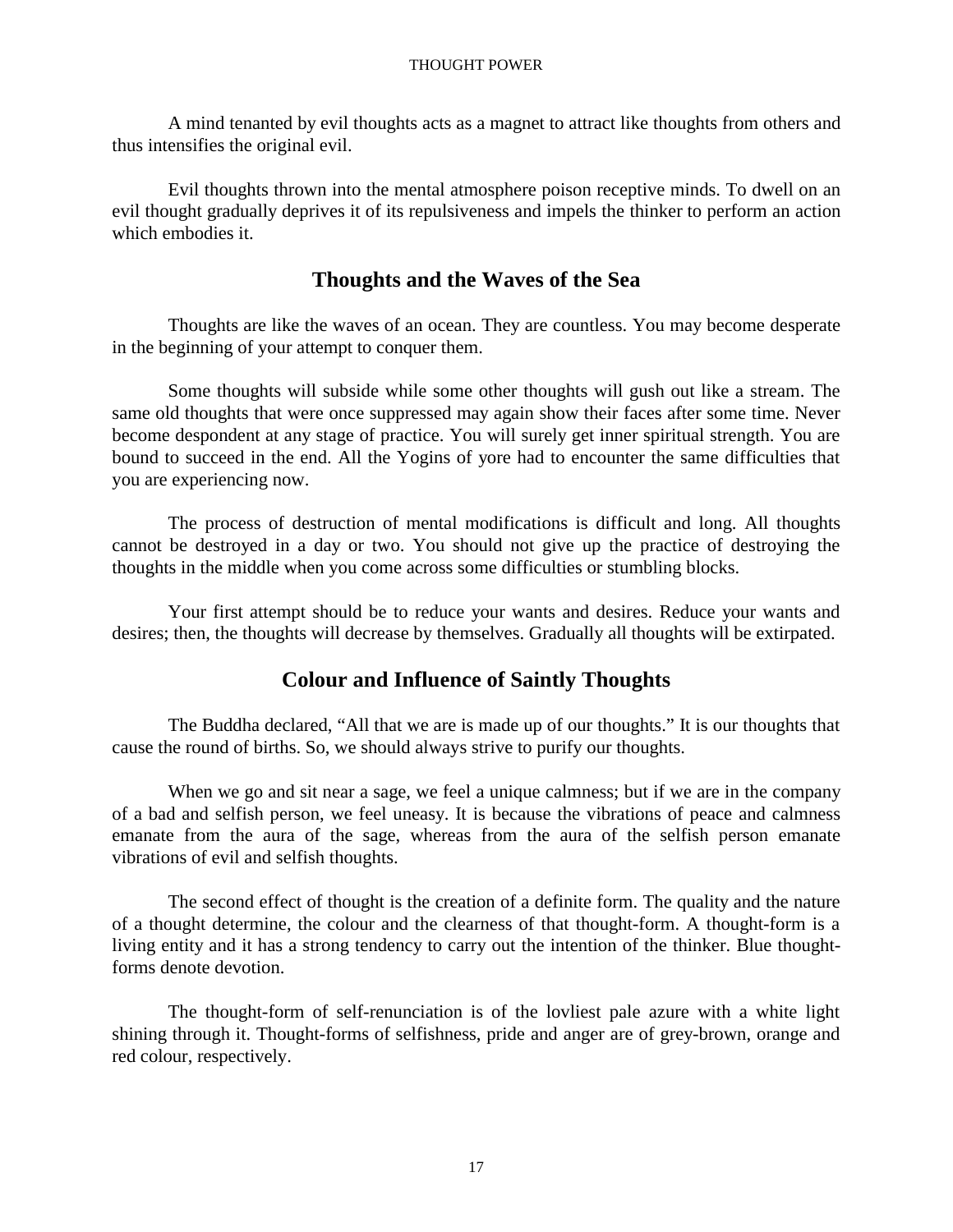We are always surrounded by these thought-forms and our minds are seriously affected by them. Not one-fourth of our thoughts are our own, but are simply picked up from the atmosphere. Mostly they are of evil nature. So we should always utter God's name mentally. It will always protect us from their evil influence.

### **Aura and Dynamics of a Developed Mind**

Particularly around minds of highly developed thought power, we sense the manifest phenomenon of a powerful aura.

The palpable influence of a highly developed mind over a less developed mind, needs to be specially marked. It is not possible to provide a description of what it is like to be in the presence of a Master, or a developed adept.

To sit in his presence, though he hardly speaks a word, is to feel a thrilling sensation and discover the impacts of new inspirations that it wields on our minds.

Mind carries aura—mental aura or psychic aura. The Sanskrit term for aura is Tejas. It is brilliance or halo that emanates from the phenomenon of mind. In those who have sought the full development of their minds, we find it extremely effulgent. It is capacitated to travel long distances and affect in the most beneficial manner a large number of persons who are privileged to come under its influence. It must be noted that the spiritual aura is far more powerful than either psychic or Pranic or mental aura.

### **Dynamics of Thoughts and Moods**

People of gloomy moods attract to themselves, gloomy things and gloomy thoughts from others and from the Akasic records in the physical ether.

Persons with hope, confidence and cheerful spirits attract thoughts of similar nature from others. They are always successful in their attempts.

People with negative moods of depression, anger, and hatred do positive injury to others. They infect others and raise these destructive Vrittis in others. They are culpable. They do great damage in the thought-world.

People with happy and cheerful moods are a blessing to society. They bring happiness to others.

Just as a young, beautiful lady covers her face and does not like to come out to mix with others in society when she has a nasty festering sore on her cheeks or nose, also you should not come in public and mix with your friends and other people when you have a mood of depression, a mood of hatred or jealousy. For, you will infect others with these moods. You will be a menace to the society.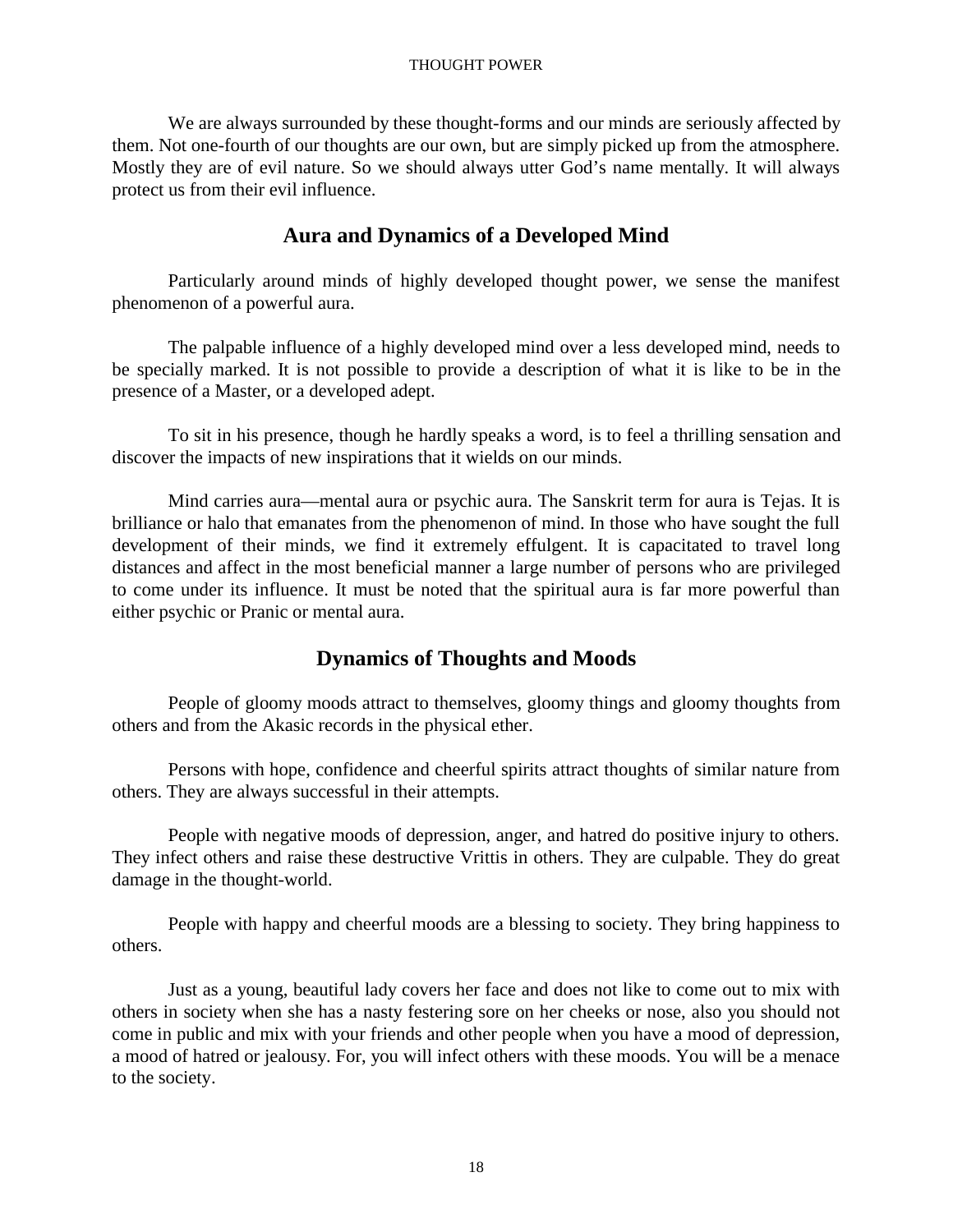### **Thought-dynamics in Universal Environs**

Thought actually leaves the brain and hovers about. When a thought, whether good or evil, leaves the mind of a person it gives rise to vibrations in the Manas or mental atmosphere, which travel far and wide in all directions.

It enters the brains of others also. A sage living in a Himalayan cave transmits a powerful thought to a corner of America. He who tries to purify himself in a cave, really purifies the world, helps the world at large. Nobody can prevent his pure thoughts coming out and passing on to those others that really want them.

Just as the sun goes on continuously converting into vapour every drop of water that is on the surface of the earth and just as all the vapour thus rising up gathers together in the form of clouds, all the thoughts that you project from your own lonely corner will mount up and be wafted across space, join similar thoughts projected by those who are like you and, in the end, all these holy thoughts will come down with tremendous force to subjugate undesirable forces.

### *Chapter Three*

### **VALUE AND USES OF THOUGHT POWER**

### **Serve Others by Thought-vibrations**

A true monk or Sannyasin can do everything through his thought-vibrations. A Sannyasin or Yogi need not become the President of an Association or the leader of a social or political movement. It is a foolish and puerile idea.

Indians have now imbibed the missionary spirit of the West and cry out that Sannyasins should come out and take part in social and political activities. It is a sad mistake.

It is not necessary that a Sannyasin, a saint should appear on the platform to help the world, to preach and elevate the minds of people.

Some saints preach by example. Their very lives are an embodiment of teaching. Their very sight elevates the minds of thousands.

A saint is a living assurance for others for God-realization. Many draw inspiration from the sight of holy saints.

No one can check the thought-vibrations from the saints. Their pure, strong thoughtvibrations travel a very long distance, purify the world and enter the minds of many thousands of persons. There is no doubt in this.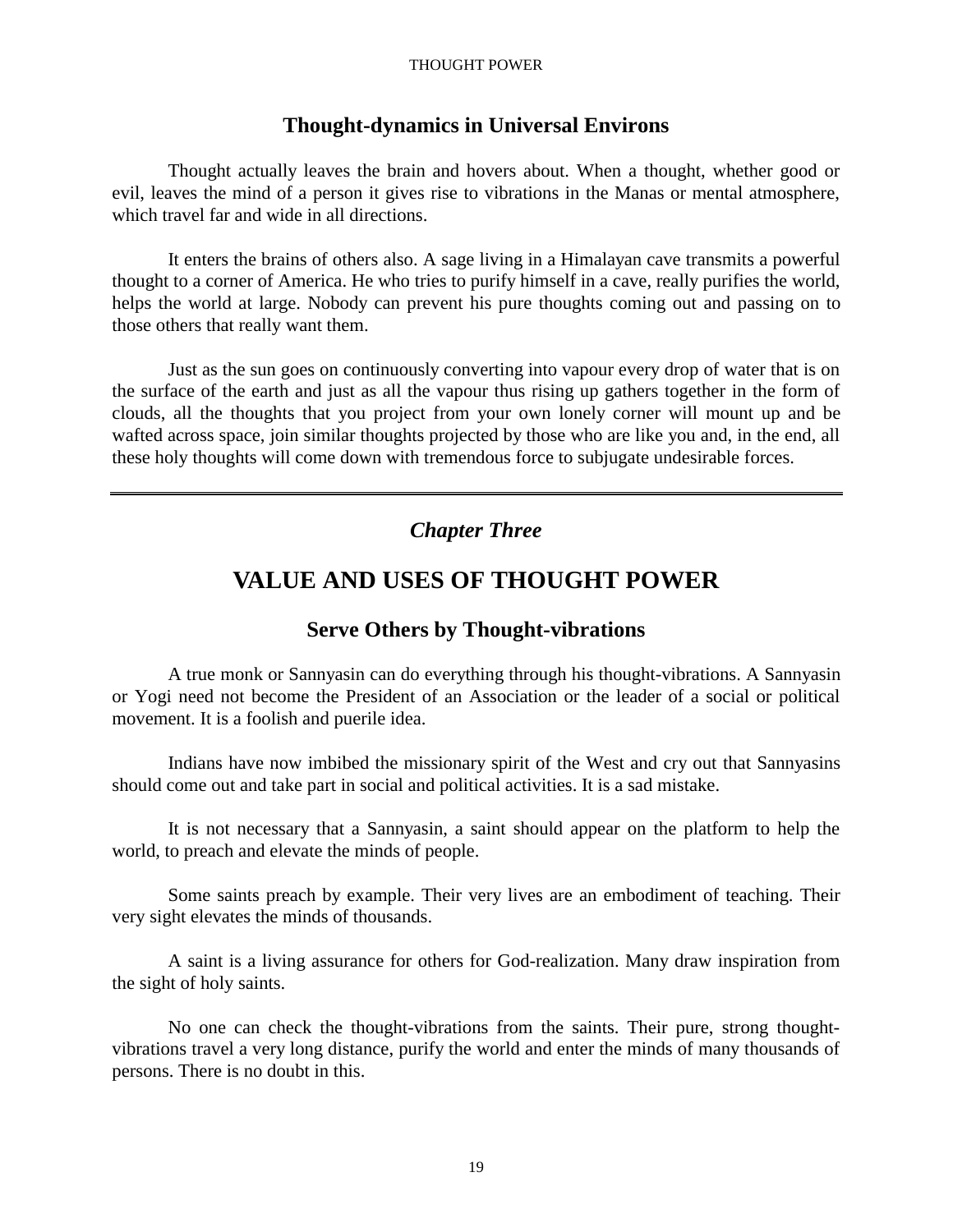### **Doctors Can Heal by Suggestion**

Doctors should have a thorough knowledge of the science of suggestion. Sincere, sympathetic doctors are very rare. Doctors who have no knowledge of suggestion do more harm than good. They kill patients sometimes by unnecessarily frightening them.

If there is a little cough of an ordinary nature, the doctor says: "Now, my friend, you have got T.B. You must go to Bhowali or Switzerland or Vienna. You must go in for a course of tuberculin injection." Poor patient is frightened. There is not at all any sign of consumption. The case is an ordinary one. It is simple catarrh of the chest from exposure to chills. The patient actually develops phthisis by fright and worry owing to the wrong destructive suggestion of the doctor.

The doctor ought to have told him: "Oh, it is nothing. It is simple cold. You will be all right by tomorrow. Take a purgative and inhale a little oil of eucalyptus. Adjust your diet. It is better you fast today." Such doctor is God Himself. He must be adored.

A doctor may say now: "Well, sir, if I say so, I will lose my practice. I cannot pull on in this world." This is a mistake. Truth always gains victory. People will run to you as you are sympathetic and kind. You will have a roaring practice.

There is healing by suggestion. This is a drugless treatment. This is suggestive therapeutics. By good and powerful suggestion, you can cure any disease. You will have to learn this science and practice it. All doctors of Homeopathic, Allopathic, Ayurvedic and Unani systems should know this science. They can combine this system along with their own systems. They will have a roaring practice by this happy combination.

### **Yogins Preach by Thought-transference**

Through their spiritual vibrations and magnetic aura the unknown real Yogins help the world more than the 'Yogins' of the platform. Preaching from the pulpits and platforms belongs to men of second grade spirituality, who have no knowledge and never put to use the supernormal faculties and powers latent in them.

Great adepts and Mahatmas transmit their message through telepathy to deserving aspirants in different corners of the world. Means of communication that are supernormal to us are quite normal to a Yogi.

### **Influence Others by Thought**

You can influence another man without any audible language. What is wanted is concentration of thought that is directed by the will. This is telepathy.

Here is an exercise for your practice in telepathy. Think of your friend or cousin who is living in a distant land. Bring a clear-cut image of his face to your mind. If you have his photo,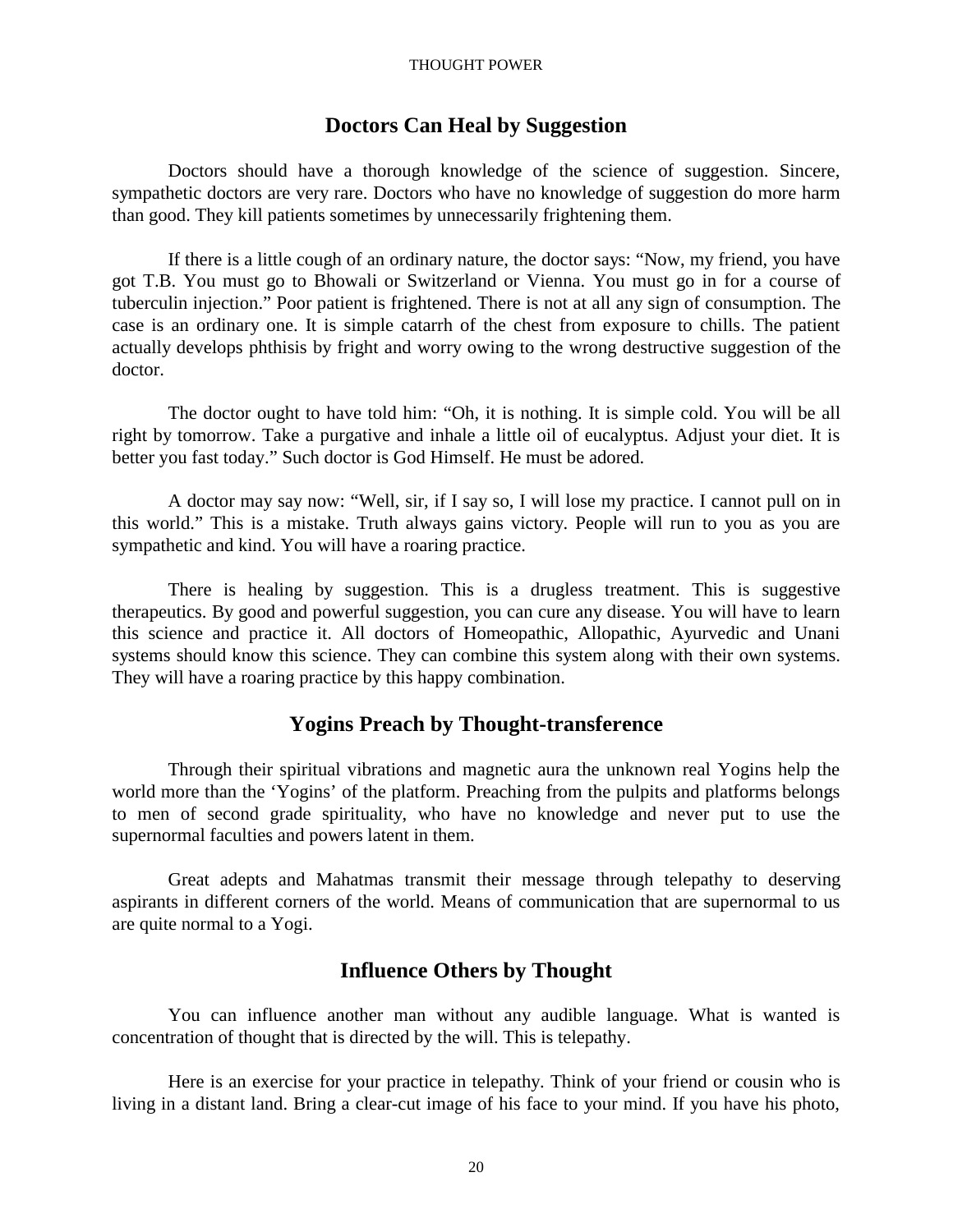look at it and speak to it audibly. When you retire to bed think of the picture with intense concentration. He will write to you the desired letter the following day or so. Try this yourself. Do not doubt. You will be quite surprised.

You will get success and firm conviction in the science of telepathy. Sometimes, when you are writing something or reading a newspaper, suddenly you get a message from some one near and dear to you. You think of him suddenly. He has sent a message to you. He has thought of you seriously.

Thought-vibrations travel faster than light or electricity. In such instances, the subconscious mind receives the messages or impressions and transmits the same to the conscious mind.

### **Varied Utility of Thought Power**

The science of thought power is very interesting and subtle. This thought-world is more real relatively than this physical universe.

The power of thought is very great. Every thought of yours has a literal value to you in every possible way. The strength of your body, the strength of your mind, your success in life and the pleasures you give to others by your company—all depend on the nature and quality of your thoughts. You must know thought-culture, and develop thought power.

### **Powers of Thought—Their Value**

If you have a comprehensive understanding of the workings of the thought-vibrations, if you know the technique of controlling the thoughts, if you know the method of transmitting beneficial thoughts to others at a distance by forming clear-cut well-defined powerful thoughtwaves, you can use this thought power a thousandfold more effectively. Thought works wonders.

A wrong thought binds. A right thought liberates. Therefore, think rightly and attain freedom. Unfold the occult powers hidden within you by understanding and realizing the powers of the mind. Close your eyes. Slowly concentrate. You can see distant objects, hear distant sounds, send messages to any part not only of this world, but of the other planets as well, heal persons thousands of miles off from you and move about to distant places in no time.

Believe in the powers of the mind. Interest, attention, will, faith and concentration will bring the desired fruit. Remember that mind is born of the Atman through His Maya or Illusory Power.

### **Thoughts Accomplish Many a Mission**

You can aid a friend in trouble by transmitting to him thoughts of comfort, right from the place where you are. You can help a friend in search of Truth by thoughts, clear and definite of the truths you know.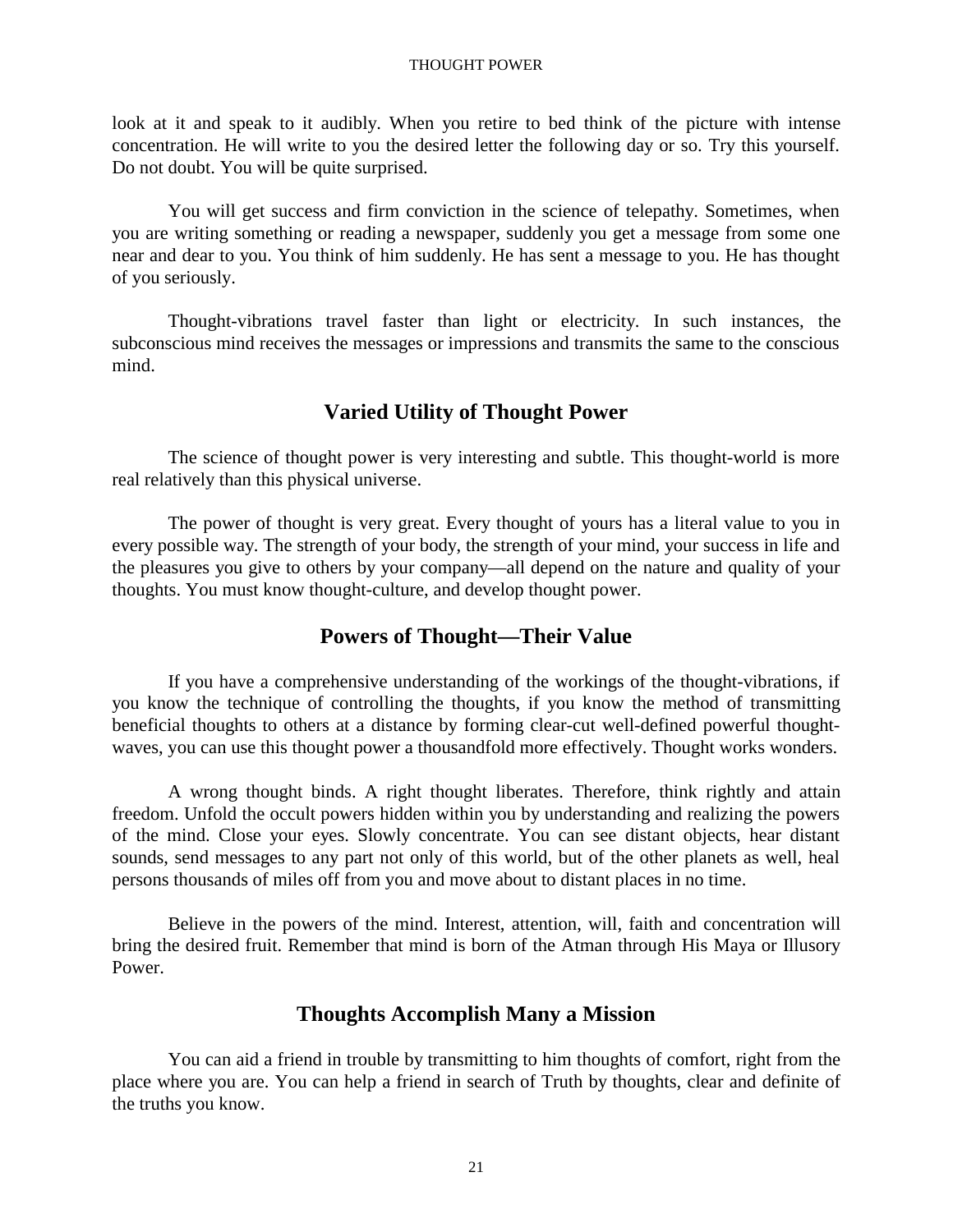You can send into the mental atmosphere thoughts which will raise, purify and inspire all who are sensible to them.

If you send out a loving, helpful thought to another man, it leaves your brain, goes directly to that man, raises a similar thought of love in his mind and returns back to you with redoubled force.

If you send out a thought of hatred to another man, it hurts that man and hurts you also by turning back to you with redoubled force.

Therefore, understand the laws of thought, raise only thoughts of mercy, love and kindness from your mind and be happy always.

When you send out a useful thought to help others, it must have a definite, positive purpose and aim. Then only it will bring out the desired effect. Then only that thought will accomplish a definite work.

### **Power of Thoughts That Prompt**

Gain a clear understanding of suggestions and their effects upon the mind. You should be careful in the use of suggestions. Never give wrong suggestion which will have destructive results to anybody. You will be doing a great harm and a disservice to him. Think well before you speak.

Teachers and professors should have a thorough knowledge of the science of suggestion and auto-suggestion. They can educate and elevate students in an efficient manner.

In Southern India, when children cry out in houses parents frighten them by saying: "Look here, Balu! Irendukannan (the two-eyed man) has come. Keep quiet, or I will hand you over to this man." "Puchandi (or ghost) has come," and suggestions of this sort are very destructive. The child becomes timid.

The minds of children are elastic, tender and pliable. Samskaras are indelibly impressed at this age. Changing or obliterating the Samskaras becomes impossible when they grow. When the child grows into a man, he manifests timidity.

Parents should infuse courage into the minds of their children. They should say: "Here is a lion. See the lion in this picture. Roar like a lion. Be courageous. See the picture of Shivaji, Arjuna or Clive. Become chivalrous."

In the West, teachers show the pictures of battlefields to children and say: "Look here, James! See this picture of Napoleon. Look at his chivalry. Won't you like to become a Commander-in-chief of the army or a Brigadier-General?" They infuse courage into the minds of children from their very childhood. When they grow, these Samskaras get strengthened by additional external stimuli.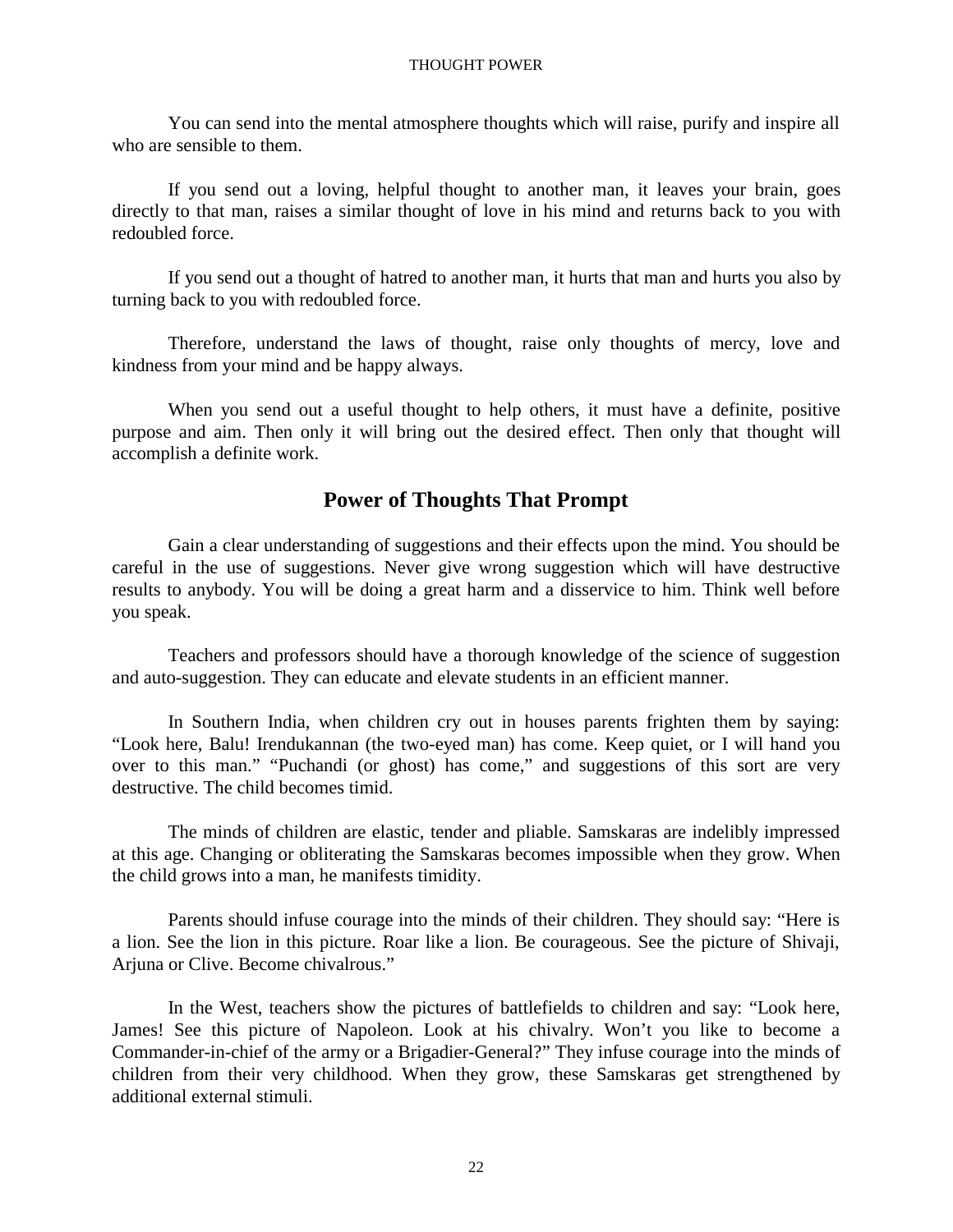### **Practice Thought-transference**

Practice telepathy in the beginning from a short distance. It is better to practice at night, to start with.

Ask your friend to have the receptive attitude and concentration at ten o'clock. Ask him to sit on Vajrasana or Padmasana with closed eyes in a dark room.

Try to send your message exactly at the appointed time. Concentrate on the thoughts that you want to send. Will strongly now. The thoughts will leave your brain and enter the brain of your friend.

There may be some mistakes in the beginning here and there. When you advance in practice and know the technique well, you will always be correct in sending and receiving messages.

Later on, you will be able to forward messages to different corners of the world. Thoughtwaves vary in intensity and force. The sender and receiver should practice great and intense concentration. Then there will be force in sending the messages, clarity and accuracy in receiving the messages. Practice in the beginning telepathy from one room to the next room in the same house.

This science is very pleasant and interesting. It needs patient practice. Brahmacharya is very essential.

### **Parapsychology and Subconscious Thoughts**

Even as the sacred Ganga takes its origin in Gangotri, Himalayas, and runs perennially towards Ganga Sagar, the thought-currents take their origin from the bed of Samskaras (impressions) in the inner layers of the mind, wherein are embedded the Vasanas or latent subtle desires, and flow incessantly towards the objects both in waking state and in dreaming state. Even a railway engine, is sent to the engine-shed for rest, when its wheels become overhot; but this mysterious engine of mind goes on thinking without a moment's rest.

Practice of telepathy, thought-reading, hypnotism, mesmerism and psychic healing clearly proves that the mind exists and that a higher mind can influence and subjugate the lower mind. From the automatic writing and the experiences of a hypnotized person, we can clearly infer the existence of the subconscious mind which operates throughout the twenty-four hours. Through spiritual Sadhana change the subconscious thoughts and mind and become a new being.

### **Power of Vigorous, Divine Thoughts**

Thought is life. What you think, that you are. Your thought creates your environment. Your thoughts constitute your world.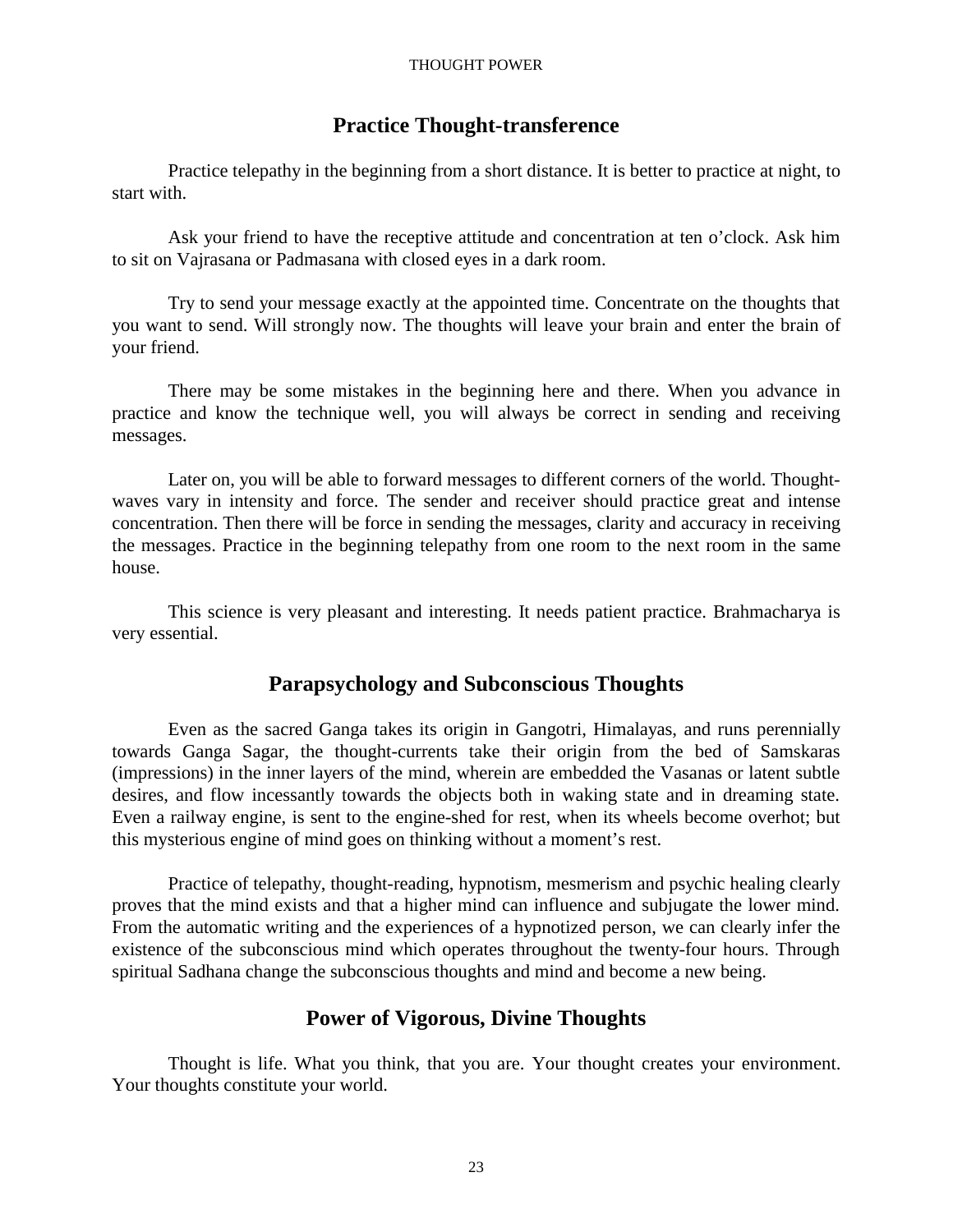If you entertain healthy thoughts, you can keep good health. If you hold on to sickly thoughts in the mind, thoughts of diseased tissues, thoughts of weak nerves, thoughts of improper functioning of organs, of viscera, you can never expect good health, beauty and harmony.

Remember that body is a product of the mind and is under the control of mind.

If you hold on to vigorous thoughts, your body, too, will be vigorous. Thoughts of love, peace, contentment, purity, perfection, Divinity, will make you, and also others around you, perfect and Divine. Cultivate divine thoughts.

### *Chapter Four*

## **THE FUNCTIONS OF THOUGHT POWER**

### **Thoughts Promote Radiant Health**

The body is internally associated with the mind, rather the body is a counterpart of the mind; it is a gross visible form of the subtle, invisible mind. If there is pain in the tooth or in the stomach or in the ear, the mind is at once affected. It ceases to think properly; it is agitated, disturbed and perturbed.

If there is depression in the mind, the body also cannot function properly. The pains which afflict the body are called the secondary diseases, *Vyadhi,* while the Vasanas or desires that afflict the mind are termed mental or primary diseases, *Adhi.*

Mental health is more important than physical health. If the mind is healthy, the body will necessarily be healthy. If the mind is pure, if your thoughts are pure, you will be free from all diseases primary and secondary. "*Mens sana in corpore sano*—a sound mind in a sound body."

### **Thoughts Develop Personality**

A sublime thought elevates the mind and expands the heart; a base thought excites the mind and renders the feelings morbid and dark.

Those who have even a little control over their thoughts and speech will have a calm, serene, beautiful, charming face, a sweet voice and their eyes will turn brilliant and lustrous.

### **Thoughts Affect the Body**

Every thought or emotion or word produces a strong vibration in every cell of the body and leaves a strong impression there.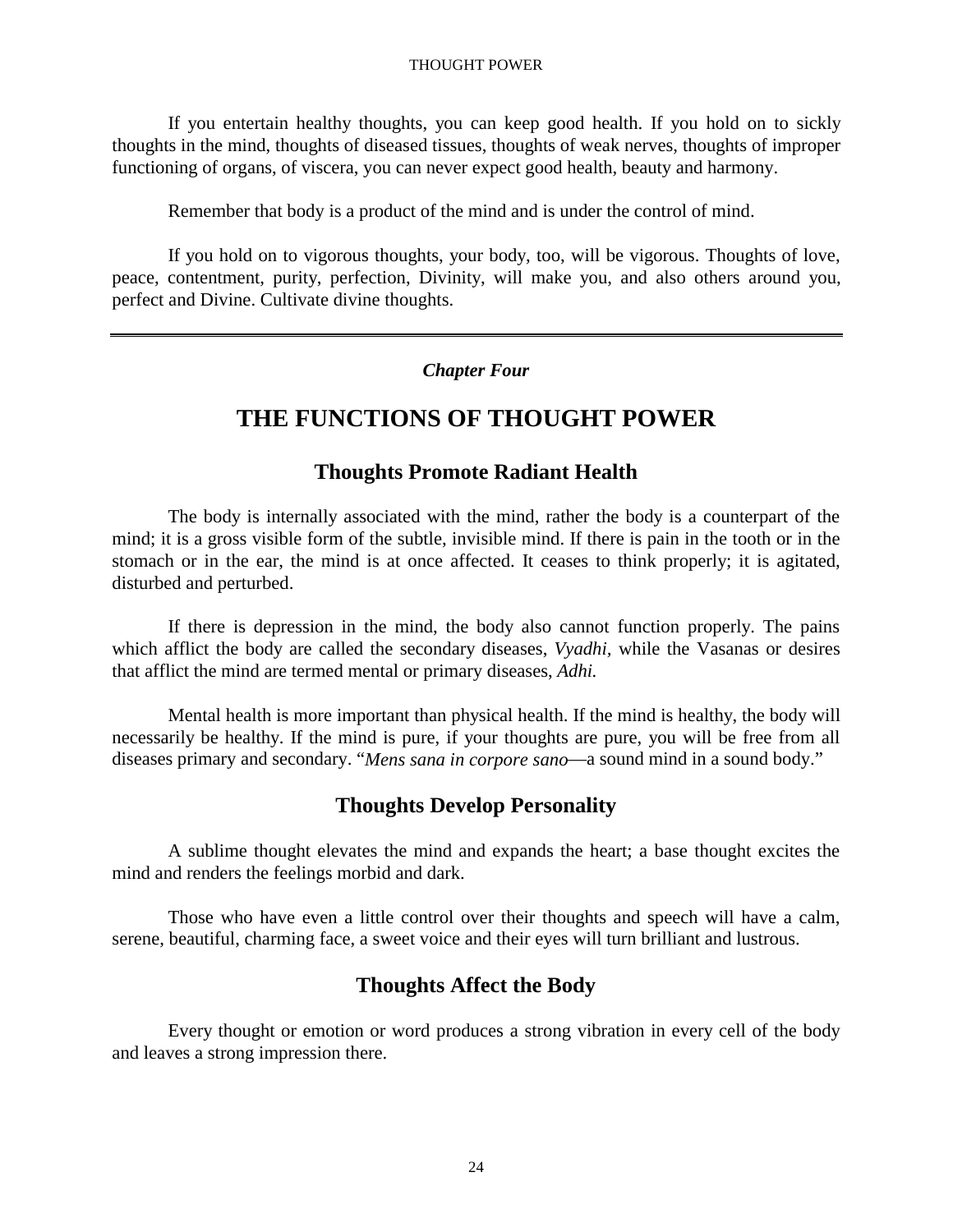If you know the method of raising an opposite thought, then you can lead a happy harmonious life of peace and power. Thought of love will at once neutralize a thought of hatred. A thought of courage will immediately serve as a powerful antidote against a thought of fear.

### **Thought Power Changes Destiny**

Man sows a thought and reaps an action. He sows an action and reaps a habit. He sows a habit and reaps a character. He sows a character and reaps a destiny.

Man has made his own destiny by his own thinking and acting. He can change his destiny. He is the master of his own destiny. There is no doubt of this. By right thinking and strong exertion, he can become the master of his destiny.

Some ignorant people say: "Karma does everything. It is all destiny. If I am destined by my Karma to be like this or that why then should I exert? It is my destiny only."

This is fatalism. This will bring inertia, stagnation and misery. This is perfect misunderstanding of the laws of Karma. This is a fallacious argument. An intelligent man will certainly not put such a question. You have made your own destiny from within by your thoughts and actions.

You have a free will to choose now. You have got Svatantrata in action. A rogue is not an eternal rogue for all times. Put him in the company of a saint. He will change in no time. He will think and act now in a different way and will change his destiny. He will become saintly in character.

Dacoit Ratnakar was changed into Sage Valmiki. Jagai and Madai were transformed. They were rogues of the first waters. You can become a Yogi or a Jnani. You can make your destiny. You can make your Karma in any way you like. Use the Power of Thought. Think rightly, think nobly. You will have only to think, and to act. By right thinking, by right desiring, by right acting, you can become a Sage, a millionaire. You can attain the position of Indra or Brahma by good thought and action, by good Karma. Man is not a helpless being. He has a free will of his own.

### **Thoughts Cause Physiological Disorders**

Every change in thought makes a vibration in your mental body and this when transmitted to the physical body causes activity in the nervous matter of your brain. This activity in the nervous cells causes many electrical and chemical changes in them. It is thought-activity which causes these changes.

Intense passion, hatred, long-standing bitter jealousy, corroding anxiety, fits of hot temper actually destroy the cells of the body and induce diseases of the heart, liver, kidneys, spleen and stomach.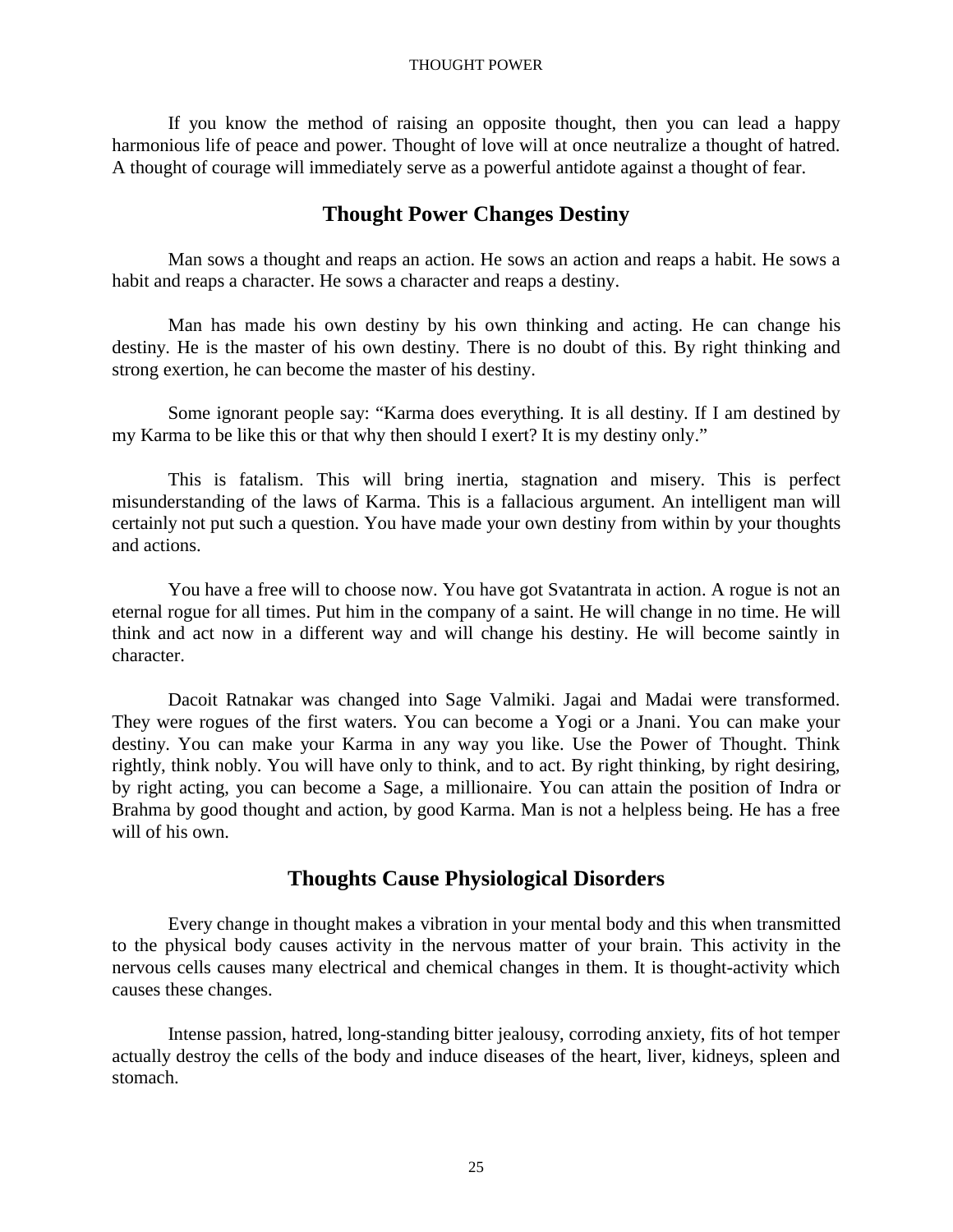It is a point worthy to note with care that every cell in the body suffers or grows, receives a life impulse or a death impulse, from every thought that enters the mind, for you tend to grow into the image of that which you think about most.

When the mind is turned to a particular thought and dwells on it, a definite vibration of matter is set up and often, more of this vibration is caused, the more does it tend to repeat itself to become a habit, to become automatic. The body follows the mind and imitates its changes. If you concentrate your thought the eyes become fixed.

### **Thought Power Creates Environments**

It is often said that man is the result of his environmental forces. This is not true. We cannot believe this, because the facts always prove the contrary. Many of the world's greatest men have been born in poverty and in adverse circumstances.

Many who have been born in the slums and filthy surroundings have risen to the highest status in the world. They have won laurels of fame and distinguished themselves in politics, literature and poetry. They have become brilliant geniuses and beacon-lights of the world. How do you account for this?

Sri T. Mutthuswamy Aiyar, the first Indian High Court Judge in Madras was born in absolute poverty. He had to study at night under municipal lanterns. He had not sufficient food. He was clad in rags. He struggled hard and achieved greatness. He rose above the environmental forces by his strong will-power and iron-determination.

In the West, sons of cobblers and fishermen have risen to very high position. Boys who did polishing of boots in the streets and who were selling beer in bars and were cooking in hotels have become famous poets and able journalists.

Johnson was placed in quite adverse environments. Goldsmith was "passing rich with 40 pounds a year." Sir Walter Scott was very poor. He had no place to live in. The life of James Ramsay Macdonald is worth mentioning. He was a man of great Purushartha. He rose from poverty to power—from the field of labour to the status of Prime Minister of Britain. His first job was addressing envelopes for 10 Shillings a week.

He was too poor to buy tea; so he drank water instead. His main meal every day for months was a three-penny beef-steak pudding. He was a pupil-teacher. He took great interest in Politics and Science. He was a journalist. He gradually through right exertion (Purushartha) rose to the position of a Prime Minister.

Sri Sankaracharya, the exponent of Advaita philosophy, a spiritual giant and a brilliant genius was born in poor, unfavourable environments and circumstances. There are thousand and one instances like these. It is quite obvious, therefore, that unfavourable environments cannot annihilate the potential greatness and excellence of the future geniuses and that one can outgrow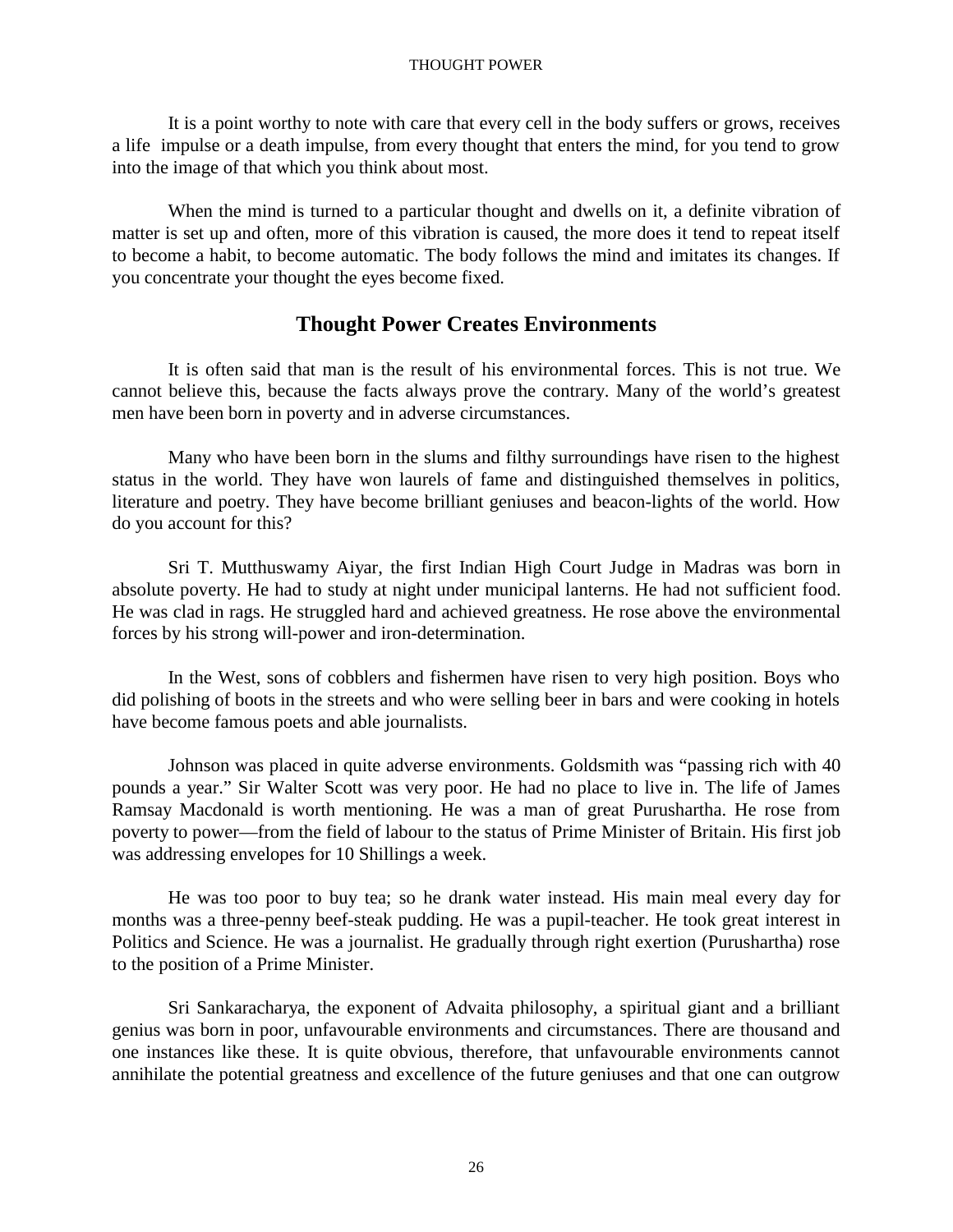environments by diligent application, patience, perseverance, truthfulness, honesty, integrity, sincerity of purpose, iron-will and strong determination.

Every man is born with his Samskaras. The mind is not a *tabula rasa* or a blank sheet of paper. It contains the impressions of thoughts and actions of the previous births. Samskaras are the latent potentialities. These good Samskaras are valuable assets for man. Even though he is placed in unfavourable environments, these Samskaras give him protection from extraneous, undesirable, hostile influences. They help his growth and evolution.

Miss not any opportunity. Avail yourself of all opportunities. Every opportunity is meant for your uplift and development. If you see a sick man lying down on the roadside in a helpless condition, take him on your shoulders or vehicle to the nearest hospital. Nurse him. Give him hot milk or tea or coffee. Shampoo his legs with Divine Bhava.

Feel the all-pervading, all-permeating, interpenetrating indwelling God in him. See divinity in the glow in his eyes, in his cry, in his breath, in his pulsation and motion of his lungs.

God has given this opportunity for you to develop mercy and love, to purify your heart and to remove Ghrina, hatred and jealousy. Sometimes if you are very timid, God will place you in such circumstances wherein you will be forced to exhibit courage and presence of mind by risking your life. These world figures who have risen to eminence have utilized all opportunities to the best advantage. God shapes the minds of human beings by giving them opportunities.

Remember that in your weakness lies the strength, because you will be always on your alert to safeguard yourself. Poverty has got its own virtues. Poverty infuses humility, strength, power of endurance and luxury begets laziness, pride, weakness, inertia and all sorts of evil habits.

Do not grumble, therefore, of bad environments. Create your own mental world and environments. That man who tries to evolve or grow in adverse environments will be a very strong man indeed. Nothing can shake him. He will be of a sterner stuff. He will have strong nerves.

Man is certainly not a creature of environments or circumstances. He can control and modify them by his capacities, character, thoughts, good actions and right exertion (Purushartha). Tivra (intense) Purushartha can change the destiny. That is the reason why Vasishtha and Bhishma have placed Purushartha above destiny. Therefore, dear brothers! Exert. Conquer nature and rejoice in the eternal Satchidananda Atman.

### **Thoughts Form the Physical Body**

The body with its organs is no other than the thought. The mind contemplating upon the body becomes the body itself, and then enmeshed in it, is afflicted by it.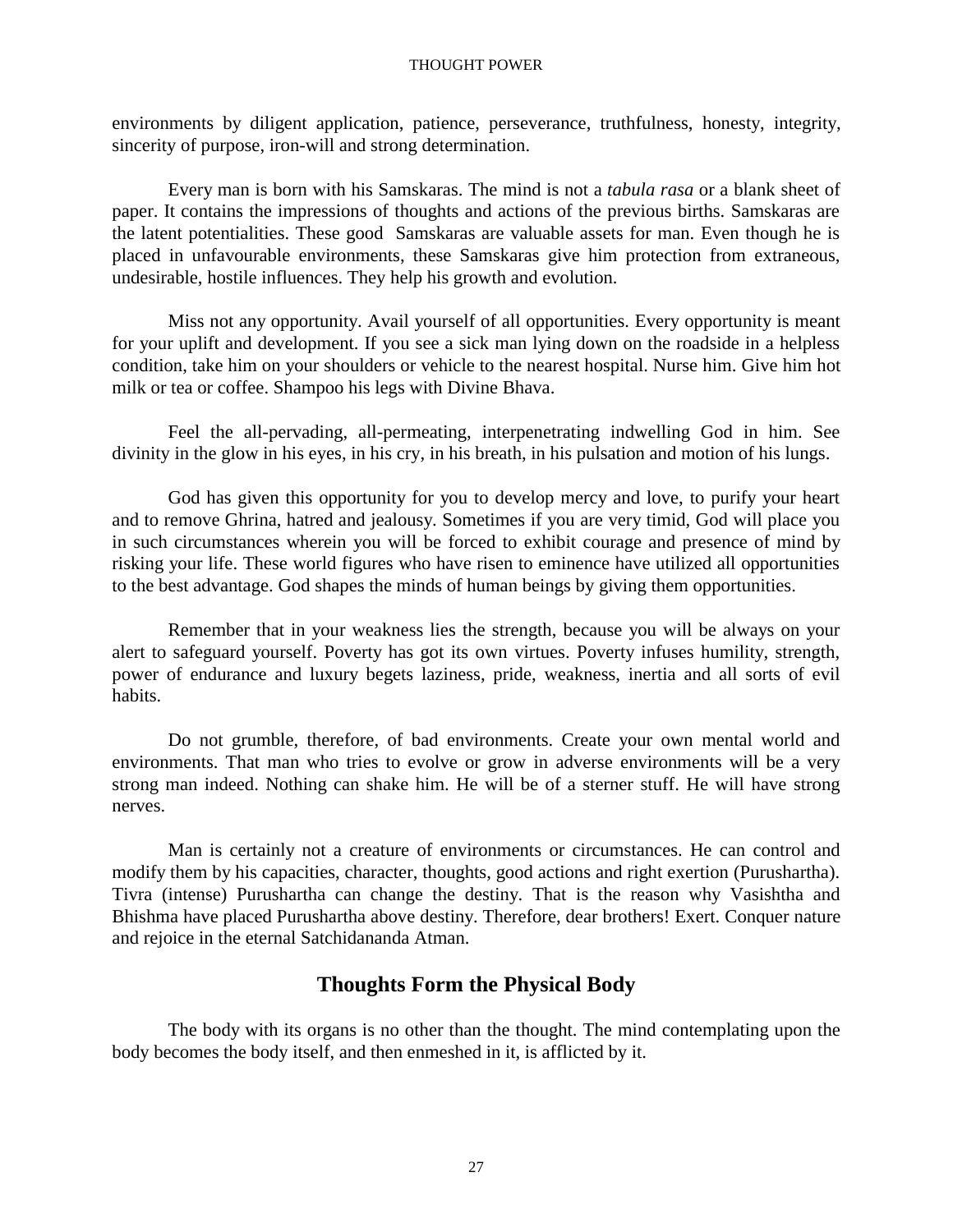This physical body is the mould as it were, made by the mind for its own enjoyment, for its outpouring of energy and thereby gaining different experiences of this world through the five avenues or channels of knowledge, the five Jnana-Indriyas (organs of knowledge or perception). The body is really our thoughts, moods, convictions and emotions objectified, made visible to the naked eyes.

All the bodies have their seat in the mind only. Without water can a garden exist?

It is the mind which transacts all business and is the highest of bodies. Should this gross body be dissolved, the mind will assume fresh bodies to its liking very quickly. Should the mind be paralyzed, then the body will not evince our intelligence.

With the majority of mankind, the thought is greatly under the control of the body. Their minds being very little developed, they live in Annamaya Kosa, mostly. Develop the Vijnanamaya Kosa and through Vijnanamaya Kosa (Buddhi) control the Manomaya Kosa (mind).

The erroneous thought that you are the body is the root of all evils. Through wrong thinking you identify yourself with the body. Dehadhyasa arises. You are attached to the body. This is Abhimana. Then Mamata (mine-ness) arises. You identify yourself with your wife, children, house, etc. It is identification or attachment that brings about bondage, misery and pain.

## *Chapter Five*

# **THE DEVELOPMENT OF THOUGHT POWER**

## **Acquisition of Thought Power by Moral Purity**

A man who speaks the truth and has moral purity has always powerful thoughts. One who has controlled anger by long practice has tremendous thought power.

If a Yogi whose thought is very powerful speaks one word, it will produce tremendous impression on the minds of others.

Virtues like truthfulness, earnestness and industry are the best sources of mental power. Purity leads to wisdom and immortality. Purity is of two kinds, internal or mental and external or physical.

Mental purity is more important. Physical purity is also needed. With the establishment of internal mental purity, cheerfulness of mind, one-pointed mind, conquest of Indriyas and fitness for the realization of the Self are obtained.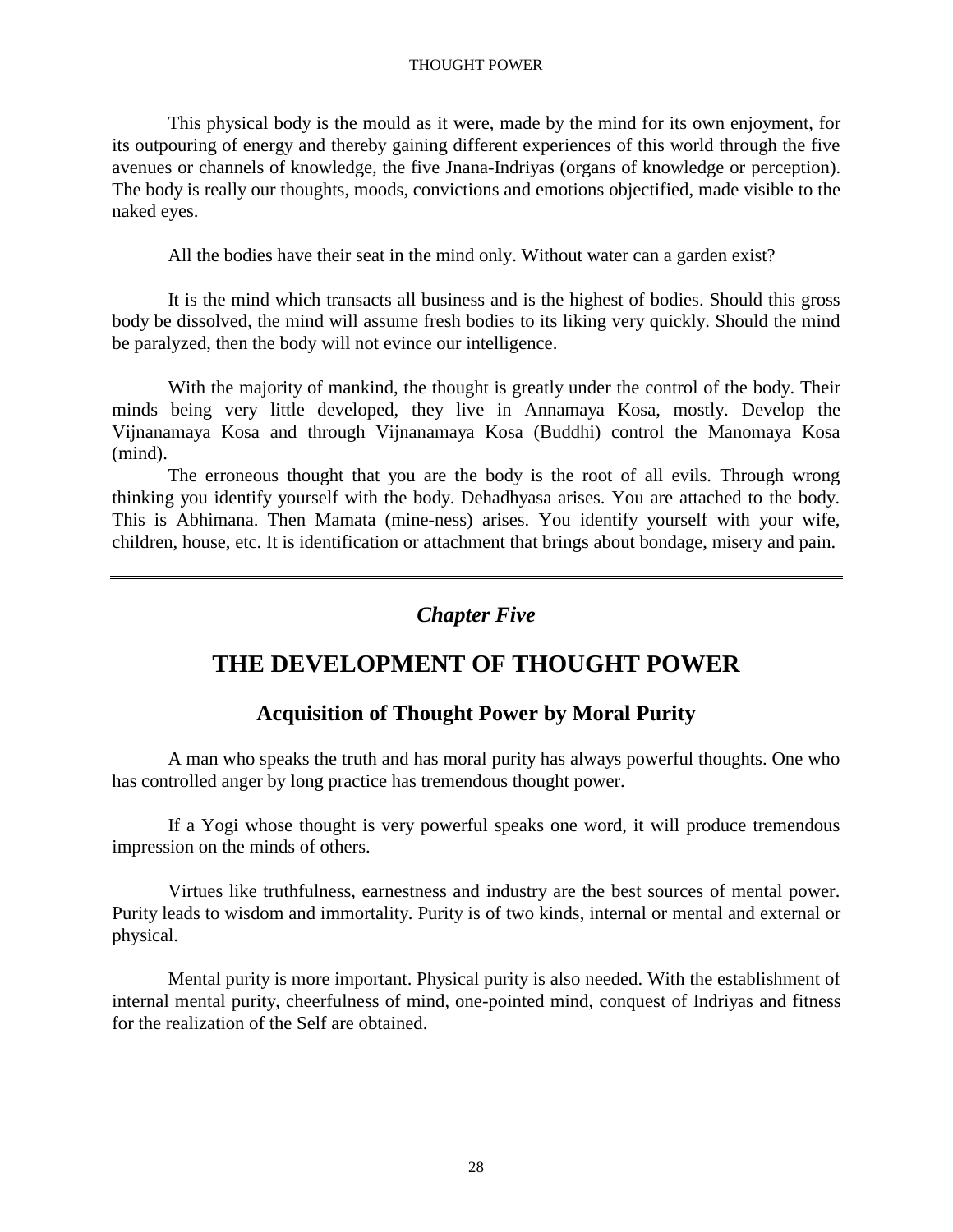### **Thought Power by Concentration**

There is no limit to the power of human thought. The more concentrated the human mind is, the more power is brought to bear on one point.

The rays of the mind are scattered in the case of the worldly-minded persons. There is dissipation of mental energy in various directions. For purposes of concentration, these scattered rays have to be gathered by the practice of concentration and then the mind must be made to turn towards God.

Cultivate attention, you will have good concentration. A serene mind is fit for concentration. Keep the mind serene. Be cheerful always. Then alone can you concentrate. Be regular in your concentration. Sit in the same place, at the same time, 4 a.m.

Celibacy, Pranayama, reduction of wants and activities, dispassion, silence, seclusion, discipline of the senses, Japa, control of anger, giving up reading novels, newspapers and visiting cinemas are all aids to concentration.

Too much physical exertion, too much talking, too much eating, too much mixing with worldly persons, too much walking, too much sexual indulgence, are obstacles to concentration.

### **Thought Power by Organized Thinking**

Destroy random thinking. Take a subject and think of its different aspects and bearing. When you think so on one subject, never allow any other thought to enter the conscious mind. Withdraw the mind again to the subject on hand.

Take for instance, you begin to think on the life and teachings of Jagadguru Adi Sankaracharya. Think of his birthplace, his early life, his character, his personality, his virtues, his teachings, his writings, his philosophy, some of the important utterings of his works or Slokas, the Siddhis that he exhibited from time to time, his Digvijaya, his four disciples, his four Mutts, his commentary on the Gita, the Upanishads and the Brahma Sutras. Think of these items one by one in order. Exhaust them. Again and again, bring the mind to the point. Then take up another subject.

By this practice, you will develop organized thinking. The mental images will gain intense strength and force. They will become clear-cut and well-defined. In ordinary persons the mental images are distorted and undefined.

### **Thought Power by Will-power**

Every sensual thought rejected, every temptation resisted, every harsh word withheld, every noble aspiration encouraged, helps you to develop will-power or soul-force and takes you nearer and nearer to the Goal.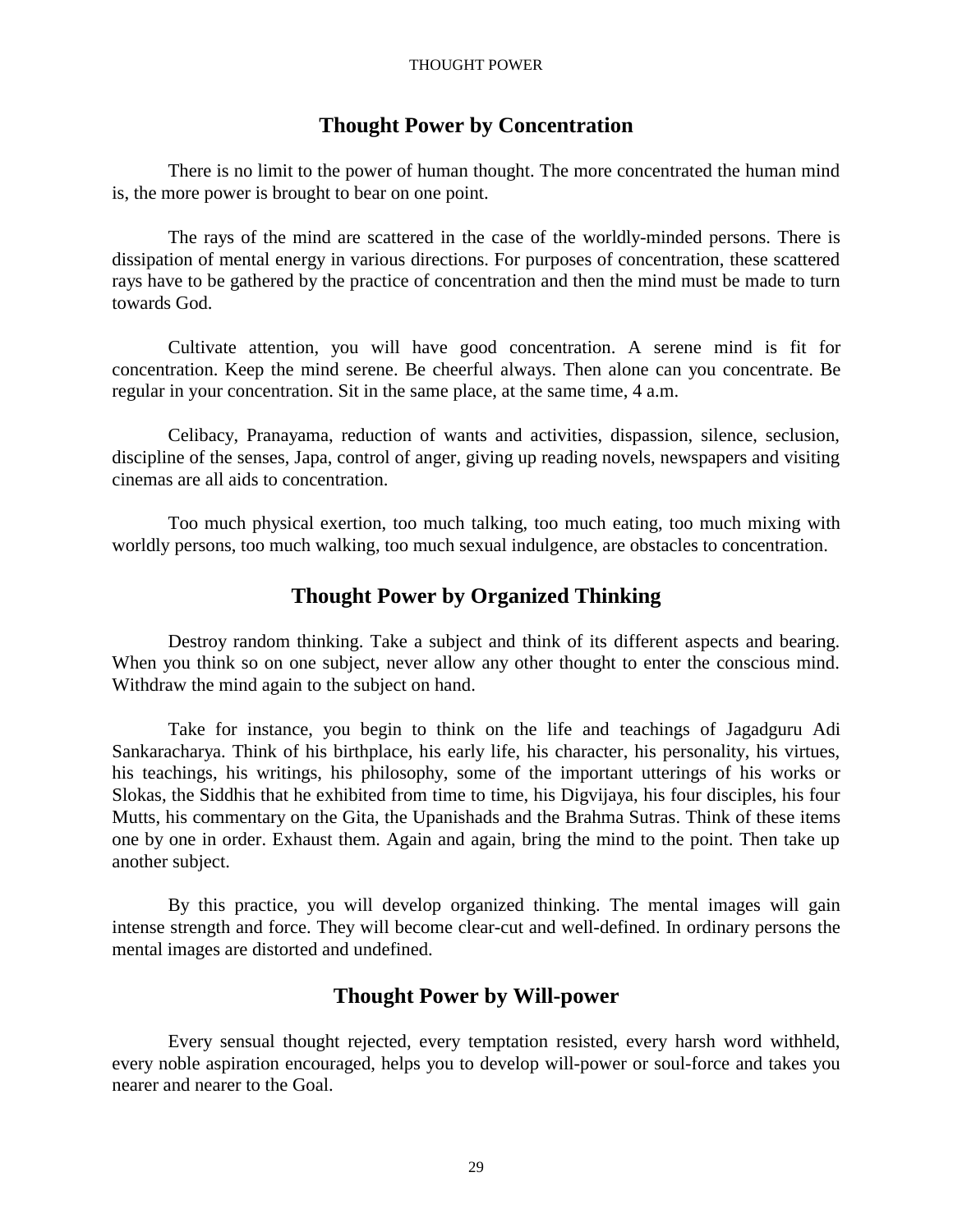With strong feeling, repeat mentally: "My will is powerful, pure and irresistible. OM OM OM. I can do everything through my will. OM OM OM. I have an invincible will. OM OM OM."

Will is the dynamic soul-force. When it operates all the mental powers such as the power of judgment, power of memory, power of grasping, power of conversation, reasoning power, power of discrimination, power of reflection and inference—all these come into instant play.

Will is the king of mental powers. When rendered pure and irresistible, thought and will can work wonders. Will becomes impure and weak through vulgar passions, love of pleasures and desires. The lesser the number of desires, the stronger is the thought power, and the will. When sexual energy, the muscular energy, anger, etc., are transmuted into the will-force they are controlled. There is nothing impossible on earth for a man of strong will-power.

When you give up an old habit of drinking coffee, you have controlled to a certain extent the sense of taste, destroyed one Vasana, and have eliminated the craving for it. As there is freedom from the efforts to procure coffee and also from the habit of taking it, you will gain some peace. The energy involved in the hankering for coffee, and which was agitating you, will now be converted into the power of will. By this conquest over one desire, you gain will-power; and if you conquer some fifteen such desires, your will-power will be fifteen times stronger and more powerful. And this conquest, by imparting strength to the will, will help you conquer other desires, too.

Unruffled state of the mind, poise, cheerfulness, inner strength, capacity to turn out difficult works, success in all undertakings, power to influence people, a magnetic and dynamic personality, magnetic aura on the face, sparkling eyes, steady gaze, powerful voice, magnanimous gait, unyielding nature, fearlessness, etc., are some of the signs or symptoms that indicate that one's will is growing.

### **Simple Prescriptions for Clear Thinking**

The mental images of the common man are generally very distorted. He does not know what deep thinking is. His thoughts run riot. There is a great deal of confusion in his mind, sometimes.

It is only thinkers, philosophers and Yogins who have well-defined, clear-cut, mental images. They can be seen through clairvoyance very vividly. Those who practice concentration and meditation develop strong, well-formed mental images.

Most of your thoughts are not well-grounded. They come and slip away. They are, therefore, vague and indefinite. The images are not clear, strong and well-defined.

You will have to reinforce them by clear, continuous and deep thinking. Through Vichara, ratiocination, Manana or deep reflection and meditation, you will have to make the thoughts settle down and crystallize into a definite shape. Then the philosophical idea will become firm.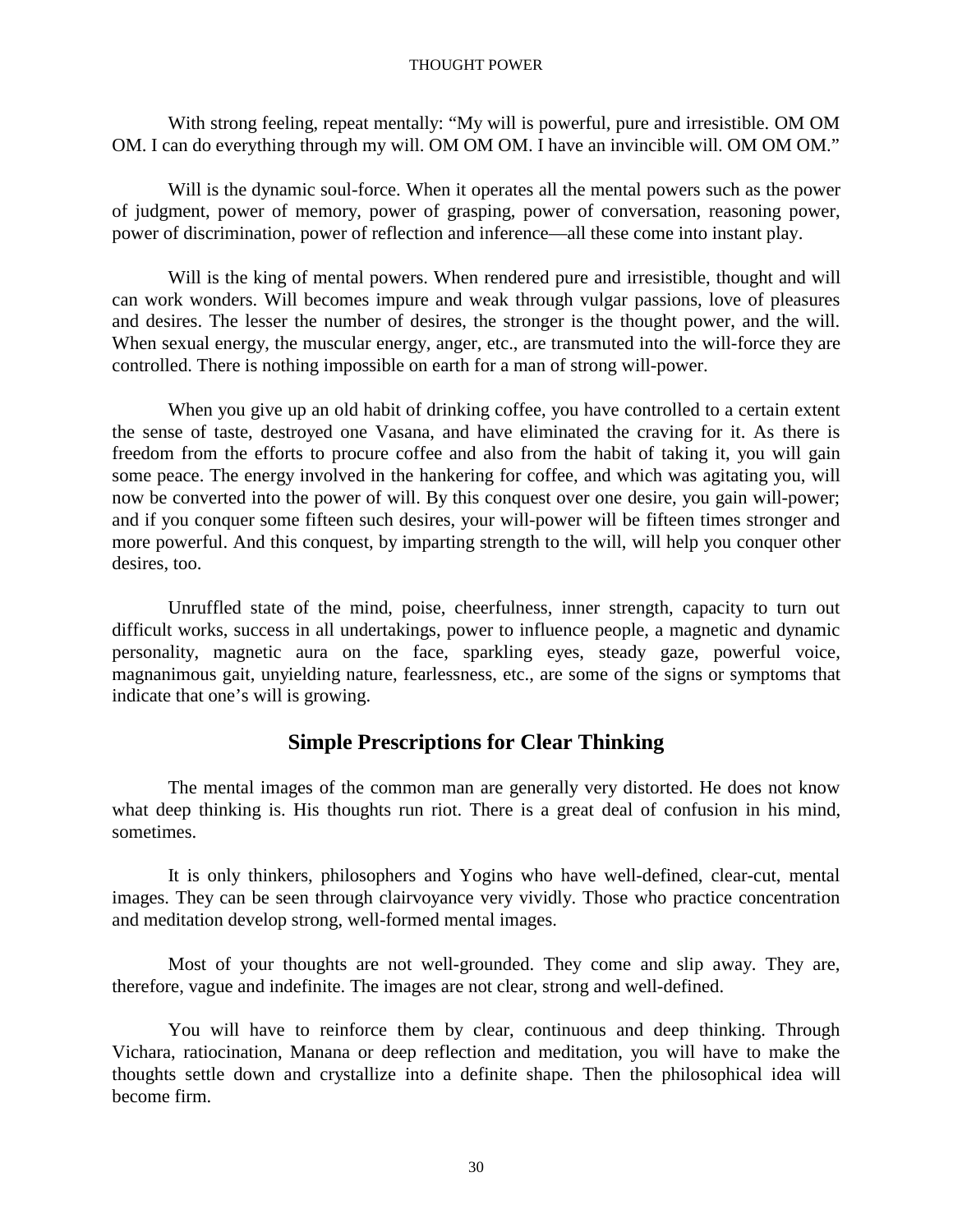Through right thinking, reasoning, introspection and meditation, you will have to clarify your ideas. Then confusion will vanish. The thoughts will get settled and well-grounded.

Think clearly. Clarify your ideas again and again. Introspect in solitude. Purify your thoughts to a considerable degree. Silence the thoughts.

Don't allow the mind to bubble. Let one thought-wave rise and settle down calmly. Then allow another thought to enter. Drive off all extraneous thoughts that have no connection with the subject-matter you are handling at the present moment.

### **Sadhana for Deep and Original Thinking**

Most of us do not know what right thinking is. Thinking is shallow in the vast majority of persons. Deep thinking is given to few. Thinkers are very few in this world.

Deep thinking needs intense Sadhana (practice). It takes innumerable births for the proper evolution of the mind. Then only can it think deeply and properly.

Independent and original thinking is resorted to by the Vedantins. Vedantic Sadhana (Manana, reflection) demands a sharp intellect.

Hard thinking, persistent thinking, clear thinking, thinking to the roots of problems, to the very fundamentals of the situation, to the very presuppositions of all thoughts and being is the very essence of Vedantic Sadhana.

You will have to abandon an old idea, however strong and ingrained it may be, when you get a new elevating idea in its stead.

If you have no courage to face the results of your thinking, to swallow the conclusions of your thinking, whatever they may mean to you personally, you should never take the trouble to philosophize. Take up to devotion.

### **Meditation for Applied and Sustained Thinking**

Being a great force, thought carries tremendous power. It becomes a matter of great moment to know how to use this power in the highest possible way and to the greatest possible effect. This can best be done by the practice of meditation.

Applied thinking applies the mind to the object and sustained thinking keeps it continually engaged; rapture brings about the expanding and bliss of the developing mind whose motives for non-distraction have been accomplished by those two kinds of thinking.

Meditation can arise when applied and sustained thinking, rapture, bliss and collectedness of mind arise.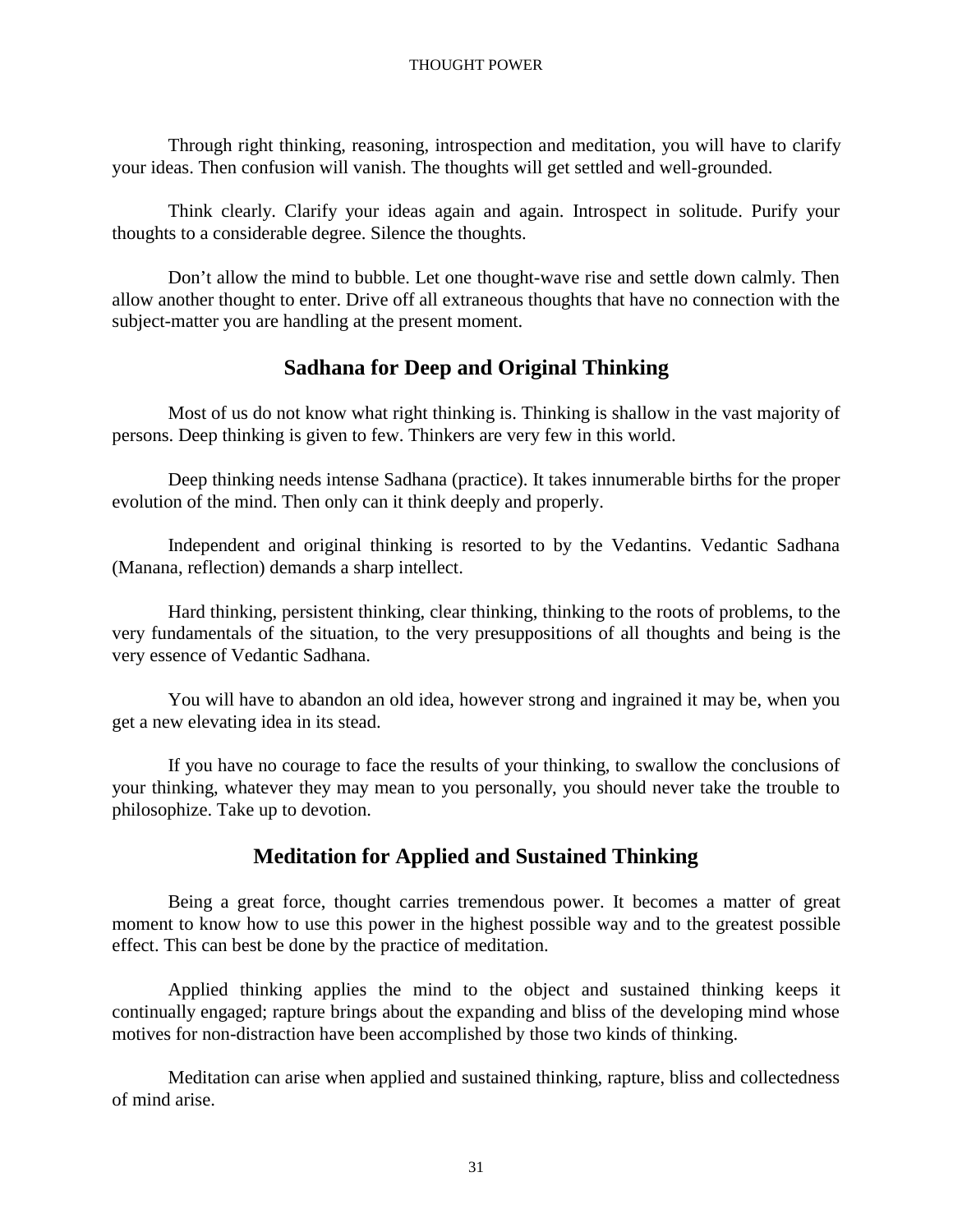## **Acquire Creative Thought Power**

Thought is a vital living force—the most vital, subtle and irresistible force that exists in the universe.

Thoughts are living things; they move; they possess form, shape, colour, quality, substance, power and weight.

Thought is the real action; it reveals itself as a dynamic force.

A thought of joy creates sympathetically a thought of joy in others. The birth of a noble thought is a potent antidote to counteract an evil thought.

Through the instrumentality of exercised positive thought, we come to acquire creative power.

### **Develop Individuality: Resist Suggestions**

Do not be easily influenced by the suggestions of others. Have your own sense of individuality. A strong suggestion, though it does not influence the subject immediately, will operate in due course. It will never go in vain.

We all live in a world of suggestions. Our character is daily modified unconsciously by association with others.

We unconsciously imitate the actions of those whom we admire. We daily absorb the suggestions of those with whom we come in daily contact. We are acted upon by these suggestions. A man of weak mind yields to the suggestions of a man of strong mind.

The servant is always under the influence of the suggestions of his master. The wife is under the influence of the suggestions of her husband. The patient is under the influence of the suggestions of the doctor. The student is under the influence of the teacher.

Custom is nothing but the product of suggestion. The dress that you put on, the manners, the behaviour and even the food that you eat are all the outcome of suggestions only.

Nature suggests in various ways. The running rivers, the shining sun, fragrant flowers, the growing trees, are all incessantly sending you suggestions.

### **Supernormal Powers by Thought-discipline**

A powerful occultist hypnotizes the whole audience collectively through his power of concentration and will and performs the rope-trick. He throws a red rope in the air, gives suggestion to the onlookers that he will climb in the air through this rope and disappears from the platform in the twinkling of an eye. But nothing is recorded when a photograph is taken.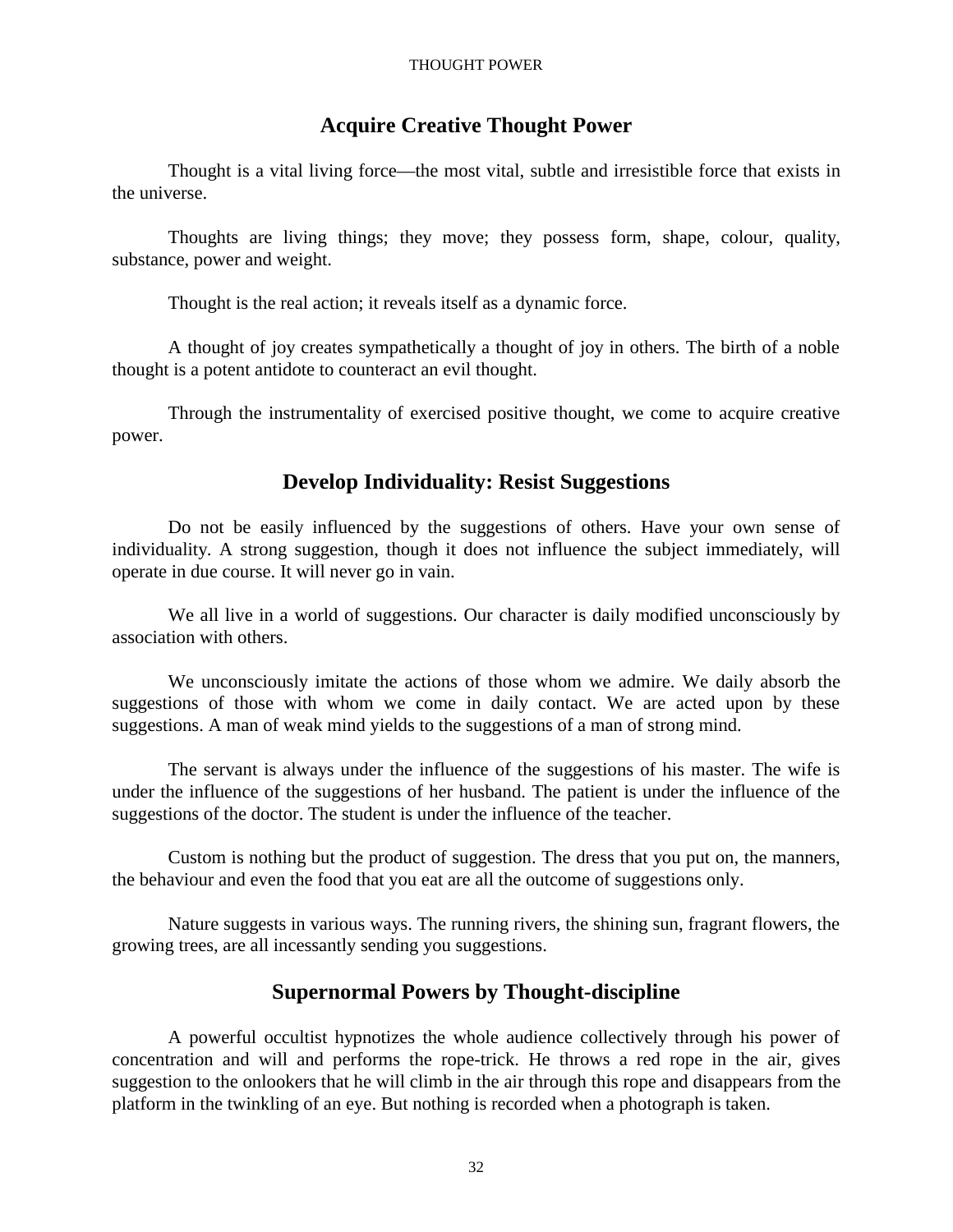Understand and realize the powers of thought. Unfold the hidden powers or occult faculties. Close the eyes. Concentrate. Explore the higher regions of the mind.

You can see distant objects, hear distant voices, send messages to distant places, heal persons who are at a distance and move about to a distant place in the twinkling of an eye.

## *Chapter Six*

## **THOUGHTS—THEIR VARIETIES AND THEIR CONQUEST**

## **Get Over Gloomy Thoughts**

Very carefully watch all your thoughts. Suppose you are assailed by gloomy thoughts. You experience depression. Take a small cup of milk or tea. Sit calmly. Close your eyes. Find out the cause for the depression and try to remove the cause.

The best method to overcome the gloomy thoughts and the consequent depression, is to think of inspiring thoughts and inspiring things. Remember again, positive overcomes negative. This is a grand effective law of nature.

Now think strongly of the opposite thoughts, the opposite of gloom. Think of those things that elevate your mind; think of cheerfulness. Imagine the advantage of cheerfulness. Feel that you are in actual possession of this quality.

Again and again repeat the formula: OM CHEERFULNESS, mentally. Feel, "I am very cheerful." Begin to smile and laugh several times.

Sing: sometimes this can elevate you quickly. Singing is very beneficial to drive off gloom. Chant OM loudly several times. Run in the open air. The depression will vanish soon. This is the *Pratipaksha Bhavana* method of Raja Yogins. This is the easiest method.

The method of driving gloom by force—by willing, by assertions, by command—taxes the 'will' very much although it is the most efficient. It demands great strength of will. Ordinary people will not succeed. The method of displacing or dislocating the negative feeling by substituting the opposite, positive feeling, is very easy. Within a very short time, the undesirable feeling vanishes. Practice this and feel. Even if you fail several times, continue. You will be successful after some sittings and some practice.

You can treat in the same manner other negative thoughts and feelings as well. If there is the feeling of anger think of love. If there are thoughts of jealousy, think of the advantages of charitableness and magnanimity. If there are thoughts of gloom, then think of some inspiring scenery that you saw sometime ago, or recall to mind some inspiring passage.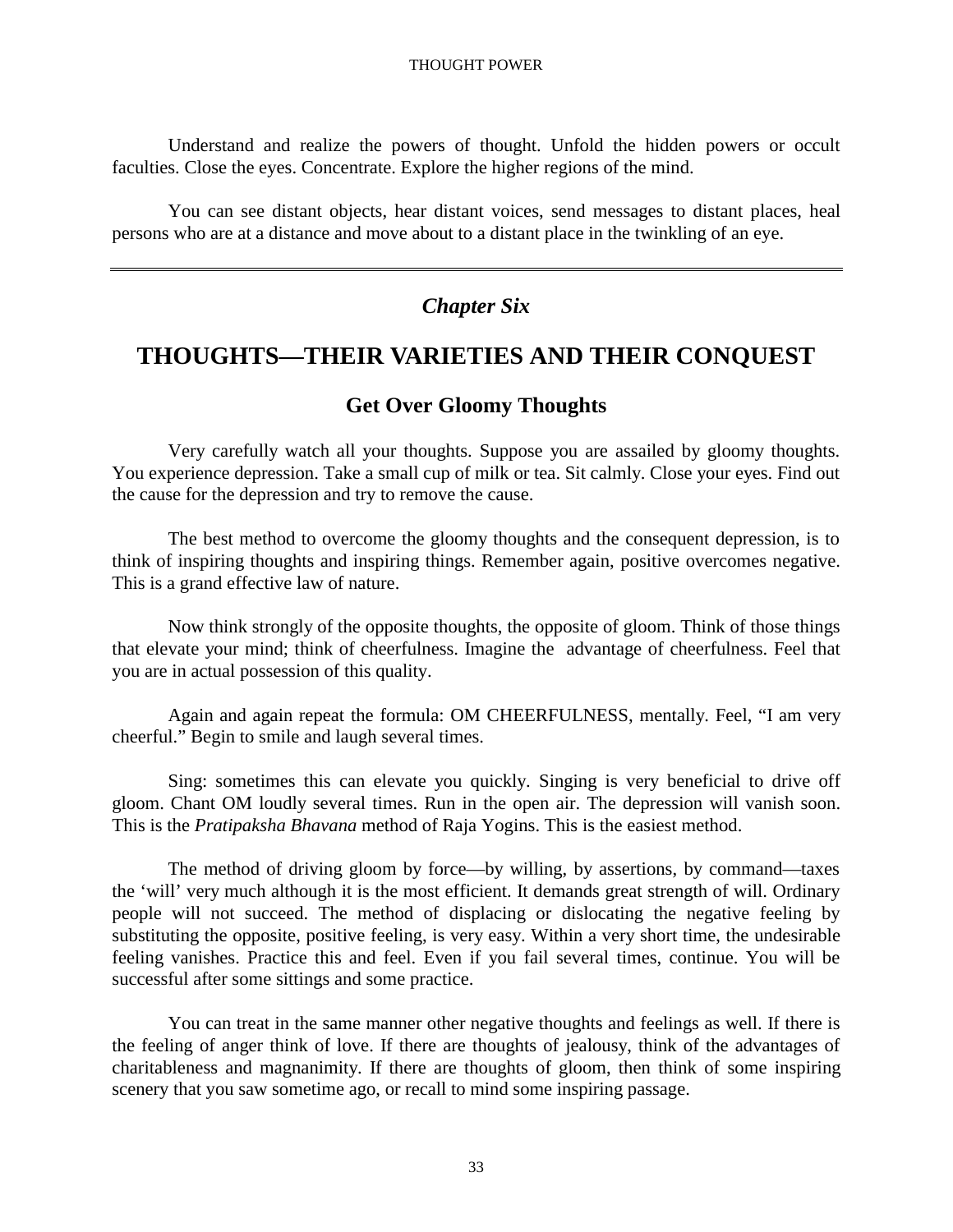If there is harshness of heart, think of mercy. If there is lust, think of the advantage of celibacy. If there is dishonesty, think of honesty, integrity. If there is miserliness, think of generosity and generous persons.

If there is infatuation or Moha, think of discrimination and Atmic Vichara; if there is pride, think of humility. If there is hypocrisy, think of frankness and its invaluable advantages. If there is jealousy, think of nobility and magnanimity. If there is timidity, think of courage, and so on.

You will drive off the negative thoughts and feelings and will be established in a positive state. Practice of a continued type is essential. Be careful in the selection of your companions. Talk very little and that, too, on useful matters.

#### **Victory Over Intrusive Thoughts**

In the beginning of your practice of thought-control you will experience great difficulty. You will have to wage war with them. They will struggle their level best for their own existence. They will say, "We have every right to remain in this palace of mind. We have a sole monopoly from time immemorial to occupy this area. Why should we vacate our dominion now? We will fight for our birthright till the end."

They will pounce upon you with great ferocity. When you sit for meditation only, all sorts of evil thoughts will crop up. As you attempt to suppress them they want to attack you with redoubled force and vigour. But positive always overcomes the negative.

Just as darkness cannot stand before the sun, just as the leopard cannot stand before the lion so also all these dark negative thoughts—these invisible intruders, enemies of peace cannot stand before the sublime divine thoughts. They must die by themselves.

#### **Drive Away Obnoxious Thoughts**

Drive away from your mind all unnecessary, useless and obnoxious thoughts. Useless thoughts impede your spiritual growth; obnoxious thoughts are stumbling blocks to spiritual advancement.

You are away from God when you entertain useless thoughts. Substitute thoughts of God. Entertain only thoughts that are helpful and useful. Useful thoughts are the stepping-stones to spiritual growth and progress.

Do not allow the mind to run into the old grooves and to have its own ways and habits. Be on the careful watch.

If a pebble in our boot torments us, we expel it. We take off the boot and shake it out. Once the matter is fairly understood, it is just as easy to expel an intruding and obnoxious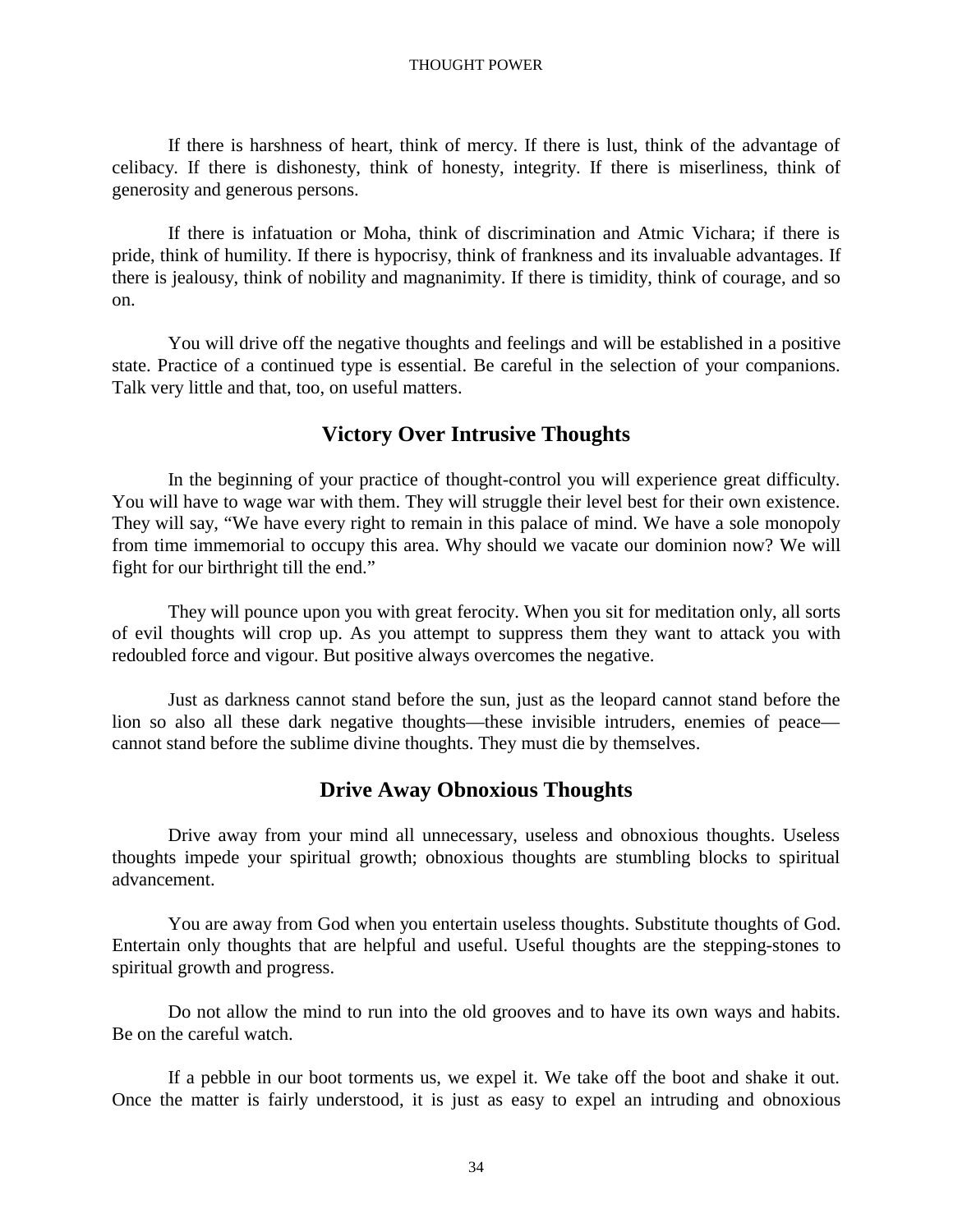thought from the mind. About this there ought to be no doubt, no two opinions. The thing is obvious, clear and unmistakable.

It should be as easy to expel an obnoxious thought from your mind as it is to shake a stone out of your shoe; and, till a man can do that, it is just nonsense to talk about his ascendancy and conquest over nature. He is a mere slave and prey to the bat-winged phantoms that flit through the corridor of his brain.

## **Master Worldly Thoughts**

Worldly thoughts will trouble you a lot in the beginning of your new life of thoughtculture. They trouble you, also when you take to the practice of meditation and spiritual life. But, if you are regular in your cultivation of spiritual thoughts and in your meditation, these worldly thoughts will gradually die by themselves.

Meditation is a fire to burn these thoughts. Do not try to drive all worldly thoughts. Entertain positive thoughts concerning the object of your meditation. Positively think of the lofty things.

Watch your mind always very carefully. Be vigilant. Be on the alert. Do not allow waves of irritability, jealousy, anger, hatred, lust, to rise from the mind. These dark waves and worldly thoughts are enemies of meditation, peace and wisdom.

Conquer them immediately by entertaining sublime divine thoughts. Worldly thoughts that have arisen may be destroyed by originating good thoughts and maintaining them by repeating any Mantra or the Name of the Lord, by thinking on any form of the Lord, by practice of Pranayama, by singing the Name of the Lord, by doing good actions, by thinking on the misery that arises from the worldly thoughts.

When you attain a state of purity, no worldly thoughts will take their rise in your mind. Just as it is easy to check the intruder or enemy at the gate, so also it is easy to overcome a worldly thought as soon as it rises. Nip it in the bud. Do not allow it to strike a deep root.

## **Conquer Impure Thoughts**

When you are very busy in your daily work, you may not harbour any impure thought; but when you take rest and leave the mind blank, the impure thoughts will try to enter insidiously. You must be careful when the mind is relaxed.

Thoughts gain strength by repetition. If you entertain an impure thought or good thought once, this impure thought or good thought has a tendency to recur again.

Thoughts crowd together just as the birds of the same feather flock together. So also, if you entertain one impure thought all sorts of impure thoughts join together and attack you. If you entertain any good thought, all good thoughts join together to help you.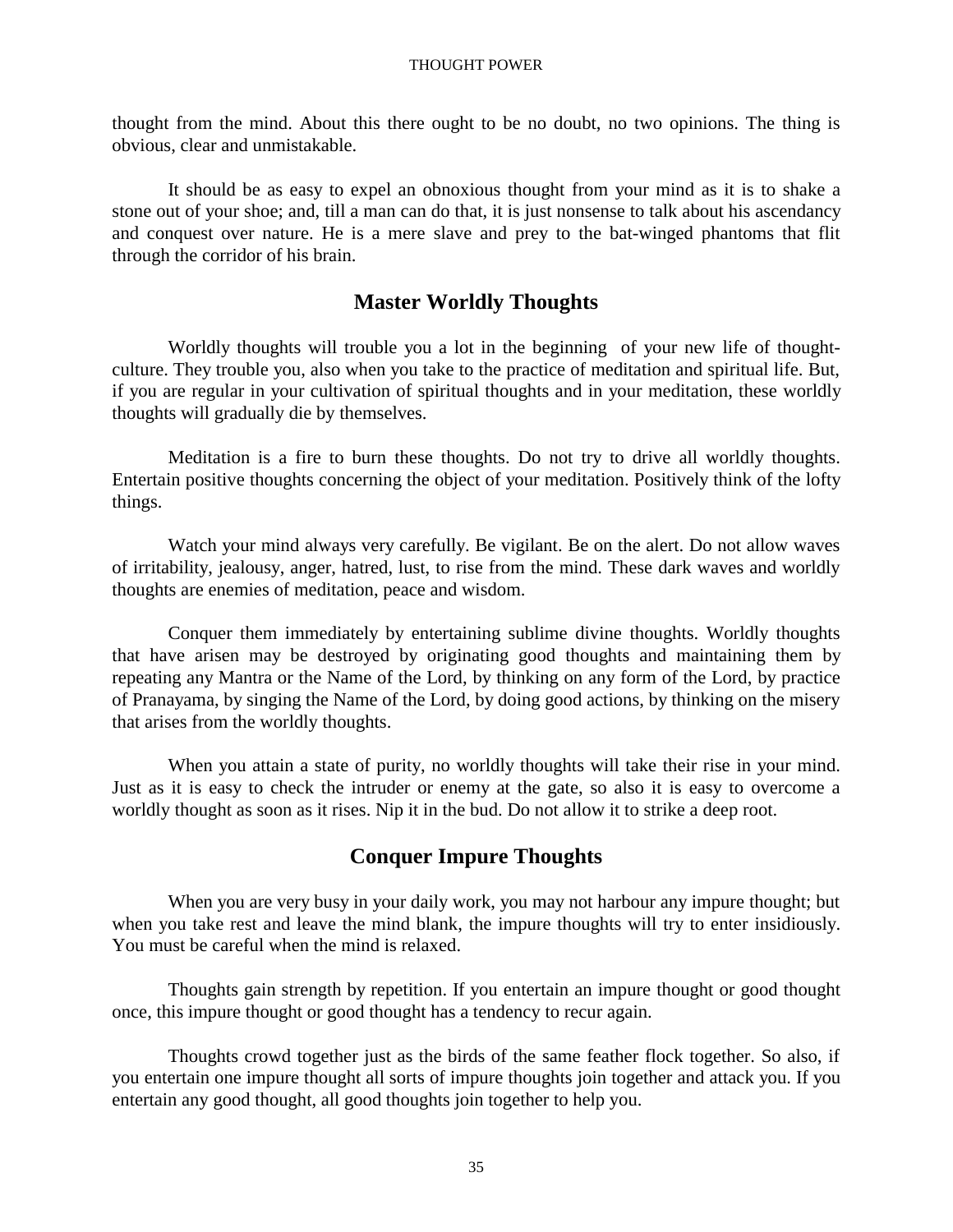## **Subdue Negative Thoughts**

Learn to subdue, to purify, to order all your thoughts. Fight against all negative thoughts and doubts. Let sublime divine thoughts come to you from every side.

Thoughts of depression, failure, weakness, darkness, doubts, fear, etc., are negative thoughts. Cultivate positive thoughts of strength, confidence, courage, cheerfulness. The negative thoughts will disappear.

Fill the mind with divine thoughts, by Japa, Prayer, Dhyana and study of holy books. Be indifferent to all negative and undivine thoughts. They will pass away. Do not struggle with them. Pray to God for strength. Read the lives of saints. Study the Bhagavata and the Ramayana. All devotees have passed through similar ordeals. So, take heart.

#### **Overcome Habitual Thoughts**

All sorts of habitual thoughts, concerning the body, the dress, the food, and so on, must be overcome through the Atma-Chintana, or reflection on the Nature of the divine Self within one's own Heart. This is an uphill work. It demands patient, incessant practice and inner spiritual strength.

Srutis emphatically declare: "This Atman cannot be obtained by weak persons." Sincere aspirants dedicate their whole being to contemplation of the Eternal, having withdrawn their affection from the world of sense-objects.

Those who have destroyed the Vasanas and host of habitual thoughts will enjoy their final beatitude in the Brahmic seat, replete with trust, quiescence and equality. They will have equal vision over all. This mischievous and powerful mind generates all pains and all fears, all sorts of diversities, heterogeneity, distinctions and dualities and destroys all noble, spiritual wealth. Slay this troublesome mind.

When the seen and the sight merge into one another in the seer, then is the experience of Ananda (bliss). This is Turiya state. Then one sees the illimitable Jnana, Atman only everywhere. All sorts of distinctions and dualities vanish now entirely.

Thoughts of attraction, and thoughts of repulsion, likes and dislikes, Raga-Dvesha are annihilated *in toto*. Then the sage will not be conscious of the existence of the body, though working in it. He will never lose his control even amidst the many illusions of the world, like a woman who performs her household duties whilst her mind is engrossed in her paramour at a distance. The sage will always centre his mind on Brahman.

May you always be performing only those virtuous actions that will help you in the attainment of Jnana, without any thought of worldly prosperity in the future. May you live drowned in the ocean of Brahmic Delight, in a state of full illumination, having destroyed all dualities, distinctions and differences!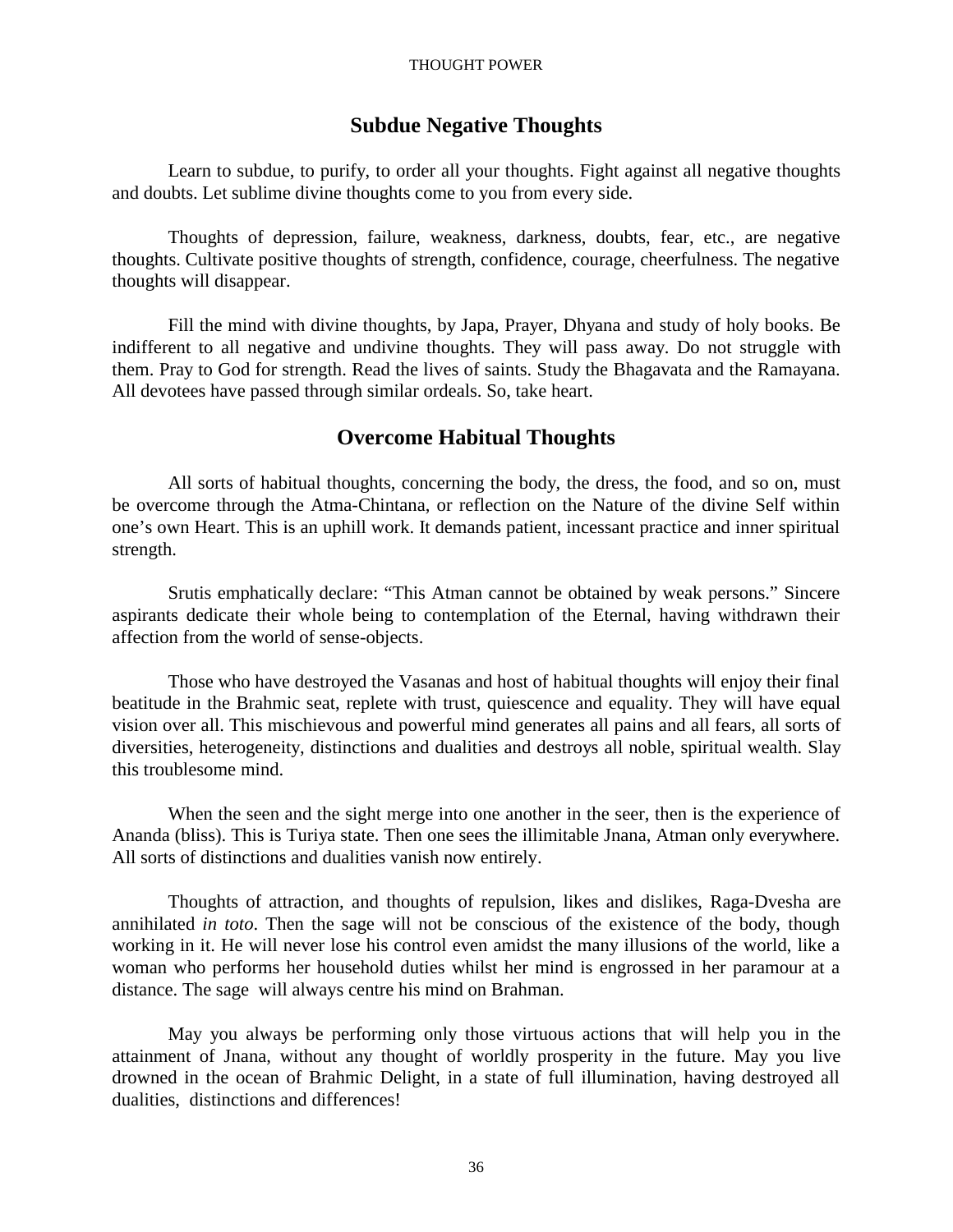## **Triumph Over Unimportant Thoughts**

Do not try to drive away the unimportant and irrelevant thoughts. The more you try, the more they will return, the more they will gain strength. You will tax your energy and will.

Become indifferent. Fill the mind with divine thoughts. They will gradually vanish. Get yourself established in Nirvikalpa Samadhi through constant meditation.

Removal of tension in the muscles of the body brings repose and calmness to the mind. By relaxation you give rest to the mind, tired nerves and the overworked muscles. You will get immense peace of mind, strength and vigour. When you practice relaxation of either body or mind, the brain should not be occupied with various sorts of loose extraneous thoughts. Anger, disappointment, failure, indisposition, misery, sorrow, quarrels cause internal mental strain. Expel them.

### **Transform Instinctive Thoughts**

Thinking is of four kinds, viz., symbolic thinking, instinctive thinking, impulsive thinking and habitual thinking.

Thinking through words is symbolic thinking. Instincts are more powerful than impulses. Thoughts of body, food, drink, bath, etc., are habitual thinking.

You can stop easily symbolic thinking. It is difficult to stop instinctive and impulsive thinking.

Mental poise and calmness may be brought about by the eradication of worry and anger. Fear really underlies both worry and anger. Be careful and thoughtful. All unnecessary worries should be avoided. Think of courage, joy, bliss, peace and cheerfulness. Sit for fifteen minutes in a relaxed state in an easy comfortable position.

You can lie on an easy-chair. Close your eyes. Withdraw the mind from outside objects. Still the mind. Silence the bubbling thoughts.

### **Lessen the Number of Habitual Thoughts**

Generally, in untrained persons, four or five kinds of thoughts occupy the mind at a time. Household thoughts, business thoughts, thoughts of office, thoughts of body, thoughts of food and drink, hope and anticipation, some kind of planning to get money, some kind of thoughts of revenge, some habitual thoughts of answering calls of nature, bathing, etc., occupy the mind at a time.

When you are studying a book with interest at 3.30 p.m. the idea of pleasure of witnessing a cricket match at 4 p.m. disturbs your study every now and then. It is only a Yogi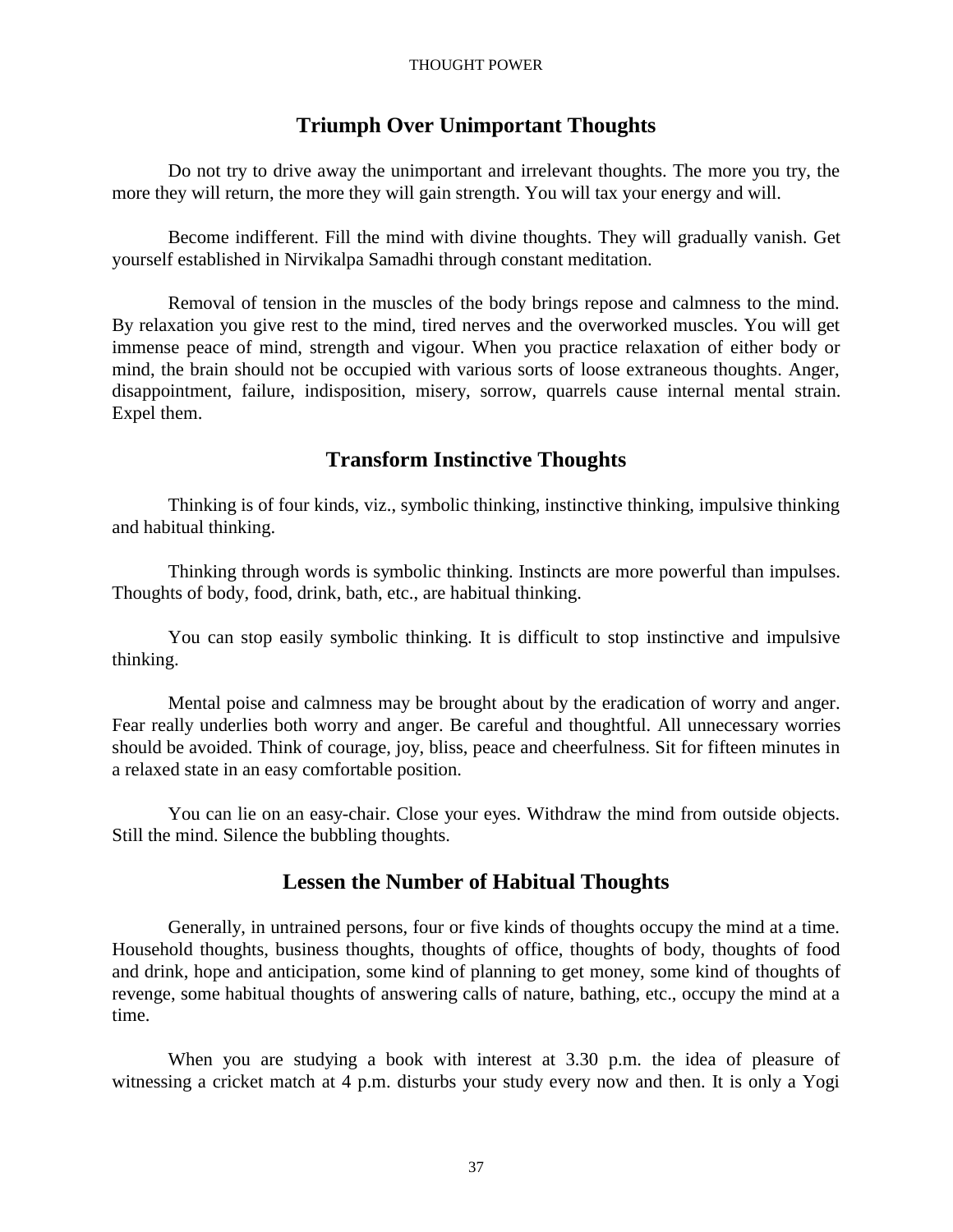with one-pointed mind, who can have only one thought at a time and can keep it as long as he likes.

If you watch the mind carefully, you will find that many thoughts are inconsistent. The mind wanders at random aimlessly. There will be some thoughts of the body and its wants, some thoughts of friends, some thoughts of acquiring money, some thoughts of eating and drinking, some thoughts of your boyhood, etc.

If you can study the mind and if you have consistent thoughts of one subject or one kind only to the exclusion of all other thoughts, this itself is a very great achievement, is a great step in advancement in thought-control. Do not be discouraged.

### **Gather Inspirational Thoughts**

The goal of life is the attainment of divine consciousness. This goal is the realization that you are neither this perishable body nor that changing and finite mind, but you are all-pure, everfree Atman.

Remember always this inspiring thought—*Ajo-Nityah Sasvatoyam Purano*: Unborn, Eternal, Permanent is this Ancient One. This is your real nature. You are not this little passing personality hooked on to a name and form. You are not Ramaswamy or Mukherji or Mehta or Matthew or Garde or Apte. You have only fallen into this little delusion by an accident through some passing cloud of ignorance. Awake and realize that you are Pure Atman.

There is another wonderful Upanishadic inspirational thought. It is *Isavasyamidam Sarvam*: every content of the universe is throbbing with the Life of the Lord. Smile with the flowers and the green grass. Smile with the shrubs, ferns and twigs. Develop friendship with all neighbours, dogs, cats, cows, human beings, trees, in fact, with all nature's creations. You will have a perfect and rich life.

## **Reflect Over Illuminating Thoughts**

If you want to develop your thought power, if you want to build up your personality and become great, always keep with you some books of inspiring and illuminating thoughts. Read them over and over again, until they become part of your daily action and living.

Here is a list of some illuminating thoughts, for reflection:

- 1. A clean conscience makes a stout heart and a strong mind.
- 2. Poverty is the elder brother of laziness.
- 3. Knowledge of the Self is the greatest treasure. Meditation is the key to knowledge.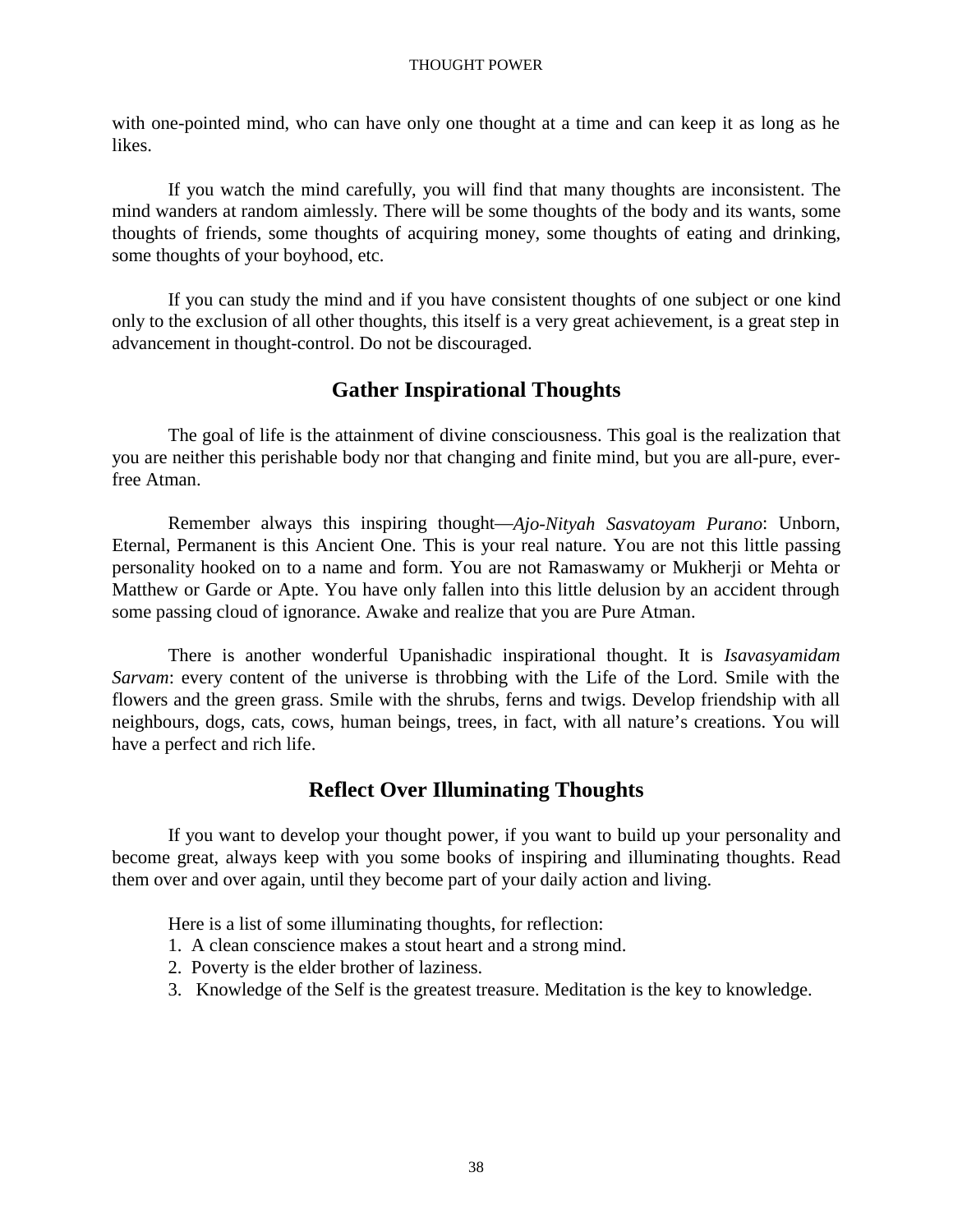#### **Right Thoughts for Wrong Thoughts**

Thoughts of passion and lust, should be conquered by an earnest practice of Brahmacharya, by intense aspiration to realize the Truth, to know God, by meditating on the great advantages of purity.

Thoughts of hatred and anger should be controlled by generating thoughts of love, forgiveness, mercy, friendliness, peace, patience and non-violence.

Pride and thoughts connected with pride must be controlled by a systematic mental examination of the value of cultivating humility.

Thoughts of greed, grabbing and possessiveness should be dispelled by pursuit of honesty, disinterestedness, generosity, contentment and non-covetousness.

Nobility and magnanimity, complacency and greatness of heart, will help you get over all thoughts of narrowness, jealousy, meanness.

Delusion and infatuation are best conquered by the development of discrimination. Vanity is overcome by a many-sided simplicity, arrogance by politeness.

### **The Gamut of Thoughts**

There are various kinds of thoughts. There are instinctive thoughts. There are visual thoughts. There are auditory thoughts (thinking in terms of hearing). There are symbolic thoughts (thinking in terms of symbols). Some thoughts are habitual.

There are kinesthetic thoughts (thinking in terms of movement, as in playing a game). There are emotional thoughts. Thoughts change from the visual stage to auditory stage and from auditory to kinesthetic.

There is intimate connection between thinking and respiration as there is close relation between mind and Prana. When the mind is concentrated, breathing becomes slow. If one thinks fast the respiration also becomes fast. There is a thought-reading machine known as psychograph which registers correctly the type of thoughts.

### **Mean Thoughts and Moral Development**

Uncontrolled thoughts are the roots of all evils. Each thought by itself is extremely weak, because the mind is generally distracted by countless and ever-varying thoughts.

The more the thoughts are restrained, the more is the mind concentrated, and consequently the more does it gain in strength and power.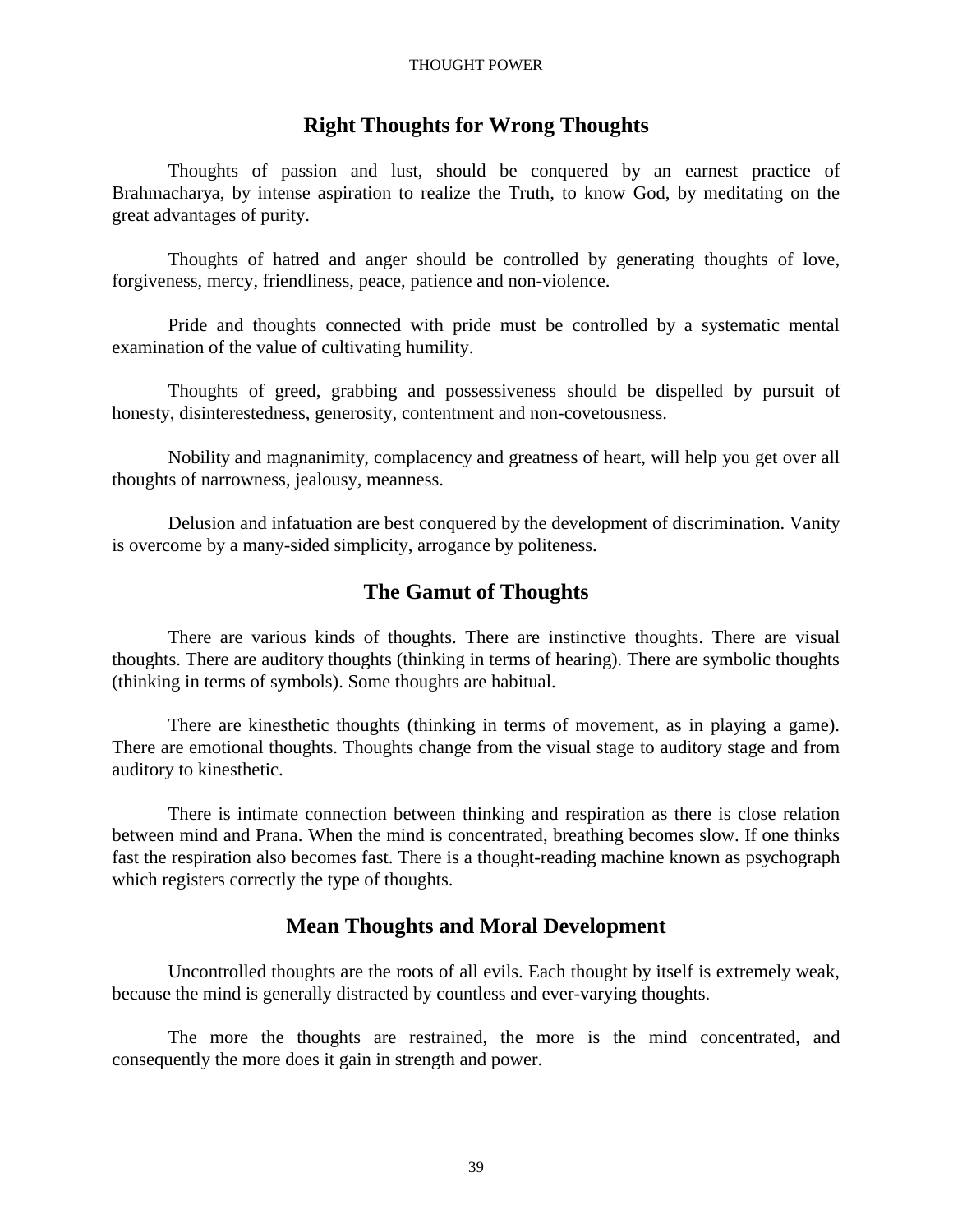It demands patient work to destroy mean and base thoughts; but the entertainment of sublime thoughts is the easiest and rapid method of destroying base thoughts. Ignorant of the laws of thoughts, the worldly-minded individual falls a prey to all sorts of thoughts—thoughts of hatred, anger, revenge, lust—and grows weak-willed, deficient in powers of discernment, and slave of the adverse subtle workings of the mind.

The best method of gaining mental power is by entertaining sublime, noble and good thoughts and through their aid controlling the dissipative, distractive, diversifying, worldly and base thoughts.

When all evil thought harasses the mind, the best method of conquering it is by ignoring it. How can we ignore an evil thought? By forgetting it. How can we forget? By not indulging in it again, and also by not brooding over it.

How can we prevent the mind from indulging in it again or brooding over it? By thinking of something very interesting, something sublime and inspiring. Ignore, forget, think of something inspiring; these three constitute the great Sadhana for establishing mastery over evil thoughts.

## *Chapter Seven*

# **POSITIVE METHODS FOR THOUGHT-CONTROL**

#### **Thought-control by Practice of Concentration**

Silence the bubbling thoughts. Calm the surging emotions. Concentrate on a concrete form in the beginning. Concentrate on a flower, on the form of Lord Buddha, on any dream picture, on the effulgent light of the heart, on the picture of any saint, or your Ishta Devata.

Have three or four sittings; early morning, 8 a.m., 4 p.m. and 8 p.m. Devotees concentrate on the heart, Raja Yogins on Trikuti (the seat of the mind), Vedantins on the Absolute. Trikuti is the space between the eyebrows.

You can also concentrate on the tip of the nose, the naval, or the Muladhara (below the last vertebra of the spinal column).

When irrelevant thoughts enter the mind, be indifferent. They will pass away. Do not drive them forcibly. They will persist and resist. It will tax your will. They will enter with redoubled force. But substitute divine thoughts. Irrelevant thoughts will gradually fade out. Be slow and steady in the practice of concentration.

Concentration is practiced for stopping the modification of the mind. Concentration is holding the mind to one form or object for a long time. To remove the tossing of the mind and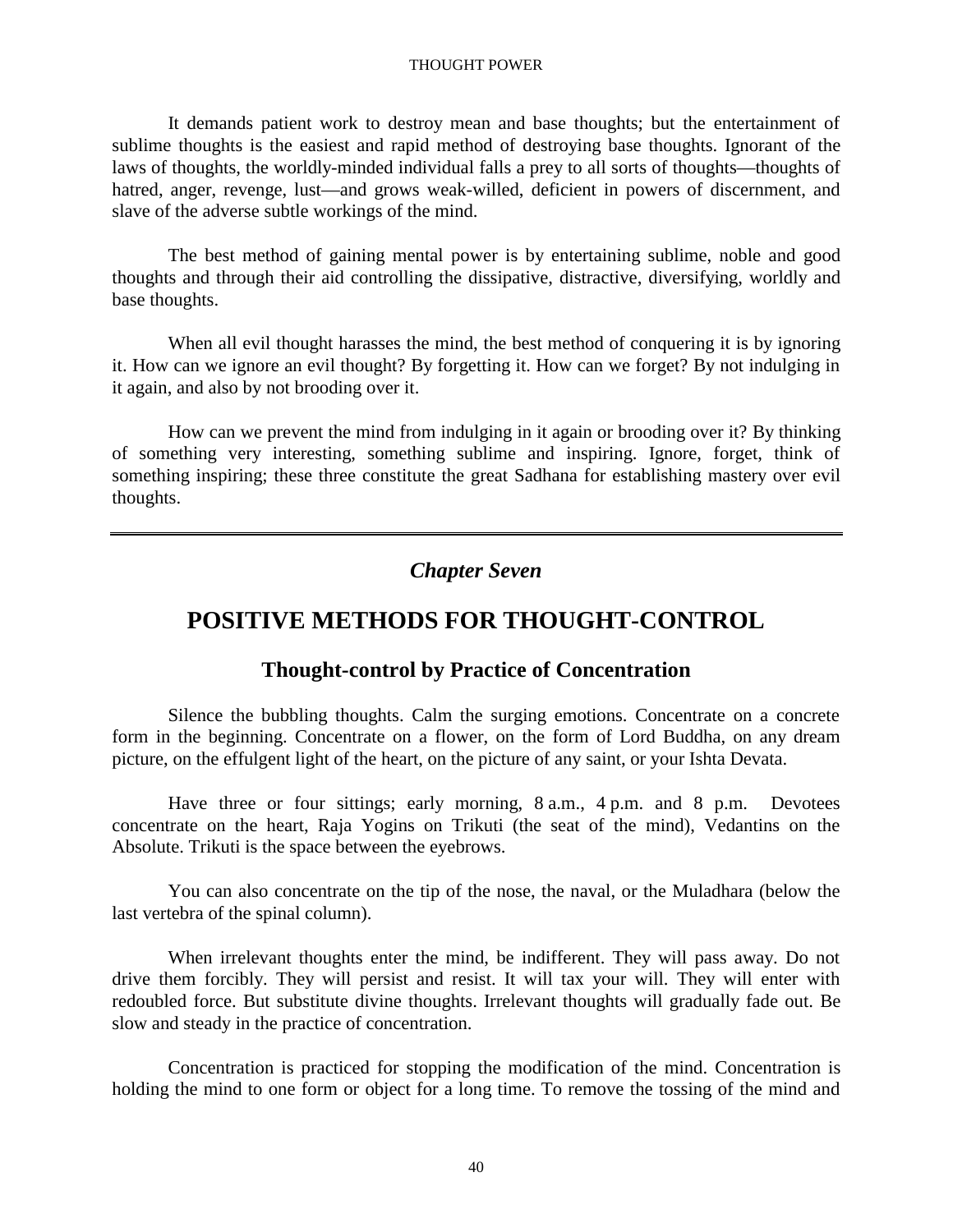various other obstacles which stand in the way of one-pointedness, the practice of concentration on one thing alone should be made.

Concentration is opposed to sensuous thoughts and desires, bliss to flurry and worry, sustained thinking to perplexity, applied thinking to sloth and torpor, rapture to ill-will.

It is easy to concentrate the mind on external objects. The mind has a natural tendency to go outwards. Keep the picture of Sri Krishna, Rama, Narayana, Devi or Lord Jesus or any picture, in front of you. Look at it steadily without winking. Gaze at the head, then at the body, then at the legs. Repeat the same process again and again. When your mind calms down look at a particular spot only, then close the eyes and mentally visualize the picture.

You should be able to visualize the picture very clearly even in its absence. You will have to call up the mental picture at a moment's notice. Keep it there steadily for sometime. This is concentration. You will have to practice this daily.

If you want to increase your power of concentration, you will have to reduce your worldly desires and activities. You will have to observe silence everyday for some hours. Then only can the mind concentrate very easily and without difficulty.

In concentration you will have only one thought or wave in the mind-lake. The mind assumes the form of only one object. All other operations of the mind are suspended.

## **Thought-control by a Positive Attitude**

Try to acquire the power of closing yourself against detrimental or undesirable thoughts and influences by making yourself positive by a particular attitude of the mind. By so doing, you may be receptive to all higher impulses of the soul within and to all higher forces and influences from without. Make a suggestion to yourself, "I close myself; I make myself positive to all things below and open and receptive to all higher influences, to all things above." By taking this attitude of the mind, consciously, now and then, it soon becomes a habit.

All the lower and undesirable influences from both the seen and the unseen sides of life are closed out while all higher influences are invited and, in the degree that they are invited, they will enter.

In the mind there is doubt; there is reality also. A doubt arises whether there is a God or not. This is termed Samsaya-Bhavana. Another doubt crops up whether I can realize Brahman or not. Then another voice tells: "God or Brahman is real. He is a solid, concrete Reality as an Amalaka fruit in my hand. He is a mass of knowledge and Ananda (Prajnanaghana, Chidghana, Anandaghana). I can realize!"

We have clearly understood something and these ideas are well-grounded and ingrained. Some ideas are hazy and not firm. They come and go. We will have to cultivate ideas and ground them till they are firmly fixed and implanted. Clarification of ideas will remove perplexity and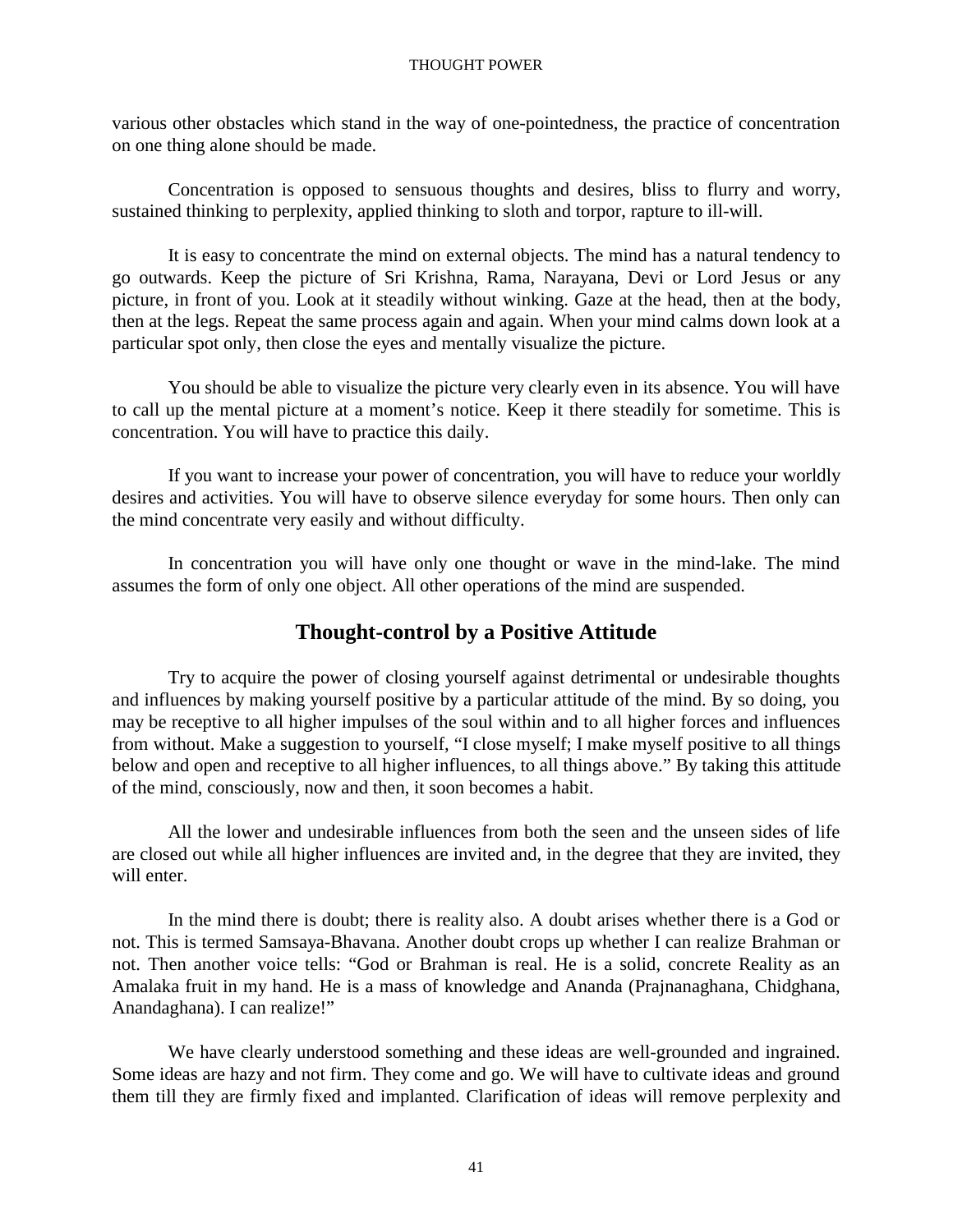confusion in the mind. When a doubt arises, "Whether there is God or not, whether I will succeed in Self-realization or not," it must be dispelled by well-directed suggestions and affirmations such as: "It is true; I will succeed. There is no doubt of this." "In my dictionary, in my vocabulary, there are no such words, as 'can't', 'impossible', 'difficult', etc. Every thing is possible under the sun." Nothing is difficult when you strongly make up your mind. Strong determination and firm resolution will bring sanguine success in every affair or undertaking, and particularly so in the conquest of mind.

#### **Thought-control by Non-cooperation**

Non-cooperate with the mind in its evil wanderings. Gradually the mind will come under your control. Here is the practical method to non-cooperate with the mind. If the mind says: "I must eat today sweetmeats," say unto the mind: "I will not cooperate with you today. I will not eat sweetmeats. I will eat only bread and Dal." If the mind says: "I must go to cinema," say unto the mind: "I will attend the Satsanga of Swami Ramananda and hear his discourses on the Upanishads." If the mind says: "I must wear a silk shirt," say unto the mind: "I will not wear in future any silk clothing; I will wear only Khaddar." This is the method to non-cooperate with the mind. Non-cooperation with the mind is swimming against the sensual currents. The mind will be thinned out and gradually it will become your obedient servant. You will gain mastery over the mind.

The self-controlled man, moving among the objects with senses under restraint and free from attraction and repulsion, attains to peace. The mind and the senses are naturally endowed with the two currents of attraction and repulsion. Therefore, the mind and the senses like certain objects and dislike certain other objects. But the disciplined man moves among the sense-objects with a mind and senses free from attraction and repulsion, mastered by Self, and attains the peace of the Eternal.

The disciplined self has a very strong will. Therefore, the senses and mind obey his will. The disciplined self takes only those objects which are quite necessary for the maintenance of the body without any love or hatred. He never takes those objects which are forbidden by the Sastras.

### **Art of Thinning Out Thoughts**

In the rubber plantations, planters take recourse to the method of thinning out the rubber trees by cutting the small surplus trees which stand in the vicinity of big trees. By so doing they can tap more milk (rubber juice) from the big trees. Even so, you must thin out the thoughts by destroying them one by one in order to drink the ambrosial milk or nectar of immortality.

Just as you retain only the good fruits from the basket and discard the bad ones, so also, keep good thoughts in your mind and reject evil ones.

Just as the warrior chops off the heads of enemies, one by one, when they come out of a fortress through a trap door, so also, chop off the thoughts, one by one, when they emerge out through the trap door to the surface of the mind.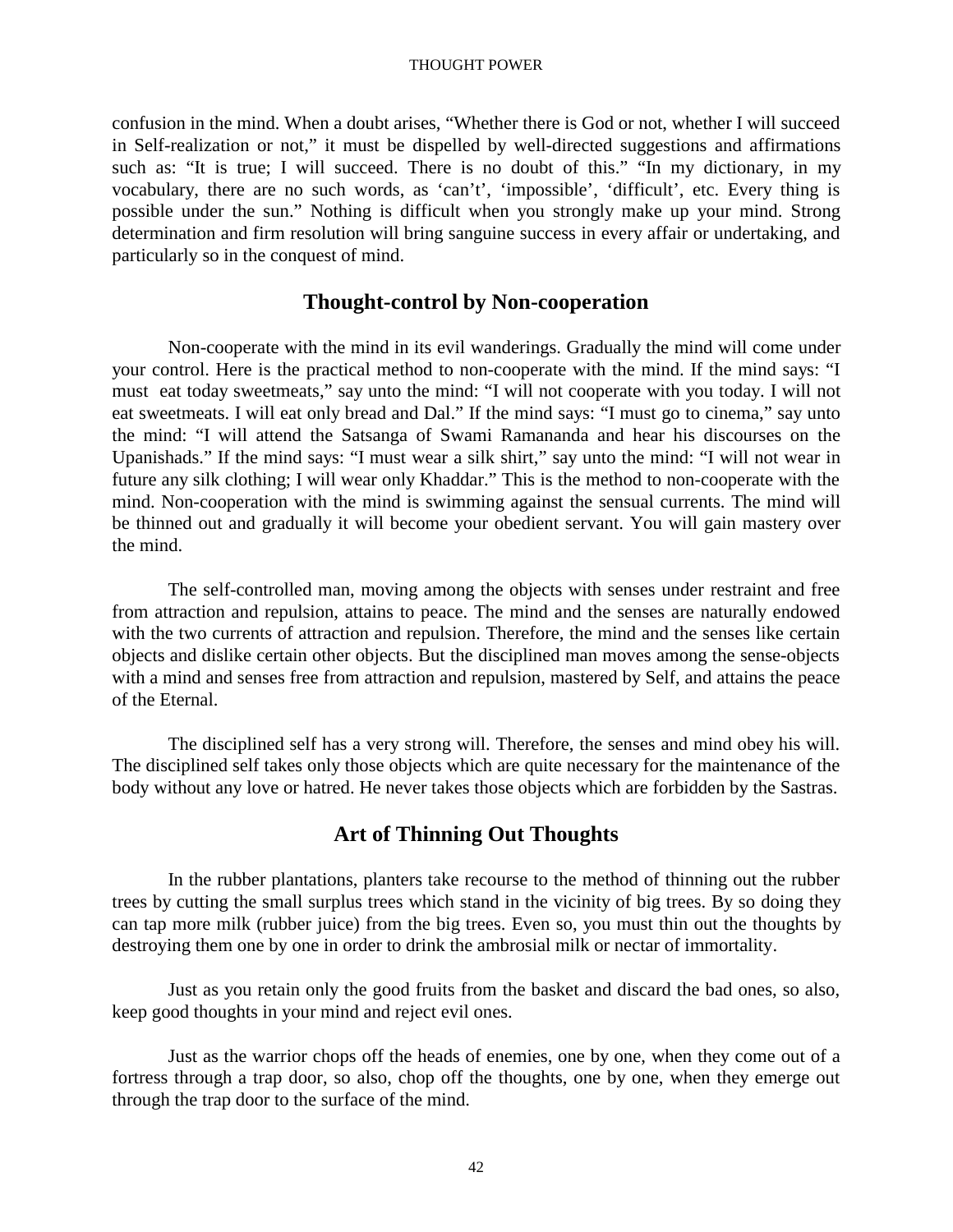When the tail of a lizard is cut, the cut end will flutter about for sometime as there is still a little residual Prana in the tail. After one or two minutes all motion will cease. Even so, even after thinning and reducing the thoughts, some thoughts will move about like the tail of the lizard. But they are powerless. They cannot do any serious harm. There is no vitality in them.

Just as the drowning man tries to catch anything to save himself, so also, these lifeless thoughts try their level best to come back to their previous state of life and vigour. If you go on regularly with your daily practice of concentration and meditation, they will die by themselves like a gheeless lamp.

Passion, egoism, jealousy, pride and hatred are very deep-rooted. If you cut the branches of a tree, they grow again after sometime. Even so, these thoughts that are suppressed or thinned out for sometime, manifest again after sometime. They should be completely rooted out by strenuous efforts, Vichara, meditation, etc.

## **Thought-control by Napoleon's Method**

When you think on one subject, do not allow other thoughts to enter. When you think of a rose, think of the different kinds of roses only. Do not allow other thoughts to enter.

When you think of mercy, think of mercy and mercy only. Do not think of forgiveness and tolerance. When you study the Gita, do not think of tea or a cricket match. Be wholly occupied with the subject on hand.

Napoleon controlled his thoughts in this manner: "When I want to think of things more pleasant, I close the cupboards of my mind revealing the more unpleasant things of life, and open up the cupboards containing the more pleasant thoughts. If I want to sleep, I close up all the cupboards of mind!"

### **Arrest the Recurrence of Evil Thoughts**

Suppose the evil thoughts stay in your mind for twelve hours and recur every third day. If you can make them stay for ten hours and recur once in a week by daily practice of concentration and meditation, that is a decided improvement. If you continue your practice, the period of stay and recurrences will be gradually lessened.

Eventually they will disappear altogether. Compare your present state of mind with that of last year or year before last. You will be able to find out your progress.

The progress will be very slow in the beginning. It will be difficult for you to gauge your growth and progress.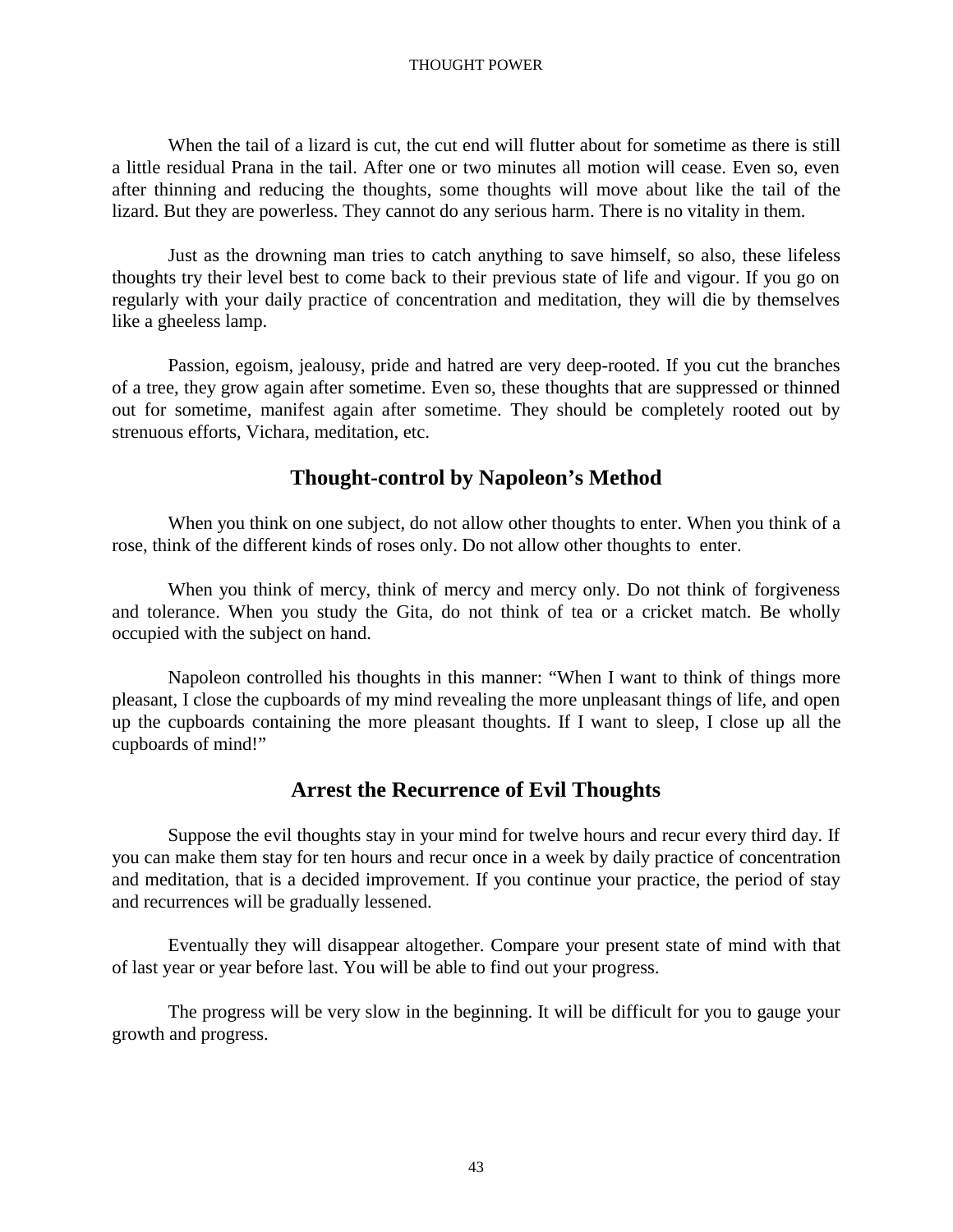### **Give the Wrong Thought No Concession**

At first a wrong thought enters the mind. Then you entertain a strong imagination. You take delight in dwelling on that wrong thought.

You give consent to its stay in the mind, and gradually the wrong thought, when it is not resisted, takes a strong hold in your mind.

Then it becomes very difficult to drive it off. The proverb goes: "Give a rogue an inch and he will take an ell." This is true of wrong thoughts also.

## **Nip the Bad Thought in Its Bud**

Just as you close your door or gate when a dog or an ass tries to come in, so also, close your mind before any evil thought can enter and produce an impression on your physical brain. You will become wise soon and attain eternal, infinite peace and bliss.

Wipe out lust, greed and egoism. Entertain only pure holy thoughts. This is an uphill task, a difficult task. You will have to practice it. You will succeed in your attempt after sometime.

Destruction of one bad thought will give you strength to annihilate other thoughts and will develop your soul-force or will-power.

Never despair though you may fail in crushing a bad thought. No pains, no gains. Inner spiritual strength will gradually manifest in you. You can feel this.

### **Spiritual Practice for Elimination of Evil Thoughts**

Your mind will sometimes shudder when evil thoughts enter your mind. This is a sign of your spiritual progress. You are growing spiritually. You will be much tormented when you think of your evil actions committed in the past.

This is also a sign of your spiritual upheaval. You will not repeat now the same actions. Your mind will tremble. Your body will quiver whenever a wrong thought of some evil action urges you to do the same act through force of habit. Continue your meditation with full vigour and earnestness. All memories of evil actions, all evil thoughts, all evil promptings of Satan, will die by themselves. You will be established in perfect purity and peace.

In the beginning all sorts of evil thoughts will arise in your mind as soon as you sit for meditation. Why does this happen during meditation, when you attempt to entertain pure thoughts?

Aspirants leave their spiritual practice of meditation on account of this. If you try to drive a monkey, it attempts to pounce upon you in vengeance. Even so, the old evil thoughts try to attack you revengefully and with redoubled force at the time when you try to raise good, divine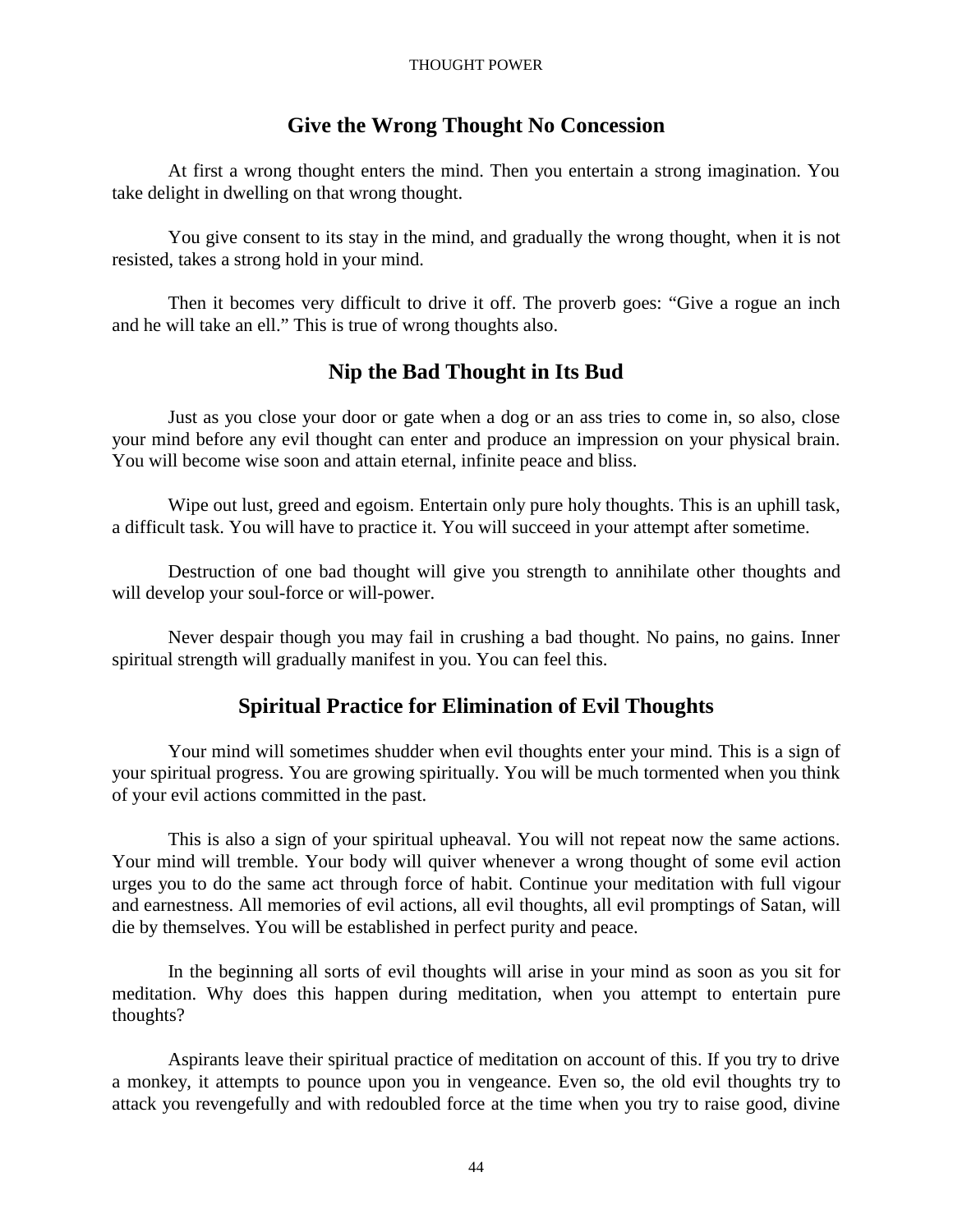thoughts. Your enemy endeavours to resist you vehemently when you try to eject him out of your house.

There is a law of resistance in nature. The old evil thoughts assert and say, "O man! Do not be cruel. You have allowed us to stay in your mental factory from time immemorial. We have every right to abide here. We have helped you upto this time in all your evil actions. Why do you want to oust us from our dwelling place? We will not vacate our abode." Do not be discouraged. Go on with your practice of meditation regularly. These evil thoughts will be thinned out.

Eventually they will all perish. Positive always overcomes negative. This is the law of nature. Negative evil thoughts cannot stand before positive good thoughts. Courage overcomes fear. Patience overcomes anger and irritability. Love overcomes hatred. Purity overcomes lust.

The very fact that you feel uneasy now when an evil thought comes to the surface of the mind during meditation indicates that you are growing in spirituality.

In the past you consciously harboured all sorts of evil thoughts. You welcomed and nourished them. Persist in your spiritual practices. Be tenacious and diligent. You are bound to succeed. Even a dull type of aspirant will notice a marvellous change in him if he keeps up the practice of Japa and meditation for 2 or 3 years in a continuous stream. Now he cannot leave the practice. Even if he stops his practice of meditation for a day, he will actually feel that he has lost something on that day. His mind will be quite uneasy.

## **Best Remedies for Evil Thoughts**

When the mind is vacant, evil thoughts try to enter. Evil thinking is the beginning or starting point of adultery. Through a lustful look only, you have already committed adultery in the heart. Mental actions are the real actions. Remember this! God judges a man by his motives; worldly people judge a man by his external physical actions. You will have to look to the motive of the man. Then you will not be mistaken.

Keep the mind fully occupied. Then evil thoughts will not enter. An idle brain is the devil's workshop. Watch the mind every minute.

Always engage yourself in some work—stitching, cleaning vessels, sweeping, drawing water, reading, meditating, counting the beads, singing divine songs, praying, serving the elders or nursing the sick. Avoid loose talk and gossip. Fill the mind with sublime thoughts, such as those contained in the Gita, the Upanishads, the Yogavasishtha, etc.

### **Daily Discipline of Thoughts**

The mind is a mischievous imp. It is like a jumping monkey. It must be disciplined daily. Only then will it gradually come under your control.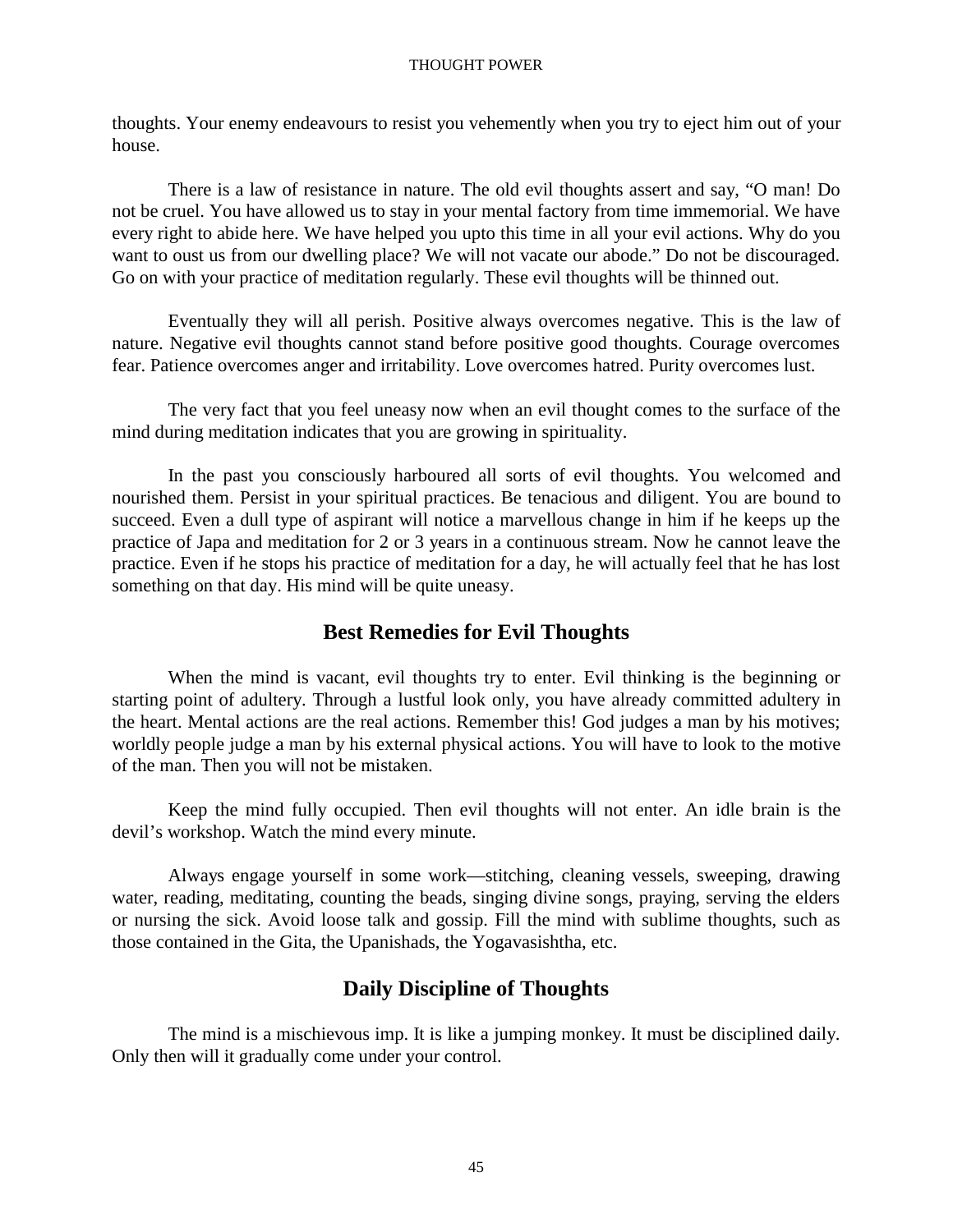It is only by the practical training of your mind that you can prevent bad thoughts and actions from arising and can ward off bad thoughts and actions that have arisen from recurrence.

It is only by practical training of your mind that you can encourage good thoughts and actions to arise, and can sustain good thoughts and actions when they have arisen.

Here is a beautiful daily exercise for mental relaxation. It will pour into you great inspiration and strength. Close the eyes. Think of anything that is pleasant. This will relax the mind in a wonderful manner. Think of the mighty Himalayas, the sacred Ganga, the striking scenery in Kashmir, the Taj Mahal, the Victoria Memorial in Calcutta, a lovely sunset, the vast expanse of ocean or the infinite blue sky.

Imagine that the whole world and your body are floating like a straw in this vast ocean of Spirit. Feel that you are in touch with the Supreme Being. Feel that the life of the whole world is pulsating, vibrating and throbbing through you. Feel that Lord Hiranyagarbha, the ocean of Life, is gently rocking you on His vast bosom. Then open your eyes. You will experience immense mental peace, vigour and strength. Practice this and feel.

#### **Thoughts and the Snake-analogy**

Just as fruit is born of the seed, so also deeds are born of thoughts. Good thoughts generate good actions. Evil thoughts produce evil actions.

Harbour good thoughts. Repel evil thoughts. If you cultivate good thoughts by Satsanga, study of religious books, prayer, etc., evil thoughts will die by themselves.

Just as you remove at once the pebble in your shoe that troubles you, so also, you must be able to remove at once any tormenting thought from your mind. Only then have you gained sufficient strength in the control of thought. Only then have you attained some real progress in the spiritual path.

When you give a blow on the head of a snake with a stick and crush its head, it remains absolutely motionless for sometime. You think it is dead. All of a sudden it raises its head and runs away. Even so, the thoughts that were once crushed and suppressed by you regain strength and raise their heads. They must be destroyed totally beyond resurrection.

### **World-conquest by Thought-conquest**

Control the thoughts or Sankalpas. Avoid imagination or day-dreaming. The mind will be annihilated. Extinction of Sankalpas alone is Moksha or release. The mind is destroyed when there is no imagination.

The experience of the world illusion is due to your imagination. It vanishes away when imagination is completely stopped.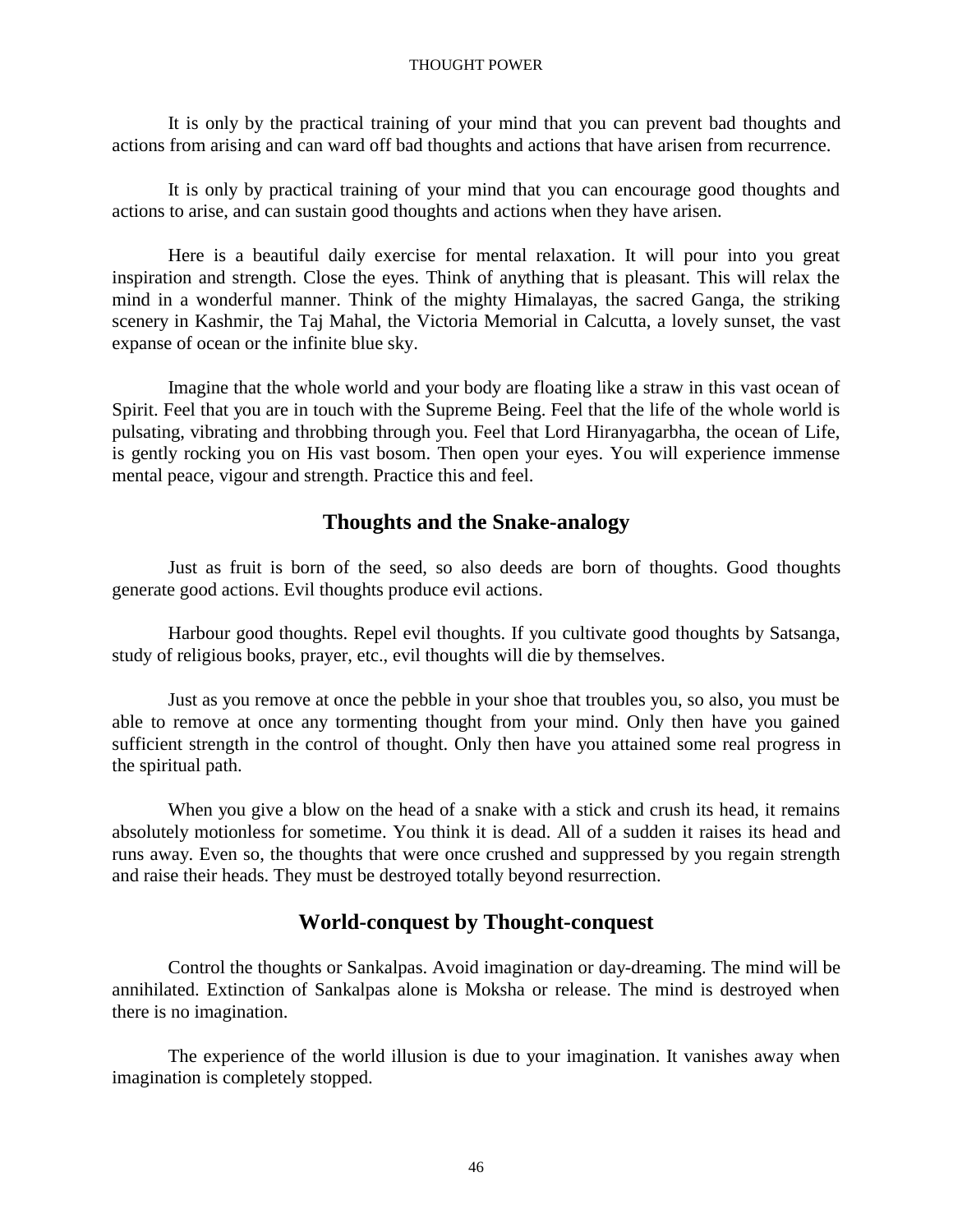Victory over thoughts is really a victory over all limitations, weakness, ignorance and death. The inner war with the mind is more terrible than the outer war with the machine-guns. Conquest of thoughts is more difficult than the conquest of the world by the force of arms. Conquer your thoughts and you would conquer the world.

#### **Form a Divine Channel for Thought-force**

Thoughts generally flow with ease towards external objects. The mind can very easily think of worldly objects. It is its Svabhava.

Mental force can easily flow in the old grooves and avenues of mundane thoughts. It finds it extremely difficult to think of God. It is an uphill work for a Samsaric mind of Vyavahara.

The difficulty in weaning the mind from worldly thoughts, from external objects, and fixing it on God is the same as in making the Ganga flow towards Gangotri instead of its natural flow towards Ganga-Sagar. It is like rowing against the current of the Yamuna.

Still, through strenuous efforts and Tyaga it must be trained to flow towards God, much against its will, if you want to free yourself from birth and death. There is no other go if you want to escape from worldly miseries and tribulations.

### **Role of Vigilance in Thought-control**

It is very difficult to fix the mind on one thought in the beginning. Diminish the number of thoughts. Try to think of only one subject.

If you think of rose you can have all sorts of thoughts connected with rose only. You can think of different kinds of roses that are grown in different parts of the world. You can think of the various preparations that are made out of roses and their uses. You can allow even thoughts of other kinds of flowers to enter; but do not entertain thoughts of fruits and vegetables.

Check the aimless wandering state of the mind. Do not have thoughts at random when you think of rose. Gradually you can fix the mind on one thought only. You will have to discipline the mind daily. Eternal vigilance is needed in thought-control.

### **Watch and Spiritualize Your Thoughts**

Watch the thoughts. Control the thoughts. Be a witness of your thoughts. Rise above thoughts and dwell in that pure consciousness where there is no thought.

The subtle impressions, tendencies, desires and passions lying in the depths of the subconscious have a tremendous effect on your conscious life.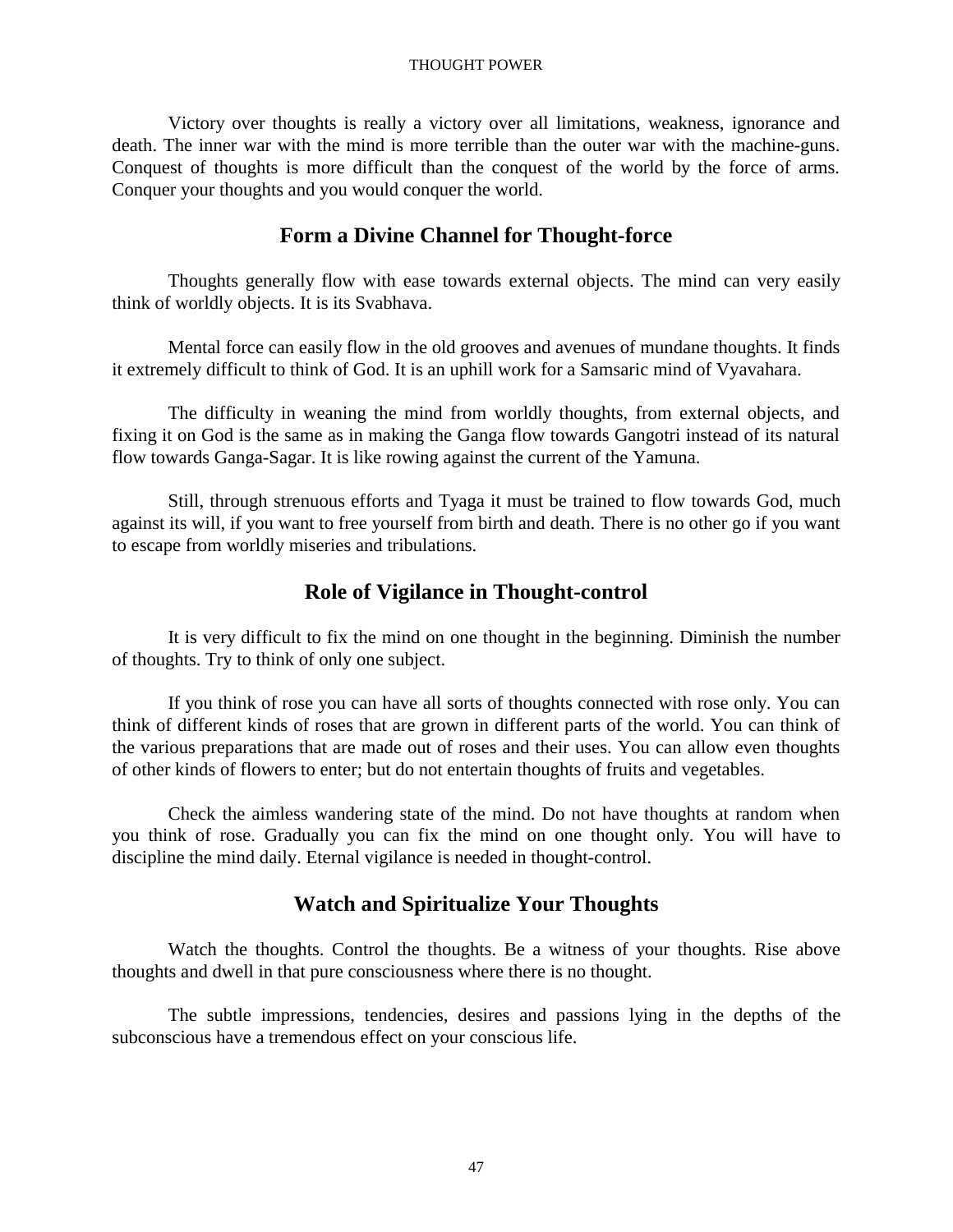They should be purified and sublimated. They must be given a spiritual turn. Hear what is auspicious. Behold what is auspicious. Think what is auspicious. Talk what is auspicious. Meditate what is auspicious. Understand what is auspicious. Know what is auspicious.

Fear, strong dislike, buried hatred, prejudice, intolerance, anger, lust, disturb the action of the subconscious mind. Cultivate virtues. Purify and strengthen the subconscious mind. Desire, greed, etc., enslave and obscure the mind which must be freed and restored to its pristine purity, to reflect Truth and practice meditation. The lower impulses belong to the physical body and the mental plane.

When the mind does not function owing to the absence of Vasanas (mental impressions and subtle desires), then arises the state of Manonasa or annihilation of the mind.

## *Chapter Eight*

# **THE PATTERNS OF THOUGHT-CULTURE**

## **Discrimination and Inner Mental Culture**

Whenever desires crop in your mind, do not try to fulfil them. Reject them through discrimination, right enquiry and dispassion. You will get tranquillity of mind and mental strength by constant practice. The mind is thinned out. The mind is checked directly from wandering. Its outgoing tendencies are curbed.

If the desires are eradicated, the thoughts also will die by themselves. The mind is detached from the manifold sense-objects by continually observing their defects and is fixed on Brahman.

In the practice of Sama, the five Jnana-Indriyas or organs of knowledge, viz., ear, skin, eye, tongue and nose are also controlled. Sama is serenity of mind produced by the constant eradication of Vasanas or desires.

### **Unwholesome Thoughts and Self-watchfulness**

Fully realize for yourself the grave and ruinous consequences of evil thoughts. This will set you on your guard when the evil thoughts would come. The moment they come, exert yourself or divert the mind to some other object of divine thoughts, prayer or Japa. A real earnestness to drive away the evil thoughts will keep you on the alert so much so that even if they appear in dream you will at once wake up. Should the enemy appear when you are awake, it will not be very difficult for you to cope with him, if only you are sufficiently watchful.

You must be saved from the malformation and the miscarriage of your mind. Mind is like a playful child. The clement energies of the mind must be bent to become the passive channels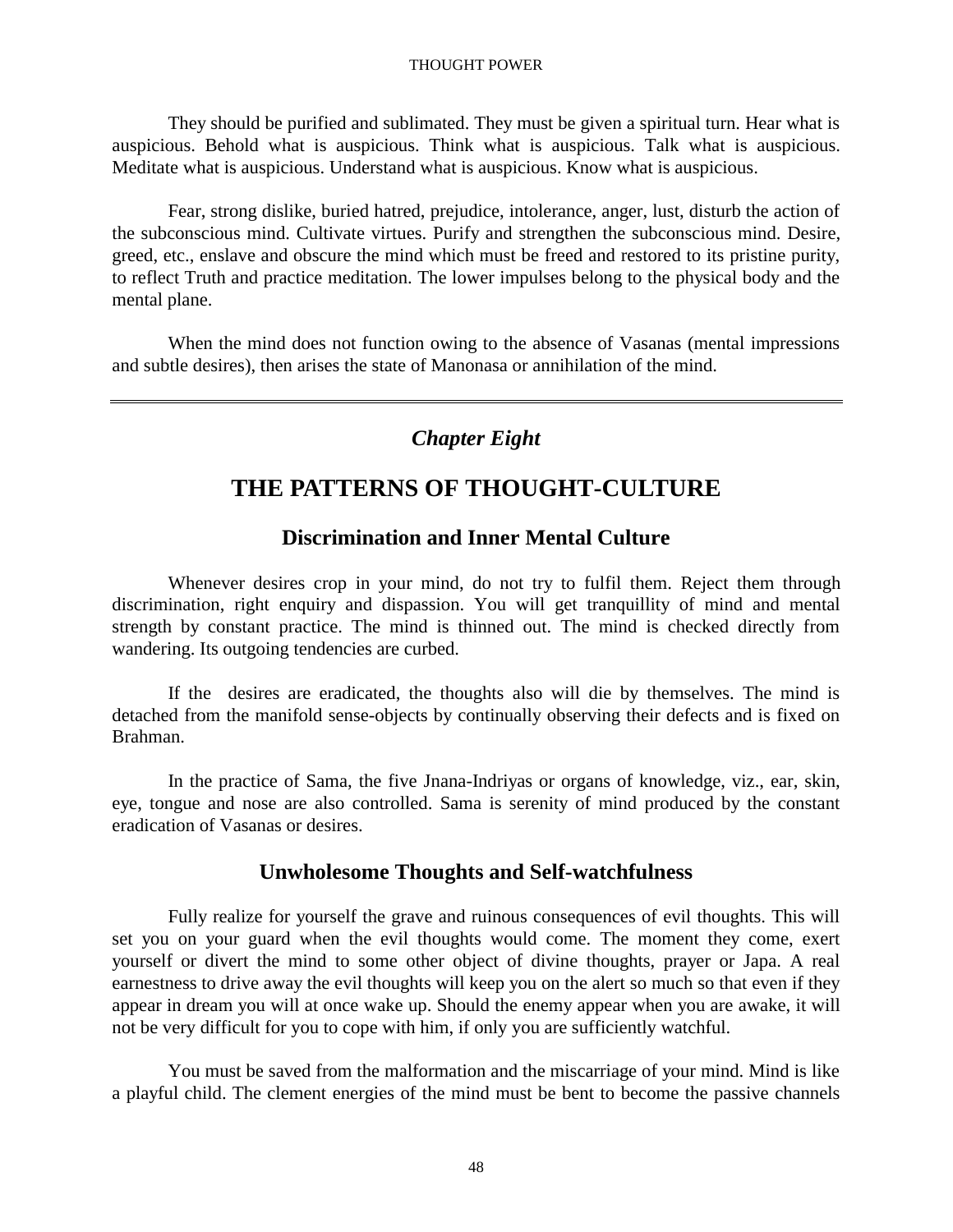for the transmission of truth. The mind must be filled with Sattva (purity). It should be trained to think of Truth or God, constantly.

If you want rapid progress in the spiritual path, watch every thought. A vacant mind is ever distressed. It is the devil's workshop. Be thoughtful. Keep guard over your mind. Watch every impulse and thought.

Spiritualize or sublimate your instincts. Evil thought is the most dangerous thief. Slay this thief with the sword of wisdom. Generate daily new divine vibrations or thought-waves in your mind. Make your thought pure, strong, sublime and definite. You will gain immense spiritual strength and peace.

Every thought must be constructive and noble. Thoughts are only refractions. Slay all thoughts. Go thou within to the Light of lights. If you wish to attain Self-realization, imagination and speculation must stop. Purify and control the emotions. Beneath your conscious life, there is a very wide region of subconscious life.

All habits originate from the subconscious plane. Subconscious life is more powerful than your ordinary life of objective consciousness. Through the practice of Yoga you can modify, control and influence the subconscious depths. Take one evil trait. Meditate on its opposite virtue every morning. Practice it during the day. The evil quality will vanish soon. Meditate on mercy in the morning and practice it during the day. You will soon develop mercy.

If evil thoughts enter your mind once in a month instead of thrice weekly (remember that evil thinking is the beginning of adultery), if you become angry once in a month instead of once weekly, that is a sign of progress, that is a sign of your increased will-power; that is a sign of growing spiritual strength. Be of good cheer. Keep a diary of spiritual progress.

## **Self-development by Yogic Thought-culture**

The supraphysical phenomena occurring in the practice of Yoga and the practitioner's experience on subtler planes are viewed with suspicion and regarded as mere oriental magic. Yoga is neither fanciful nor does it contain anything abnormal. It aims at the integral development of all faculties in man. It is the time-tested, rational way to a fuller and more blessed life that will naturally be followed by one and all in the world of tomorrow.

All methods of Yoga have ethical training and moral perfection as their basis. The eradication of vices and the development of certain virtues form the first step in the ladder of Yoga.

The disciplining of your nature and the formation of a steady and pure character through a set of right habits and regular daily observances, is the next step. Upon this firm foundation of a well-established and virtuous moral character is built the further structure of Yoga.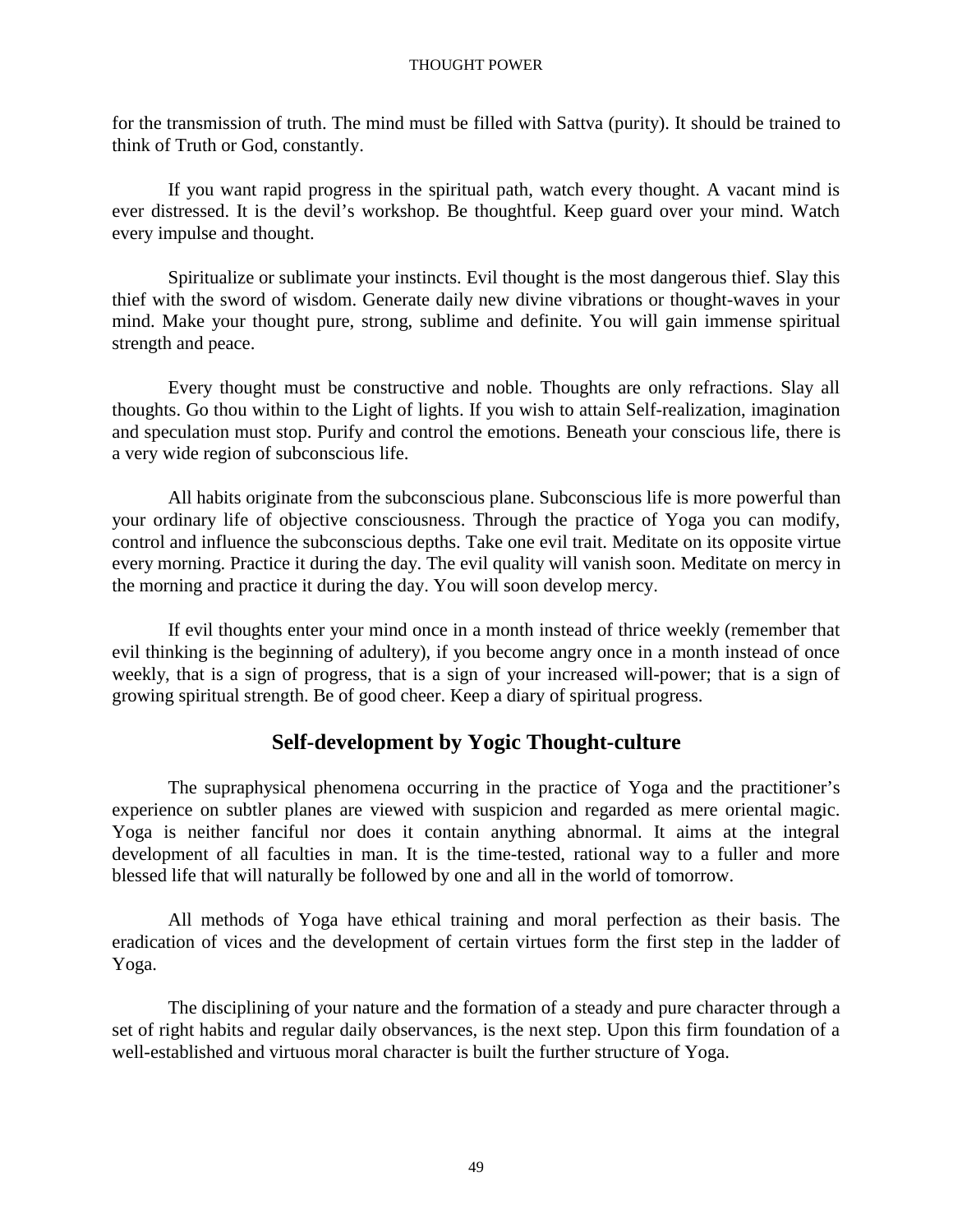#### **Thought-culture by the Method of Substitution**

The substitution method is very easy and effective in the destruction of evil thoughts. Cultivate positive virtuous thoughts of mercy, love, purity, forgiveness, integrity, generosity and humility in the garden of your mind.

The negative vicious thoughts of hatred, lust, anger, greed, pride will die by themselves.

It is difficult to destroy the evil thoughts by attacking them directly. You will have to tax your will and waste your energy.

### **Spiritual Methods for Thought-culture**

If you think again and again of an impure thing it gains new strength. It gets the force of momentum. You must drive it immediately. If you find it difficult to do so, entertain counterthoughts of God. Cultivate sublime and elevating thoughts. Evil thoughts will die by themselves. A noble thought is a potent antidote to counteract an evil-thought. This is easier than the former method. By repetition of God's Name, thousands of times daily, good thoughts gain new strength. By repeating *'Aham Brahma Asmi'* thousand times daily the idea that you are the spirit (Atman) becomes stronger. The idea that you are the body becomes weaker and weaker.

If evil thoughts enter your mind, don't use your will-force in driving them. You will lose your energy only. You will tax your will only. You will fatigue yourself. The greater the efforts you make, the more the evil thoughts will return with redoubled force. They will return more quickly also. The thoughts will become more powerful. Be indifferent. Keep quiet. They will pass off soon. Or substitute good counter thoughts (Pratipaksha Bhavana method). Or think of the picture of God and the Mantra again and again forcibly. Or pray.

### **The Importance of Thought-culture**

Thought-culture is a vital subject. Very few people know this art or science. Even the socalled educated people are unaware of this fundamental education.

All are victims of random thinking. All sorts of loose thoughts of diverse kinds come and go in the mental factory. There is neither rhythm nor reasoning. There is neither concord nor discipline. All is in a state of utter chaos and confusion. There is no clarification of ideas.

You cannot think of one subject even for two minutes in an orderly and systematic manner. You have no understanding of the laws of thoughts and the laws of the mental plane.

There is a perfect menagerie inside. All sorts of sensual thoughts fight amongst themselves to enter the mind of a sensualist and gain the upper hand. The eye Indriya struggles to bring its own thoughts. It wants to have sight-seeing. The ear Indriya wants to bring only base thoughts, lustful thoughts, thoughts of hatred, jealousy and fear. Many cannot entertain a single,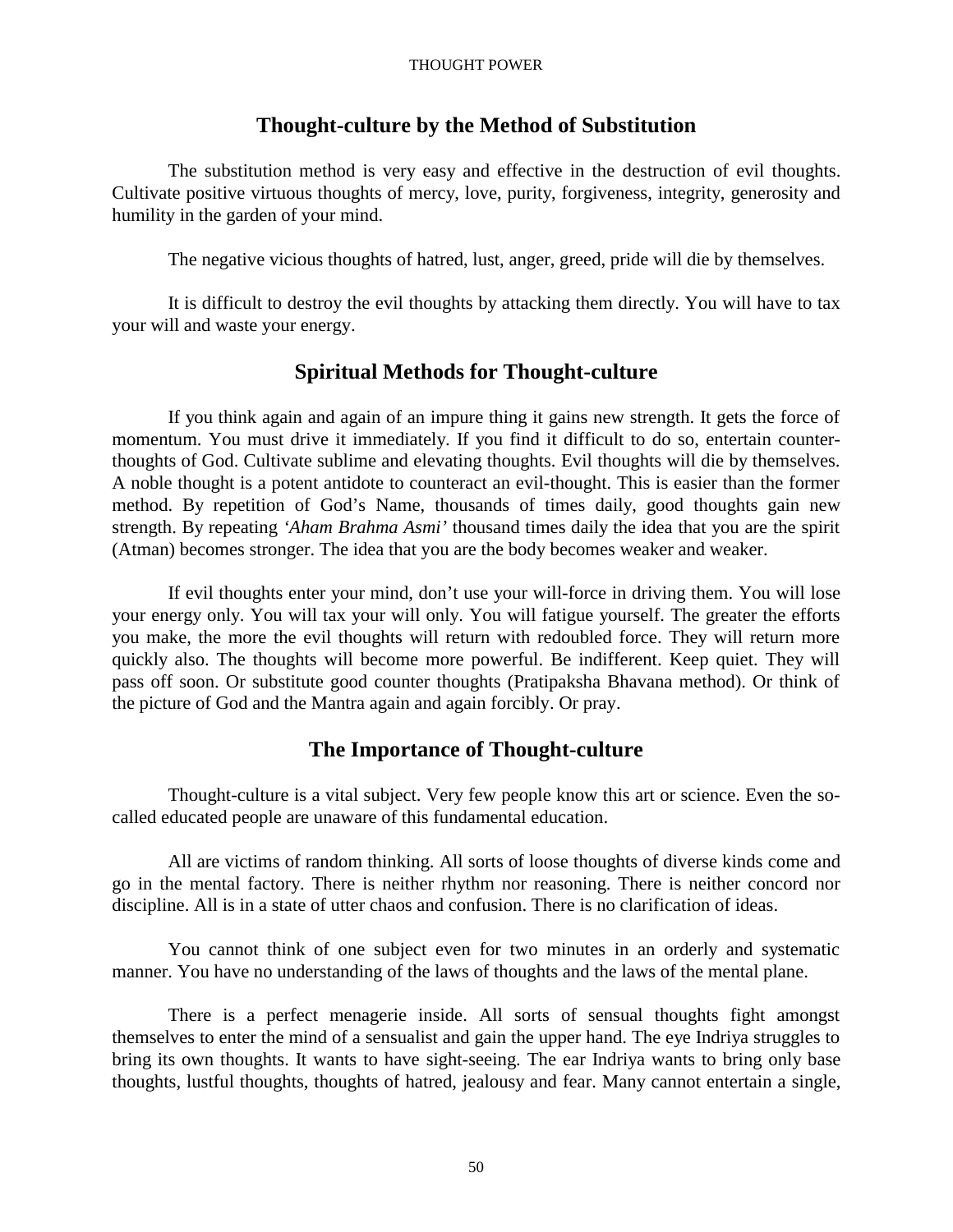sublime, divine thought even for a second. Their minds are so framed that the mental energy runs in sensual grooves.

## **The Battle of Thoughts**

In the beginning of thought-culture, there is internal fight between pure and impure thoughts. The impure thought tries to enter the mental factory again and again. It asserts: "O little man, you gave me shelter in the beginning. You welcomed me before. You gave me a cordial reception. I have every right to remain in the lowlands of your mind in your instinctive passionate mind. Why are you cruel towards me? I only gave you a push or stimulus in taking you to restaurants and hotels, cinemas and theatres, ball-rooms and bars. You had a variety of enjoyments through me alone. Why are you ungrateful to me now? I will resist, persist and recur again and again. Do whatever you like. You are weak through old habits. You have no strength to resist." Eventually pure thoughts only will gain victory. Sattva is a greater power than Rajas and Tamas. Positive overcomes negative.

## **Good Thought—The First Perfection**

Thought is a good servant. It is an instrument. You will have to utilize it tactfully and properly. The prime requisite for happiness is control over the thoughts.

Your thought is imprinted over your face. Thought is a bridge that connects the human with the Divine. Your body, your business, your home—they are only ideas within your mind. Thought is a dynamic force. Good thought is the first perfection. Thought is real wealth.

## **Culture the Thoughts and Become a Buddha**

Drive away from your mind all unnecessary, useless and obnoxious thoughts. Useless thoughts impede your spiritual growth; obnoxious thoughts are stumbling blocks to spiritual advancement. You are away from God when you entertain useless thoughts. Substitute thoughts of God.

Entertain only thoughts that are helpful and useful. Useful thoughts are stepping-stones to spiritual growth and progress. Do not allow the mind to run into the old grooves and to have its own ways and habits. Be on the careful watch.

You must eradicate through introspection all sorts of mean thoughts, useless thoughts, unworthy thoughts, impure thoughts, all sexual thoughts, thoughts of jealousy, hatred and selfishness. You must annihilate all destructive thoughts of disharmony and discord. You must always develop pure, good, loving, sublime and divine thoughts. Every thought must be of a constructive nature. It must be strong, positive and definite.

The mental image must be of a clear-cut and well-defined thought; it must bring peace and solace to others. It should not bring even the least pain and unhappiness to anyone. Then you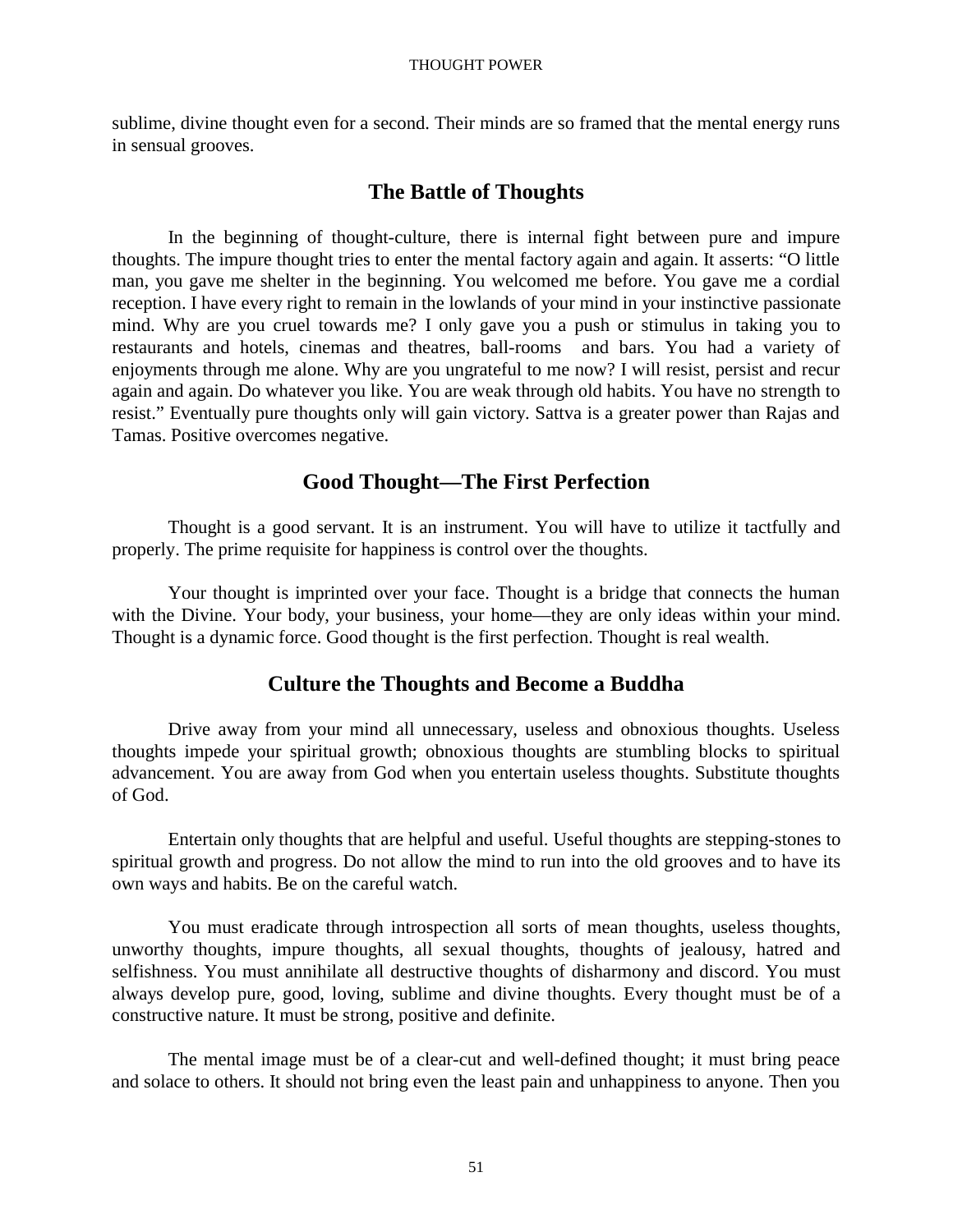are a blessed soul on the earth. You are a mighty power on the earth. You can help many, heal thousands, spiritualize and elevate a large number of persons as did Jesus or Buddha.

Just as you grow jasmine, rose, lily, Honolulu flowers in a garden, so also you should cultivate the flowers of peaceful thoughts of love, mercy, kindness, purity in the vast garden of Antahkarana. Through introspection, you will have to water this garden of mind; with meditation and sublime thinking remove the weeds of vain, useless, discordant thoughts.

## **Avoid Thoughts of Another Man's Defects**

The nature of the mind is such that it becomes that which it intensely thinks of. Thus if you think of the vices and defects of another man, your mind will be charged with these vices and defects at least for the time being.

He who knows this psychological law will never indulge in censuring others or in finding fault in the conduct of others, will see only the good in others, and will always praise others. This practice enables one to grow in concentration, Yoga and spirituality.

## **Last Thought Determines Next Birth**

The last thought of a man governs his future destiny. The last thought of a man determines his future birth. Lord Krishna says in the Bhagavad-Gita, "Whosoever at the end abandoneth the body, thinking upon any being, to that being only he goeth, O Kaunteya, because of his constant thought of that being" (Chapter: VIII-6).

Ajamila lost his pious conduct, and led a detestable living. He fell into evil depth of sinful habits and resorted to theft and robbery. He became a slave of a public woman. He became the father of ten children, the last of whom was called Narayana.

When he was about to die, he was absorbed in the thoughts of his last son. Three fearful messengers of Death advanced towards Ajamila. Ajamila cried aloud in great distress the last son's name 'Narayana'.

On a mere mention of the name of 'Narayana' the attendants of Lord Hari came speedily along and obstructed the messengers of Death. They took him to Vaikuntha or the world of Vishnu.

The soul of Sisupala entered the supreme Lord with an effulgent spark of ineffable glory and magnificence. This vile Sisupala spent his lifetime in reviling Lord Krishna and then he entered the Lord.

The worm on the wall when stung by the wasp changes into the form of the latter. Similarly, the man who focuses his hate on Lord Krishna gets rid of his sins and reaches that Lord by regular devotion as the Gopis did by Kama (passion), Kamsa by fear, Sisupala by hatred and Narada by love.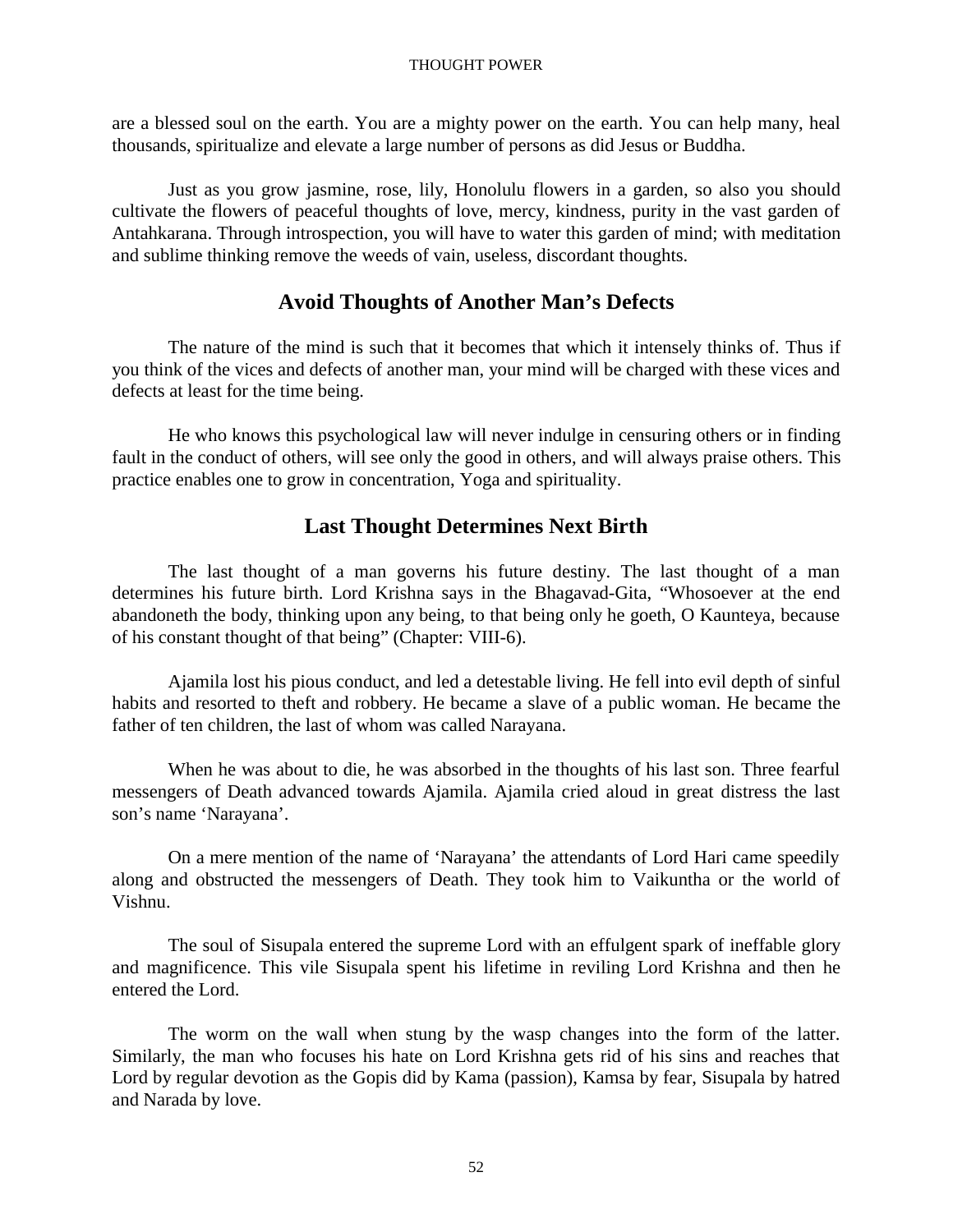Lord Krishna says in the Gita, "Whoever constantly thinks of Me intensely and with onepointed mind, to such steadfast Yogin, I am easily attainable; and having thus reached Me and merged in Me, he is not born again in the fleeting world of woe and misery. O Arjuna! While all the worlds created by Brahma are limited by time and have their moment of dissolution on reaching Me, there is no rebirth, therefore at all times, meditate on Me, the supreme Vaasudeva and with mind and intellect fixed on Me. Doubtless, you will attain Me" (Chapter: VIII-14, 15, 16).

The constant practice of fixing the mind on the Lord, although a man is engaged in worldly pursuits, will enable him to intuitively and automatically think of the Lord, even at the time of his departure. The Lord says: "With the mind thus engaged in the Yoga of constant practice, not deflected by any other obstacles, one attains the supreme Purusha of resplendent glory."

The Lord further says, "At the time of death, he who thinks of My real Being as the supreme Lord Sri Krishna or Narayana, leaves the body and verily reaches My Being. Doubt this not! In whatever form a man thinks of Me at the time of death, that form he attains, that form again being the result of nourishing that thought in a particular groove and by constant meditation of the same."

The Lord further says: "He who further establishes his mind on Me, even at the time of forthgoing and who is in that Divine state of renouncing everything and of dwelling in Brahman or Brahmic state, is free from delusion" (B.G. II-72).

He who has a strong habit of using snuff in his life imitates the act of snuffing with his fingers when he is in an unconscious state just before his death. So strong is the habit of snuffing in this man.

The last thought of a licentious man will be the thought of his woman. The last thought of an inveterate drunkard will be that of his peg of liquor. The last thought of a greedy moneylender will be that of his money. The last thought of a fighting soldier will be that of shooting his enemy. The last thought of a mother who is intensely attached to her only son will be that of her son only.

Raja Bharata nursed a deer out of mercy and became attached to it. His last thought was the thought of that deer. Hence he had to take the birth of a deer, but he had memory of his last birth as he was an advanced soul.

The last thought of a person will be the thought of God only, if that person has disciplined his mind all throughout his life and has tried to fix it on the Lord through constant practice. It cannot come by a practice in a day or two, in a week or a month. It is a life-long endeavour and struggle.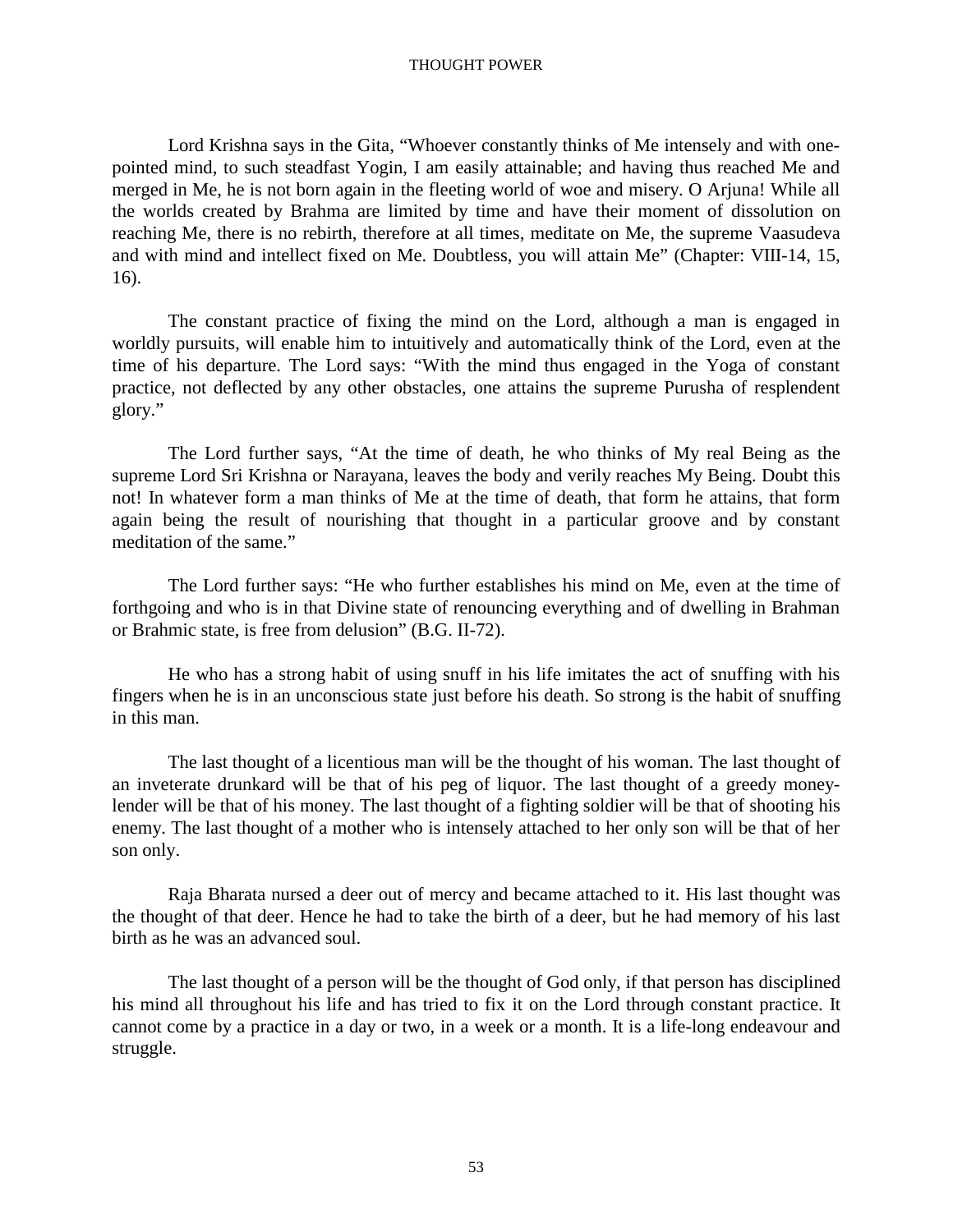The last thought determines the next birth. The last prominent thought of one's life occupies the mind at the time of death. The predominant idea at the time of death is what in normal life has occupied his attention most. The last thought determines the nature of character of the body to be attained next. As a man thinketh, so shall he become.

#### **The Background of Sattvic Thought**

The vast majority of people will always want something concrete to hold on, something around which, as it were, to place their ideas, sometimes which will be the centre of all thoughtforms in their minds. That is mind's very nature. A background of thought is needed for fixing the mind.

Have a Sattvic background of thought of mental image. The mind assumes the shape of any object it intensely thinks upon. If it thinks of an orange, it assumes the shape of an orange. If it thinks of Lord Krishna with flute in hand, it assumes the shape of Lord Krishna. You must train the mind properly and give it proper Sattvic food for assimilation.

You must have Sattvic background of thought to take you to the goal (salvation). If you are a devotee of Lord Krishna, have a background of thought of His picture and the repetition of His famous Mantra 'Om Namo Bhagavate Vaasudevaya' and His qualities (Form-formlessqualities). A Nirguna Upasaka (Vedanti) should have a background of thought of 'OM' and its meaning (Infinite Ocean of Light, Satchidananda, Vyapaka, Paripurna-Atman). Work in the world and, the moment the mind is free, begin to think of the background of thought—either Saguna or Nirguna background according to taste, temperament and capacity for Sadhana. By constant thinking, a habit in the mind will be formed and, without effort, the mind will run towards the background of thought.

It is a pity that the vast majority of persons have no ideal, no programme of life at all and no Sattvic background of thought. They are doomed to failure. The background of thought of a young married lady is usually lustful. The background of thought of an old mother is the affection towards her sons and grandsons. The background of thought of the vast majority of persons is hatred and jealousy. Even the so-called educated persons with many university qualifications and academic knowledge which is only husk when compared with spiritual knowledge, have no ideal, no programme of life and no background of thought. A deputy collector, after getting pension, marries a third wife and goes on as a Dewan of a State.

A worldly minded person is a prey to sexual thoughts and thoughts of hatred, anger and revenge. These two types of thoughts actually take possession of his mind. He is a slave to these two sets of thoughts. He does not know how to divert his mind and fix it on some other good, noble thought. He does not know the laws of thought. He is quite unaware of the nature and suitable workings of the mind. His position is extremely deplorable despite his earthly possessions and bookish knowledge obtained in universities. Viveka has not awakened in him. He has no Sraddha in saints, Sastras and God. He is unable to resist an evil desire, craving or temptation on account of his weak will. The only potent remedy to remove his world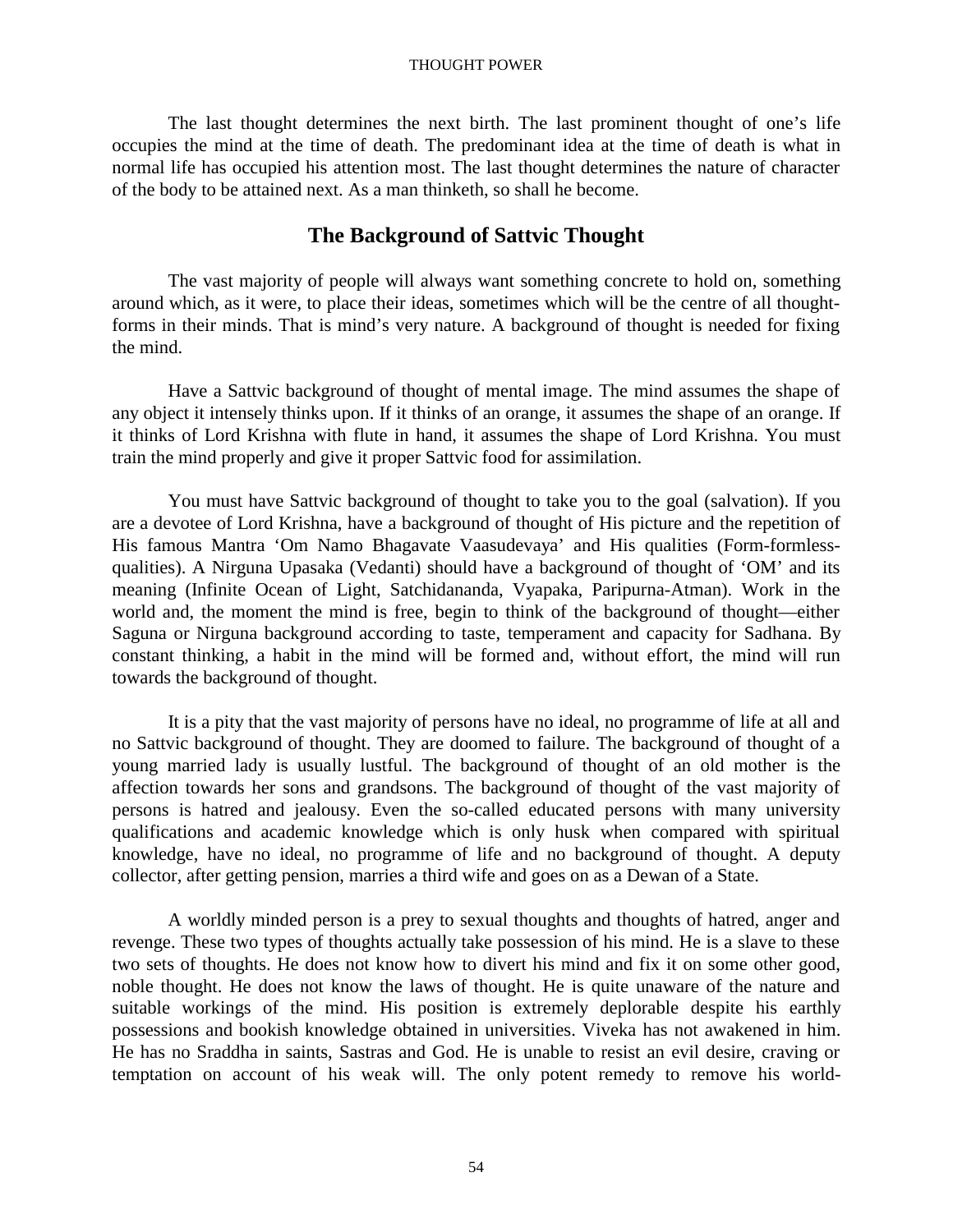intoxication, world-charm, world-delusion is constant Satsanga or association with Sadhus, Sannyasins and Mahatmas.

After retirement, everybody should have a background of thought and should spend his time in philosophical studies and divine contemplation. Old habits of loose thinking must be replaced by cultivating fresh habits of good thoughts. At first, a tendency to think of good thoughts will be formed. By continued practice, a positive, definite habit of thinking of virtuous, helping thoughts will be developed. You will have to struggle very hard.

The old habits will try to recur again and again. Till you are firmly established in the habit of thinking of good thoughts only, you will have to fill the mind again and again with Sattvic thoughts, divine thoughts, thoughts of the Gita, Lord Krishna, Lord Rama, Upanishads, etc. New grooves and avenues will be formed now. Just as a gramophone-needle cuts a small groove in the plate, Sattvic thinking will cut new healthy grooves in the mind and brain. New Samskaras will be formed.

You will have concentration without much effort. He who has subdued his mind beholds in his own Self by the help of his own pure intellect the Immortal, Eternal Brahman which is subtler than the subtlest, which is an embodiment of bliss, peace and wisdom. It is the contact of the sense with the sense-object that gives rise to a mental perception. But if the senses are withdrawn and the mind is stilled there comes a stage where there is no touch with any senseobject.

It is the state of bliss and pure consciousness or Nirvikalpa Samadhi which burns all Samskaras that give rise to birth and death. Attachment is death. You are attached to body, action, wife, children, property, house, place and articles that give you pleasure. Wherever there is attachment there are anger, fear and Vasanas. Attachment leads to bondage. If you want to attain God-realization you must get rid of all sorts of attachment.

The first step in detachment is to be detached from the body with which you feel so much identified. The Sanskrit word for the Self is Atman. Atman is derived from the root *'At'* which means to go always. Atman thus means that which evolves itself always into names and forms of the universe in order to realize His real, essential nature which is Existence-Consciousness-Bliss Absolute.

#### **The Pure Consciousness and Freedom of Thoughts**

Through constant and intense practice of Yoga and Jnana Sadhana, you can become waveless, thought-free. The waveless Yogi helps the world more than the man on the platform. Ordinary people can hardly grasp this point. When you are waveless you actually permeate and pervade every atom of the universe, purify and elevate the whole world.

The names of waveless Jnanis such as Jada Bharata and Vamadeva are even now remembered. They never published books. They never made disciples. Yet, what a tremendous influence these waveless Jnanis had produced on the minds of the people!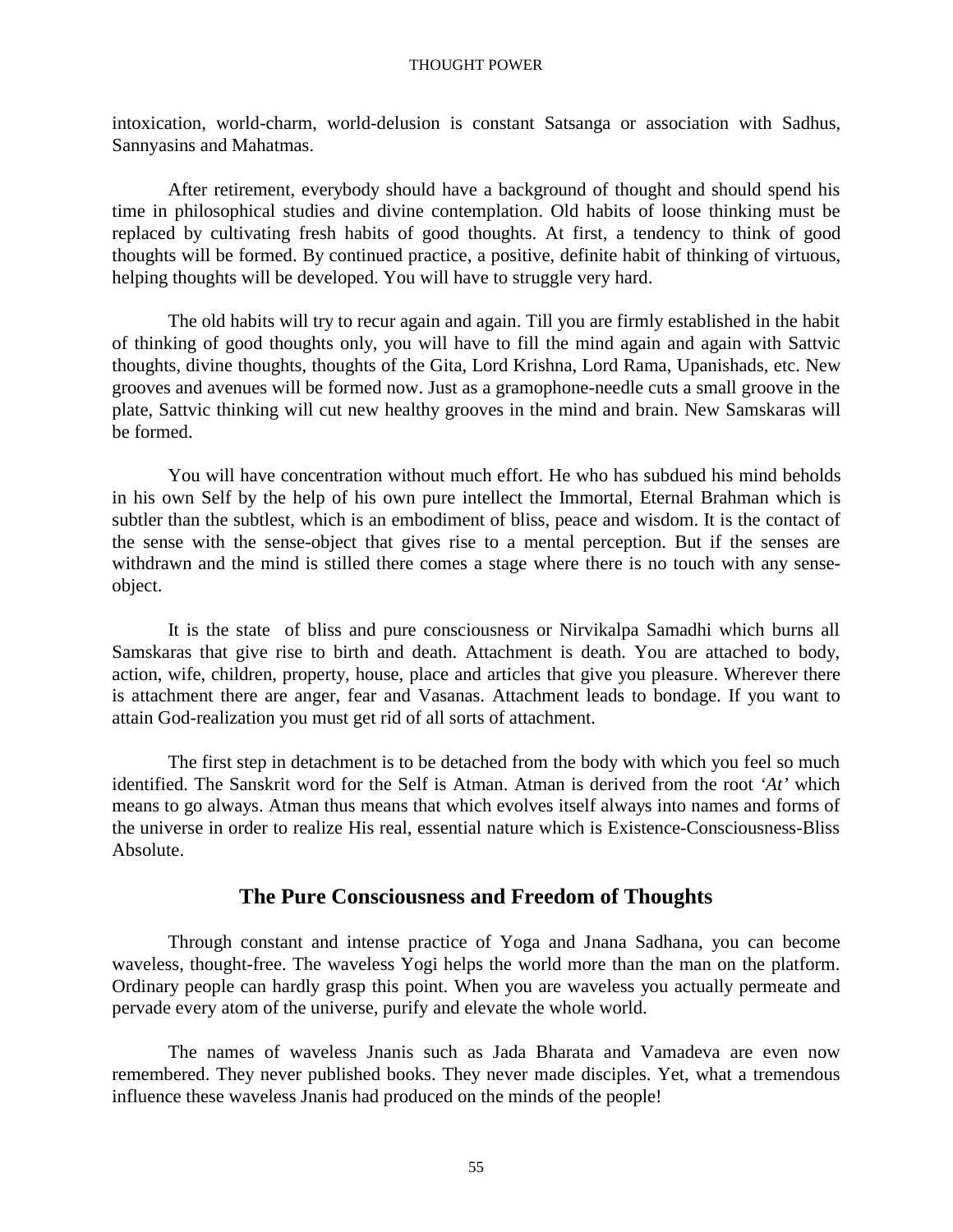You can attain Jnana only if you are free from sensuous desires and immoral mental states. Aloofness of body from sensuous objects and aloofness of mind from immoral states of mind are needed for the attainment of Jnana. Then only will Divine Light descend. Just as a bungalow is cleaned of cobwebs and the garden, of all its weeds for the reception of the viceroy, the mental palace should be cleansed of all vices, desires and immoral states for the reception of the Holy Brahman, the Viceroy of viceroys.

When a desire arises in the mind, a worldling welcomes it and tries to fulfil it; but an aspirant renounces it immediately through Viveka. Wise people consider even spark of desire as a very great evil. Therefore they will not entertain any kind of desire. They will be ever delightful in Atman only.

Thinking starts the process of creation. Thinking means externalization or objectification. Thinking means differentiation, quality and multiplicity. Thinking is Samsara. Thinking causes identification with the body. Thinking causes 'I-ness' and 'mine-ness'.

Thinking causes time, space, etc. Stop this thinking through Vairagya and Abhyasa, and merge yourself in the Pure Consciousness. Where there is no thinking or Sankalpa, there is Absolution or Jivanmukti.

#### *Chapter Nine*

## **FROM THOUGHTS TO THOUGHT-TRANSCENDENCE**

### **Thoughts and Life**

Man thinks of sensual objects and gets attached to them. He thinks that fruits are very good for the body. He exerts to possess them. Then he actually possesses and enjoys them. He now clings to the fruits. He develops a habit of taking fruits now and when he fails to obtain them any day, he gets pain.

From thinking comes attachment; from attachment desire is born; from desire proceeds anger, anger arises when desire is frustrated by some cause or the other; from anger arises delusion; from delusion, failure of memory; from failure of memory, loss of intellect; from loss of intellect man is totally ruined. If you want to attain everlasting peace, do not think of objects, but think always of the immortal blissful Atman alone.

Desires by themselves are harmless. They are galvanized by the power of thought. Then only they do much havoc. Man muses or thinks on the objects of the senses. He imagines that he will get a great deal of pleasure from them. This imagination excites the desires. This power of imagination co-operates with the desires. Then the desires are invigorated or vitalized. They attack the deluded Jiva vehemently.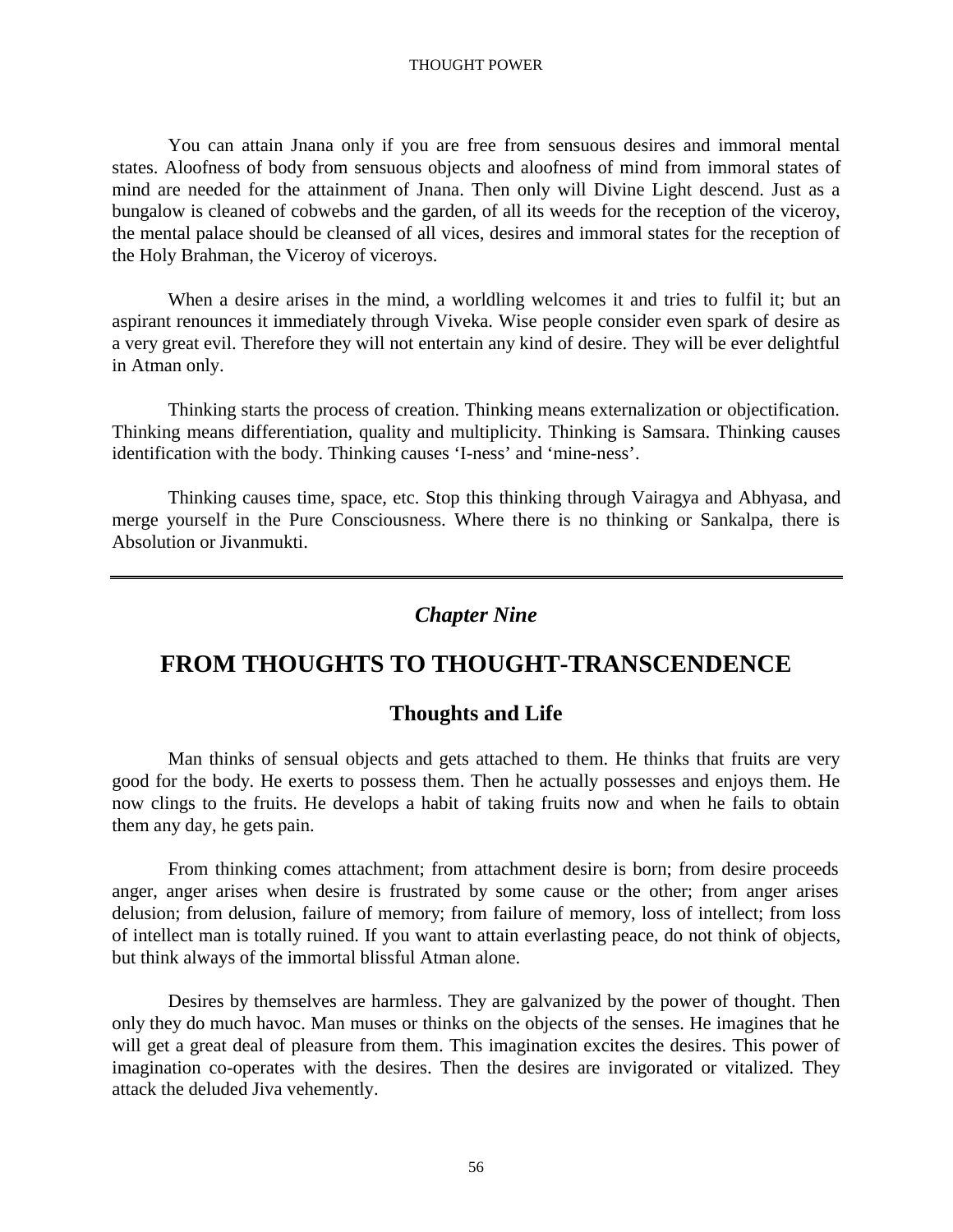## **Thoughts and Character**

Man is not a creature of circumstances. His thoughts are the architects of his circumstances. A man of character builds a life out of circumstances. He steadily perseveres and plods. He does not look back. He marches forward bravely.

He is not afraid of obstacles. He never frets and fumes. He never gets discouraged and disappointed. He is full of vigour, energy, vim and vitality. He is ever zealous and enthusiastic.

Thoughts are the bricks with which character is built. Character is not born. It is formed. Determination to build definite character in life is needed. This must be followed up with persistent striving.

Build your character; you can shape your life. Character is power; it is influence; it makes friends. It draws patronage and support. It creates friends and funds. It opens a sure and easy way to wealth, honour, success and happiness.

Character is the determining factor in victory and defeat, success and failure, and in all the issues of life. A man of good character enjoys life herein and hereafter.

Small kind acts, small courtesies, small consideration, small benevolence, habitually practiced in your social intercourse give a great charm to your character than great platform lectures, discourses, oration, exhibition of talents, etc.

Strong character is formed by strong and noble thinking. A good character is the fruition of personal exertion. It is the result of one's own endeavours.

It is not wealth or power nor is it mere intellect that governs the world. It is moral character associated with moral excellence that really rules the entire universe.

Nothing in this world—wealth, name, fame, victory—is worth a fig or a straw, without character. Character must stand behind and back up everything. And, character is built by your thoughts.

### **Thoughts and Words**

There is power in every word that is spoken. There are two kinds of Vrittis or thoughts, viz., Sakti Vritti and Lakshana Vritti in words.

In the Upanishads, the Lakshana Vritti is taken. 'Vedasvarupoham' does not mean 'Embodiment of Vedas.' The Lakshana Vritti does denote 'Brahman' who can be reached by the study of the Upanishads alone: by the Sabda-Pramana alone.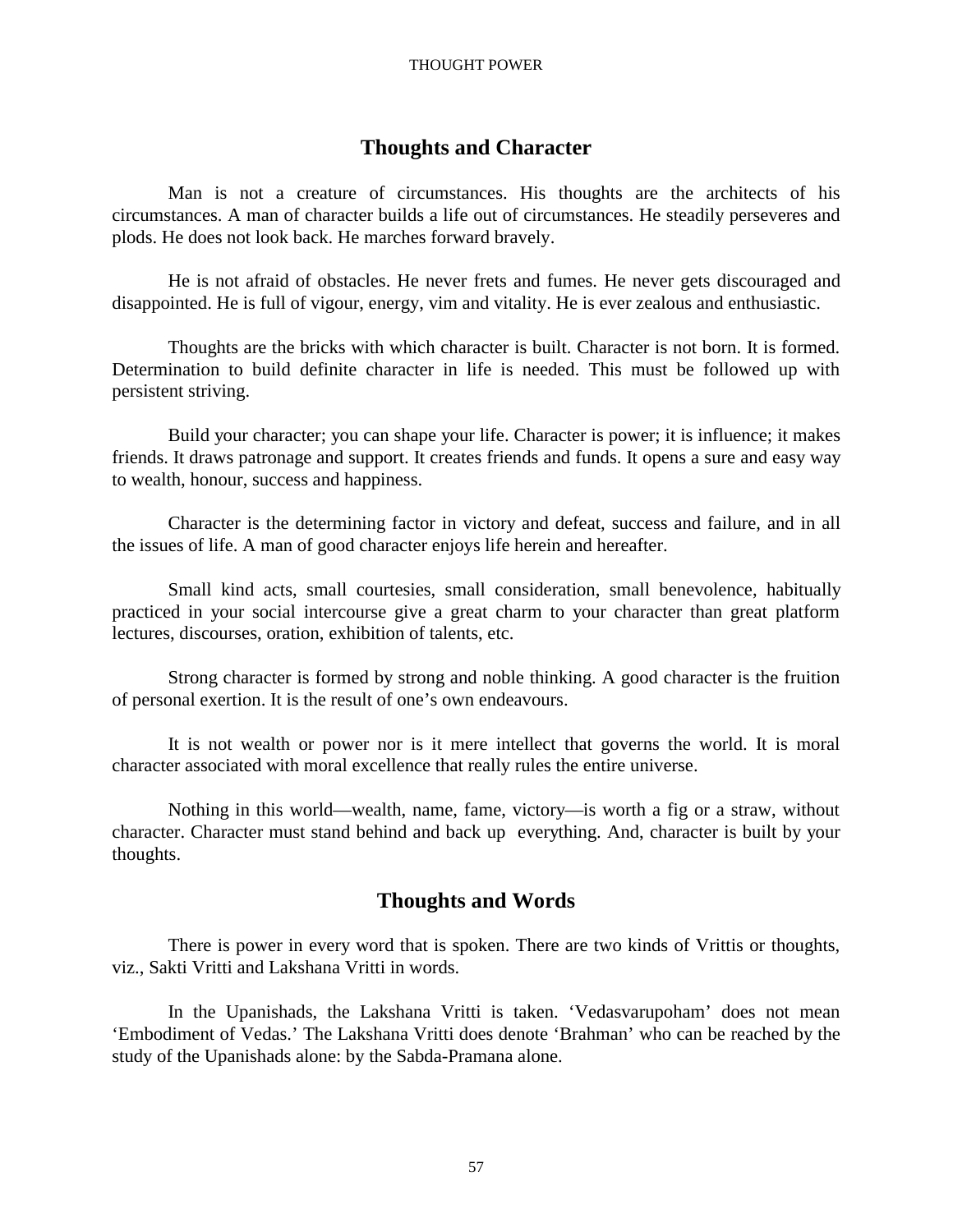Mark here the power in the words. If anyone calls another 'Sala' or 'Badmash' or 'fool', he is thrown into a state of fury immediately. Fight ensues. If you address anyone as 'Bhagavan' or 'Prabhu' or 'Maharaj', he is immensely pleased.

#### **Thoughts and Actions**

Thoughts are dormant seeds of action. The mind's acts, and not the bodily acts, are alone true acts. It is the actions of the mind that are truly termed Karmas.

Thought and act are interdependent. There is no such thing as mind apart from thought. Thoughts constitute the mind.

Words are nothing but the outward expressions of thoughts which are imperceptible. Actions are caused by feelings of desire and aversion (likes and dislikes). These feelings are caused by the fact that you attribute a pleasurable or painful nature to objects. Thought is finite. It is inadequate to express even temporal processes, not to speak of the absolute which is inexpressible. The body with its organs is no other than the mind.

#### **Thoughts, Peace and Strength**

Fewer the desires, lesser the thoughts. Become absolutely desireless. The wheel of mind will stop entirely. If you reduce your wants, if you do not try to fulfil your desires, if you try to eradicate your desires one by one, your thoughts will diminish in frequency and length. The number of thoughts also per minute will diminish.

Fewer the thoughts, greater the peace. Remember this always. A wealthy man who is engaged in speculation in a big city and who has a large number of thoughts has a restless mind in spite of his comforts, whereas a Sadhu who lives in the cave of the Himalayas and who is practicing thought-control is very happy in spite of his poverty.

Fewer the thoughts, greater the mental strength and concentration. Suppose that the average number of thoughts that pass through your brain within one hour is one hundred. If you succeed in reducing it, by constant practice of concentration and meditation, to ninety, you have gained ten per cent of the power of concentration of mind.

Every thought that is reduced adds strength and peace to the mind. Reduction of even one thought will give mental strength and peace of mind. You may not be able to feel this in the beginning as you do not possess a subtle intellect, but there is a spiritual thermometer inside to register the reduction of even a single thought. If you reduce one thought, the mental strength that you have gained by this reduction will help you to reduce the second thought easily.

#### **Thought, Energy and Sacred Thoughts**

Thought is a finer manifestation of being than ether or energy. You think, because you share the universal thought.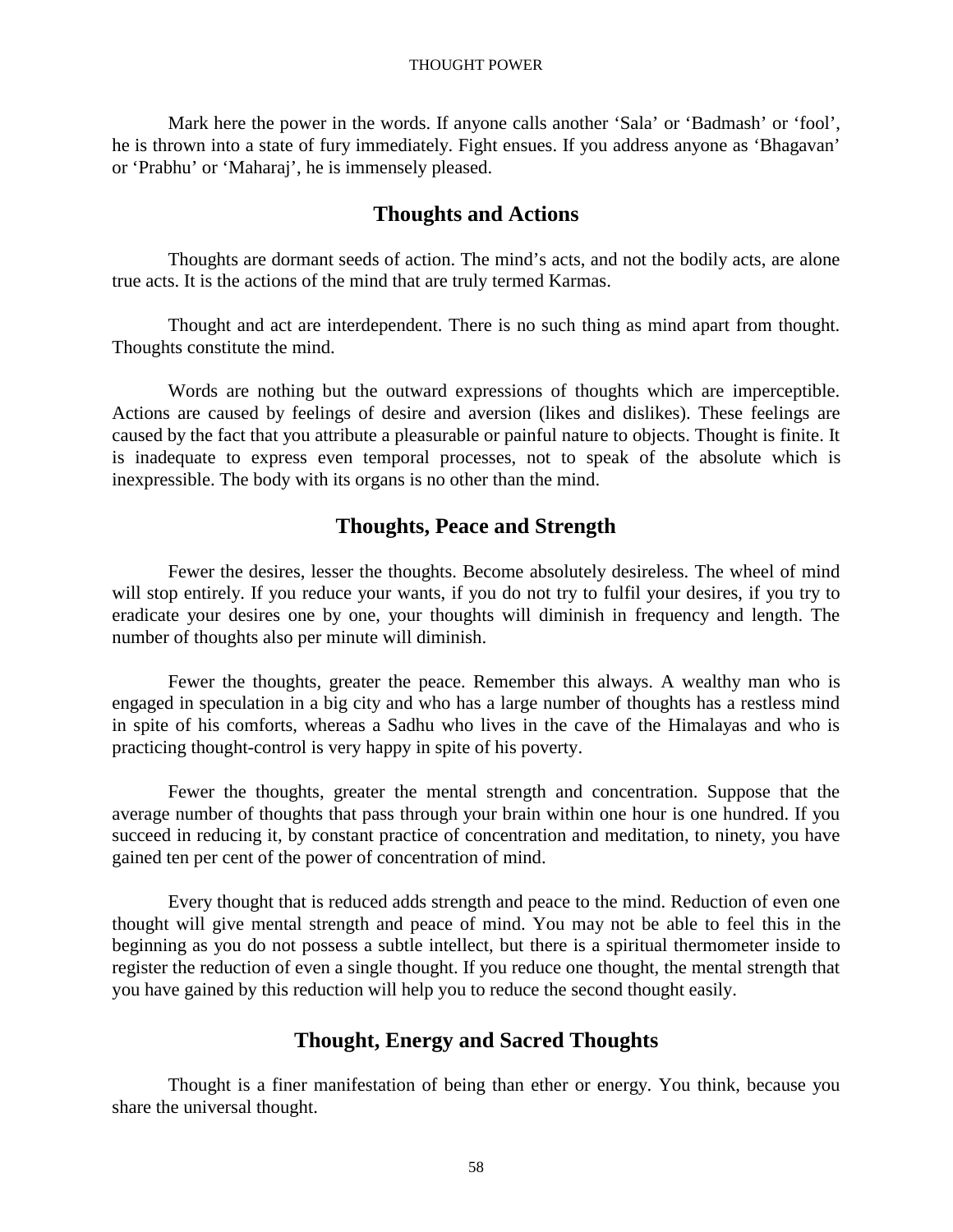Thought is both force and motion. Thought is dynamic. Thought moves. Thought decides the future. As you think, so you become. Thought makes a saint or a sinner. Thought can shape a man. Think that you are Brahman and Brahman you become.

Sacred thoughts generate and sustain divine thoughts. Thoughts of hatred interfere with the inner harmony of the heart. Every useless thought is wastage of energy. Useless thoughts are obstacles to spiritual growth. Every thought must have a definite purpose.

Negative evil thoughts cannot overcome fear. Patience overcomes anger and irritability. Love overcomes hatred. Purity overcomes lust. Mind is not daily made; in every minute it changes its colour and shape.

### **Thoughts That Bind**

Through its power of differentiation, mind generates this universe. The expansion of the mind's thoughts towards sensual objects is bondage.

The abandoning of the thoughts constitutes liberation. The mind creates, at the outset, an attachment for the body and sense-objects and binds the man through this attachment. The attachment is due to the force of Rajas.

Sattva brings non-attachment and infuses in the mind discrimination and renunciation.

It is the Rajasic mind that causes the ideas 'I' and 'mine' and the difference of body, caste, creed, colour, order of life, etc.

The poisonous tree of the Mayaic illusion grows more and more out of the seed of the mind's modification or expanded thoughts in the soil of the multifarious enjoyments of the world.

### **From Pure Thoughts to Transcendental Experience**

Thoughts are of two kinds: pure thoughts and impure thoughts. Desire to do virtuous actions, Japa, meditation, study of religious books, etc., is pure thought. A desire to go to cinema, to hurt others and to seek sex-relations, is impure thought.

Impure thoughts should be destroyed by the increase of pure thoughts, and pure thoughts also should be given up in the end.

Thoughts gain strength by repetition of sensual enjoyments. Sensual enjoyments leave on the mind, subtle impressions.

The real Svarupa of mind is Sattva only. Rajas and Tamas join Sattva accidentally in the middle. They can be removed by Sadhana or purificatory practices such as Tapas, selfless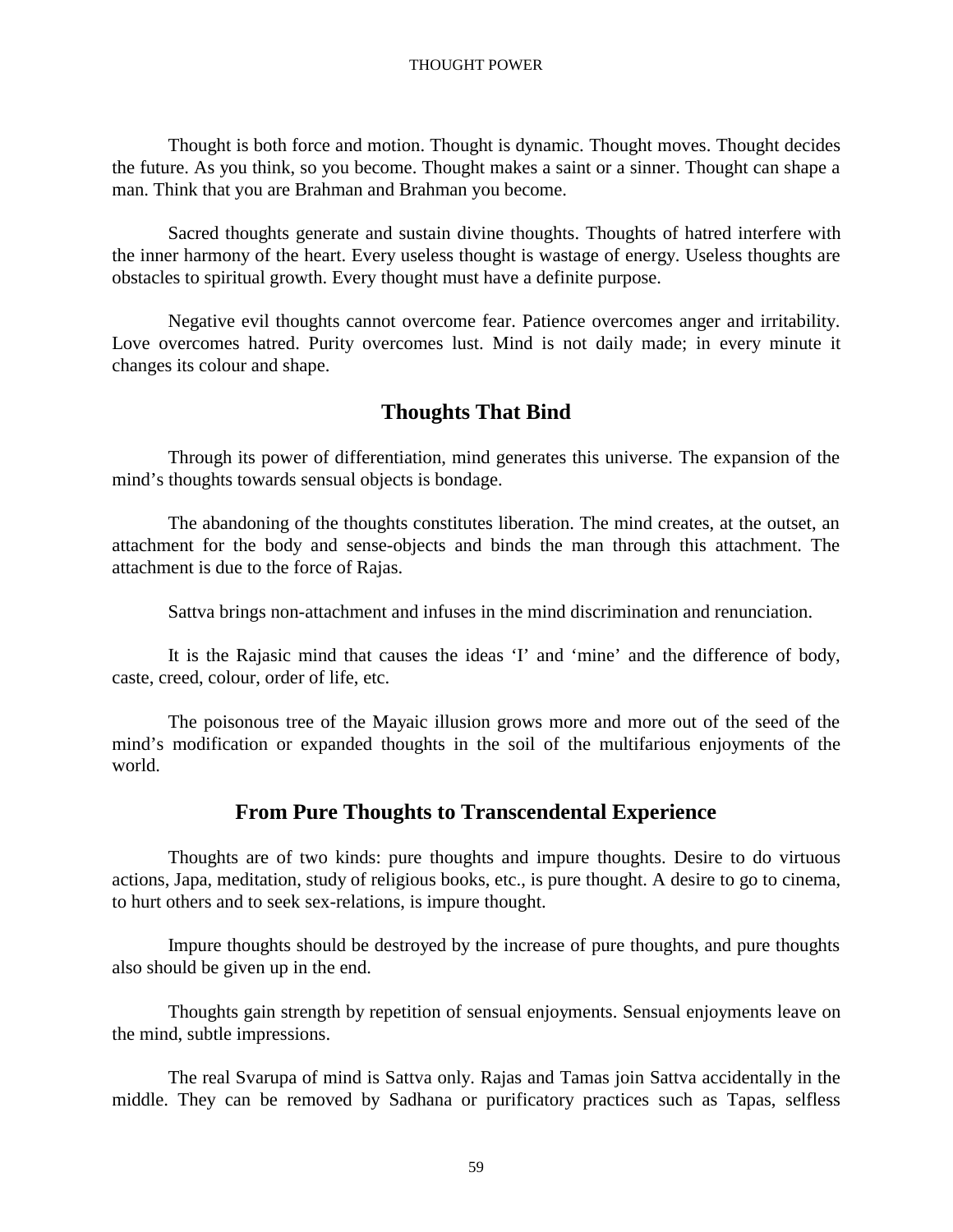service, Dama, Sama, Japa, worship, etc. If you develop the Daivi Sampat or divine qualities, Rajas and Tamas will perish. Then the mind will be pure, subtle, steady and one-pointed. Then it will melt in the subtle invisible homogeneous Brahman (Akhandaikarasa Brahman). It will mix with Brahman now, just as milk mixed with milk, water with water, oil with oil. Nirvikalpa Samadhi will result.

### **Raja Yogic Method for Thought-transcendence**

Substitute pure thoughts for impure thoughts. This method of substitution will destroy all evil thoughts. This is very easy. This is the method of Raja Yoga.

The method of driving the thoughts at once by will-force or by using the formula "get out, O evil thoughts" is very taxing. It is not suitable for ordinary people. It demands tremendous will-power and spiritual strength.

You must rise above pure thoughts and attain the supreme state of thoughtlessness. Only then can you rest in your own Svarupa. Only then will Brahman be revealed like Amalaka fruit in the palm of your hand.

## **Vedantic Technique for Thought-transcendence**

When all kinds of useless thoughts and emotions trouble you much, be indifferent (Udasina). Say to yourself: "Who am I?" Feel: "I am not the mind. I am the Atman, the allpervading Spirit, Suddha Satchidananda. How can emotions affect me? I am Nirlipta, unattached; I am Sakshi, witness of these emotions. Nothing can disturb me." When you repeat these suggestions of Vichara or Vedantic reflection, the thoughts and emotions will die by themselves.

This is the Jnana-method of driving out thoughts and emotions and the struggling with the mind.

When any thought arises in the mind, enquire: Why has this Vritti (modification) arisen? Whom it concerns? Who am I? All the thoughts will die eventually. All mental activities will cease. The mind will turn inward. It will rest in Atman. This is Vedantic Sadhana. You will have to persist constantly in the Sadhana.

Whatever stray thoughts arise, the one thought 'Who am I' will destroy all other thoughts of worldly nature. That thought will die by itself. Ego will vanish. Balance left is Kevala Asti; Chinmatra; Kevala Suddha Chaitanya; Chidakasamatra which is Nama-rupa-rahita (free from all names and forms), Vyavahara-rahita, Malavasana-rahita, Nishkriya, Niravayava, which is Santa-Siva-Advaita of the Mandukya Upanishad. That is Atman. That is to be known.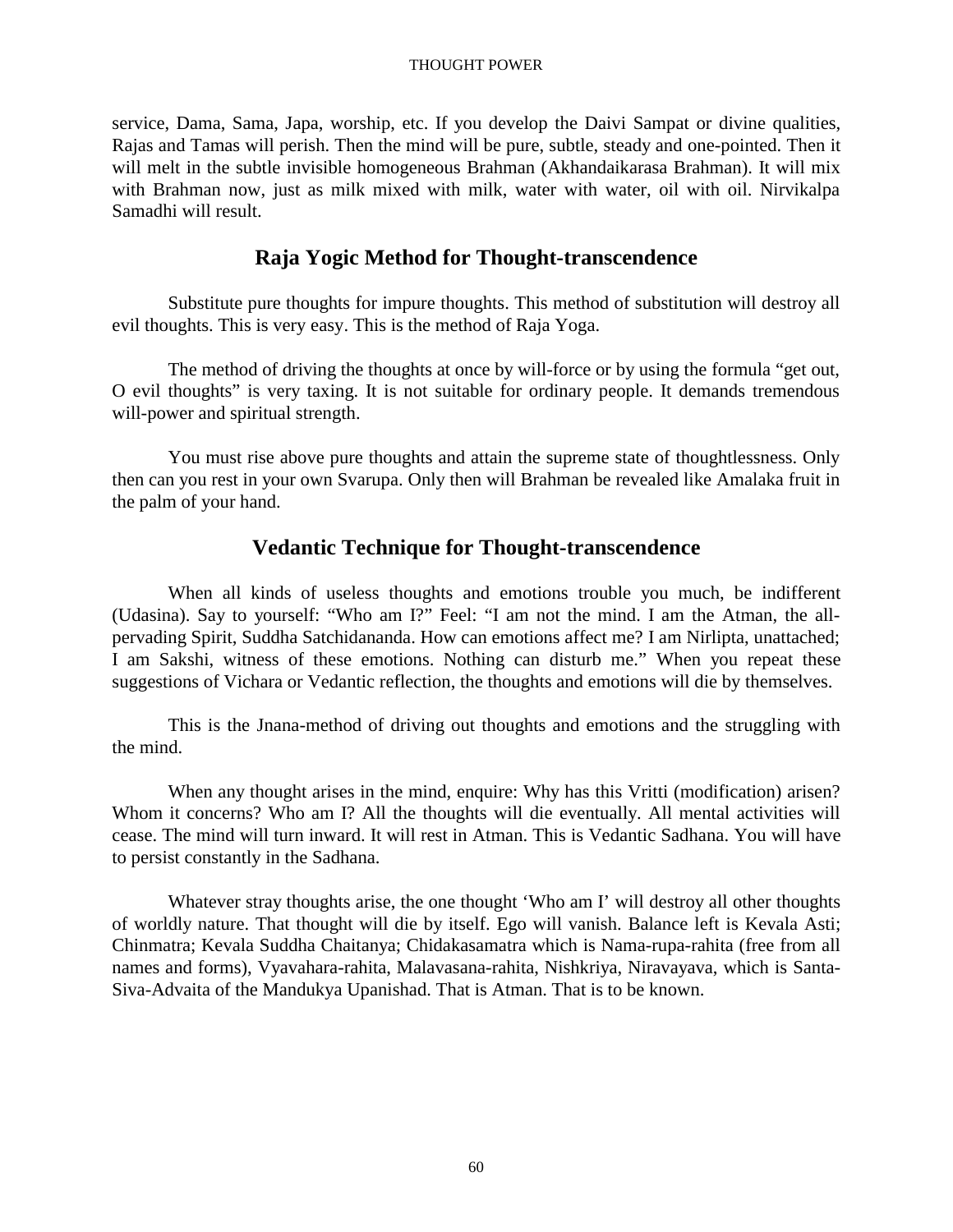## *Chapter Ten*

# **THE METAPHYSICS OF THOUGHT POWER**

## **Thought Power and Practical Idealism—I**

Man goes from bad to worse in the scale of life. He does not put his total strength in fit action; so he does not have the richest return of wisdom. Man is tormented by imperfections. Grudges are foaming in his mind because his life is not flowing with right energy. The love of 'me' is ever ready to accuse the other party. Objects of the objective world are delicious torments for him. Still the man wants to stand on the firm basis of personal feelings. Torn by his personal passions, he is unable to establish proper and harmonious relations with others. He is always seeking his private felicity in every circumstance.

Altar of truth demands the oblations of mental rigidity, harshness, self-assertion, eccentricity and egoism. Train yourself for that truth which knows no partiality, no sex, no wandering gleam, O man. There is stain of error in daily experiences of man. That is why his life is defaced and disfigured. Men have become vinegar for each other's eyes by their wrong thoughts.

The ice of ill-will is chilling their heart. Men are bound to each other by every sort of tie, by blood, by pride, by fear, by hope, by lucre, by lust, by hate, by admiration, by every circumstance, but not by spiritual love. This is all due to wrong thoughts.

The wise man makes an island which no flood can overwhelm. The scent of flowers does not travel against the wind, but the odour of a wise man travels against the wind; he pervades every place by his thoughts. He is like a snowy mountain which can be seen from afar.

O man! If you fill your lamp with water you will not be able to dispel the darkness. Feed your lamp with the oil of right thoughts. Let the right views become the torch to light your way. Do not seek to gratify your vanity and self-seeking pride.

On the brink of truth man is miserably dying. All evil thoughts are embodied in bad physiognomies. But there is nothing to despair, because there is never darkness without light. There is always a sublime answer to every human need. All things are possible to those who believe in the possibility.

O man! Raise your sight to right direction and use right laws. Set in motion positive thoughts.

Remember your objective. It is easy to be diverted into an excursion into side-tracks.

A holy thought is a voice. It speaks when the tongue is silent. It struggles and comes out of all obstructions serenely and no power on the earth can suppress it for a long period. O man! Do not trade in unrealities.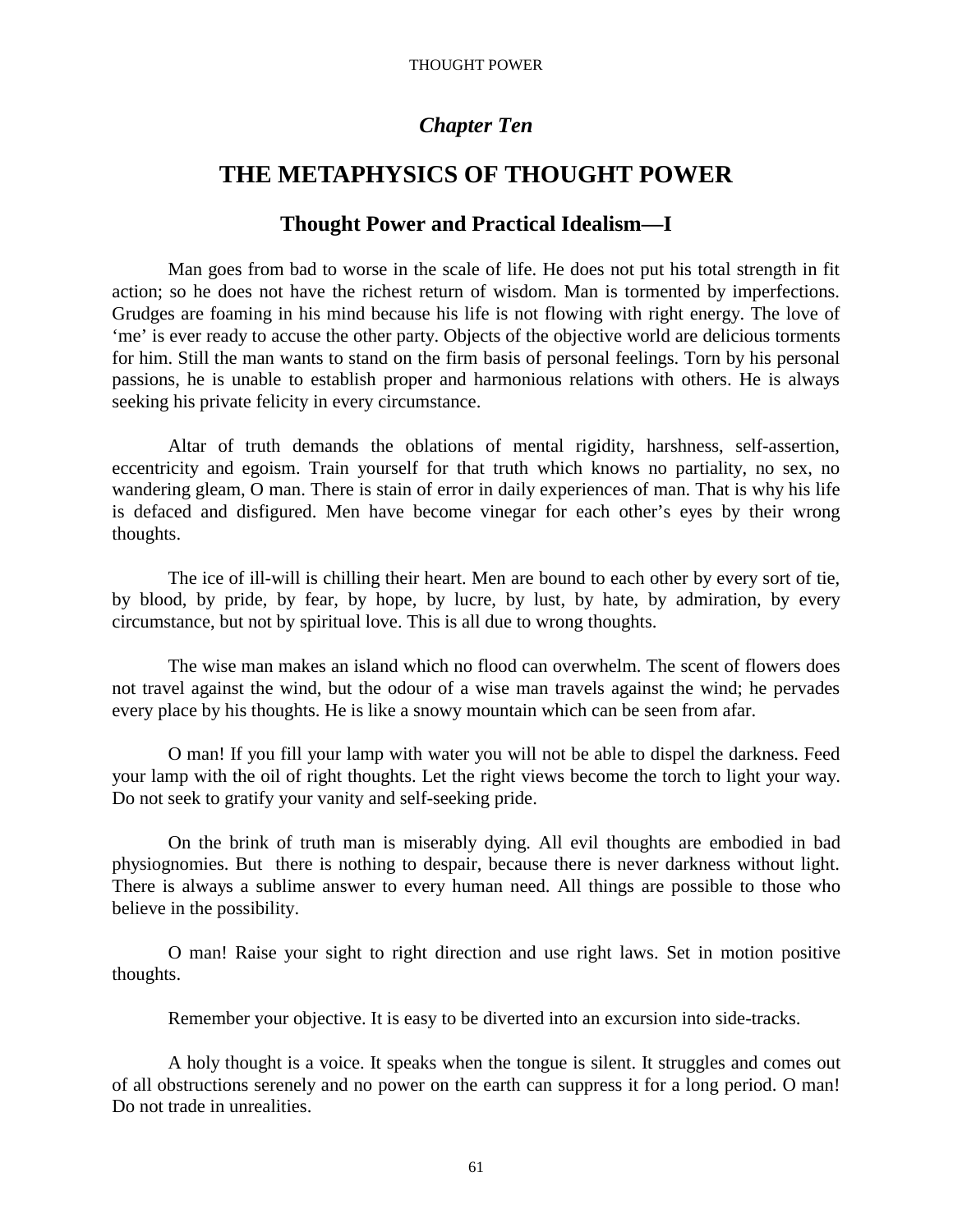Do not try to embrace happiness in a thousand ways. The faster you will follow it the swifter it will fly from you. Do not become a thorn for yourself as well as for others.

Change the direction of your thoughts. Scrutinize your thoughts. Where necessity ends, curiosity begins. No sooner you are supplied with everything, than you sit down and entertain the thoughts of artificial appetites. That is why you have crossed the boundary of law.

By your own thoughts you make or mar your world. Inevitable law of reaction is such, O man! that whatever you will harbour in the inmost chamber of your heart, will shape itself in your outward life. Chance seems to form the surface of reality, but deep down, thought-forces are at work. Nothing in this universe and in daily behaviour is merely accidental. So improve your thoughts.

Real action is in silent moments. Purified thought revives the entire manner of life; it tells the man quietly "you have done thus but it were better done some other way."

The thoughts you entertain during the time of reflection, let them not become inaudible when you are engrossed in daily duties. Arm yourself with the sublime thoughts.

By no other way does one come directly to the knowledge of truth, than through one's own thinking and experience. Divine thought reduces centuries and makes itself present through all ages. Entertain divine thoughts.

### **Thought Power and Practical Idealism—II**

Wash off the baser thoughts with the help of higher thoughts and when the washing is effected, cling to neither of them. The present state of your experience is due to the thinking, feeling and acting of incalculable past lives. It cannot be easily got rid of without prolonged process of thinking of and practice.

Thought is ancestor of action. If you want to improve your actions purify your thoughts.

Become a staunch believer in self-reliance and self-effort. You can determine your fate by force of thoughts. As clouds are the main source of rain, so the control of one's own thoughts is the source of durable prosperity. You are yourself your own friend or enemy. If you will not save yourself by cherishing good thoughts, there is no other remedy.

Mind is the only creator. Everything is created through the mind. It is absolutely free in creating a world for itself. Whenever the mind is referred to as the creator of external objects, it must be considered as the cosmic mind and a part of Isvara Srishti.

Whenever the mind is referred to in relation to psychological functions such as love and hatred, etc., it must be considered as the individual mind and as a part of Jiva Srishti. O man! The real God lives in your heart and the only way to worship the real God residing within the temple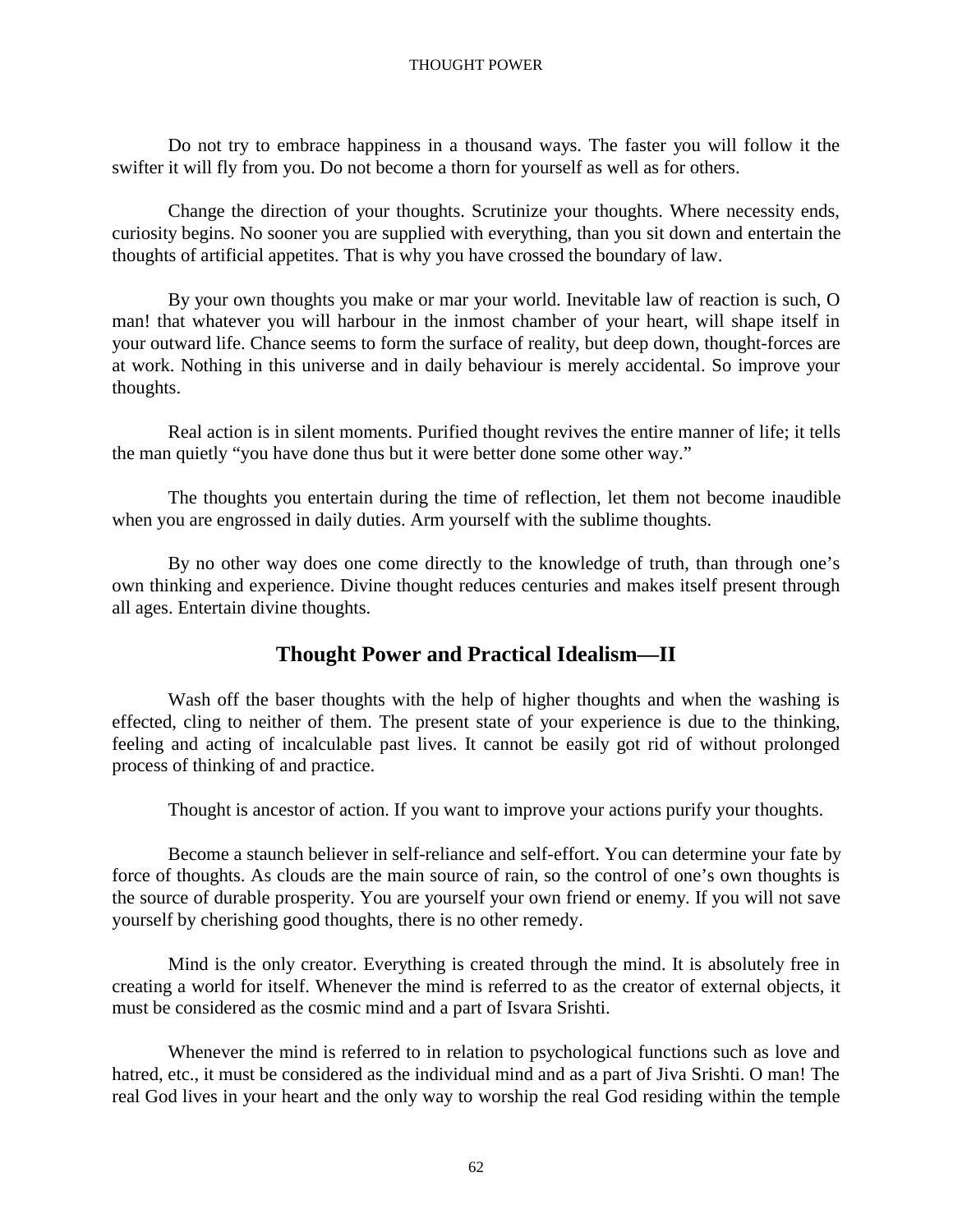of your body is by your own sublime thoughts. Stop the psychological functions of your mind and see value only in sublime thoughts.

The nature of things around you is as you think it to be. Your life is what you make it by your thoughts. Thoughts are the bricks by which you have built the building of your personality. Thought determines destiny. The world around you is the reflex of your thoughts.

You experience as you think. Your own imagination plays havoc with you. You have made yourself timid by entertaining the thoughts of fear. Do not become liberal in imagination.

You are affected by things only in accordance with your idea about them. The mind sees value only in that in which it has intense faith. Though all of you see the same object, everyone of you attach to it different values. According to your mental propensities you think.

Thought is a creative instrument, and man becomes what he thinks upon. Character is thought-formed. You are born with what you have thought upon, and your present character is an index of your previous thoughts. You create your future by your thoughts now; if you think nobly, you will be noble in conduct. If you think basely no environment will make you different. Thus, thoughts and actions are interdependent. Be vigilant and allow only good thoughts in your mental field.

Every one of you have a different conception of duty, value, enjoyment and liberation in accordance with your different convictions. You strive after your own ideal.

You work in accordance with your long-standing and intensified thought and belief. You accomplish and achieve the object of your own desire. Do not let your mind become denser and denser by allowing it to be engrossed in gross forms. Follow the abstractive process by cherishing the thoughts of virtue.

Your present life has three aspects, physical, mental and spiritual. You are tenaciously attached to the physical aspect. Be above physical sensations and other appetites by cherishing the thoughts that you are not body alone, that you are residing in the temple of a body for a short period only. Be above mental titillations. Subjective action functions in the world of thought.

Send out a steady stream of thought and good-will to all creation. The energising motive behind every thought should be service and friendliness.

You are sensible of knack, skill and tricks, but there is an overpowering law which confutes your tricky thoughts and talents. So do not try to become partial half-light. This law constrains everyone to pass for what he is. His thoughts speak from his character and not from his tongue. Do not try to put on an artificial personality. Be genuine and clean in your thoughts.

The stream of thought flows in both directions. When it is flowing towards good, it makes for freedom and knowledge. When it is flowing towards the whirlpool of existence,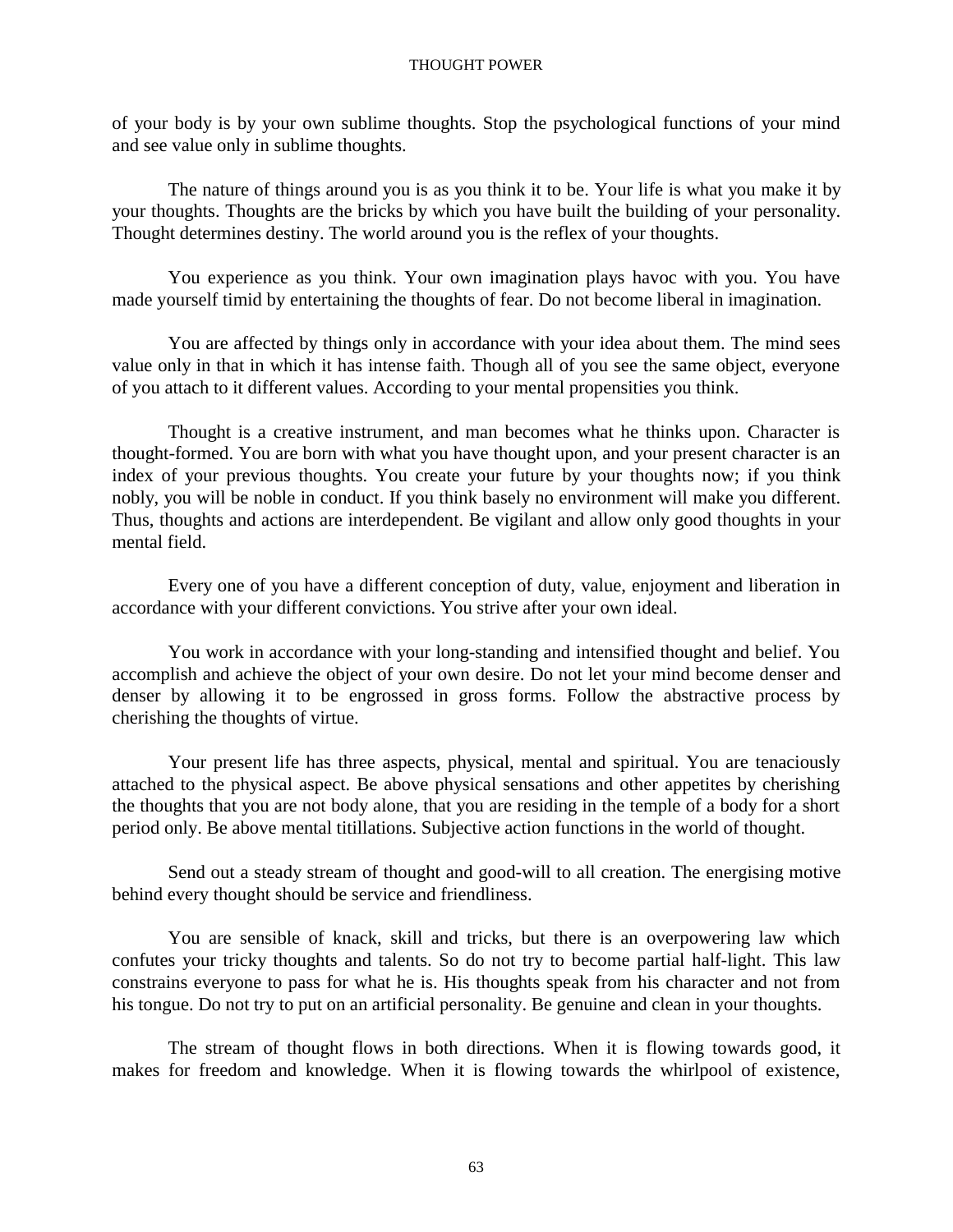downward towards non-discrimination, it is then flowing towards evil. The thinking faculty, reaches its summit in light, when it acts according to ethical rules.

You are the centre of individual willing, individual thinking, and individual feeling. The enchantment of time and place presents before you heavenly scenes which vanish like optical illusions. You have repeatedly allowed yourself to be mocked by them; that is why your chest is sawed by the friction of sighs, your discriminative power is dried up by the fire of knowledge. The spiritual goal is held before you. How quickly or how slowly you move towards it, will depend on your thoughts.

Stand united with your higher thoughts. You will achieve that goal which is bought by many failures. Become a non-seeker of personal ends and glory. Death will not easily come near you, if you will not wear on your bosom the necklace of vicious thoughts.

The bliss that accrues from the culture of mind surpasses even the prosperity of the three worlds, or possession of all kinds of jewels, or acquisition of high office.

Your mind is omnipotent. It is capable of accomplishing everything. As you imagine within your mind, so things happen forthwith. Whatever is intensely thought by your mind, that comes to be materialized and effected.

Your thought is endowed with creative power. It can evolve objects from within itself. It is the only creator. Nothing ever will be created or recreated except through mind. Thought is the material out of which things are made. All matter is but materialization of consciousness.

No other being is responsible for what you acquire, as everything is the consequence of your thought. The cause of whatever comes to you in life, is within you. No other agency can bestow favours on you, unless you deserve them. Whatever you get through others, is the outcome of your own thoughts and efforts. There is nothing in the world which you cannot achieve, when your thoughts are flowing in the right direction. You should neither become a pessimist nor a misanthrope.

Creative power is the privilege of every mind. Your own efforts guided by your aspiration are the warp and woof of your destiny. Do not possess a dissipated mind by cherishing weak thoughts. Superficial mind cannot acquire depth of insight.

Control the roving mind by entertaining one flow of thought. All that is intensely thought by you, will come to you early or late, in accordance with the effort you have put in to acquire it.

The extent of space as well as the duration of time are relative to your thoughts and emotions. You experience as you think. If a moment is imagined to be a long period, it is experienced as such and vice versa. The same period of time is experienced as a long age when you are in trouble, and as a moment when you are happy.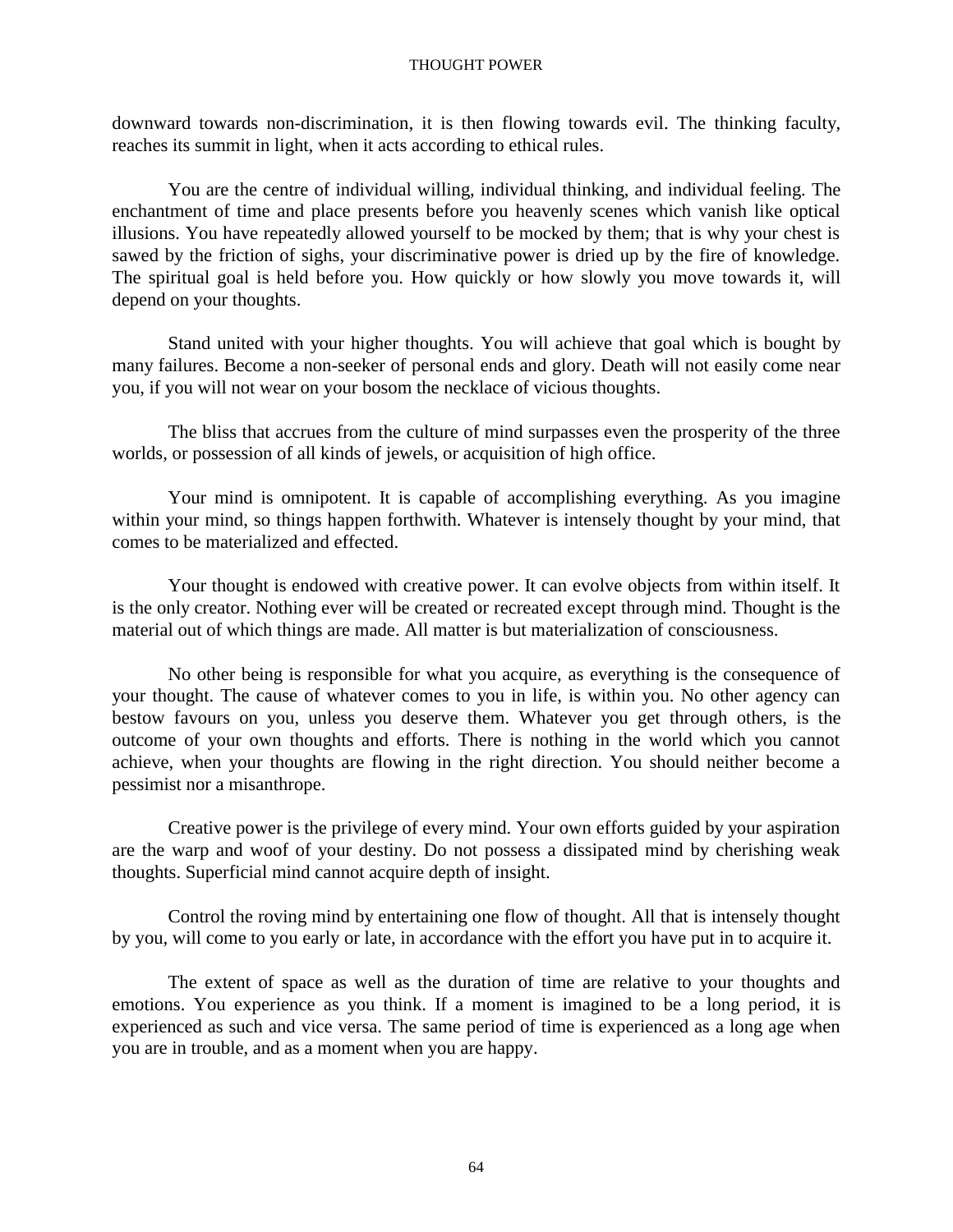Such is the power of thought that sweet is experienced as bitter and vice versa by intense thought. You can turn poison into nectar. Think of Mira. She turned poison into nectar by her intensified thoughts.

You are surrounded by the forces of antagonism. But if there are no thoughts of antagonism in you, you can easily return a blessing for a curse. Thus you can control all the forces of antagonism. Struggle hard and check the unwanted mental rush.

The world around you is only what you believe it to be. Your perceptions are coloured by your thoughts. Your mind perceives and continues to perceive the things in that very form in which it imagines it to be with full faith. Pierce through the steel-armour of biased thoughts, and try to see the divinity in every object.

It is by thought alone that you get into delusion, undergo the experience of birth and death, are bound in the world and become released from it.

All your states of happiness or misery in heaven or hell, are effects of your own thoughts. Early or late, in this life or lives to come, all your passing thoughts will be realized. So, discriminate nicely.

Your present state has been willed by your thoughts. You can change the present state into another by your own thoughts. If you believe that you are separate from the Absolute, you are so. If you think yourself to be Brahman you are so. You limit yourself by your thoughts.

With each divine thought, the mind rends the thin rinds of the visible and finite and comes out into eternity, but you are so negligent about your mental factory.

### **Thought Power and Practical Idealism—III**

Your destiny is mapped out by your thoughts. You have only that much power as you imagine you have. The world around you is as you have willed it to be.

You are living in an infinite ocean of power and cheerfulness, but you appropriate only so much from it as you think, believe and imagine. Due to certain propensities you cherish certain thoughts, and you allow your mind to foment. But by discrimination, you can easily give up the phantasy of mind.

The limit of your thought is the limit of your possibilities. Your circumstances and environments are the materialization of your thoughts. The world experience rises or falls in accordance with your thoughts. Whatever thought is cherished by you in the world will be ultimately realized.

Whatever a pure mind strongly believes something to be, that it soon becomes. Your thoughts are powerful in proportion to your intensity, depth, and warmth. They become so when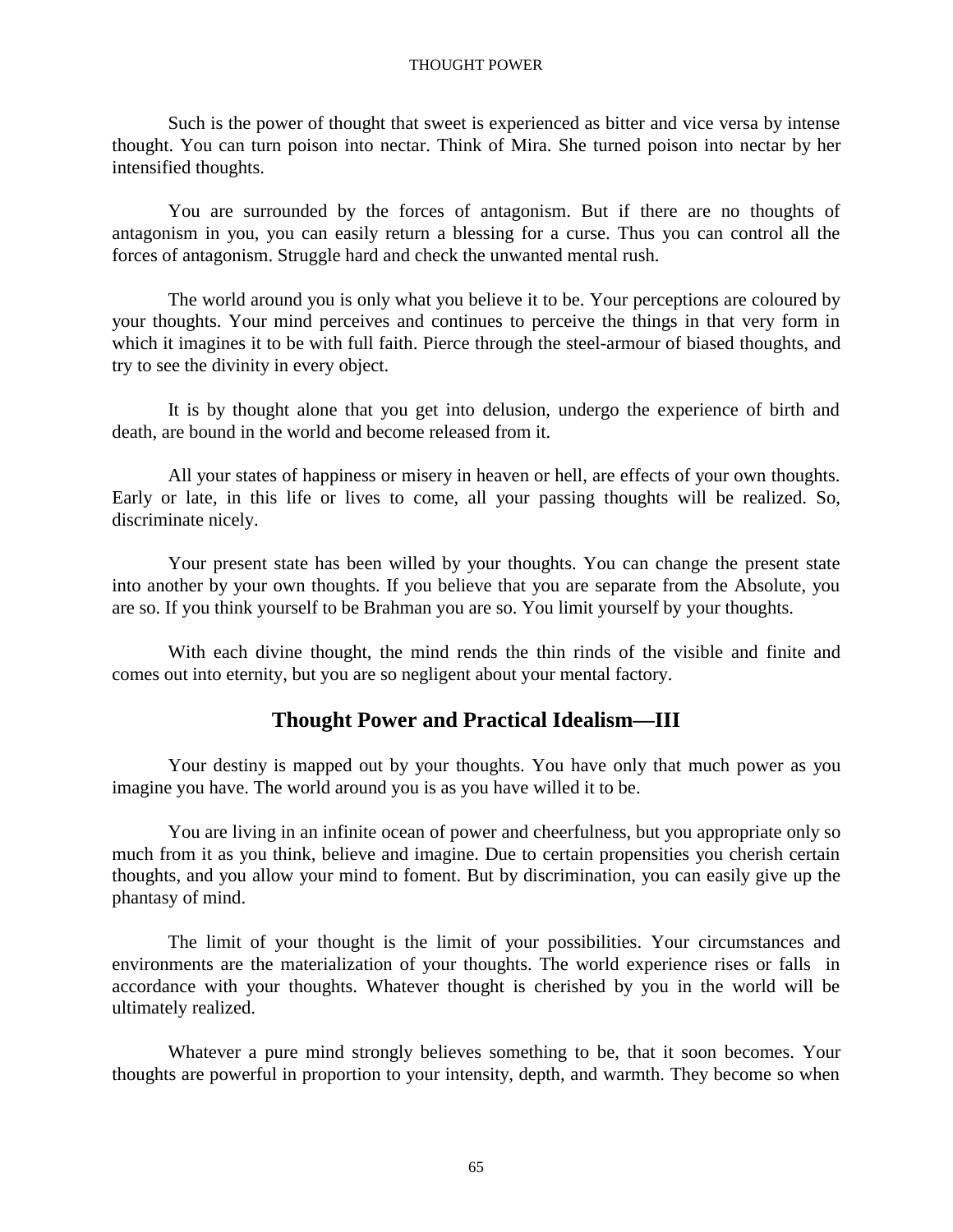they are being constantly cherished over and over again. Constant thinking, desiring or imagining of the same idea contributes much to the materialization of that idea.

Develop a pure mind and whatever objects and worlds you wish to get, you will gain those objects and worlds.

It is true that every thought you think has its corresponding effect on the whole or some part of human anatomy. The physical body is realized to be subtle by means of constant meditation on its being so. The mental or subtle body becomes physical when it is repeatedly imagined. The secret of success is constant and repeated effort.

Develop strong determination. It is an important factor which will contribute to the realization of your thoughts. There is nobody who will be able to withstand the power of your determined mind. You can realize everything.

Your body is your objectified thought. When your thoughts change, the body will also change. The mind creates the body from the material of your own thoughts. Thought is a force that can change, transform, or at least modify, almost anything in the human system.

The disorder and disharmony of the physical body is called a physical disease and the conflict of the mind is called a mental disease. Both of them have their ultimate root in ignorance and can be cured only by the knowledge of reality. When you worry about the experiences of the world, a depressing mental disturbance originates in your mind. By the effect of mental disturbance, the smooth and regular flow of vital currents is disturbed. When the vital currents flow improperly, the Nadis become disorganized. Some of them get more vital energy and some get less. Thus, the whole system becomes out of order. In this way mental disharmony is the cause of physical diseases, which can be cured only by removing the cause.

Every depressing and disturbing thought that enters your brain, has a depressing effect on every cell of your body, and tends to produce disease. All negative thoughts are forerunners of disease, and they are messengers of death.

If you want to live long and lead a sensible and healthy life cherish good thoughts. Subtle and powerful are influences of the thoughts in building and rebuilding of your body. Be vigilant.

Practically all diseases with their sufferings have their origin in perverted mental and emotional states and conditions. Restoration of mental harmony is absolutely necessary for you. Purify your thoughts by performing noble actions and by association with wise ones. When your thoughts are purified the vital currents will begin to flow properly and will clean the whole system.

Every good thought stimulates the heart, improves the digestive system and promotes the normal action of every gland.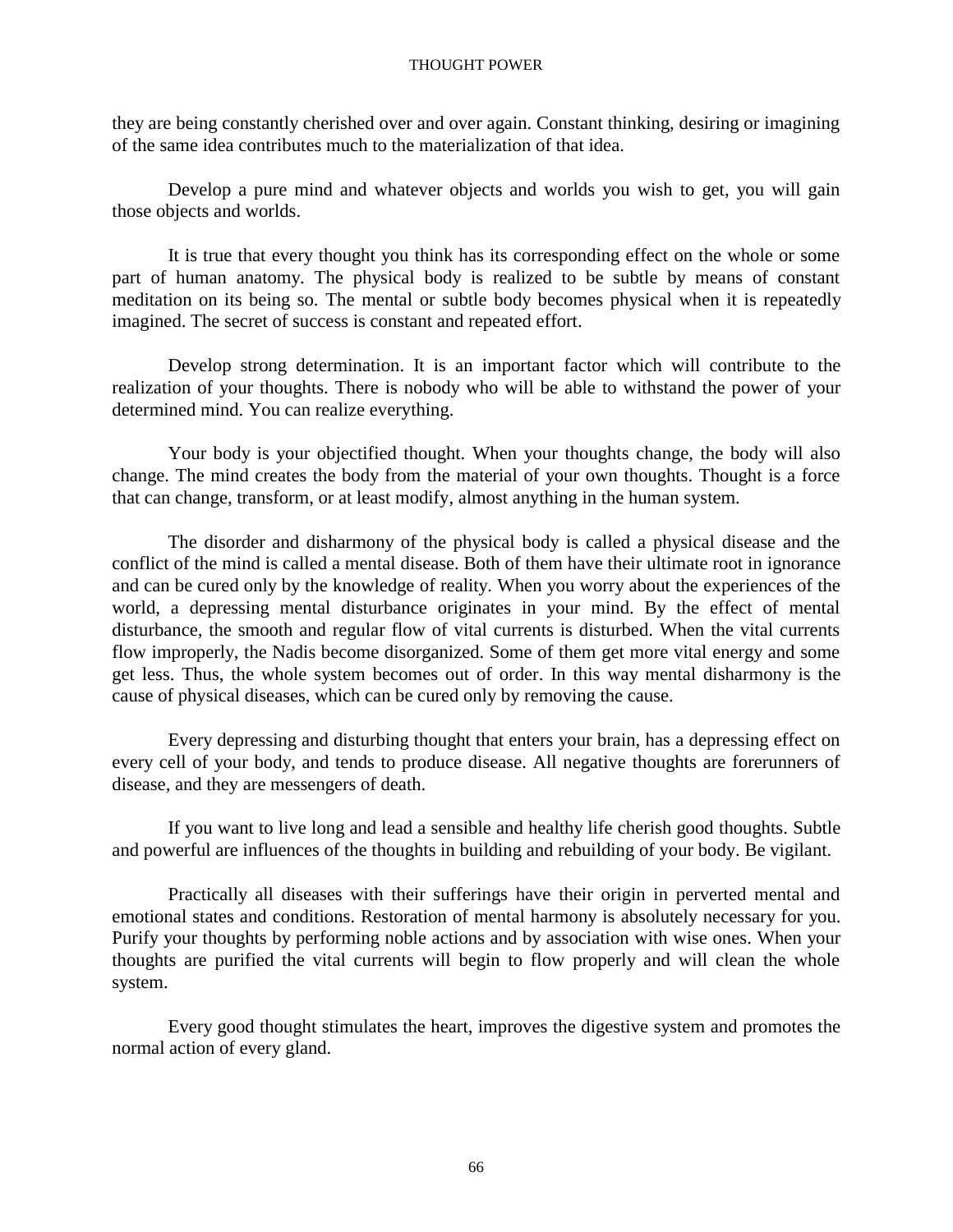Contentment is another name for the harmony of the mind. When your thoughts do not wander to this or that object and when you feel self-satisfied, you are in a state of joy which is unique. If you are happy within, everything appears good and pleasing to you.

Thoughts are the main source of your cheerfulness. Purify your thoughts; all troubles will be cured.

If you are cherishing peaceful thoughts the whole world will appear cool, but if negative thoughts have spread their kingdom then the world will seem to be a hot furnace. No circumstance compels you to cherish evil thoughts. Do not ruin yourself by your imagination of fate. It has no reality of its own.

Thought is able to reveal reality. Propelled by right thoughts the wise man is able to come out of most dangerous situations. The whole reality is present in its full potency everywhere, so whatever is intensely thought of anywhere can be experienced there.

The essential nature of all objects is thoughts. Materiality is a wrong idea.

As snow melts in water through heat, so mind becomes subtle through the practice of right vision and positive thoughts.

The real action is thought only. It is really mental and not physical. The physical action is only an external expression of the real action which is vibration of volition in the mind. Your physical activities are only the various sides of mental activities.

As the beauty of a tree increases immensely in the spring season, so also your strength, your intellect and the lustre will increase in proportion to your positive thoughts. Thoughts of the wise men are entirely different from the thoughts of ordinary people. You are liberated in proportion to your thoughts of indifference to the world.

When thoughts of purity emanate around you, Eternal Law begins to support you. You are aware of your thoughts. You only know what has come to pass in your own experience. In everyone of you separately has arisen the world of the experience of the world. You have got a limited mind which is subject to various types of modes and circumstances.

### **Some Thought-seeds**

True knowledge is spiritual consciousness. It is awareness of one's real nature. Knowledge means right discernment or correct evaluation, wisdom and a perfect understanding of oneself and of others. Right thought results in right action and right life.

Beauty is essentially spiritual. Real beauty lies in one's heart. It is in one's character. Beauty dwells in purity. Beauty shines in virtues. Love is a refined, innate sense of oneness with the entire creation. Love is self-denial, selflessness.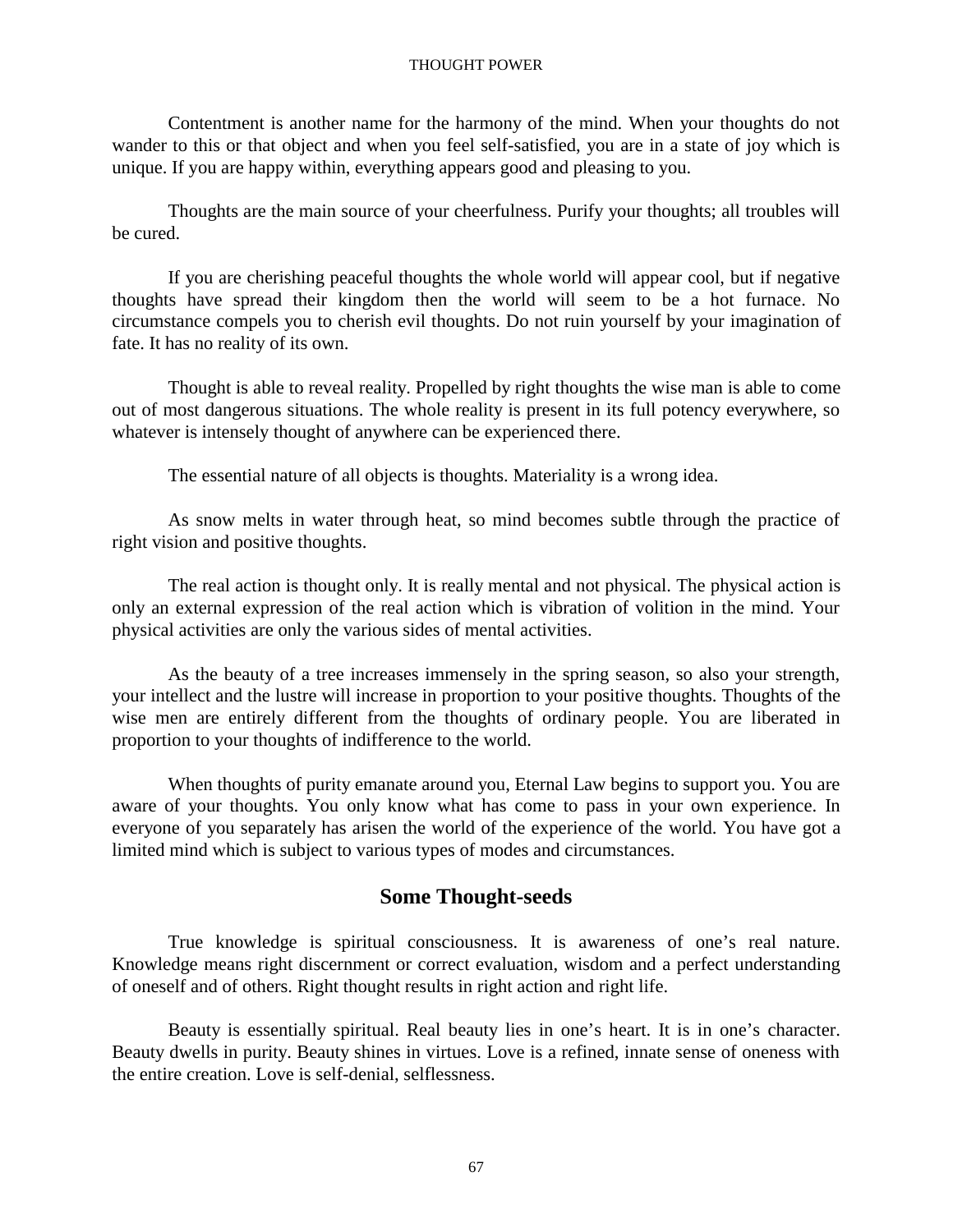Love is sacredness of heart. Love is unrestrained goodwill, mercy, compassion and tolerance. Love is absence of sensuality.

The body is not everything. There is something which is vitally important, which dwells in the body. It is the spirit of man. Though identical with the cosmic Spirit, it is individualized by the Karmas of the individual soul. The body passes away; the spirit lives. The individuality of the spirit is there as long as the body lasts; then it ought to return back to and dissolve itself in its original source, unless of course, it is drawn back by its associated Karmas into another embodiment in order to reap them.

Everything passeth away. Nothing ever is to accompany man except his Karmas, when the body is cast off. Hence as long as man lives, he should live amicably, with love and goodwill towards all, hurting no one in any manner, coveting no worldly riches, with more of kindness and mental charity, forgiveness and tolerance, with detachment to mundane objects, and dissociation of the ego from one's actions, while taking care to acquire no new Karmas as one works out the already accomplished ones.

With a little of contentment, discrimination, devotion to God and self-surrender to His Will, with a little of detachment and non-expectation of anything from anyone, with an attitude of prayerfulness and abiding by the dictates of one's conscience with unshakable faith in one's spiritual principles and code of conduct, and evaluation, life becomes easier, worthier and happier.

If you have difficulties, you should look to the cause first. The real trouble lies in ignoring the cause. If the cause is remedied, difficulties become less, or rather accidental. The world is a great school where people are given ample opportunities to mend and mould themselves into better individuals.

No one is born perfect. There are possibilities for everyone to improve oneself. Trials and difficulties ought to make one a better individual rather than create complexes and constrict the mind and heart. Take shelter in great and noble thoughts, and obtain perfection.

Guru's grace is always with the disciple, unreserved and unconditioned. It depends, however, on the self-discipline, faith and purity of the disciple whether to make use of this grace or not. Guru resides in the hearts of his disciples. Some are aware of this and some are not. The living presence of the Guru within is the best asset of the disciple.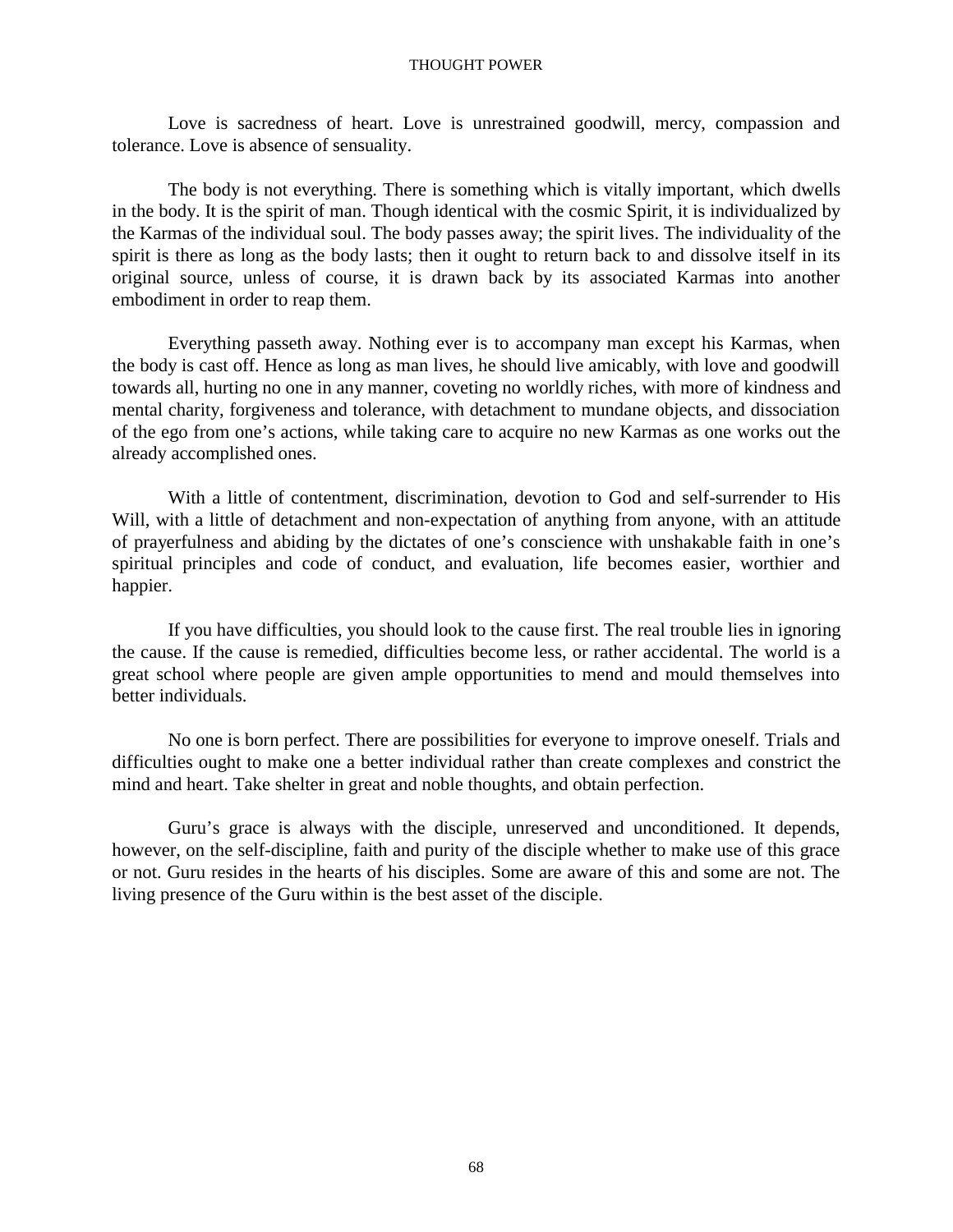# *Chapter Eleven*

# **THOUGHT POWER FOR GOD-REALIZATION**

# **Life—An Interplay of Thoughts**

The thought that you hold, will manifest in your life. If you are courageous, cheerful, compassionate, tolerant and kind then these qualities will manifest in your physical life. The only impurity of the mind is base thought and desire.

Guard your good thoughts as an alert watchman guards the treasury. When there is not the 'I'-thought then there will be no other thought.

Life is an interplay of thoughts. Duality ceases when the mind stops its function. Thinking is bound by the time-factor. Thinking must cease. Then alone you will attain the Timeless. Be still.

Let all the waves of thought subside. In that stillness, when the mind melts, there shines the self-effulgent Atman, the pure Consciousness. Watch the mind. Watch the thoughts. Pursue serenity. Make your heart a fitting abode for the Lord.

### **Thought Results in Spiritual Experience**

The molten gold, which is poured into a crucible assumes the shape of the crucible. Even so, the mind assumes the form of the object which it pervades.

The mind assumes the shape of any object it intensely thinks upon. If it thinks of an orange, it assumes the shape of an orange.

If it thinks of Lord Krishna, it assumes the form of Lord Krishna. You must train the mind properly, and give it proper Sattvic food for assimilation. Have a Sattvic background of thought or mental image.

The same thoughts which are entertained by the man during the day, occupy his mind during dream also. If you have purity and concentration, you can make the mind assume any Bhava you like. If you think of mercy, your whole being will be saturated with mercy. If you think of peace, the whole being will be pervaded with peace.

It is the mental Bhava or attitude that determines the nature of an action and brings its fruits. You may embrace your mother or sister or your wife. The action is the same but the mental Bhava is different.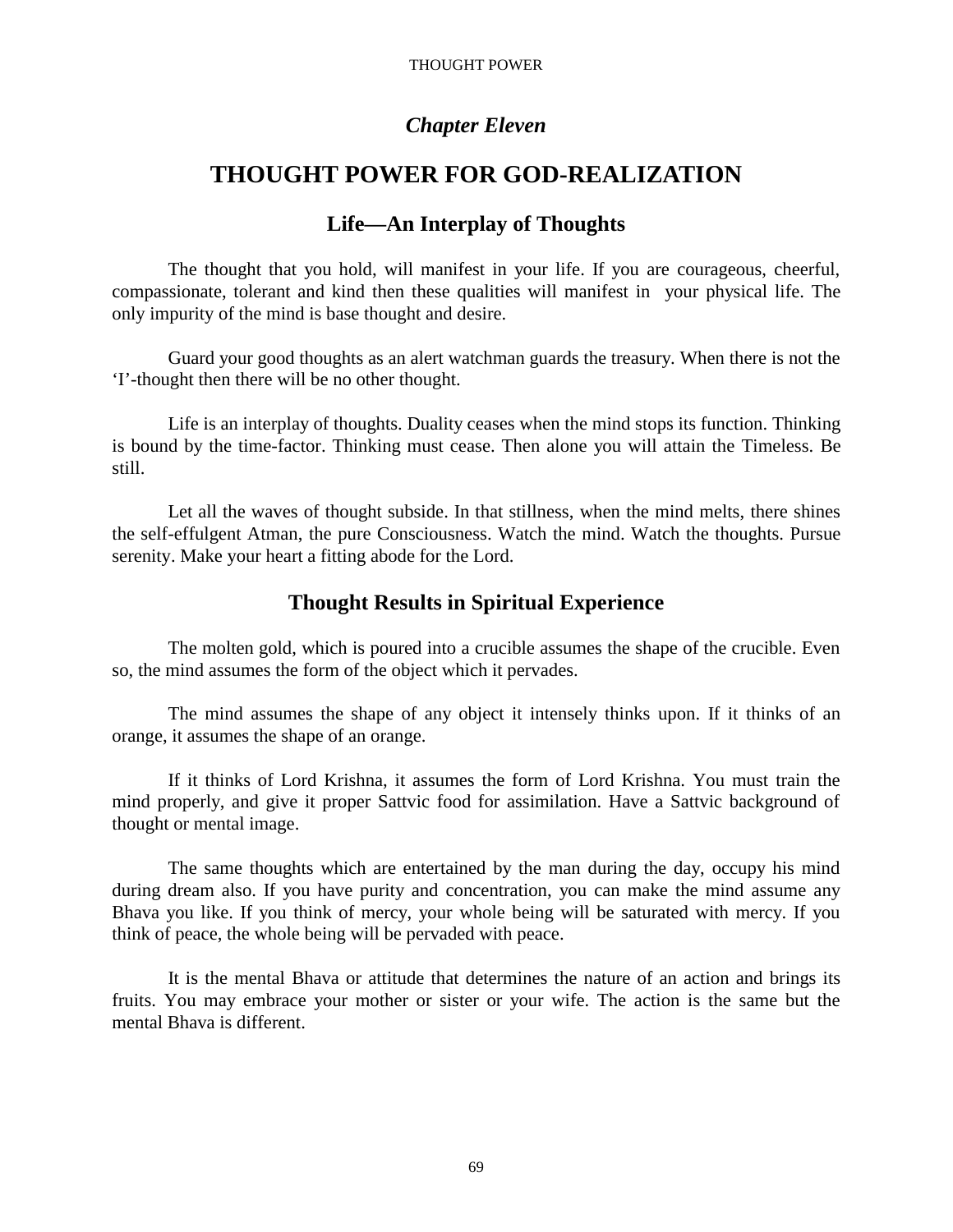Watch your Bhavana, ideas and feelings always. Your Bhavana should always be Sattvic. You should always entertain Brahma-Bhavana. Watch the Bhavana during the meditation. You need not watch the breath.

The thoughts you create in your mind and the images you form in your daily life will help you in making what you are or what you want to become. If you constantly think of Lord Krishna, you will become identical with the Lord. You will abide in Him for ever.

# **Thoughts of God**

Your mind must be empty of all worldly thoughts. It must be filled with thoughts of God and with nothing else.

Keep your mind filled with good, divine, sublime lofty thoughts, so that there will be no room for evil thoughts. Never speak any unnecessary word. Never allow any unnecessary or vain thought to occupy your mind.

### **Divine Thoughts for Freedom from Diseases**

The best medicine or panacea for all diseases and for keeping good health, is the entertaining of divine thoughts. The waves released by divine thoughts, by Kirtan, Japa and regular meditation, will electrify, rejuvenate, vivify, energise the cells, tissues, nerves.

Another cheap and potent drug is to keep oneself always joyful and cheerful. Study Gita daily, one or two chapters with meaning. Keep yourself fully occupied which is a remedy to keep off thoughts of worldliness.

Fill the mind with Sattva and enjoy wonderful health and peace. Obtain an association with the wise, cultivate faith, serenity, truthfulness, courage, mercy, devotion, love, cheerfulness, confidence, divine thought and divine virtues.

Allow the mind to run in the spiritual direction, in divine grooves; your mind will be peaceful and generate harmonious vibrations. You will enjoy excellent mental health and have no physical disease.

### **Thought-culture by Knowledge and Devotion**

Sit in a solitary place and watch your thoughts carefully. Allow the monkey mind to jump in its own way for some time. After some time it will climb down. It will become quiet. Be a Sakshi or witness of the menagerie of various thoughts in the eternal circus or show. Become a spectator of the mental bioscopic film.

Do not identify with the thoughts. Take an indifferent attitude. All thoughts will die by themselves one by one.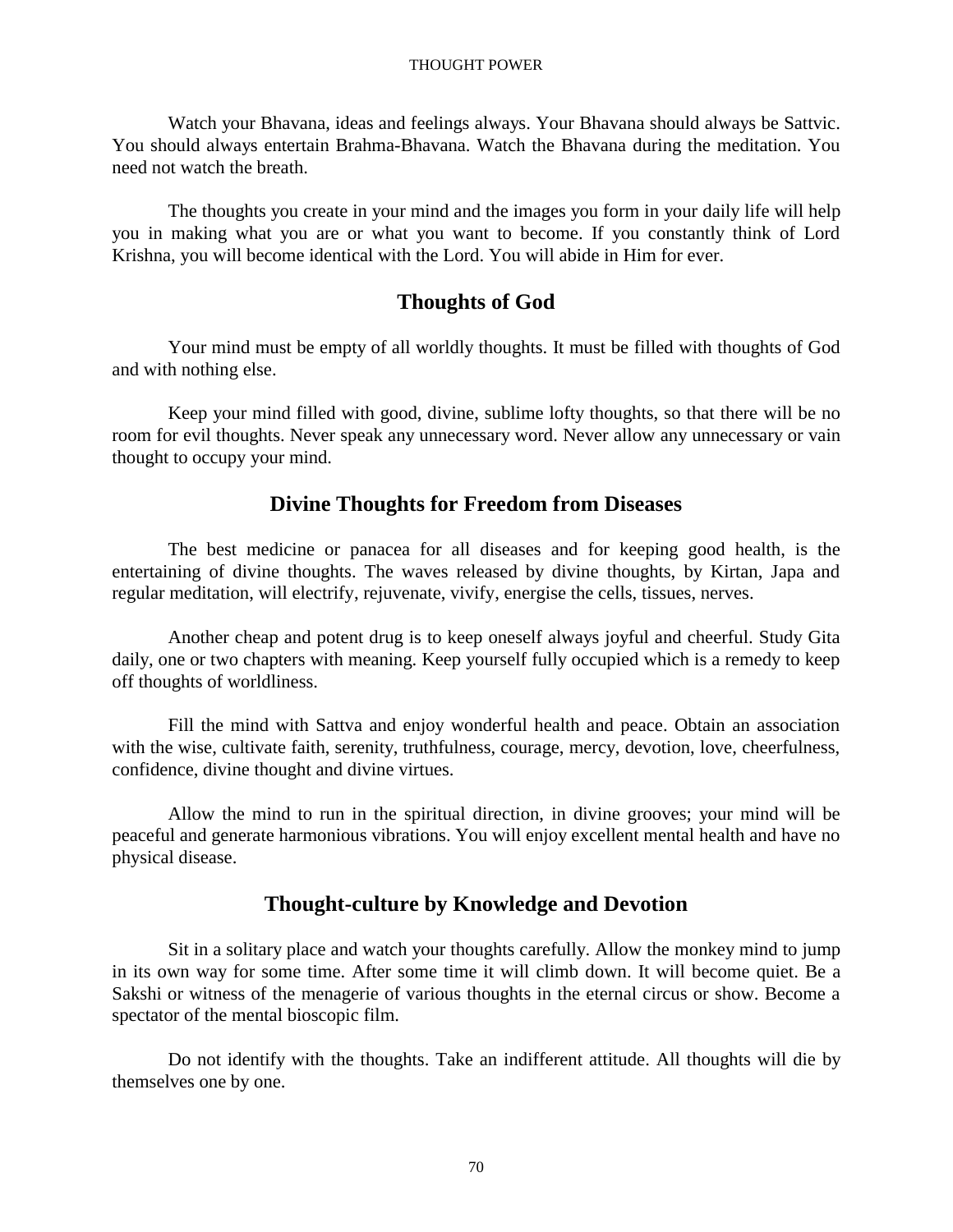Repeat mentally, "Om I am Sakshi. Who am I? I am thoughtless Atman. I have nothing to do with these false mental pictures and thoughts. Let them roll on. I have no concern with them." All thoughts will perish. The mind will perish like the gheeless lamp.

Fix the mind on the form of Lord Hari or Lord Siva or Lord Krishna or your Guru or any saint like Lord Buddha or Lord Jesus. Again and again try to call this mental image of the picture. All thoughts will die. This is another method, the method of Bhaktas.

### **Thoughts and Yoga Practice of Mental Quietude**

Sit peacefully. Discriminate. Dissociate yourself from thoughts and the mind which is the thinking principle or entity.

Identify yourself with the innermost Self and stand as a silent witness or Sakshi. Gradually all thoughts will die by themselves. You will become one with the supreme Self or Para Brahman.

Continue the practice of mental quietude. It does require, doubtless a direct effort to annihilate the mind.

You should annihilate the Vasanas first. Then alone you will be able to do the Sadhana of mental quiet vigorously. Without producing Vasana-Kshaya, no mental quiet or annihilation of the mind is possible.

# **Winning Friends by Practice of Yoga**

"Win friends and influence people": This Dale Carnagie principle is but a leaf out of the ancient Indian volume on psycho-spiritual science. Practice Yoga; the entire world will worship you. You will unconsciously attract to yourself every living being; even gods will be at your beck and call. Even among wild beasts and bloody brutes you will "win friends." Serve all; love all. Unfold your inner powers through the practice of Raja Yoga, through the control and conquest of thought power.

Through the practice of Yoga, you can make the whole humanity and all living beings members of your own family. Through the practice of Yoga you can overcome all difficulties and can eradicate all weaknesses.

Through the practice of Yoga pain can be transmuted into bliss, death into immortality, sorrow into joy, failure into success and sickness into perfect health. Therefore, practice Yoga diligently.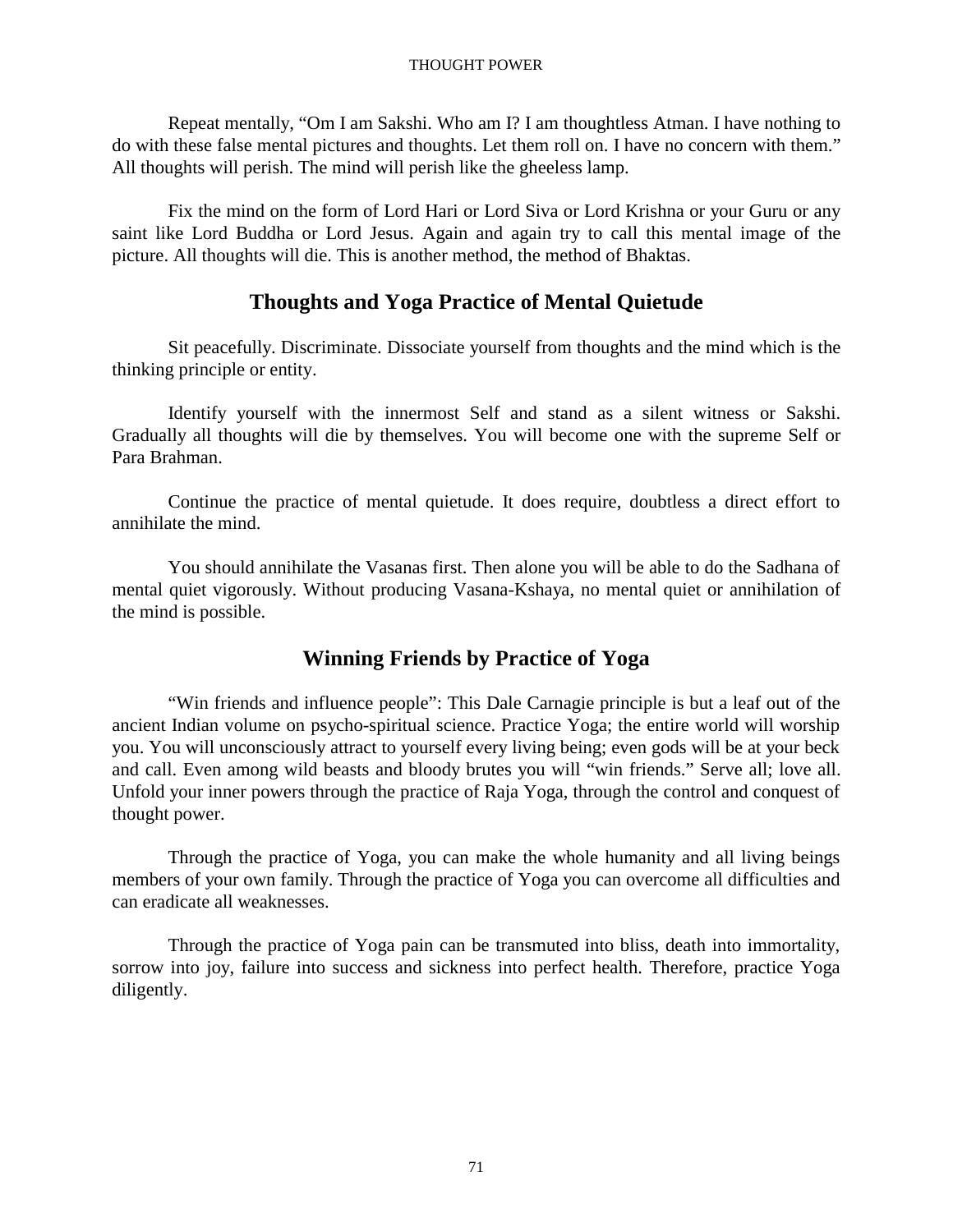### **The Yogic State of Thoughtlessness**

Generally there is no genuine spiritual awakening in students. There is mere curiosity for getting some psychic or Yogic powers. That student is far from God as long as he retains some hidden desires for Siddhis. Strictly observe the ethical rules.

Transform the worldly nature first. If you become absolutely desireless, absolutely thoughtless, absolutely Vrittiless, if the mental Vrittis are destroyed in toto, Kundalini will ascend by itself, without effort, through the force of purity. Remove the dross of mind. You will yourself get help and answer from within.

### **Yogi of the Developed Thought Power**

The Yogi who has developed his powers of thoughts, has a magnetic and charming personality. Those who come in contact with him are much influenced by his sweet voice, powerful speech, lustrous eyes, brilliant complexion, strong healthy body, good behaviour, virtuous qualities and Divine Nature.

People derive joy, peace and strength from him. They are inspired by his speech and get elevation of mind by mere contact with him.

Thought moves. Thought is a great force. A Yogi or sage can purify the whole world with his powerful thoughts though he remains in a solitary cave in the Himalayas.

It is not necessary that he should appear on the platform and deliver lectures and discourses to help the people. Sattva is intense activity. The wheel that revolves very rapidly appears to be at rest. So is Sattva. So is a Sattvic man.

### **Thought-boats to Infinite Strength**

Life is a journey from impurity to purity, from hatred to cosmic love, from death to immortality, from imperfection to perfection, from slavery to freedom, from diversity to unity, from ignorance to eternal wisdom, from pain to eternal bliss, from weakness to infinite strength.

Let every thought take you nearer the Lord, every thought further your evolution.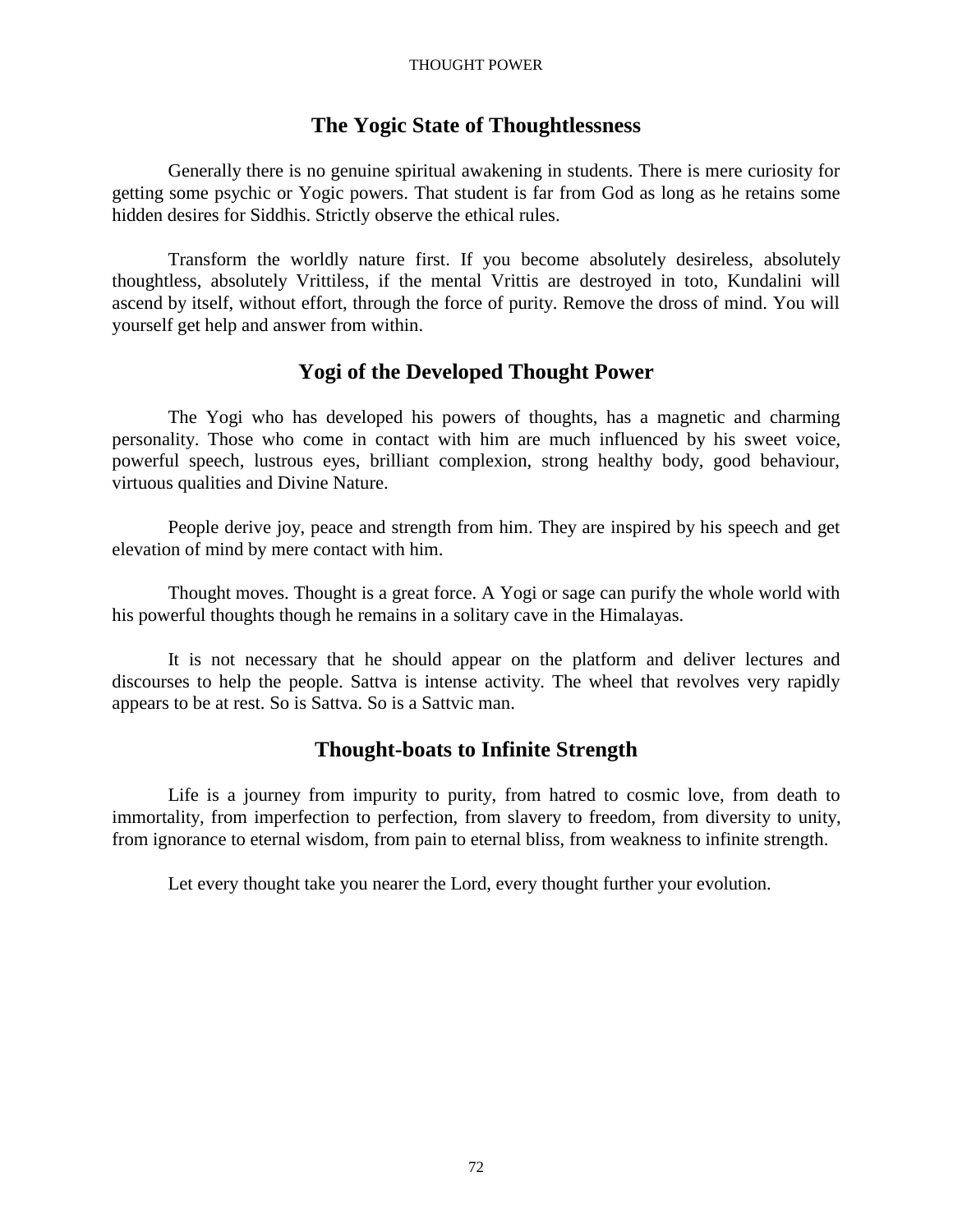# *Chapter Twelve*

# **THOUGHT POWER FOR A NEW CIVILIZATION**

### **Pure Thoughts—Their Impact on the World**

The western psychologists and occultists lay great emphasis and stress on the purity of thoughts. Thought-culture is an exact science. One should cultivate right thinking and should drive out all sorts of vain and worldly thoughts.

He who entertains evil thoughts causes great harm unto himself and to the world at large. He pollutes the thought-world. His evil thoughts enter the minds of others who live at a long distance, because thought moves with a tremendous lightning speed.

Evil thoughts are the direct cause for all sorts of diseases. All diseases take their origin at first from an impure thought. He who entertains good, sublime and divine thoughts does immense good unto himself and to the world also. He can radiate joy, hope, solace and peace to his friends who live at a distance.

# **Thought Power for World-weal**

Karma is action and also the law of cause and effect. All kingdoms below the human kingdom are 'mindless'. Therefore they cannot generate thoughts. Further they have no idea of right and wrong, what ought to be done and what ought not to be done and so they cannot create Karma.

Thoughts are solid things, more solid than a lump of sugar-candy. They have tremendous force or power. Utilize this thought power carefully. It can serve you nicely in a variety of ways. But do not misuse this power at random. If you misuse this power, you will have quick downfall or a terrible reaction. Utilize it to help others.

# **Thought Power for Cultivation of Courage and Love**

Destroy ruthlessly the fear-thoughts, selfish thoughts, the hate-thoughts, lustful thoughts, and other morbid negative thoughts. These evil thoughts induce weakness, disease, disharmony, depression and despair.

Cultivate positive thoughts such as mercy, courage, love and purity. The negative thoughts will die by themselves. Try this and feel your strength. Pure thoughts will infuse in you a new exalted life.

Sublime divine thoughts produce tremendous influence in the mind and drive away evil thoughts and change the mental substance. Mind is wholly changed into light by entertaining divine thoughts.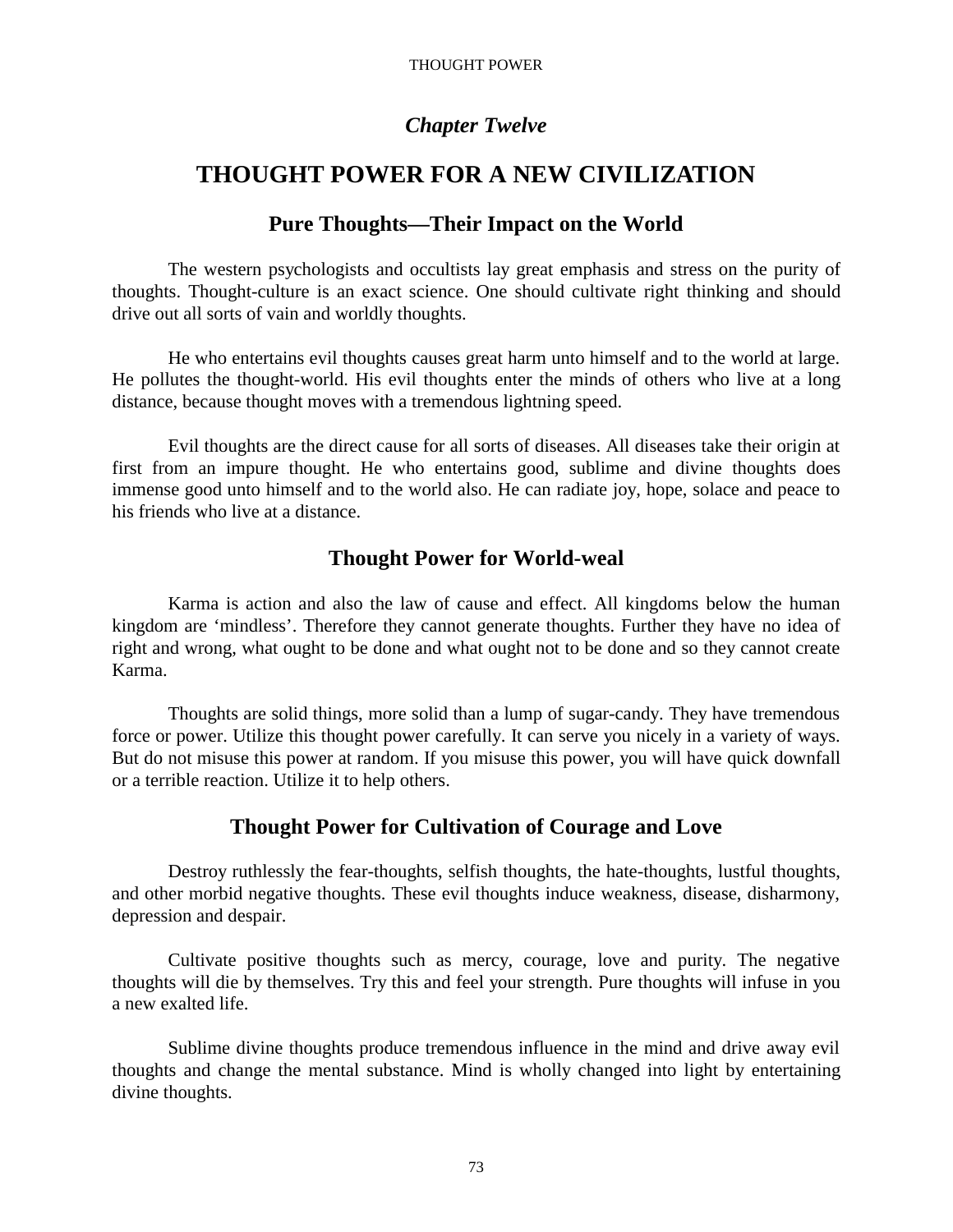# **Thought Power for an Ideal Life**

Entertain loftiest thoughts. Your character will be exalted. Your life will be noble and ideal.

But, different people have different mental backgrounds. People vary in their capacities, mental and intellectual, and in physical and mental strength to do things. Therefore each of you should have an ideal which is suited to your temperament, your capacity, and realize it with great enthusiasm and dynamic action.

The ideal of one person will not suit another. If one keeps an ideal that he cannot realize, an ideal that is beyond his reach and capacity, he will get disappointment. He will give up his effort and become Tamasic.

You should have your own ideal. You may realize it this moment or after ten years with faltering steps. It does not matter much. Everyone should endeavour his or her level best to live upto this ideal. Your whole energy, nerve-force and will must be put in the realization of the ideal.

You can chalk out your own ideal yourself according to your own standard. If you are unable to do this, have your guide and he will select for you the ideal that is suitable to your capacity and standard.

One should not treat a man, who has a low ideal, with contempt. He may be a baby-soul, who is just crawling now in his moral or spiritual path. Your duty is to help him in all possible ways in the realization or accomplishment of his ideal. You should give him all sorts of encouragement in his sincere endeavour to live up to his own highest ideal.

It is highly deplorable to note that the vast majority of persons have no ideal at all. Even educated persons do not cherish any ideal. They lead an aimless life and therefore are drifted hither and thither like a piece of straw.

They make no progress in life. Is this not a very sad plight? Highly lamentable indeed! It is very difficult to get a human birth and yet people do not realize the importance of keeping up an ideal and living up to the ideal.

The idea of "Eat, drink and be merry," is adopted by the Epicureans, the gluttons and rich people. This school of thoughts has countless followers and the number is increasing by leaps and bounds daily.

This is the ideal of Virochana. This is the ideal of Asuras and Rakshasas. This ideal will lead a man to the dark region of misery and sorrow.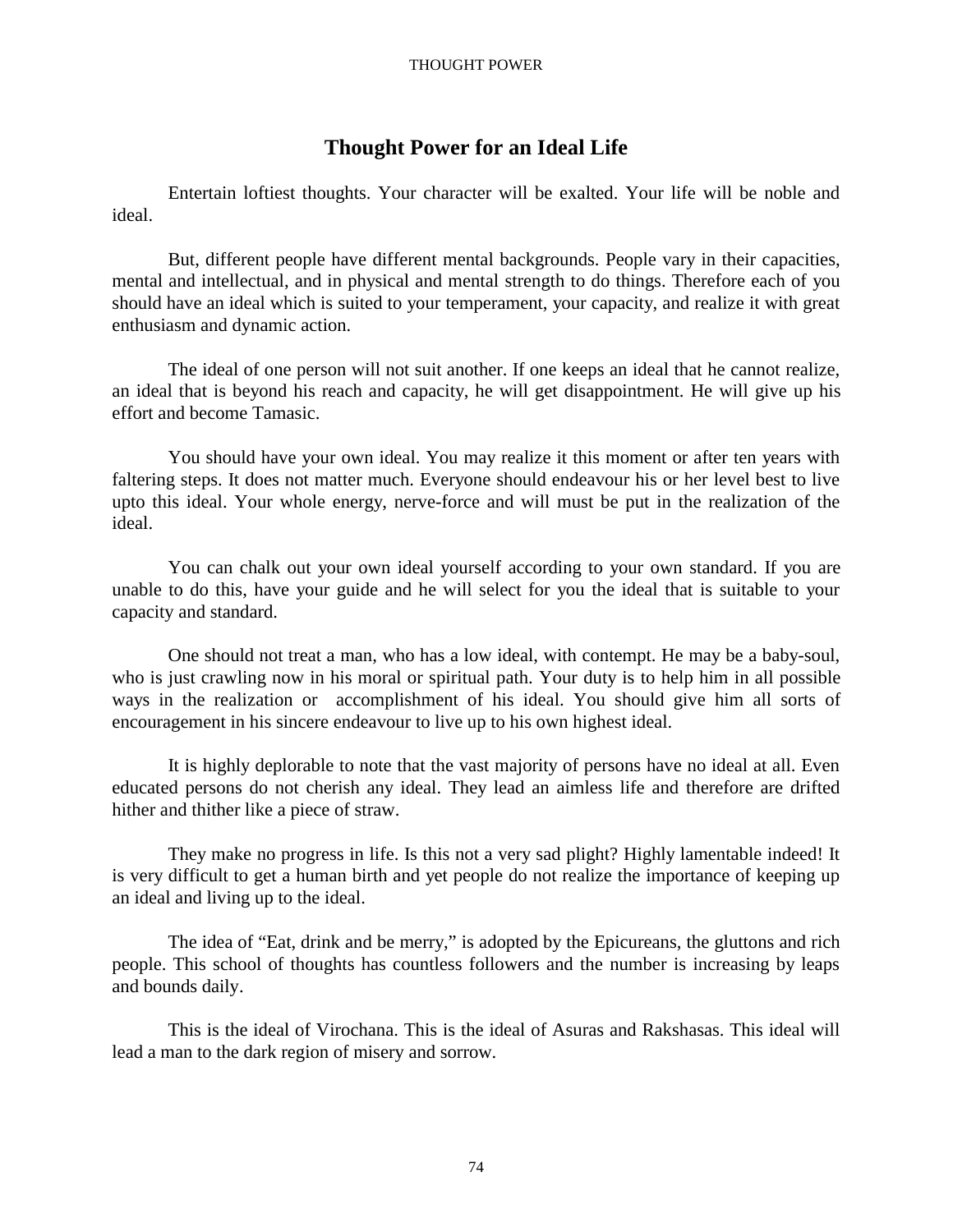Blessed is the man who elevates his thoughts, keeps up an ideal and struggles hard to live up to his own ideal, for he will soon attain God-consciousness.

### **Thought-energy for Service and Spiritual Progress**

Even as energy is wasted in idle talk and gossiping, so also energy is wasted in entertaining useless thoughts.

Therefore, you should not waste even a single thought. Do not waste even an iota of energy in useless thinking.

Conserve all mental energy. Utilize it for higher spiritual purposes, in divine contemplation, Brahma-Chintana and Brahma-Vichara. Conserve all thought-energy and utilize it for meditation and helpful service to humanity.

Drive away from your mind all unnecessary, useless and obnoxious thoughts. Useless thoughts impede your spiritual growth; obnoxious thoughts are stumbling blocks to spiritual advancement.

You are away from God when you entertain useless thoughts. Substitute thoughts of God. Entertain only thoughts that are helpful and useful.

Useful thoughts are the stepping-stones to spiritual growth and progress. Do not allow the mind to run into the old grooves and have its own ways and habits. Be on the careful watch.

# **Help the World by Good Thoughts**

Like attracts like. If you entertain an evil thought, that thought attracts all sorts of evil thoughts from other people. You pass on those thoughts to others also.

Thought moves. Thought is a living dynamic force. Thought is a thing. If you allow your mind to dwell on a sublime thought this thought will attract good thoughts from others.

You pass on that good thought to others. You pollute the world with your bad thoughts.

# **Thought Power and the Conditions of a New Civilization**

Thought makes man. Man makes civilization. There is a powerful thought-force behind every great event in life and in the history of the world.

Behind all discoveries and inventions, behind all religions and philosophies, behind all life-saving or life-destroying devices is thought.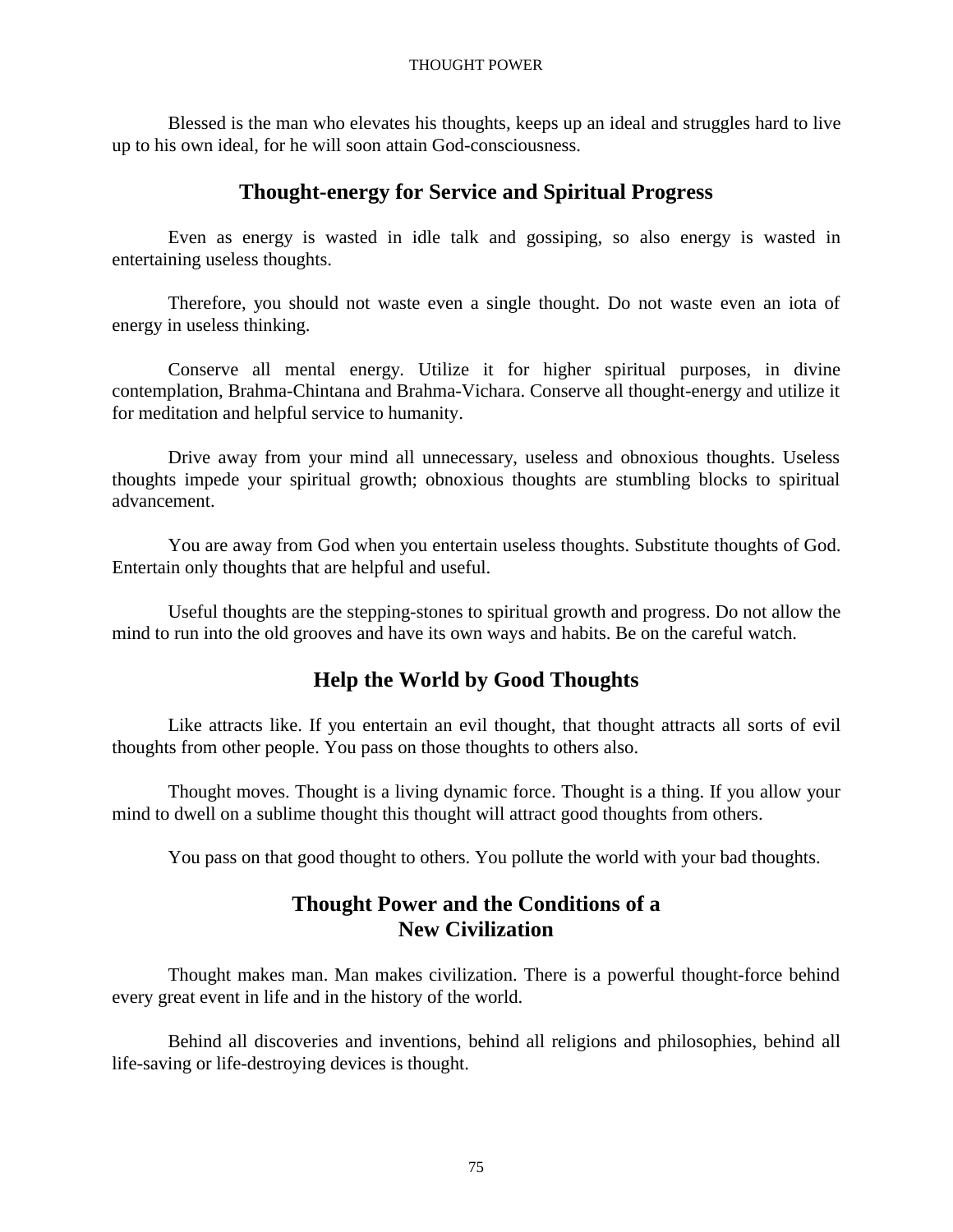Thought is expressed in words and executed in deeds. Word is the handmaid of thought, and deed is the end-result. Hence, the saying, "As you think, so you become."

How to build a new civilization?

By generating a new thought-force.

How to build a civilization that will ensure the peace of mankind, the prosperity of society, the salvation of the individual?

By generating a thought-force that will invariably result in man enjoying peace of mind, that will instill in his heart the divine virtues of compassion, of service to his fellow-men, love of God, and of an intense desire to realize Him.

If but a fraction of the wealth and the time spent on wasteful pursuits and destructive activities is devoted to the creation of a GOOD THOUGHT, there will be a new civilization right now.

Atomic and hydrogen bombs, I.C.B.M. and a host of other inventions drive mankind inevitably to destruction.

They waste your wealth; they destroy your neighbours; they pollute the atmosphere of the whole world, and generate fear, hatred, and suspicion in your heart; the mind is unbalanced and the body is subjected to diseases. Stop this trend.

Promote research in spirituality, in religion, in all the good things of life. Support the philosophers and saints—the real benefactors of mankind. Encourage them in their study of religion, researches in ancient spiritual literature, and the projection of a great thought-force for the good.

Ban all literature that pollutes the thoughts of the young. Flood the young brain with healthy thoughts, ideas and ideals.

The man who commits murder, the man who steals your purse, the man who cheats you—law punishes him. But this crime is insignificant when compared to the crime committed by the wicked intellectual who instills a wicked idea into the mind of youth.

He is the author of many murders that take place on earth; he steals your greatest wealth, viz., wisdom; he cheats you by presenting you with poison in the name of sweet elixir. The law of the new civilization will deal very severely with such Asuric beings.

The new civilization will give every encouragement to those who wish to study philosophy, religion and spiritual thought. It will make their study compulsory in schools and colleges. It will award scholarships to students of philosophy. It will confer prizes and titles on